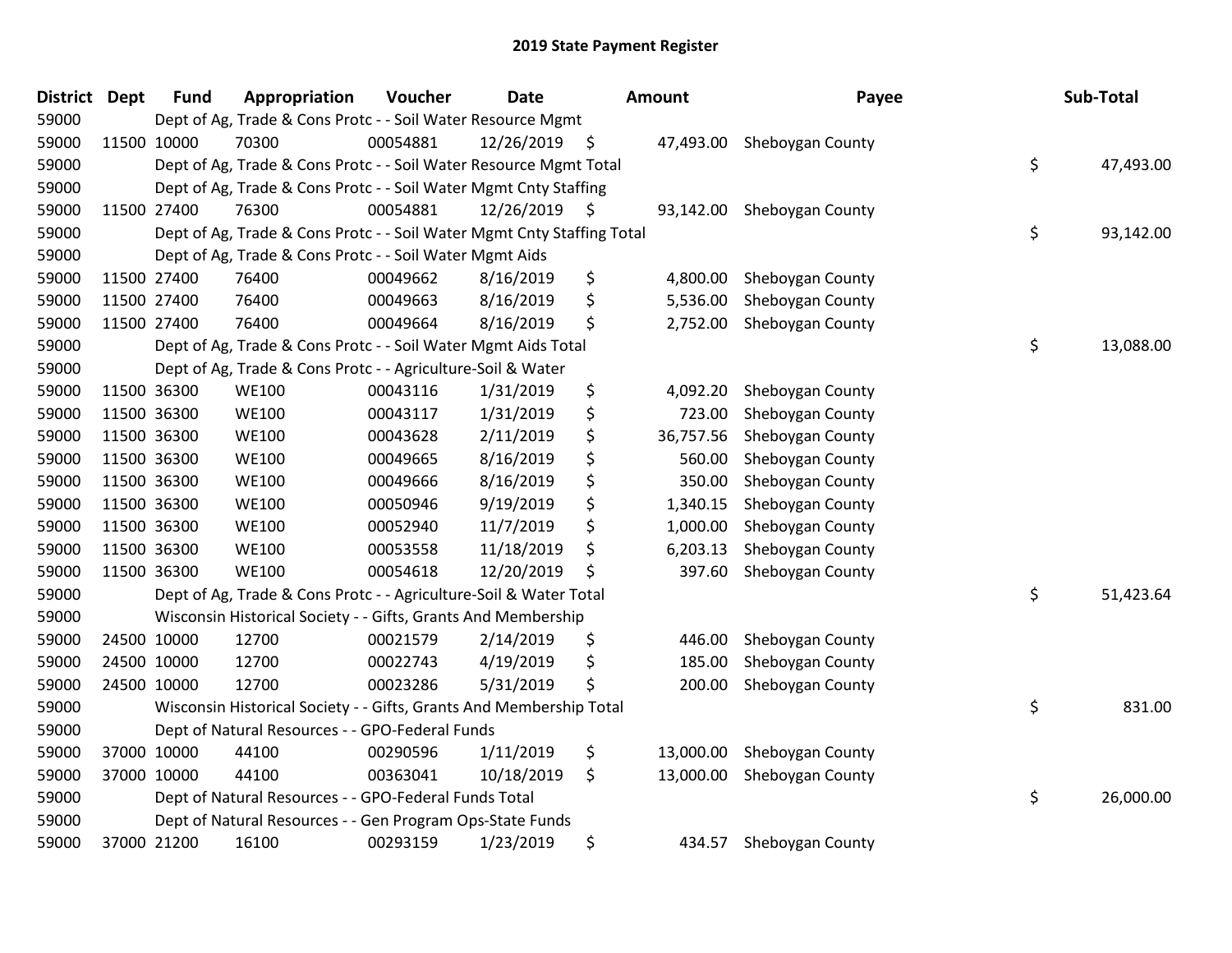| <b>District</b> | <b>Dept</b> | <b>Fund</b> | Appropriation                                                     | Voucher  | <b>Date</b> | Amount         | Payee            | Sub-Total      |
|-----------------|-------------|-------------|-------------------------------------------------------------------|----------|-------------|----------------|------------------|----------------|
| 59000           |             | 37000 21200 | 16100                                                             | 00293266 | 1/30/2019   | \$<br>769.77   | Sheboygan County |                |
| 59000           |             | 37000 21200 | 16100                                                             | 00300644 | 3/1/2019    | \$<br>1,495.82 | Sheboygan County |                |
| 59000           |             | 37000 21200 | 16100                                                             | 00304984 | 3/29/2019   | \$<br>3,003.16 | Sheboygan County |                |
| 59000           |             | 37000 21200 | 16100                                                             | 00306356 | 3/29/2019   | \$<br>1,386.02 | Sheboygan County |                |
| 59000           |             | 37000 21200 | 16100                                                             | 00316236 | 5/10/2019   | \$<br>176.53   | Sheboygan County |                |
| 59000           |             | 37000 21200 | 16100                                                             | 00319315 | 5/15/2019   | \$<br>266.00   | Sheboygan County |                |
| 59000           |             | 37000 21200 | 16100                                                             | 00319352 | 5/15/2019   | \$<br>154.00   | Sheboygan County |                |
| 59000           |             | 37000 21200 | 16100                                                             | 00319361 | 5/15/2019   | \$<br>421.00   | Sheboygan County |                |
| 59000           |             | 37000 21200 | 16100                                                             | 00322063 | 6/14/2019   | \$<br>266.40   | Sheboygan County |                |
| 59000           |             | 37000 21200 | 16100                                                             | 00323640 | 6/14/2019   | \$<br>245.48   | Sheboygan County |                |
| 59000           |             | 37000 21200 | 16100                                                             | 00366948 | 11/14/2019  | \$<br>248.95   | Sheboygan County |                |
| 59000           |             | 37000 21200 | 16100                                                             | 00369077 | 11/14/2019  | \$<br>78.30    | Sheboygan County |                |
| 59000           |             | 37000 21200 | 16100                                                             | 00370081 | 11/8/2019   | \$<br>670.30   | Sheboygan County |                |
| 59000           |             | 37000 21200 | 16100                                                             | 00374671 | 11/29/2019  | \$<br>227.07   | Sheboygan County |                |
| 59000           |             |             | Dept of Natural Resources - - Gen Program Ops-State Funds Total   |          |             |                |                  | \$<br>9,843.37 |
| 59000           |             |             | Dept of Natural Resources - - General Program Operations --       |          |             |                |                  |                |
| 59000           |             | 37000 21200 | 25400                                                             | 00310450 | 4/11/2019   | \$<br>240.00   | Sheboygan County |                |
| 59000           |             | 37000 21200 | 25400                                                             | 00351091 | 8/22/2019   | \$<br>120.00   | Sheboygan County |                |
| 59000           |             |             | Dept of Natural Resources - - General Program Operations -- Total |          |             |                |                  | \$<br>360.00   |
| 59000           |             |             | Dept of Natural Resources - - GPO--State Funds                    |          |             |                |                  |                |
| 59000           |             | 37000 21200 | 36100                                                             | 00316236 | 5/10/2019   | \$<br>25.22    | Sheboygan County |                |
| 59000           |             | 37000 21200 | 36100                                                             | 00322063 | 6/14/2019   | \$<br>38.06    | Sheboygan County |                |
| 59000           |             |             | Dept of Natural Resources - - GPO--State Funds Total              |          |             |                |                  | \$<br>63.28    |
| 59000           |             |             | Dept of Natural Resources - - GPO -Federal Funds                  |          |             |                |                  |                |
| 59000           |             | 37000 21200 | 38100                                                             | 00307398 | 3/27/2019   | \$<br>4,277.69 | Sheboygan County |                |
| 59000           |             |             | Dept of Natural Resources - - GPO -Federal Funds Total            |          |             |                |                  | \$<br>4,277.69 |
| 59000           |             |             | Dept of Natural Resources - - Venison Processing                  |          |             |                |                  |                |
| 59000           |             | 37000 21200 | 54900                                                             | 00304035 | 3/21/2019   | \$<br>271.00   | Sheboygan County |                |
| 59000           |             | 37000 21200 | 54900                                                             | 00319198 | 6/5/2019    | \$<br>249.00   | Sheboygan County |                |
| 59000           |             |             | Dept of Natural Resources - - Venison Processing Total            |          |             |                |                  | \$<br>520.00   |
| 59000           |             |             | Dept of Natural Resources - - Enf A - Boating Enforcement         |          |             |                |                  |                |
| 59000           |             | 37000 21200 | 55000                                                             | 00307398 | 3/27/2019   | \$<br>8,055.54 | Sheboygan County |                |
| 59000           |             |             | Dept of Natural Resources - - Enf A - Boating Enforcement Total   |          |             |                |                  | \$<br>8,055.54 |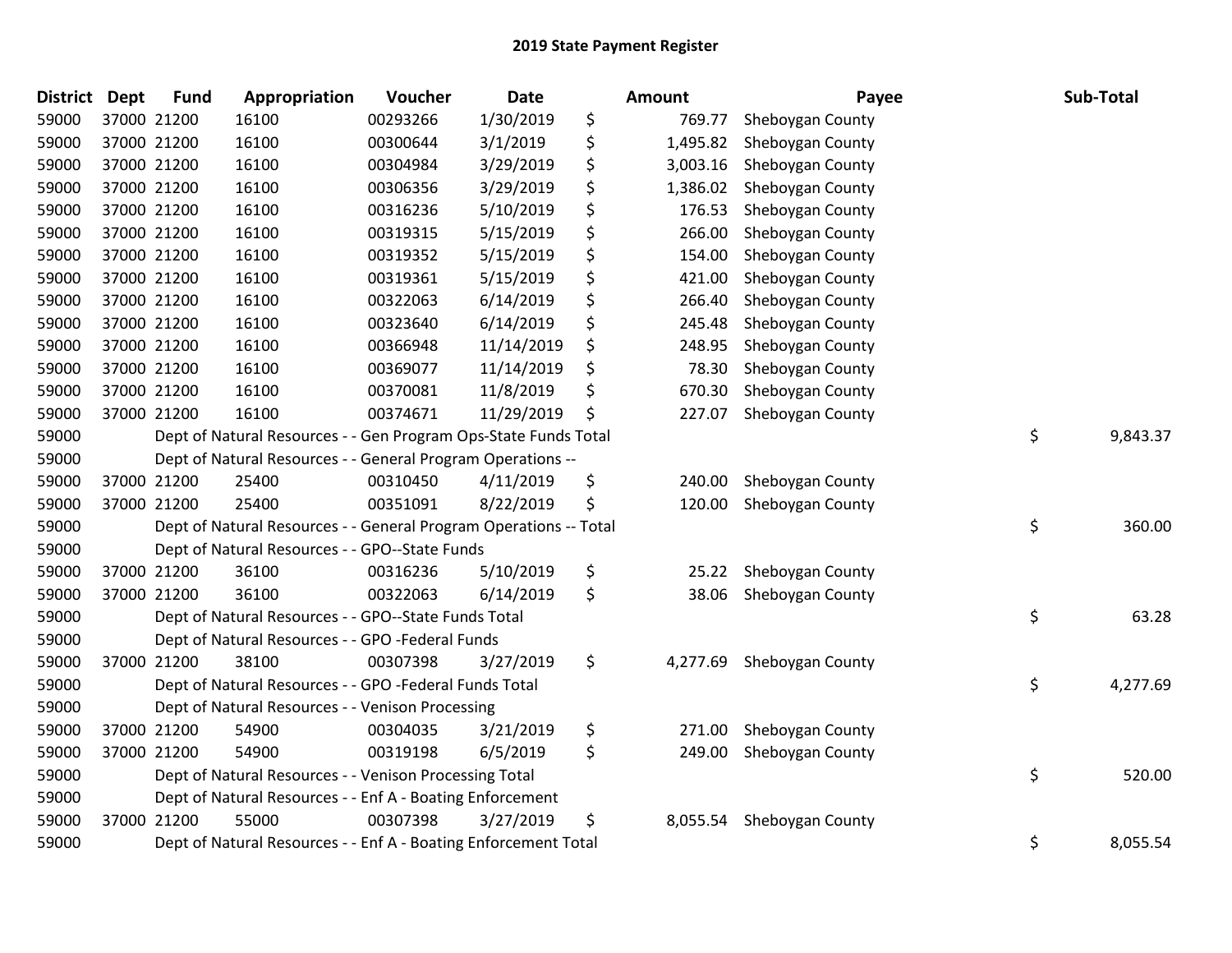| <b>District</b> | <b>Dept</b> | <b>Fund</b> | Appropriation                                                      | Voucher  | Date       | <b>Amount</b>   | Payee            | Sub-Total       |
|-----------------|-------------|-------------|--------------------------------------------------------------------|----------|------------|-----------------|------------------|-----------------|
| 59000           |             |             | Dept of Natural Resources - - Wildlife Damage Claims & Abat        |          |            |                 |                  |                 |
| 59000           |             | 37000 21200 | 55300                                                              | 00304035 | 3/21/2019  | \$<br>8,862.14  | Sheboygan County |                 |
| 59000           |             | 37000 21200 | 55300                                                              | 00359225 | 10/9/2019  | \$<br>3,182.62  | Sheboygan County |                 |
| 59000           |             | 37000 21200 | 55300                                                              | 00375008 | 12/6/2019  | \$<br>2,156.83  | Sheboygan County |                 |
| 59000           |             |             | Dept of Natural Resources - - Wildlife Damage Claims & Abat Total  |          |            |                 |                  | \$<br>14,201.59 |
| 59000           |             |             | Dept of Natural Resources - - Ra- Suppl Snow Trail Aids            |          |            |                 |                  |                 |
| 59000           |             | 37000 21200 | 56900                                                              | 00373296 | 11/25/2019 | \$<br>1,200.00  | Sheboygan County |                 |
| 59000           |             |             | Dept of Natural Resources - - Ra- Suppl Snow Trail Aids Total      |          |            |                 |                  | \$<br>1,200.00  |
| 59000           |             |             | Dept of Natural Resources - - Ra- Cnty Snow Trail & Area Aid       |          |            |                 |                  |                 |
| 59000           |             | 37000 21200 | 57400                                                              | 00336150 | 7/2/2019   | \$<br>693.65    | Sheboygan County |                 |
| 59000           |             | 37000 21200 | 57400                                                              | 00346076 | 8/5/2019   | \$<br>34,260.00 | Sheboygan County |                 |
| 59000           |             | 37000 21200 | 57400                                                              | 00353302 | 9/11/2019  | \$<br>693.65    | Sheboygan County |                 |
| 59000           |             | 37000 21200 | 57400                                                              | 00362563 | 10/3/2019  | \$<br>34,200.00 | Sheboygan County |                 |
| 59000           |             |             | Dept of Natural Resources - - Ra- Cnty Snow Trail & Area Aid Total |          |            |                 |                  | \$<br>69,847.30 |
| 59000           |             |             | Dept of Natural Resources - - Ra- Snowmobile Trail Areas           |          |            |                 |                  |                 |
| 59000           |             | 37000 21200 | 57500                                                              | 00360498 | 10/7/2019  | \$<br>13,277.95 | Sheboygan County |                 |
| 59000           |             |             | Dept of Natural Resources - - Ra- Snowmobile Trail Areas Total     |          |            |                 |                  | \$<br>13,277.95 |
| 59000           |             |             | Dept of Natural Resources - - Resource Maint Develop Sp Frst       |          |            |                 |                  |                 |
| 59000           |             | 37000 21200 | 77900                                                              | 00286568 | 1/3/2019   | \$<br>1,889.50  | Sheboygan County |                 |
| 59000           |             | 37000 21200 | 77900                                                              | 00364583 | 11/8/2019  | \$<br>3,125.11  | Sheboygan County |                 |
| 59000           |             | 37000 21200 | 77900                                                              | 00372689 | 12/3/2019  | \$<br>395.54    | Sheboygan County |                 |
| 59000           |             |             | Dept of Natural Resources - - Resource Maint Develop Sp Frst Total |          |            |                 |                  | \$<br>5,410.15  |
| 59000           |             |             | Dept of Natural Resources - - GPO-Environmental Fund               |          |            |                 |                  |                 |
| 59000           |             | 37000 27400 | 46100                                                              | 00356350 | 9/13/2019  | \$<br>30.00     | Sheboygan County |                 |
| 59000           |             | 37000 27400 | 46100                                                              | 00373031 | 11/25/2019 | \$<br>4.00      | Sheboygan County |                 |
| 59000           |             |             | Dept of Natural Resources - - GPO-Environmental Fund Total         |          |            |                 |                  | \$<br>34.00     |
| 59000           |             |             | Dept of Natural Resources - - Land Acquisition                     |          |            |                 |                  |                 |
| 59000           |             | 37000 36300 | <b>TA100</b>                                                       | 00304699 | 3/18/2019  | \$<br>30.00     | Sheboygan County |                 |
| 59000           |             | 37000 36300 | TA100                                                              | 00318399 | 5/8/2019   | \$<br>30.00     | Sheboygan County |                 |
| 59000           |             | 37000 36300 | TA100                                                              | 00366030 | 11/8/2019  | \$<br>295.00    | Sheboygan County |                 |
| 59000           |             | 37000 36300 | <b>TA100</b>                                                       | 00367559 | 10/28/2019 | \$<br>4.00      | Sheboygan County |                 |
| 59000           |             |             | Dept of Natural Resources - - Land Acquisition Total               |          |            |                 |                  | \$<br>359.00    |
| 59000           |             |             | Dept of Natural Resources - - GPO - Sd Water Loan Prog, Fed        |          |            |                 |                  |                 |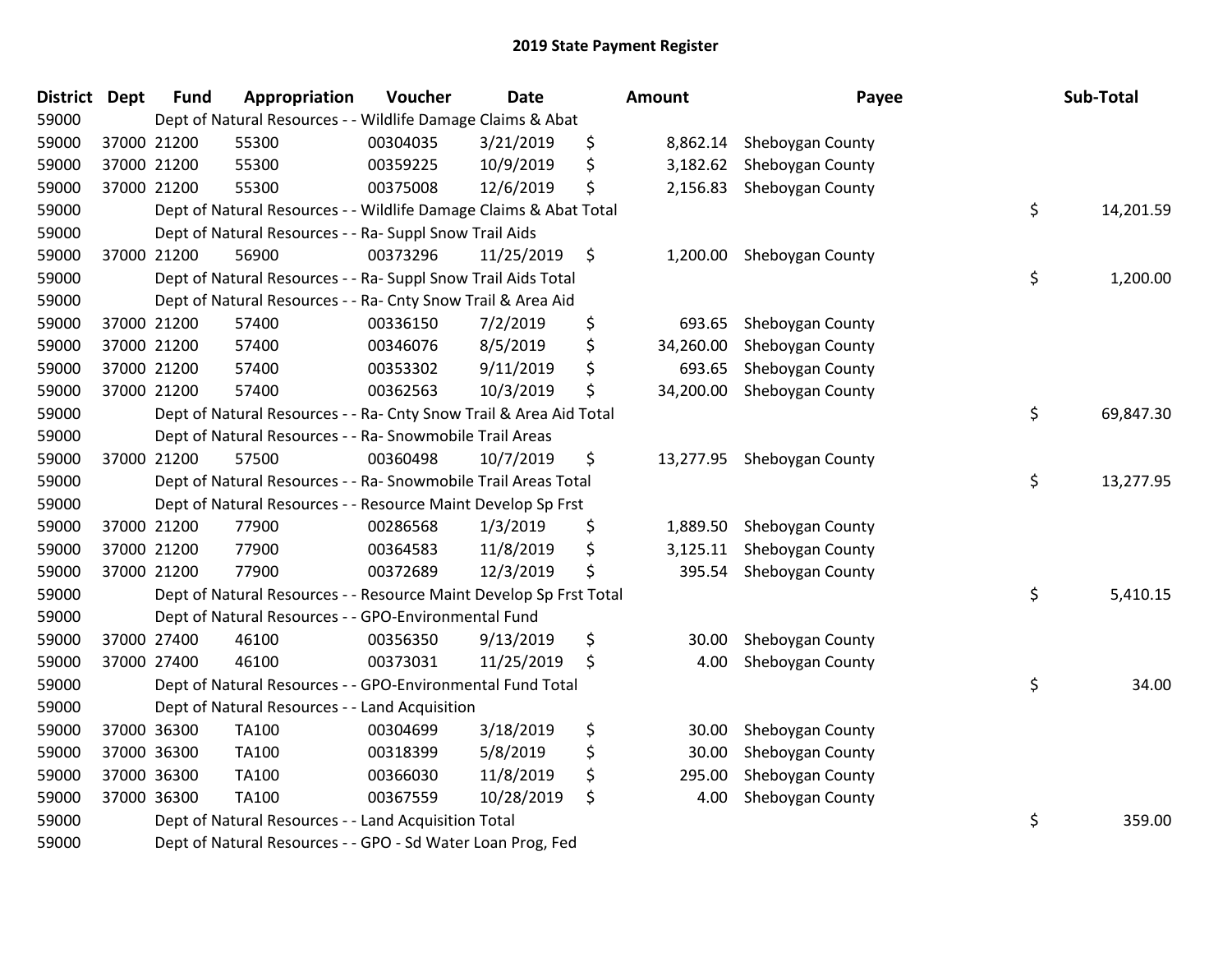| <b>District</b> | <b>Dept</b> | <b>Fund</b> | Appropriation                                                     | Voucher                    | Date       | <b>Amount</b>      | Payee            | Sub-Total          |
|-----------------|-------------|-------------|-------------------------------------------------------------------|----------------------------|------------|--------------------|------------------|--------------------|
| 59000           |             | 37000 57300 | 48200                                                             | 00299825                   | 2/19/2019  | \$<br>9,606.00     | Sheboygan County |                    |
| 59000           |             | 37000 57300 | 48200                                                             | 00310978                   | 4/30/2019  | \$<br>7,215.50     | Sheboygan County |                    |
| 59000           |             | 37000 57300 | 48200                                                             | 00330513                   | 7/5/2019   | \$<br>7,215.50     | Sheboygan County |                    |
| 59000           |             | 37000 57300 | 48200                                                             | 00373462                   | 11/27/2019 | \$<br>7,215.25     | Sheboygan County |                    |
| 59000           |             |             | Dept of Natural Resources - - GPO - Sd Water Loan Prog, Fed Total |                            |            |                    |                  | \$<br>31,252.25    |
| 59000           |             |             | WI Dept of Transportation - -                                     | Eldly&Disa Co/Aid Sf       |            |                    |                  |                    |
| 59000           |             | 39500 21100 | 16800                                                             | 00348039                   | 2/5/2019   | \$<br>276,184.00   | Sheboygan County |                    |
| 59000           |             |             | WI Dept of Transportation - - Eldly&Disa Co/Aid Sf Total          |                            |            |                    |                  | \$<br>276,184.00   |
| 59000           |             |             | WI Dept of Transportation - - Eldly&Disa Aid Fd Fd                |                            |            |                    |                  |                    |
| 59000           |             | 39500 21100 | 18300                                                             | 00372960                   | 4/18/2019  | \$<br>12,699.34    | Sheboygan County |                    |
| 59000           |             | 39500 21100 | 18300                                                             | 00418882                   | 8/2/2019   | \$<br>8,181.86     | Sheboygan County |                    |
| 59000           |             | 39500 21100 | 18300                                                             | 00471239                   | 12/13/2019 | \$<br>11,262.16    | Sheboygan County |                    |
| 59000           |             |             | WI Dept of Transportation - -                                     | Eldly&Disa Aid Fd Fd Total |            |                    |                  | \$<br>32,143.36    |
| 59000           |             |             | WI Dept of Transportation - - Hwy Sfty Loc Aid Ffd                |                            |            |                    |                  |                    |
| 59000           |             | 39500 21100 | 18500                                                             | 00347700                   | 1/31/2019  | \$<br>1,137.69     | Sheboygan County |                    |
| 59000           |             | 39500 21100 | 18500                                                             | 00376900                   | 5/7/2019   | \$<br>1,085.60     | Sheboygan County |                    |
| 59000           |             | 39500 21100 | 18500                                                             | 00421185                   | 8/12/2019  | \$<br>11,208.04    | Sheboygan County |                    |
| 59000           |             | 39500 21100 | 18500                                                             | 00422399                   | 8/12/2019  | \$<br>11,638.07    | Sheboygan County |                    |
| 59000           |             | 39500 21100 | 18500                                                             | 00435031                   | 9/17/2019  | \$<br>8,659.79     | Sheboygan County |                    |
| 59000           |             | 39500 21100 | 18500                                                             | 00437695                   | 9/24/2019  | \$<br>1,799.80     | Sheboygan County |                    |
| 59000           |             | 39500 21100 | 18500                                                             | 00448578                   | 10/16/2019 | \$<br>2,188.07     | Sheboygan County |                    |
| 59000           |             | 39500 21100 | 18500                                                             | 00470466                   | 12/12/2019 | \$<br>5,966.36     | Sheboygan County |                    |
| 59000           |             | 39500 21100 | 18500                                                             | 00470467                   | 12/12/2019 | \$<br>4,201.70     | Sheboygan County |                    |
| 59000           |             |             | WI Dept of Transportation - - Hwy Sfty Loc Aid Ffd Total          |                            |            |                    |                  | \$<br>47,885.12    |
| 59000           |             |             | WI Dept of Transportation - - Trans Aids To Co.-Sf                |                            |            |                    |                  |                    |
| 59000           |             | 39500 21100 | 19000                                                             | 00335831                   | 1/7/2019   | \$<br>693,840.75   | Sheboygan County |                    |
| 59000           |             | 39500 21100 | 19000                                                             | 00401156                   | 7/1/2019   | \$<br>1,387,681.50 | Sheboygan County |                    |
| 59000           |             | 39500 21100 | 19000                                                             | 00443974                   | 10/7/2019  | \$<br>693,840.78   | Sheboygan County |                    |
| 59000           |             |             | WI Dept of Transportation - - Trans Aids To Co.-Sf Total          |                            |            |                    |                  | \$<br>2,775,363.03 |
| 59000           |             |             | WI Dept of Transportation - - Trnsprt Alternats Ff                |                            |            |                    |                  |                    |
| 59000           |             | 39500 21100 | 22700                                                             | 00358598                   | 3/7/2019   | \$<br>3,499.84     | Sheboygan County |                    |
| 59000           |             | 39500 21100 | 22700                                                             | 00380955                   | 5/10/2019  | \$<br>3,731.03     | Sheboygan County |                    |
| 59000           |             | 39500 21100 | 22700                                                             | 00429172                   | 8/29/2019  | \$<br>3,642.51     | Sheboygan County |                    |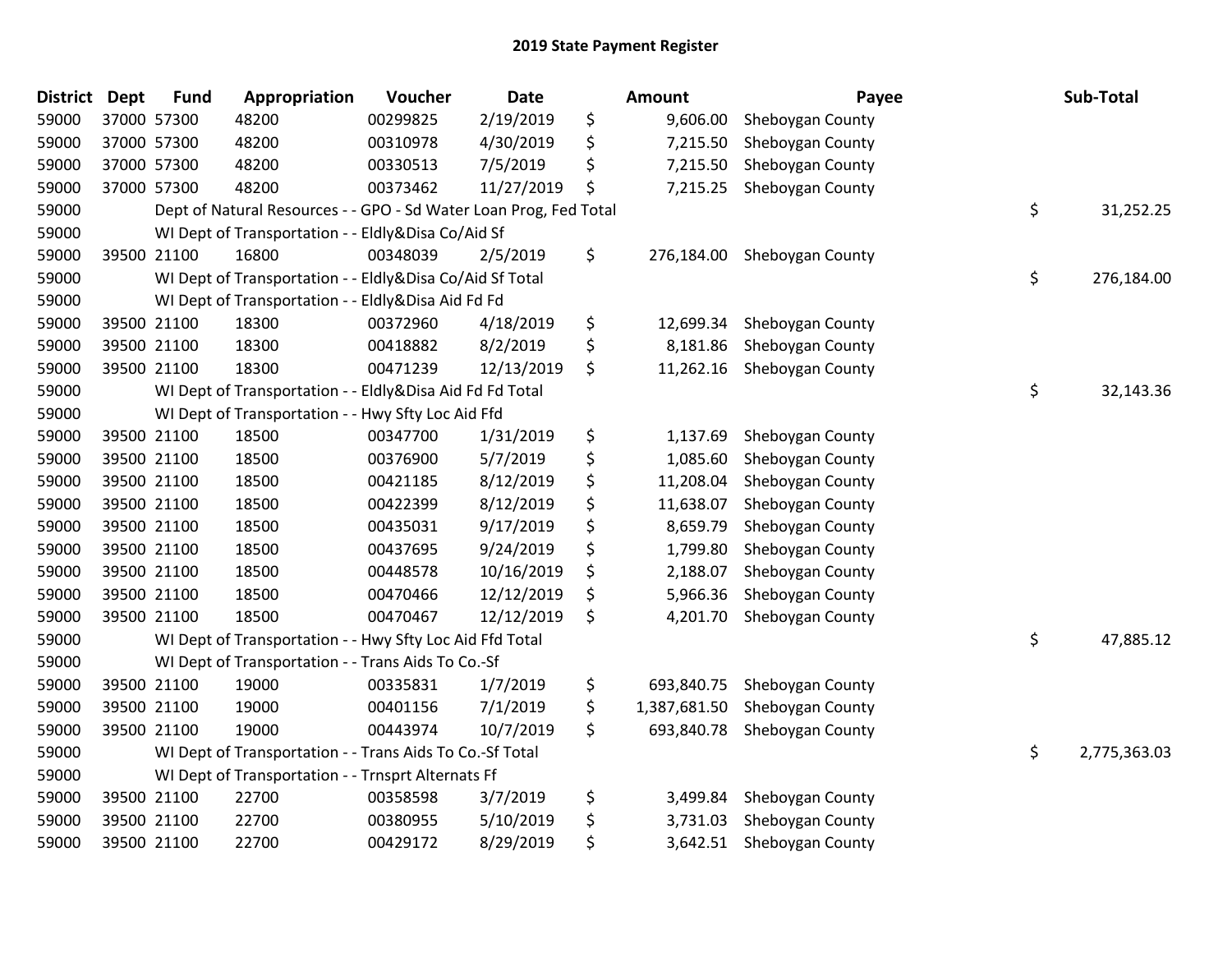| <b>District</b> | Dept        | <b>Fund</b> | Appropriation                                            | <b>Voucher</b> | <b>Date</b> | <b>Amount</b>    | Payee            | Sub-Total       |
|-----------------|-------------|-------------|----------------------------------------------------------|----------------|-------------|------------------|------------------|-----------------|
| 59000           | 39500 21100 |             | 22700                                                    | 00429177       | 8/29/2019   | \$<br>758.18     | Sheboygan County |                 |
| 59000           | 39500 21100 |             | 22700                                                    | 00462288       | 11/15/2019  | \$<br>2,788.21   | Sheboygan County |                 |
| 59000           |             |             | WI Dept of Transportation - - Trnsprt Alternats Ff Total |                |             |                  |                  | \$<br>14,419.77 |
| 59000           |             |             | WI Dept of Transportation - - Loc Rd Imp Prg St Fd       |                |             |                  |                  |                 |
| 59000           | 39500 21100 |             | 27800                                                    | 00465348       | 11/29/2019  | \$<br>4,404.83   | Sheboygan County |                 |
| 59000           |             |             | WI Dept of Transportation - - Loc Rd Imp Prg St Fd Total |                |             |                  |                  | \$<br>4,404.83  |
| 59000           |             |             | WI Dept of Transportation - - St Hwy Rehab, Sf           |                |             |                  |                  |                 |
| 59000           | 39500 21100 |             | 36300                                                    | 00337877       | 1/2/2019    | \$<br>31.00      | Sheboygan County |                 |
| 59000           | 39500 21100 |             | 36300                                                    | 00346116       | 2/7/2019    | \$<br>25.00      | Sheboygan County |                 |
| 59000           | 39500 21100 |             | 36300                                                    | 00437096       | 9/23/2019   | \$<br>8,841.83   | Sheboygan County |                 |
| 59000           |             |             | WI Dept of Transportation - - St Hwy Rehab, Sf Total     |                |             |                  |                  | \$<br>8,897.83  |
| 59000           |             |             | WI Dept of Transportation - - Hwy Mgmt & Opers Sf        |                |             |                  |                  |                 |
| 59000           | 39500 21100 |             | 36500                                                    | 00334398       | 1/10/2019   | \$<br>1,161.00   | Sheboygan County |                 |
| 59000           | 39500 21100 |             | 36500                                                    | 00349312       | 2/6/2019    | \$<br>1,161.00   | Sheboygan County |                 |
| 59000           | 39500 21100 |             | 36500                                                    | 00377906       | 5/17/2019   | \$<br>3,483.00   | Sheboygan County |                 |
| 59000           | 39500 21100 |             | 36500                                                    | 00416948       | 7/29/2019   | \$<br>2,322.00   | Sheboygan County |                 |
| 59000           | 39500 21100 |             | 36500                                                    | 00418243       | 7/31/2019   | \$<br>1,161.00   | Sheboygan County |                 |
| 59000           | 39500 21100 |             | 36500                                                    | 00431678       | 9/9/2019    | \$<br>1,161.00   | Sheboygan County |                 |
| 59000           | 39500 21100 |             | 36500                                                    | 00463662       | 11/20/2019  | \$<br>2,201.42   | Sheboygan County |                 |
| 59000           | 39500 21100 |             | 36500                                                    | 00469954       | 12/11/2019  | \$<br>2,322.00   | Sheboygan County |                 |
| 59000           |             |             | WI Dept of Transportation - - Hwy Mgmt & Opers Sf Total  |                |             |                  |                  | \$<br>14,972.42 |
| 59000           |             |             | WI Dept of Transportation - - Routine Maint Sf           |                |             |                  |                  |                 |
| 59000           | 39500 21100 |             | 36800                                                    | 00334398       | 1/10/2019   | \$<br>126,331.56 | Sheboygan County |                 |
| 59000           | 39500 21100 |             | 36800                                                    | 00349312       | 2/6/2019    | \$<br>152,258.68 | Sheboygan County |                 |
| 59000           | 39500 21100 |             | 36800                                                    | 00361960       | 3/19/2019   | \$<br>78,670.57  | Sheboygan County |                 |
| 59000           | 39500 21100 |             | 36800                                                    | 00368241       | 4/4/2019    | \$<br>323,044.07 | Sheboygan County |                 |
| 59000           | 39500 21100 |             | 36800                                                    | 00369977       | 4/19/2019   | \$<br>418,177.03 | Sheboygan County |                 |
| 59000           | 39500 21100 |             | 36800                                                    | 00377906       | 5/17/2019   | \$<br>376,947.59 | Sheboygan County |                 |
| 59000           | 39500 21100 |             | 36800                                                    | 00390636       | 6/6/2019    | \$<br>137,860.23 | Sheboygan County |                 |
| 59000           | 39500 21100 |             | 36800                                                    | 00416948       | 7/29/2019   | \$<br>127,687.36 | Sheboygan County |                 |
| 59000           | 39500 21100 |             | 36800                                                    | 00418243       | 7/31/2019   | \$<br>132,759.24 | Sheboygan County |                 |
| 59000           | 39500 21100 |             | 36800                                                    | 00431678       | 9/9/2019    | \$<br>85,205.56  | Sheboygan County |                 |
| 59000           | 39500 21100 |             | 36800                                                    | 00447573       | 10/11/2019  | \$<br>179,598.89 | Sheboygan County |                 |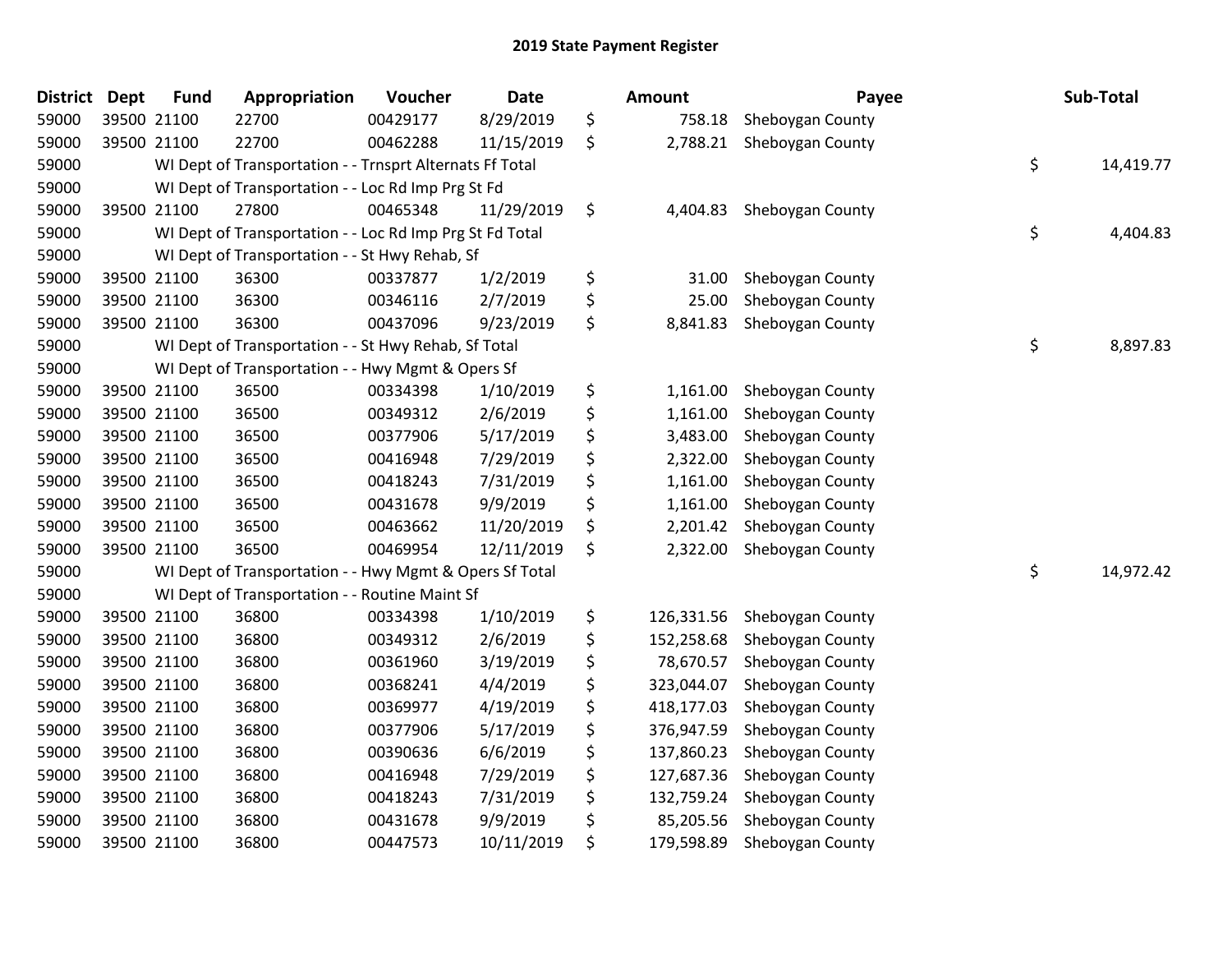| <b>District</b> | <b>Dept</b> | <b>Fund</b> | Appropriation                                                    | Voucher  | <b>Date</b> | Amount           | Payee            | Sub-Total          |
|-----------------|-------------|-------------|------------------------------------------------------------------|----------|-------------|------------------|------------------|--------------------|
| 59000           | 39500 21100 |             | 36800                                                            | 00463662 | 11/20/2019  | \$<br>168,532.37 | Sheboygan County |                    |
| 59000           | 39500 21100 |             | 36800                                                            | 00469954 | 12/11/2019  | \$<br>186,840.53 | Sheboygan County |                    |
| 59000           |             |             | WI Dept of Transportation - - Routine Maint Sf Total             |          |             |                  |                  | \$<br>2,493,913.68 |
| 59000           |             |             | WI Dept of Transportation - - Adm & Planning Sfd                 |          |             |                  |                  |                    |
| 59000           | 39500 21100 |             | 36900                                                            | 00390636 | 6/6/2019    | \$<br>270.69     | Sheboygan County |                    |
| 59000           |             |             | WI Dept of Transportation - - Adm & Planning Sfd Total           |          |             |                  |                  | \$<br>270.69       |
| 59000           |             |             | WI Dept of Transportation - - Hwy Mgmt & Opers Lf                |          |             |                  |                  |                    |
| 59000           |             | 39500 21100 | 37500                                                            | 00463662 | 11/20/2019  | \$<br>131.97     | Sheboygan County |                    |
| 59000           |             |             | WI Dept of Transportation - - Hwy Mgmt & Opers Lf Total          |          |             |                  |                  | \$<br>131.97       |
| 59000           |             |             | WI Dept of Transportation - - Routine Maint Ff                   |          |             |                  |                  |                    |
| 59000           |             | 39500 21100 | 38000                                                            | 00418243 | 7/31/2019   | \$<br>332.57     | Sheboygan County |                    |
| 59000           |             | 39500 21100 | 38000                                                            | 00447573 | 10/11/2019  | \$<br>326.45     | Sheboygan County |                    |
| 59000           | 39500 21100 |             | 38000                                                            | 00463662 | 11/20/2019  | \$<br>14,038.47  | Sheboygan County |                    |
| 59000           |             |             | WI Dept of Transportation - - Routine Maint Ff Total             |          |             |                  |                  | \$<br>14,697.49    |
| 59000           |             |             | WI Dept of Transportation - - Adm & Planning Fd Fd               |          |             |                  |                  |                    |
| 59000           | 39500 21100 |             | 38900                                                            | 00390636 | 6/6/2019    | \$<br>1,082.77   | Sheboygan County |                    |
| 59000           |             |             | WI Dept of Transportation - - Adm & Planning Fd Fd Total         |          |             |                  |                  | \$<br>1,082.77     |
| 59000           |             |             | WI Dept of Transportation - - Majors Contingent Bond (GPR)       |          |             |                  |                  |                    |
| 59000           |             | 39500 21100 | 93600                                                            | 00431678 | 9/9/2019    | \$<br>1,366.58   | Sheboygan County |                    |
| 59000           |             |             | WI Dept of Transportation - - Majors Contingent Bond (GPR) Total |          |             |                  |                  | \$<br>1,366.58     |
| 59000           |             |             | Department of Corrections - - General Program Operations         |          |             |                  |                  |                    |
| 59000           |             | 41000 10000 | 10100                                                            | 00257675 | 1/2/2019    | \$<br>4,648.83   | Sheboygan County |                    |
| 59000           |             | 41000 10000 | 10100                                                            | 00268593 | 3/1/2019    | \$<br>6,084.44   | Sheboygan County |                    |
| 59000           |             | 41000 10000 | 10100                                                            | 00269086 | 3/15/2019   | \$<br>25.00      | Sheboygan County |                    |
| 59000           | 41000 10000 |             | 10100                                                            | 00274103 | 3/29/2019   | \$<br>4,134.72   | Sheboygan County |                    |
| 59000           | 41000 10000 |             | 10100                                                            | 00277884 | 5/3/2019    | \$<br>1,800.87   | Sheboygan County |                    |
| 59000           |             | 41000 10000 | 10100                                                            | 00280851 | 5/8/2019    | \$<br>25.00      | Sheboygan County |                    |
| 59000           | 41000 10000 |             | 10100                                                            | 00284234 | 5/31/2019   | \$<br>25.00      | Sheboygan County |                    |
| 59000           |             | 41000 10000 | 10100                                                            | 00309282 | 10/9/2019   | \$<br>23.00      | Sheboygan County |                    |
| 59000           |             |             | Department of Corrections - - General Program Operations Total   |          |             |                  |                  | \$<br>16,766.86    |
| 59000           |             |             | Department of Corrections - - Services For Drunken Driving O     |          |             |                  |                  |                    |
| 59000           |             | 41000 10000 | 10300                                                            | 00300357 | 8/21/2019   | \$<br>250.00     | Sheboygan County |                    |
| 59000           | 41000 10000 |             | 10300                                                            | 00312198 | 9/23/2019   | \$<br>250.00     | Sheboygan County |                    |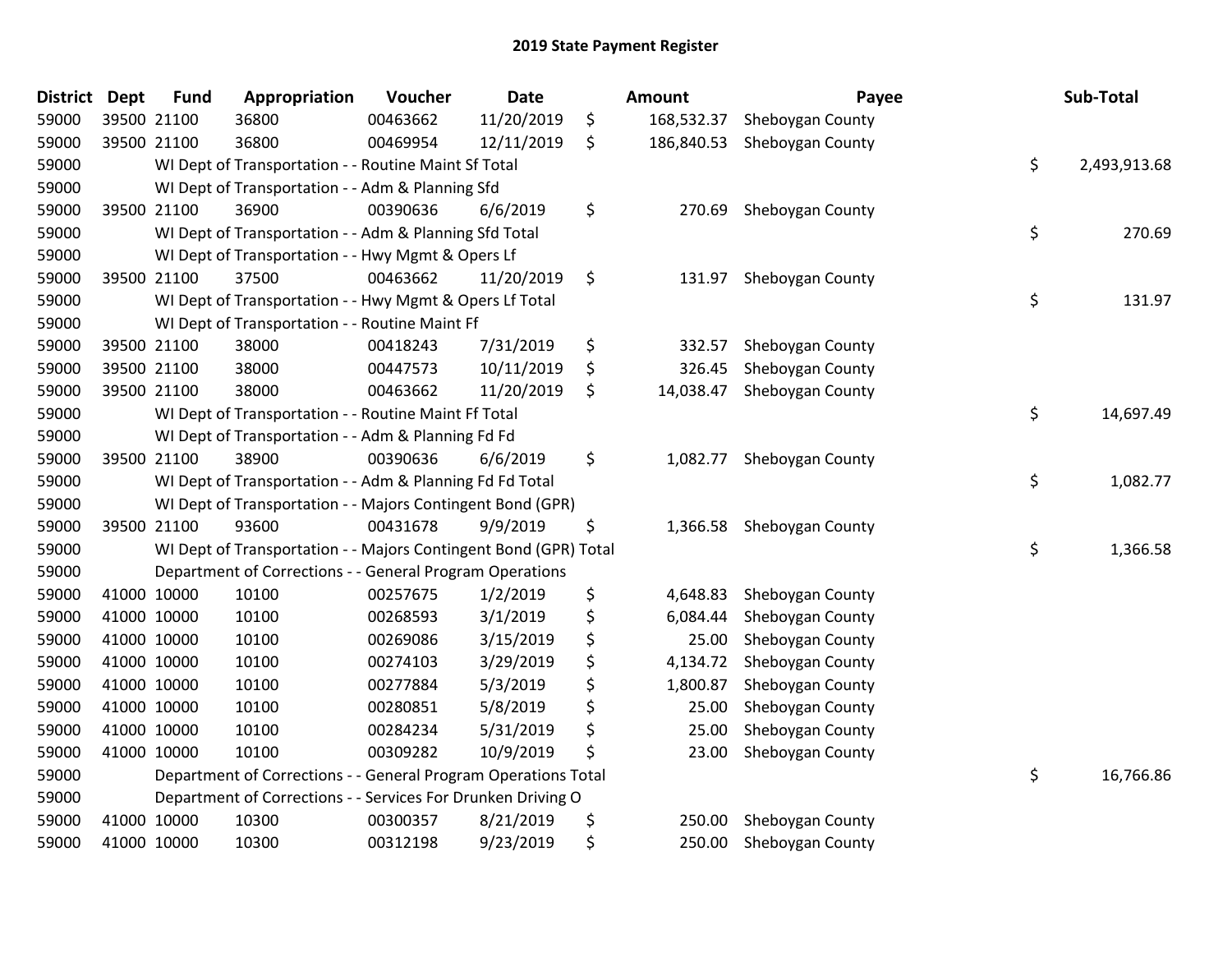| <b>District Dept</b> |             | <b>Fund</b> | Appropriation                                                      | Voucher  | <b>Date</b>   | <b>Amount</b>      | Payee                                                                                                         | Sub-Total        |
|----------------------|-------------|-------------|--------------------------------------------------------------------|----------|---------------|--------------------|---------------------------------------------------------------------------------------------------------------|------------------|
| 59000                |             |             | Department of Corrections - - Services For Drunken Driving O Total |          |               |                    |                                                                                                               | \$<br>500.00     |
| 59000                |             |             | Department of Corrections - - Institutional Repair And Maint       |          |               |                    |                                                                                                               |                  |
| 59000                |             | 41000 10000 | 11000                                                              | 00331220 | 12/30/2019 \$ |                    | 3,101.62 Sheboygan County                                                                                     |                  |
| 59000                |             |             | Department of Corrections - - Institutional Repair And Maint Total |          |               |                    |                                                                                                               | \$<br>3,101.62   |
| 59000                |             |             | Department of Corrections - - Corrections Contracts And Agre       |          |               |                    |                                                                                                               |                  |
| 59000                |             | 41000 10000 | 11400                                                              | 00259414 | 1/10/2019     | \$<br>32,237.98    | Sheboygan County                                                                                              |                  |
| 59000                | 41000 10000 |             | 11400                                                              | 00265847 | 2/12/2019     | \$<br>29,885.78    | Sheboygan County                                                                                              |                  |
| 59000                |             | 41000 10000 | 11400                                                              | 00273118 | 4/8/2019      | \$<br>22,619.92    | Sheboygan County                                                                                              |                  |
| 59000                |             | 41000 10000 | 11400                                                              | 00277575 | 4/8/2019      | \$<br>32,981.12    | Sheboygan County                                                                                              |                  |
| 59000                |             | 41000 10000 | 11400                                                              | 00285006 | 5/10/2019     | \$<br>34,475.22    | Sheboygan County                                                                                              |                  |
| 59000                |             | 41000 10000 | 11400                                                              | 00291467 | 6/11/2019     | \$<br>32,571.56    | Sheboygan County                                                                                              |                  |
| 59000                | 41000 10000 |             | 11400                                                              | 00299096 | 7/17/2019     | \$<br>25,122.74    | Sheboygan County                                                                                              |                  |
| 59000                | 41000 10000 |             | 11400                                                              | 00303470 | 8/13/2019     | \$<br>20,783.82    | Sheboygan County                                                                                              |                  |
| 59000                | 41000 10000 |             | 11400                                                              | 00308898 | 9/11/2019     | \$<br>33,421.78    | Sheboygan County                                                                                              |                  |
| 59000                |             | 41000 10000 | 11400                                                              | 00316083 | 10/15/2019    | \$<br>29,021.40    | Sheboygan County                                                                                              |                  |
| 59000                |             | 41000 10000 | 11400                                                              | 00322912 | 11/14/2019    | \$<br>20,015.50    | Sheboygan County                                                                                              |                  |
| 59000                |             |             | Department of Corrections - - Corrections Contracts And Agre Total |          |               |                    |                                                                                                               | \$<br>313,136.82 |
| 59000                |             |             |                                                                    |          |               |                    | Department of Corrections - - Reimbursing Counties For Probation, Extended Supervision And Parole Holds       |                  |
| 59000                | 41000 10000 |             | 11600                                                              | 00320901 | 11/4/2019     | \$                 | 126,387.30 Sheboygan County                                                                                   |                  |
| 59000                |             |             |                                                                    |          |               |                    | Department of Corrections - - Reimbursing Counties For Probation, Extended Supervision And Parole Holds Total | \$<br>126,387.30 |
| 59000                |             |             | Department of Corrections - - Probation, Parole And Extended       |          |               |                    |                                                                                                               |                  |
| 59000                |             | 41000 10000 | 18700                                                              | 00283625 | 5/3/2019      | \$<br>500.00       | Sheboygan County                                                                                              |                  |
| 59000                | 41000 10000 |             | 18700                                                              | 00320901 | 11/4/2019     | \$<br>53,012.70    | Sheboygan County                                                                                              |                  |
| 59000                |             |             | Department of Corrections - - Probation, Parole And Extended Total |          |               |                    |                                                                                                               | \$<br>53,512.70  |
| 59000                |             |             | Bd on Aging & Long Term Care - - Insurance And Other Info          |          |               |                    |                                                                                                               |                  |
| 59000                |             | 43200 10000 | 13200                                                              | 00002927 | 7/3/2019      | \$<br>85.00        | Sheboygan County                                                                                              |                  |
| 59000                |             |             | Bd on Aging & Long Term Care - - Insurance And Other Info Total    |          |               |                    |                                                                                                               | \$<br>85.00      |
| 59000                |             |             | Department of Health Services - - State/Federal Aids               |          |               |                    |                                                                                                               |                  |
| 59000                |             | 43500 10000 | 00000                                                              | 90906    | 1/2/2019      | \$<br>119,053.00   | Sheboygan County                                                                                              |                  |
| 59000                |             | 43500 10000 | 00000                                                              | 90907    | 2/1/2019      | \$<br>79,392.00    | Sheboygan County                                                                                              |                  |
| 59000                |             | 43500 10000 | 00000                                                              | 90909    | 3/1/2019      | \$<br>223,915.00   | Sheboygan County                                                                                              |                  |
| 59000                |             | 43500 10000 | 00000                                                              | 90910    | 4/1/2019      | \$<br>1,504,094.00 | Sheboygan County                                                                                              |                  |
| 59000                |             | 43500 10000 | 00000                                                              | 90911    | 5/1/2019      | \$<br>1,279,153.00 | Sheboygan County                                                                                              |                  |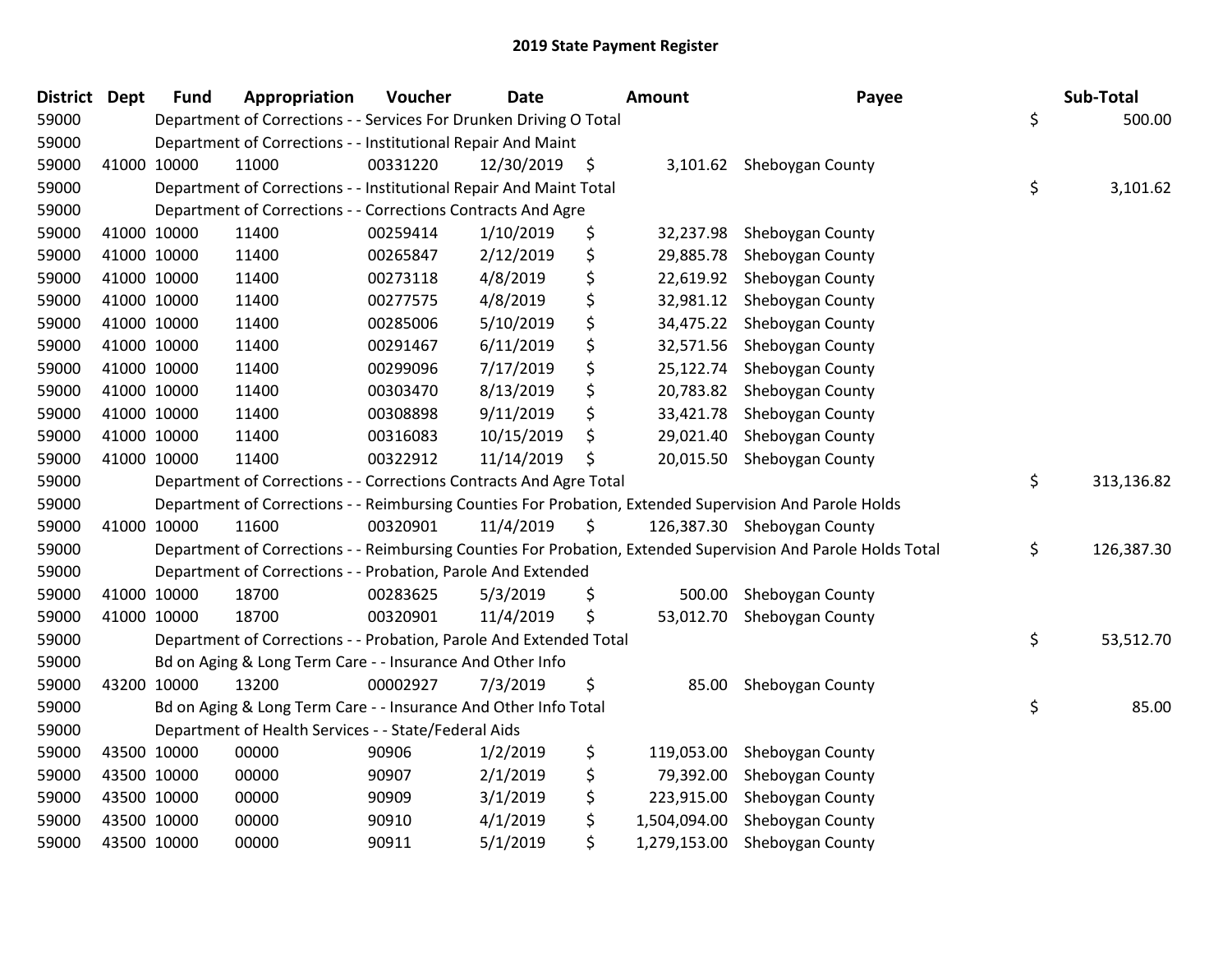| <b>District</b> | <b>Dept</b> | <b>Fund</b> | Appropriation                                                          | Voucher  | <b>Date</b> | <b>Amount</b>      | Payee            | Sub-Total          |
|-----------------|-------------|-------------|------------------------------------------------------------------------|----------|-------------|--------------------|------------------|--------------------|
| 59000           |             | 43500 10000 | 00000                                                                  | 90913    | 6/3/2019    | \$<br>210,359.00   | Sheboygan County |                    |
| 59000           |             | 43500 10000 | 00000                                                                  | 90914    | 6/17/2019   | \$<br>114,724.00   | Sheboygan County |                    |
| 59000           |             | 43500 10000 | 00000                                                                  | 92000    | 7/1/2019    | \$<br>2,892,610.00 | Sheboygan County |                    |
| 59000           |             | 43500 10000 | 00000                                                                  | 92001    | 8/1/2019    | \$<br>862,507.00   | Sheboygan County |                    |
| 59000           |             | 43500 10000 | 00000                                                                  | 92002    | 9/3/2019    | \$<br>1,056,607.00 | Sheboygan County |                    |
| 59000           |             | 43500 10000 | 00000                                                                  | 92003    | 10/1/2019   | \$<br>772,232.00   | Sheboygan County |                    |
| 59000           |             | 43500 10000 | 00000                                                                  | 92004    | 11/1/2019   | \$<br>446,070.00   | Sheboygan County |                    |
| 59000           |             | 43500 10000 | 00000                                                                  | 92005    | 12/2/2019   | \$<br>333,622.00   | Sheboygan County |                    |
| 59000           |             |             | Department of Health Services - - State/Federal Aids Total             |          |             |                    |                  | \$<br>9,894,338.00 |
| 59000           |             |             | Department of Health Services - - Public Health Dispensaries And       |          |             |                    |                  |                    |
| 59000           |             | 43500 10000 | 10700                                                                  | 00264924 | 2/22/2019   | \$<br>669.63       | Sheboygan County |                    |
| 59000           |             | 43500 10000 | 10700                                                                  | 00264925 | 2/22/2019   | \$<br>621.94       | Sheboygan County |                    |
| 59000           |             | 43500 10000 | 10700                                                                  | 00295391 | 7/12/2019   | \$<br>754.66       | Sheboygan County |                    |
| 59000           |             | 43500 10000 | 10700                                                                  | 00295394 | 7/12/2019   | \$<br>990.87       | Sheboygan County |                    |
| 59000           |             | 43500 10000 | 10700                                                                  | 00295396 | 7/17/2019   | \$<br>246.47       | Sheboygan County |                    |
| 59000           |             | 43500 10000 | 10700                                                                  | 00295398 | 7/17/2019   | \$<br>648.26       | Sheboygan County |                    |
| 59000           |             | 43500 10000 | 10700                                                                  | 00298193 | 8/8/2019    | \$<br>218.09       | Sheboygan County |                    |
| 59000           |             | 43500 10000 | 10700                                                                  | 00298194 | 8/8/2019    | \$<br>293.53       | Sheboygan County |                    |
| 59000           |             | 43500 10000 | 10700                                                                  | 00298195 | 8/8/2019    | \$<br>349.40       | Sheboygan County |                    |
| 59000           |             | 43500 10000 | 10700                                                                  | 00308169 | 9/5/2019    | \$<br>681.02       | Sheboygan County |                    |
| 59000           |             | 43500 10000 | 10700                                                                  | 00308173 | 9/5/2019    | \$<br>983.53       | Sheboygan County |                    |
| 59000           |             | 43500 10000 | 10700                                                                  | 00311385 | 9/27/2019   | \$<br>9.77         | Sheboygan County |                    |
| 59000           |             | 43500 10000 | 10700                                                                  | 00311386 | 9/27/2019   | \$<br>760.75       | Sheboygan County |                    |
| 59000           |             | 43500 10000 | 10700                                                                  | 00329536 | 12/13/2019  | \$<br>782.82       | Sheboygan County |                    |
| 59000           |             | 43500 10000 | 10700                                                                  | 00330202 | 12/13/2019  | \$<br>358.84       | Sheboygan County |                    |
| 59000           |             | 43500 10000 | 10700                                                                  | 00330206 | 12/13/2019  | \$<br>269.79       | Sheboygan County |                    |
| 59000           |             |             | Department of Health Services - - Public Health Dispensaries And Total |          |             |                    |                  | \$<br>8,639.37     |
| 59000           |             |             | Department of Health Services - - Federal Wic Operations               |          |             |                    |                  |                    |
| 59000           |             | 43500 10000 | 14800                                                                  | 00268140 | 3/7/2019    | \$<br>25.11        | Sheboygan County |                    |
| 59000           |             | 43500 10000 | 14800                                                                  | 00271388 | 3/21/2019   | \$<br>63.99        | Sheboygan County |                    |
| 59000           |             | 43500 10000 | 14800                                                                  | 00274724 | 4/12/2019   | \$<br>193.59       | Sheboygan County |                    |
| 59000           |             | 43500 10000 | 14800                                                                  | 00282345 | 5/15/2019   | \$<br>87.48        | Sheboygan County |                    |
| 59000           |             | 43500 10000 | 14800                                                                  | 00293235 | 6/26/2019   | \$<br>241.85       | Sheboygan County |                    |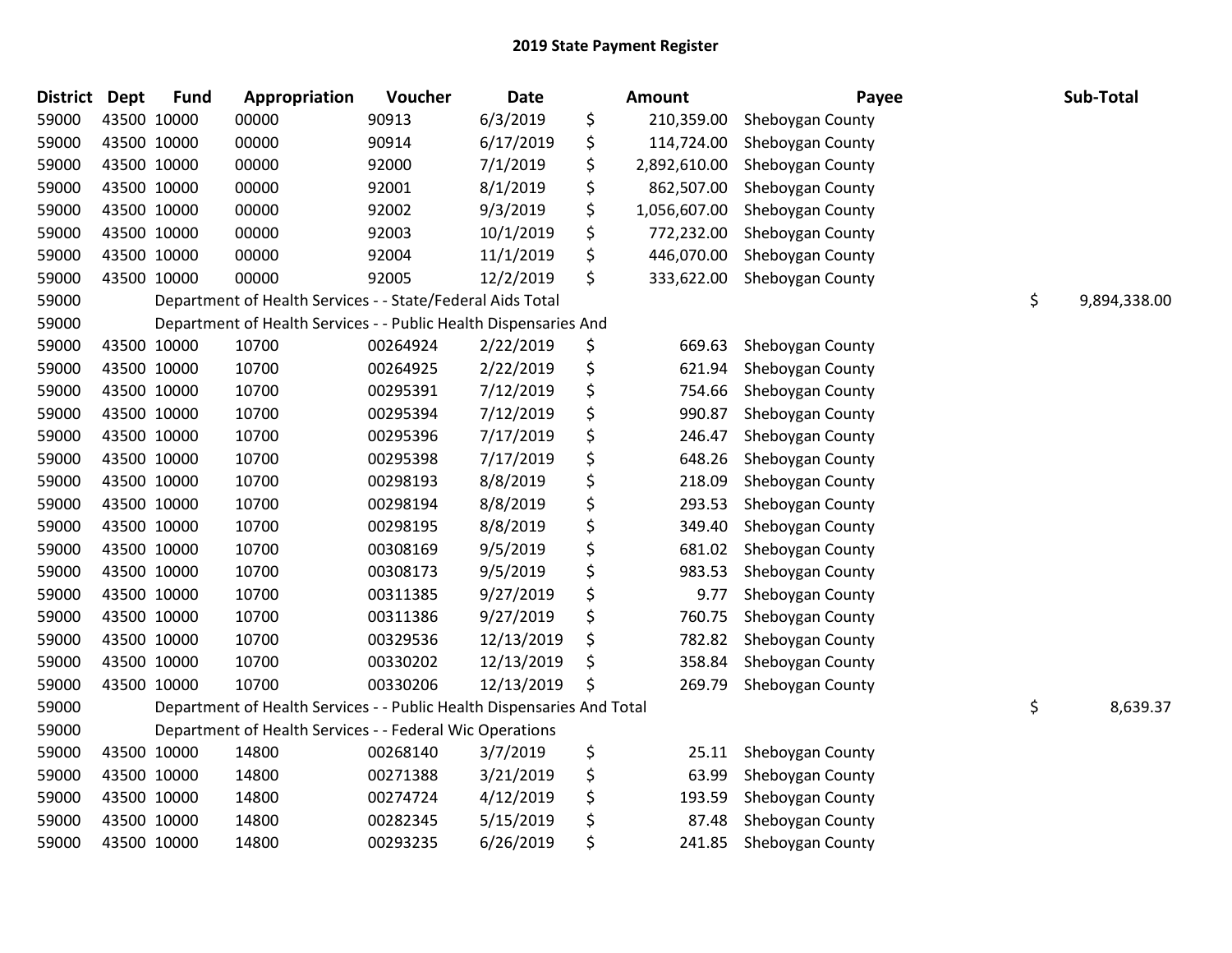| <b>District</b> | <b>Dept</b> | <b>Fund</b> | Appropriation                                                       | Voucher  | <b>Date</b> | Amount         | Payee            | Sub-Total      |
|-----------------|-------------|-------------|---------------------------------------------------------------------|----------|-------------|----------------|------------------|----------------|
| 59000           |             | 43500 10000 | 14800                                                               | 00298170 | 7/24/2019   | \$<br>162.81   | Sheboygan County |                |
| 59000           |             | 43500 10000 | 14800                                                               | 00302480 | 8/9/2019    | \$<br>25.11    | Sheboygan County |                |
| 59000           |             | 43500 10000 | 14800                                                               | 00311367 | 9/20/2019   | \$<br>32.40    | Sheboygan County |                |
| 59000           |             | 43500 10000 | 14800                                                               | 00317137 | 10/15/2019  | \$<br>106.11   | Sheboygan County |                |
| 59000           |             | 43500 10000 | 14800                                                               | 00320716 | 11/8/2019   | \$<br>81.00    | Sheboygan County |                |
| 59000           |             | 43500 10000 | 14800                                                               | 00331197 | 12/19/2019  | \$<br>137.25   | Sheboygan County |                |
| 59000           |             |             | Department of Health Services - - Federal Wic Operations Total      |          |             |                |                  | \$<br>1,156.70 |
| 59000           |             |             | Department of Health Services - - Federal Projects Operations       |          |             |                |                  |                |
| 59000           |             | 43500 10000 | 14900                                                               | 00255593 | 1/7/2019    | \$<br>400.00   | Sheboygan County |                |
| 59000           |             | 43500 10000 | 14900                                                               | 00265476 | 2/22/2019   | \$<br>3,000.00 | Sheboygan County |                |
| 59000           |             | 43500 10000 | 14900                                                               | 00290987 | 7/3/2019    | \$<br>400.00   | Sheboygan County |                |
| 59000           |             | 43500 10000 | 14900                                                               | 00303615 | 8/22/2019   | \$<br>200.00   | Sheboygan County |                |
| 59000           |             | 43500 10000 | 14900                                                               | 00324597 | 11/29/2019  | \$<br>600.00   | Sheboygan County |                |
| 59000           |             |             | Department of Health Services - - Federal Projects Operations Total |          |             |                |                  | \$<br>4,600.00 |
| 59000           |             |             | Department of Health Services - - Federal Project Aids              |          |             |                |                  |                |
| 59000           |             | 43500 10000 | 15000                                                               | 00309390 | 9/25/2019   | \$<br>8.96     | Sheboygan County |                |
| 59000           |             | 43500 10000 | 15000                                                               | 00309391 | 9/25/2019   | \$<br>85.81    | Sheboygan County |                |
| 59000           |             | 43500 10000 | 15000                                                               | 00309392 | 9/25/2019   | \$<br>3.77     | Sheboygan County |                |
| 59000           |             |             | Department of Health Services - - Federal Project Aids Total        |          |             |                |                  | \$<br>98.54    |
| 59000           |             |             | Department of Health Services - - General Program Operations        |          |             |                |                  |                |
| 59000           |             | 43500 10000 | 40100                                                               | 00256320 | 1/10/2019   | \$<br>1.50     | Sheboygan County |                |
| 59000           | 43500 10000 |             | 40100                                                               | 00261702 | 2/6/2019    | \$<br>1.50     | Sheboygan County |                |
| 59000           |             | 43500 10000 | 40100                                                               | 00265144 | 2/20/2019   | \$<br>1.50     | Sheboygan County |                |
| 59000           |             | 43500 10000 | 40100                                                               | 00281023 | 5/1/2019    | \$<br>1.50     | Sheboygan County |                |
| 59000           |             | 43500 10000 | 40100                                                               | 00281041 | 5/1/2019    | \$<br>1.50     | Sheboygan County |                |
| 59000           |             | 43500 10000 | 40100                                                               | 00282436 | 5/8/2019    | \$<br>1.50     | Sheboygan County |                |
| 59000           | 43500 10000 |             | 40100                                                               | 00295274 | 7/3/2019    | \$<br>1.50     | Sheboygan County |                |
| 59000           |             | 43500 10000 | 40100                                                               | 00307629 | 9/4/2019    | \$<br>1.50     | Sheboygan County |                |
| 59000           |             | 43500 10000 | 40100                                                               | 00309214 | 9/11/2019   | \$<br>1.50     | Sheboygan County |                |
| 59000           |             | 43500 10000 | 40100                                                               | 00328043 | 12/4/2019   | \$<br>1.00     | Sheboygan County |                |
| 59000           |             | 43500 10000 | 40100                                                               | 00328044 | 12/4/2019   | \$<br>15.00    | Sheboygan County |                |
| 59000           |             |             | Department of Health Services - - General Program Operations Total  |          |             |                |                  | \$<br>29.50    |
| 59000           |             |             | Department of Health Services - - Medical Assistance State Admin    |          |             |                |                  |                |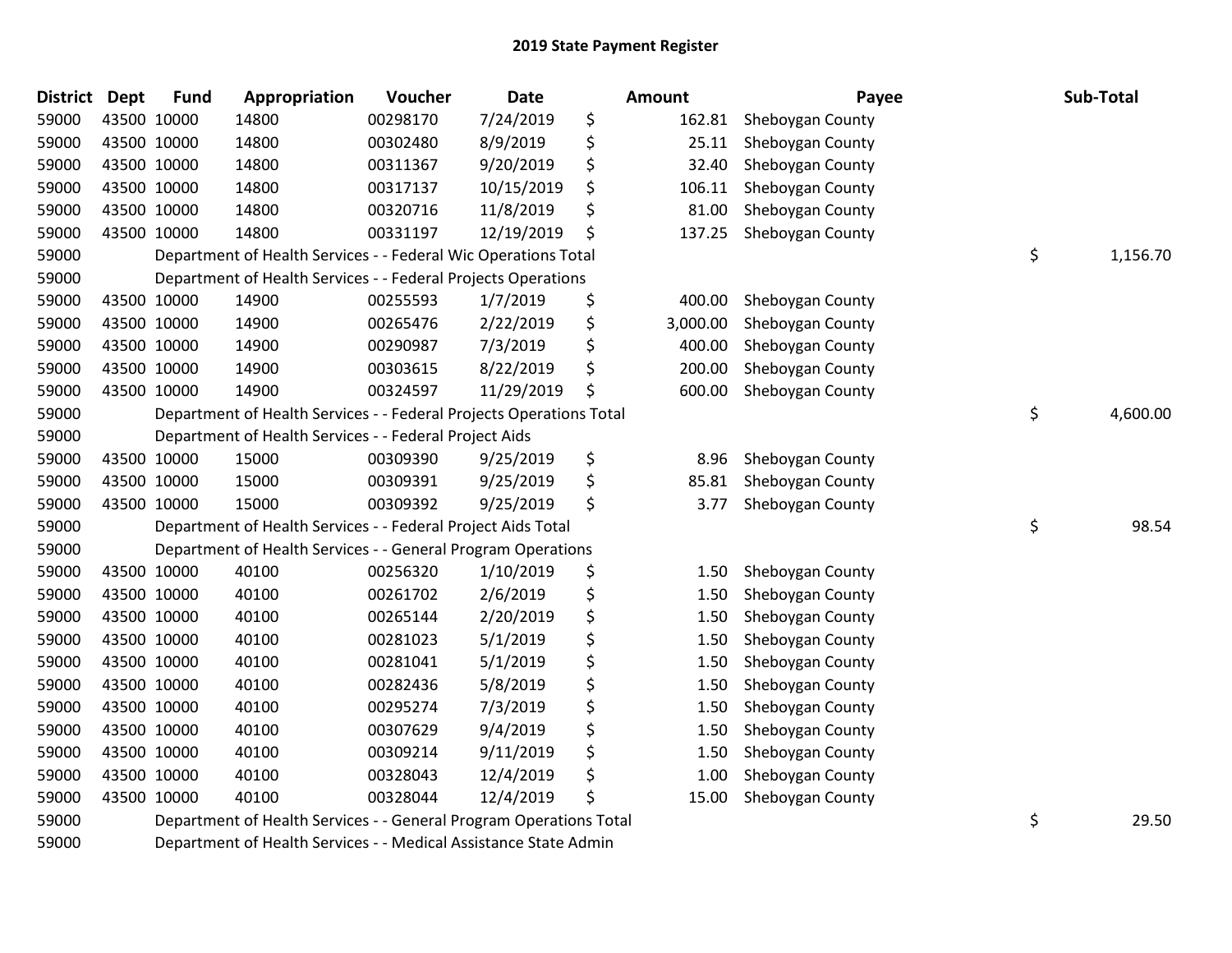| <b>District</b> | <b>Dept</b> | <b>Fund</b> | Appropriation                                                          | Voucher  | <b>Date</b> | <b>Amount</b>    | Payee            | Sub-Total    |
|-----------------|-------------|-------------|------------------------------------------------------------------------|----------|-------------|------------------|------------------|--------------|
| 59000           |             | 43500 10000 | 44000                                                                  | 00256320 | 1/10/2019   | \$<br>1.50       | Sheboygan County |              |
| 59000           | 43500 10000 |             | 44000                                                                  | 00261702 | 2/6/2019    | \$<br>1.50       | Sheboygan County |              |
| 59000           | 43500 10000 |             | 44000                                                                  | 00265144 | 2/20/2019   | \$<br>1.50       | Sheboygan County |              |
| 59000           | 43500 10000 |             | 44000                                                                  | 00281023 | 5/1/2019    | \$<br>1.50       | Sheboygan County |              |
| 59000           | 43500 10000 |             | 44000                                                                  | 00281041 | 5/1/2019    | \$<br>1.50       | Sheboygan County |              |
| 59000           | 43500 10000 |             | 44000                                                                  | 00282436 | 5/8/2019    | \$<br>1.50       | Sheboygan County |              |
| 59000           | 43500 10000 |             | 44000                                                                  | 00295274 | 7/3/2019    | \$<br>1.50       | Sheboygan County |              |
| 59000           |             | 43500 10000 | 44000                                                                  | 00307629 | 9/4/2019    | \$<br>1.50       | Sheboygan County |              |
| 59000           |             | 43500 10000 | 44000                                                                  | 00309214 | 9/11/2019   | \$<br>1.50       | Sheboygan County |              |
| 59000           | 43500 10000 |             | 44000                                                                  | 00328043 | 12/4/2019   | \$<br>1.00       | Sheboygan County |              |
| 59000           | 43500 10000 |             | 44000                                                                  | 00328044 | 12/4/2019   | \$<br>15.00      | Sheboygan County |              |
| 59000           |             |             | Department of Health Services - - Medical Assistance State Admin Total |          |             |                  |                  | \$<br>29.50  |
| 59000           |             |             | Dept of Children and Families - - Milw Child Welfare Svc Collect       |          |             |                  |                  |              |
| 59000           |             | 43700 10000 | 12200                                                                  | 00050315 | 2/19/2019   | \$<br>4.75       | Sheboygan County |              |
| 59000           |             | 43700 10000 | 12200                                                                  | 00052994 | 4/10/2019   | \$<br>17.50      | Sheboygan County |              |
| 59000           |             | 43700 10000 | 12200                                                                  | 00063485 | 12/3/2019   | \$<br>60.00      | Sheboygan County |              |
| 59000           |             |             | Dept of Children and Families - - Milw Child Welfare Svc Collect Total |          |             |                  |                  | \$<br>82.25  |
| 59000           |             |             | Dept of Children and Families - - Fees For Administrative Servic       |          |             |                  |                  |              |
| 59000           |             | 43700 10000 | 23100                                                                  | 00049885 | 2/5/2019    | \$<br>40.00      | Sheboygan County |              |
| 59000           |             | 43700 10000 | 23100                                                                  | 00054505 | 4/30/2019   | \$<br>110.00     | Sheboygan County |              |
| 59000           |             | 43700 10000 | 23100                                                                  | 00058427 | 7/26/2019   | \$<br>75.00      | Sheboygan County |              |
| 59000           | 43700 10000 |             | 23100                                                                  | 00060481 | 9/24/2019   | \$<br>60.00      | Sheboygan County |              |
| 59000           |             | 43700 10000 | 23100                                                                  | 00062320 | 10/31/2019  | \$<br>55.00      | Sheboygan County |              |
| 59000           |             |             | Dept of Children and Families - - Fees For Administrative Servic Total |          |             |                  |                  | \$<br>340.00 |
| 59000           |             |             | Dept of Children and Families - - General Aids                         |          |             |                  |                  |              |
| 59000           |             | 43700 10000 | 99000                                                                  | 00048556 | 1/7/2019    | \$<br>46,855.73  | Sheboygan County |              |
| 59000           | 43700 10000 |             | 99000                                                                  | 00049270 | 1/31/2019   | \$<br>642.00     | Sheboygan County |              |
| 59000           |             | 43700 10000 | 99000                                                                  | 00049443 | 1/31/2019   | \$<br>224,161.33 | Sheboygan County |              |
| 59000           |             | 43700 10000 | 99000                                                                  | 00049509 | 2/5/2019    | \$<br>5,600.00   | Sheboygan County |              |
| 59000           |             | 43700 10000 | 99000                                                                  | 00049680 | 2/5/2019    | \$<br>43,568.73  | Sheboygan County |              |
| 59000           |             | 43700 10000 | 99000                                                                  | 00049752 | 2/5/2019    | \$<br>1,153.00   | Sheboygan County |              |
| 59000           |             | 43700 10000 | 99000                                                                  | 00050979 | 3/5/2019    | \$<br>792,130.79 | Sheboygan County |              |
| 59000           | 43700 10000 |             | 99000                                                                  | 00051138 | 3/7/2019    | \$<br>32,864.41  | Sheboygan County |              |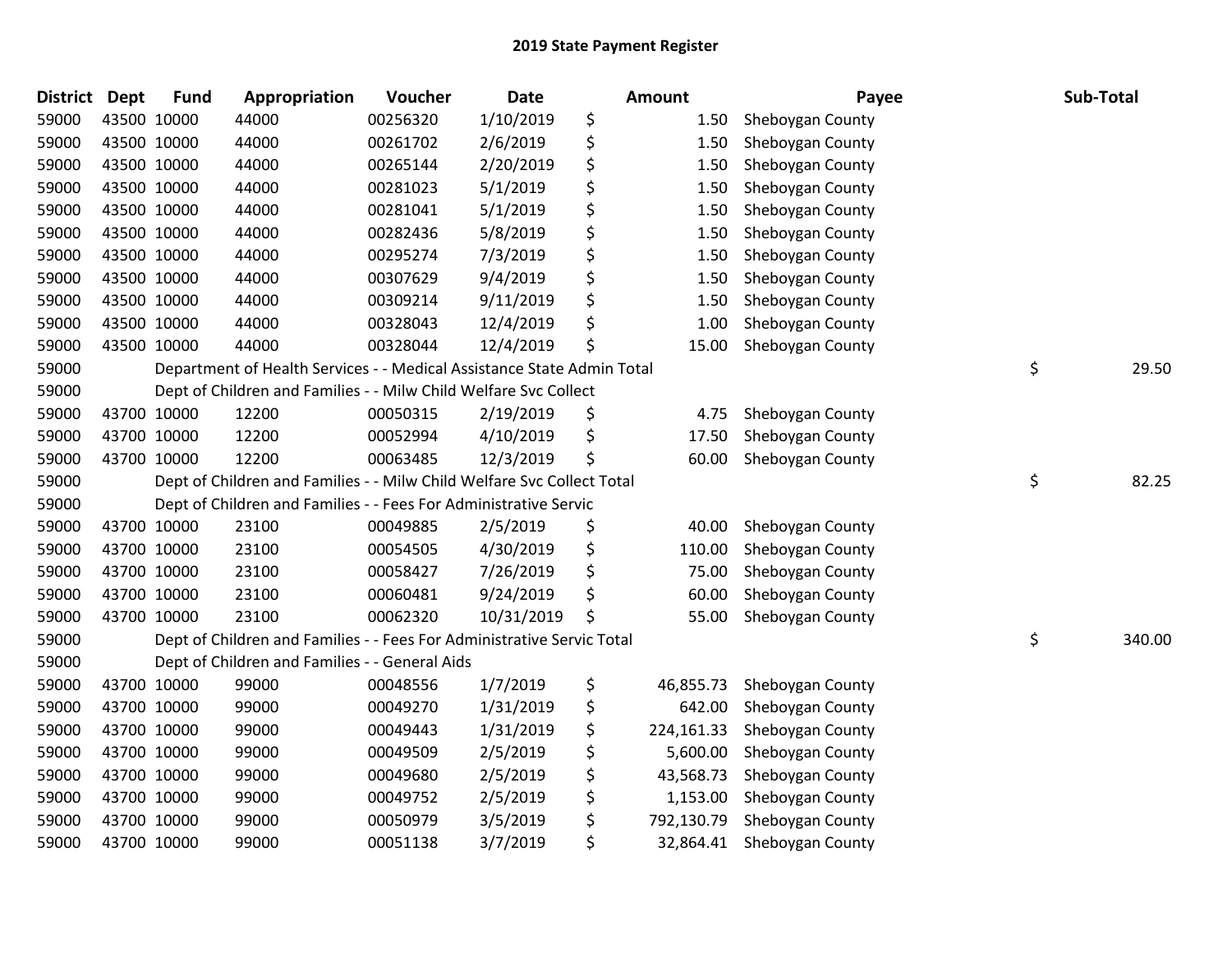| <b>District</b> | <b>Dept</b> | <b>Fund</b> | Appropriation                                        | Voucher  | <b>Date</b> | Amount             | Payee            | Sub-Total          |
|-----------------|-------------|-------------|------------------------------------------------------|----------|-------------|--------------------|------------------|--------------------|
| 59000           |             | 43700 10000 | 99000                                                | 00052908 | 4/5/2019    | \$<br>308,668.10   | Sheboygan County |                    |
| 59000           |             | 43700 10000 | 99000                                                | 00054030 | 4/30/2019   | \$<br>342,731.34   | Sheboygan County |                    |
| 59000           |             | 43700 10000 | 99000                                                | 00054696 | 5/6/2019    | \$<br>98,619.13    | Sheboygan County |                    |
| 59000           | 43700 10000 |             | 99000                                                | 00056131 | 6/5/2019    | \$<br>50,140.20    | Sheboygan County |                    |
| 59000           | 43700 10000 |             | 99000                                                | 00057394 | 7/5/2019    | \$<br>61,709.24    | Sheboygan County |                    |
| 59000           |             | 43700 10000 | 99000                                                | 00057617 | 7/12/2019   | \$<br>10,449.00    | Sheboygan County |                    |
| 59000           |             | 43700 10000 | 99000                                                | 00057863 | 7/16/2019   | \$<br>2,230.74     | Sheboygan County |                    |
| 59000           |             | 43700 10000 | 99000                                                | 00057864 | 7/16/2019   | \$<br>15,806.00    | Sheboygan County |                    |
| 59000           | 43700 10000 |             | 99000                                                | 00058501 | 7/30/2019   | \$<br>288,260.02   | Sheboygan County |                    |
| 59000           | 43700 10000 |             | 99000                                                | 00058721 | 8/6/2019    | \$<br>73,548.00    | Sheboygan County |                    |
| 59000           |             | 43700 10000 | 99000                                                | 00058810 | 8/5/2019    | \$<br>31,807.12    | Sheboygan County |                    |
| 59000           | 43700 10000 |             | 99000                                                | 00058811 | 8/6/2019    | \$<br>29,691.49    | Sheboygan County |                    |
| 59000           |             | 43700 10000 | 99000                                                | 00059199 | 8/16/2019   | \$<br>3,280.00     | Sheboygan County |                    |
| 59000           | 43700 10000 |             | 99000                                                | 00059930 | 9/5/2019    | \$<br>61,387.67    | Sheboygan County |                    |
| 59000           | 43700 10000 |             | 99000                                                | 00060375 | 9/18/2019   | \$<br>1,821,344.94 | Sheboygan County |                    |
| 59000           |             | 43700 10000 | 99000                                                | 00060816 | 9/26/2019   | \$<br>8,410.00     | Sheboygan County |                    |
| 59000           |             | 43700 10000 | 99000                                                | 00060817 | 9/27/2019   | \$<br>1,949.56     | Sheboygan County |                    |
| 59000           |             | 43700 10000 | 99000                                                | 00061192 | 10/7/2019   | \$<br>61,878.21    | Sheboygan County |                    |
| 59000           |             | 43700 10000 | 99000                                                | 00062001 | 10/30/2019  | \$<br>270,115.05   | Sheboygan County |                    |
| 59000           | 43700 10000 |             | 99000                                                | 00062416 | 11/5/2019   | \$<br>84,389.80    | Sheboygan County |                    |
| 59000           | 43700 10000 |             | 99000                                                | 00062575 | 11/12/2019  | \$<br>76,647.22    | Sheboygan County |                    |
| 59000           |             | 43700 10000 | 99000                                                | 00062943 | 11/18/2019  | \$<br>33,311.45    | Sheboygan County |                    |
| 59000           |             | 43700 10000 | 99000                                                | 00063582 | 12/5/2019   | \$<br>57,169.78    | Sheboygan County |                    |
| 59000           |             | 43700 10000 | 99000                                                | 00063661 | 12/5/2019   | \$<br>188.09       | Sheboygan County |                    |
| 59000           |             |             | Dept of Children and Families - - General Aids Total |          |             |                    |                  | \$<br>4,940,708.14 |
| 59000           |             |             | Dept of Workforce Development - - Ui Admin Fed       |          |             |                    |                  |                    |
| 59000           |             | 44500 10000 | 15100                                                | 00204066 | 1/3/2019    | \$<br>70.00        | Sheboygan County |                    |
| 59000           |             | 44500 10000 | 15100                                                | 00208805 | 2/4/2019    | \$<br>70.00        | Sheboygan County |                    |
| 59000           |             | 44500 10000 | 15100                                                | 00213507 | 3/4/2019    | \$<br>85.00        | Sheboygan County |                    |
| 59000           | 44500 10000 |             | 15100                                                | 00218437 | 4/2/2019    | \$<br>95.00        | Sheboygan County |                    |
| 59000           |             | 44500 10000 | 15100                                                | 00223395 | 5/2/2019    | \$<br>130.00       | Sheboygan County |                    |
| 59000           |             | 44500 10000 | 15100                                                | 00228681 | 6/4/2019    | \$<br>80.00        | Sheboygan County |                    |
| 59000           |             | 44500 10000 | 15100                                                | 00233370 | 7/2/2019    | \$<br>50.00        | Sheboygan County |                    |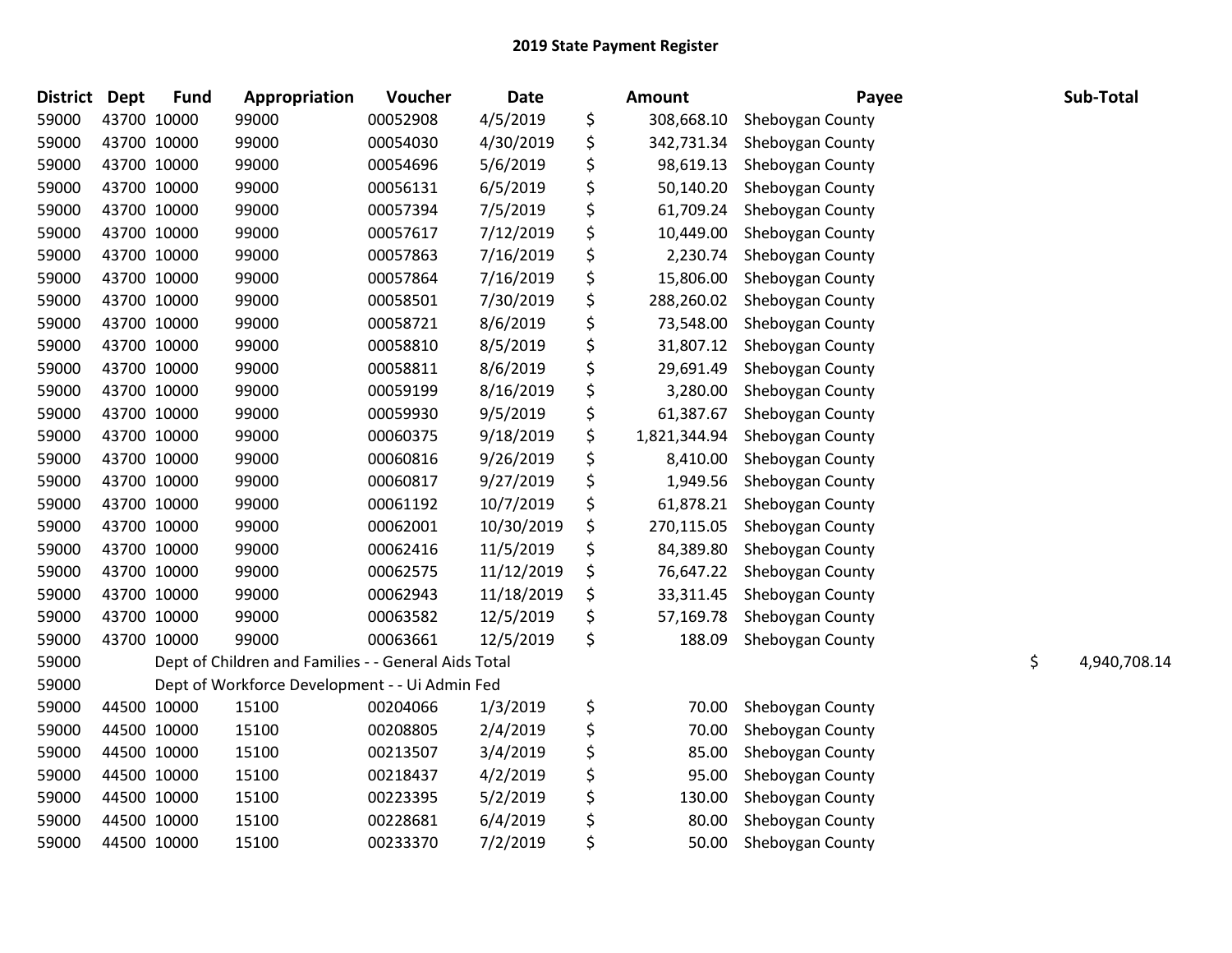| <b>District</b> | <b>Dept</b> | <b>Fund</b> | Appropriation                                                     | Voucher  | <b>Date</b> | <b>Amount</b>  | Payee            | Sub-Total      |
|-----------------|-------------|-------------|-------------------------------------------------------------------|----------|-------------|----------------|------------------|----------------|
| 59000           | 44500 10000 |             | 15100                                                             | 00238739 | 8/2/2019    | \$<br>35.00    | Sheboygan County |                |
| 59000           | 44500 10000 |             | 15100                                                             | 00244443 | 9/4/2019    | \$<br>70.00    | Sheboygan County |                |
| 59000           | 44500 10000 |             | 15100                                                             | 00249279 | 10/2/2019   | \$<br>45.00    | Sheboygan County |                |
| 59000           | 44500 10000 |             | 15100                                                             | 00255666 | 11/4/2019   | \$<br>75.00    | Sheboygan County |                |
| 59000           | 44500 10000 |             | 15100                                                             | 00261229 | 12/3/2019   | \$<br>70.00    | Sheboygan County |                |
| 59000           |             |             | Dept of Workforce Development - - Ui Admin Fed Total              |          |             |                |                  | \$<br>875.00   |
| 59000           |             |             | Dept of Workforce Development - - Title Ib Aids State GPR         |          |             |                |                  |                |
| 59000           | 44500 10000 |             | 50900                                                             | 00203973 | 1/2/2019    | \$<br>170.40   | Sheboygan County |                |
| 59000           | 44500 10000 |             | 50900                                                             | 00203974 | 1/2/2019    | \$<br>340.80   | Sheboygan County |                |
| 59000           | 44500 10000 |             | 50900                                                             | 00207151 | 1/22/2019   | \$<br>255.60   | Sheboygan County |                |
| 59000           | 44500 10000 |             | 50900                                                             | 00207516 | 1/28/2019   | \$<br>170.40   | Sheboygan County |                |
| 59000           | 44500 10000 |             | 50900                                                             | 00207720 | 2/1/2019    | \$<br>42.60    | Sheboygan County |                |
| 59000           | 44500 10000 |             | 50900                                                             | 00209490 | 2/7/2019    | \$<br>255.60   | Sheboygan County |                |
| 59000           | 44500 10000 |             | 50900                                                             | 00212831 | 2/27/2019   | \$<br>255.60   | Sheboygan County |                |
| 59000           |             |             | Dept of Workforce Development - - Title Ib Aids State GPR Total   |          |             |                |                  | \$<br>1,491.00 |
| 59000           |             |             | Dept of Workforce Development - - Title Ib Aids Federal Prf       |          |             |                |                  |                |
| 59000           | 44500 10000 |             | 54400                                                             | 00203973 | 1/2/2019    | \$<br>629.60   | Sheboygan County |                |
| 59000           | 44500 10000 |             | 54400                                                             | 00203974 | 1/2/2019    | \$<br>1,259.20 | Sheboygan County |                |
| 59000           | 44500 10000 |             | 54400                                                             | 00207151 | 1/22/2019   | \$<br>944.40   | Sheboygan County |                |
| 59000           | 44500 10000 |             | 54400                                                             | 00207516 | 1/28/2019   | \$<br>629.60   | Sheboygan County |                |
| 59000           | 44500 10000 |             | 54400                                                             | 00207720 | 2/1/2019    | \$<br>157.40   | Sheboygan County |                |
| 59000           | 44500 10000 |             | 54400                                                             | 00209490 | 2/7/2019    | \$<br>944.40   | Sheboygan County |                |
| 59000           | 44500 10000 |             | 54400                                                             | 00212831 | 2/27/2019   | \$<br>944.40   | Sheboygan County |                |
| 59000           |             |             | Dept of Workforce Development - - Title Ib Aids Federal Prf Total |          |             |                |                  | \$<br>5,509.00 |
| 59000           |             |             | Department of Justice - - Officer Training Reimbursement          |          |             |                |                  |                |
| 59000           | 45500 10000 |             | 20200                                                             | 00076289 | 12/16/2019  | \$<br>699.28   | Sheboygan County |                |
| 59000           |             |             | Department of Justice - - Officer Training Reimbursement Total    |          |             |                |                  | \$<br>699.28   |
| 59000           |             |             | Department of Justice - - Crime Laboratories, Dna                 |          |             |                |                  |                |
| 59000           | 45500 10000 |             | 22100                                                             | 00068598 | 7/19/2019   | \$<br>4,540.00 | Sheboygan County |                |
| 59000           |             |             | Department of Justice - - Crime Laboratories, Dna Total           |          |             |                |                  | \$<br>4,540.00 |
| 59000           |             |             | Department of Justice - - Drug Crimes Enforcement, Local          |          |             |                |                  |                |
| 59000           | 45500 10000 |             | 22500                                                             | 00060430 | 2/27/2019   | \$<br>9,861.00 | Sheboygan County |                |
| 59000           |             |             | Department of Justice - - Drug Crimes Enforcement, Local Total    |          |             |                |                  | \$<br>9,861.00 |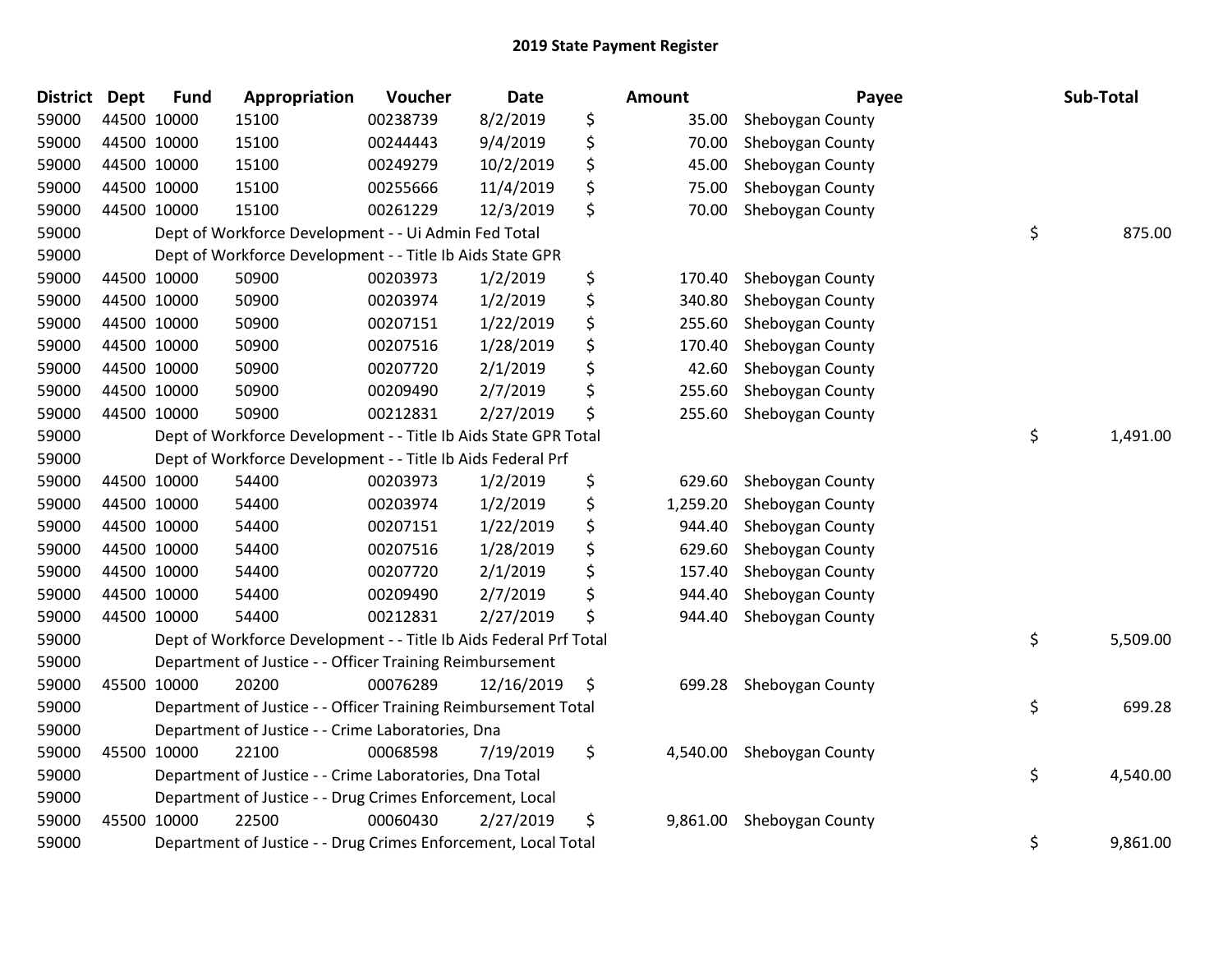| District | <b>Dept</b> | <b>Fund</b> | Appropriation                                                           | Voucher  | <b>Date</b> | <b>Amount</b>   | Payee            | Sub-Total        |
|----------|-------------|-------------|-------------------------------------------------------------------------|----------|-------------|-----------------|------------------|------------------|
| 59000    |             |             | Department of Justice - - Law Enforcement Train, Local                  |          |             |                 |                  |                  |
| 59000    |             | 45500 10000 | 23100                                                                   | 00060896 | 3/4/2019    | \$<br>3,280.00  | Sheboygan County |                  |
| 59000    |             | 45500 10000 | 23100                                                                   | 00067518 | 7/3/2019    | \$<br>2,849.08  | Sheboygan County |                  |
| 59000    |             | 45500 10000 | 23100                                                                   | 00067526 | 7/3/2019    | \$<br>7,119.24  | Sheboygan County |                  |
| 59000    |             | 45500 10000 | 23100                                                                   | 00069263 | 8/2/2019    | \$<br>3,310.83  | Sheboygan County |                  |
| 59000    |             | 45500 10000 | 23100                                                                   | 00074029 | 10/31/2019  | \$<br>3,387.08  | Sheboygan County |                  |
| 59000    |             | 45500 10000 | 23100                                                                   | 00074565 | 11/12/2019  | \$<br>22,080.00 | Sheboygan County |                  |
| 59000    |             |             | Department of Justice - - Law Enforcement Train, Local Total            |          |             |                 |                  | \$<br>42,026.23  |
| 59000    |             |             | Department of Justice - - Federal Aid, Local Assistance                 |          |             |                 |                  |                  |
| 59000    |             | 45500 10000 | 25100                                                                   | 00073810 | 10/28/2019  | \$<br>4,903.92  | Sheboygan County |                  |
| 59000    |             |             | Department of Justice - - Federal Aid, Local Assistance Total           |          |             |                 |                  | \$<br>4,903.92   |
| 59000    |             |             | Department of Justice - - Alt Prosecution Alcohol Drugs                 |          |             |                 |                  |                  |
| 59000    |             | 45500 10000 | 27100                                                                   | 00061710 | 3/21/2019   | \$<br>50,148.59 | Sheboygan County |                  |
| 59000    |             | 45500 10000 | 27100                                                                   | 00064169 | 5/6/2019    | \$<br>40,838.32 | Sheboygan County |                  |
| 59000    |             | 45500 10000 | 27100                                                                   | 00069673 | 8/7/2019    | \$<br>37,617.18 | Sheboygan County |                  |
| 59000    |             | 45500 10000 | 27100                                                                   | 00076424 | 12/19/2019  | \$<br>6,196.00  | Sheboygan County |                  |
| 59000    |             |             | Department of Justice - - Alt Prosecution Alcohol Drugs Total           |          |             |                 |                  | \$<br>134,800.09 |
| 59000    |             |             | Department of Justice - - Crime Victim Witness Assist                   |          |             |                 |                  |                  |
| 59000    |             | 45500 10000 | 53200                                                                   | 00060597 | 2/28/2019   | \$<br>80,567.58 | Sheboygan County |                  |
| 59000    |             | 45500 10000 | 53200                                                                   | 00068356 | 7/18/2019   | \$<br>28,171.15 | Sheboygan County |                  |
| 59000    |             | 45500 10000 | 53200                                                                   | 00069559 | 8/7/2019    | \$<br>51,321.29 | Sheboygan County |                  |
| 59000    |             |             | Department of Justice - - Crime Victim Witness Assist Total             |          |             |                 |                  | \$<br>160,060.02 |
| 59000    |             |             | Department of Justice - - Federal Aid, Victim Assistance                |          |             |                 |                  |                  |
| 59000    |             | 45500 10000 | 54200                                                                   | 00076035 | 12/12/2019  | \$<br>100.00    | Sheboygan County |                  |
| 59000    |             |             | Department of Justice - - Federal Aid, Victim Assistance Total          |          |             |                 |                  | \$<br>100.00     |
| 59000    |             |             | Department of Military Affairs - - Regional Emergency Response Tm       |          |             |                 |                  |                  |
| 59000    |             | 46500 10000 | 30600                                                                   | 00055389 | 1/28/2019   | \$<br>4,128.61  | Sheboygan County |                  |
| 59000    |             | 46500 10000 | 30600                                                                   | 00058724 | 4/5/2019    | \$<br>4,128.61  | Sheboygan County |                  |
| 59000    |             | 46500 10000 | 30600                                                                   | 00061650 | 6/5/2019    | \$<br>4,128.61  | Sheboygan County |                  |
| 59000    |             | 46500 10000 | 30600                                                                   | 00067840 | 10/8/2019   | \$<br>4,128.61  | Sheboygan County |                  |
| 59000    |             |             | Department of Military Affairs - - Regional Emergency Response Tm Total |          |             |                 |                  | \$<br>16,514.44  |
| 59000    |             |             | Department of Military Affairs - - Emergency Response Equipment         |          |             |                 |                  |                  |
| 59000    |             | 46500 10000 | 30800                                                                   | 00054512 | 1/14/2019   | \$<br>7,952.50  | Sheboygan County |                  |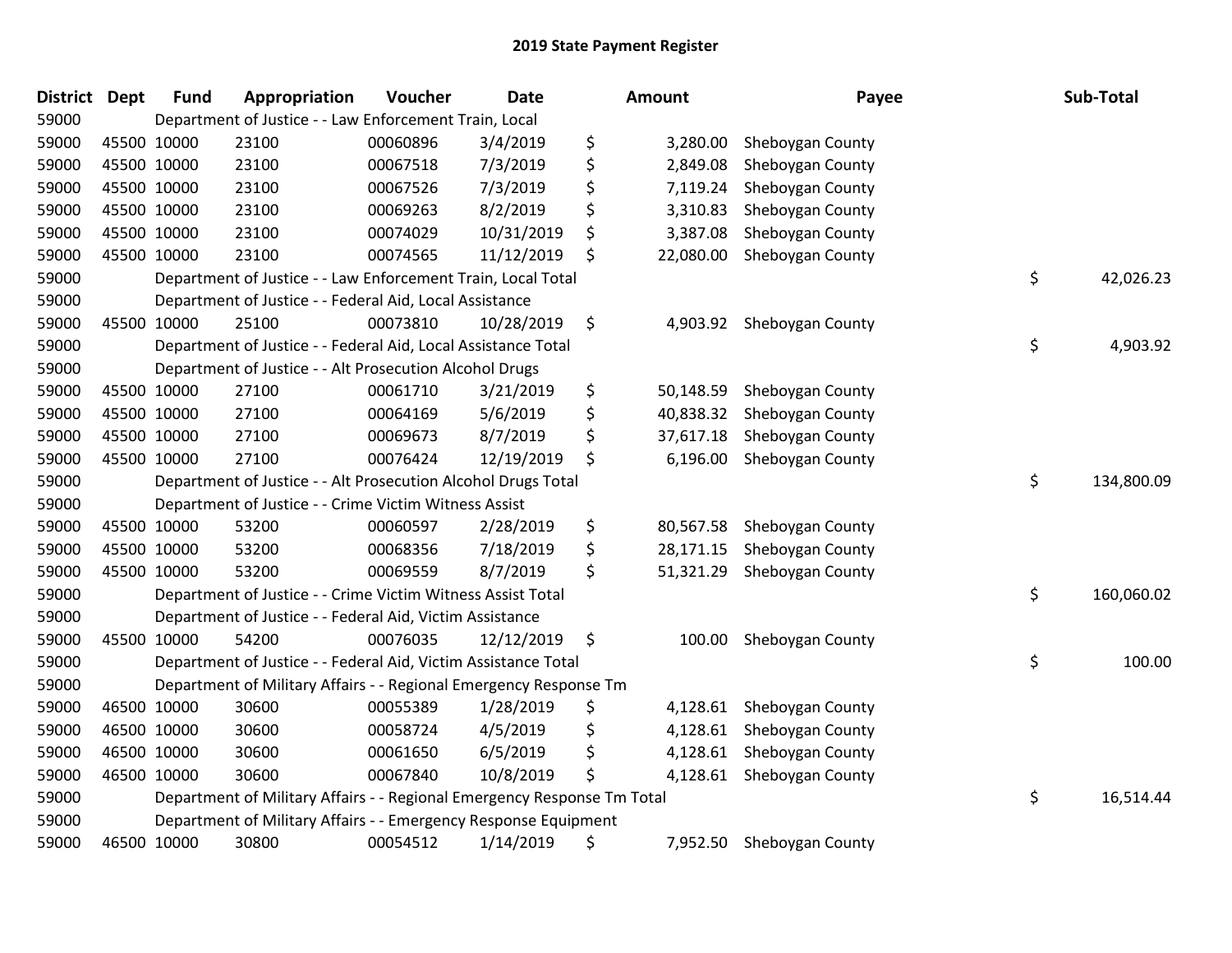| <b>District Dept</b> | <b>Fund</b> | Appropriation                                                           | Voucher  | <b>Date</b> | Amount         | Payee                      | Sub-Total       |
|----------------------|-------------|-------------------------------------------------------------------------|----------|-------------|----------------|----------------------------|-----------------|
| 59000                | 46500 10000 | 30800                                                                   | 00070973 | 12/18/2019  | \$             | 7,475.13 Sheboygan County  |                 |
| 59000                |             | Department of Military Affairs - - Emergency Response Equipment Total   |          |             |                |                            | \$<br>15,427.63 |
| 59000                |             | Department of Military Affairs - - Mobile Field Force Grants            |          |             |                |                            |                 |
| 59000                | 46500 10000 | 31200                                                                   | 00054192 | 1/8/2019    | \$             | 8,044.72 Sheboygan County  |                 |
| 59000                |             | Department of Military Affairs - - Mobile Field Force Grants Total      |          |             |                |                            | \$<br>8,044.72  |
| 59000                |             | Department of Military Affairs - - Regional Emergency Response Gr       |          |             |                |                            |                 |
| 59000                | 46500 10000 | 31300                                                                   | 00060811 | 5/20/2019   | \$<br>512.00   | Sheboygan County           |                 |
| 59000                |             | Department of Military Affairs - - Regional Emergency Response Gr Total |          |             |                |                            | \$<br>512.00    |
| 59000                |             | Department of Military Affairs - - Federal Aid, Local Assistance        |          |             |                |                            |                 |
| 59000                | 46500 10000 | 34200                                                                   | 00055568 | 1/31/2019   | \$             | 40,195.15 Sheboygan County |                 |
| 59000                | 46500 10000 | 34200                                                                   | 00057340 | 3/5/2019    | \$<br>2,090.00 | Sheboygan County           |                 |
| 59000                | 46500 10000 | 34200                                                                   | 00064644 | 7/30/2019   | \$<br>2,000.00 | Sheboygan County           |                 |
| 59000                |             | Department of Military Affairs - - Federal Aid, Local Assistance Total  |          |             |                |                            | \$<br>44,285.15 |
| 59000                |             | Department of Military Affairs - - St Emerg Response Bd Grant Pif       |          |             |                |                            |                 |
| 59000                | 46500 27200 | 36400                                                                   | 00055501 | 1/31/2019   | \$             | 16,316.39 Sheboygan County |                 |
| 59000                |             | Department of Military Affairs - - St Emerg Response Bd Grant Pif Total |          |             |                |                            | \$<br>16,316.39 |
| 59000                |             | District Attorneys - - Salaries And Fringe Benefits                     |          |             |                |                            |                 |
| 59000                | 47500 10000 | 10400                                                                   | 00000722 | 2/14/2019   | \$             | 11,194.68 Sheboygan County |                 |
| 59000                | 47500 10000 | 10400                                                                   | 00000833 | 9/12/2019   | \$             | 1,952.30 Sheboygan County  |                 |
| 59000                |             | District Attorneys - - Salaries And Fringe Benefits Total               |          |             |                |                            | \$<br>13,146.98 |
| 59000                |             | Department of Veterans Affairs - - Grants To Counties                   |          |             |                |                            |                 |
| 59000                | 48500 15200 | 12700                                                                   | 00060721 | 2/22/2019   | \$             | 1,300.00 Sheboygan County  |                 |
| 59000                |             | Department of Veterans Affairs - - Grants To Counties Total             |          |             |                |                            | \$<br>1,300.00  |
| 59000                |             | Department of Veterans Affairs - - County Grants                        |          |             |                |                            |                 |
| 59000                | 48500 58200 | 26700                                                                   | 00060721 | 2/22/2019   | \$             | 5,850.00 Sheboygan County  |                 |
| 59000                |             | Department of Veterans Affairs - - County Grants Total                  |          |             |                |                            | \$<br>5,850.00  |
| 59000                |             | Department of Veterans Affairs - - County Grants                        |          |             |                |                            |                 |
| 59000                | 48500 58300 | 37000                                                                   | 00060721 | 2/22/2019   | \$             | 5,850.00 Sheboygan County  |                 |
| 59000                |             | Department of Veterans Affairs - - County Grants Total                  |          |             |                |                            | \$<br>5,850.00  |
| 59000                |             | Department of Administration - - Federal Aid                            |          |             |                |                            |                 |
| 59000                | 50500 10000 | 14200                                                                   | 00112870 | 11/25/2019  | \$             | 2,732.07 Sheboygan County  |                 |
| 59000                |             | Department of Administration - - Federal Aid Total                      |          |             |                |                            | \$<br>2,732.07  |
| 59000                |             | Department of Administration - - Federal Aid, Local Assistance          |          |             |                |                            |                 |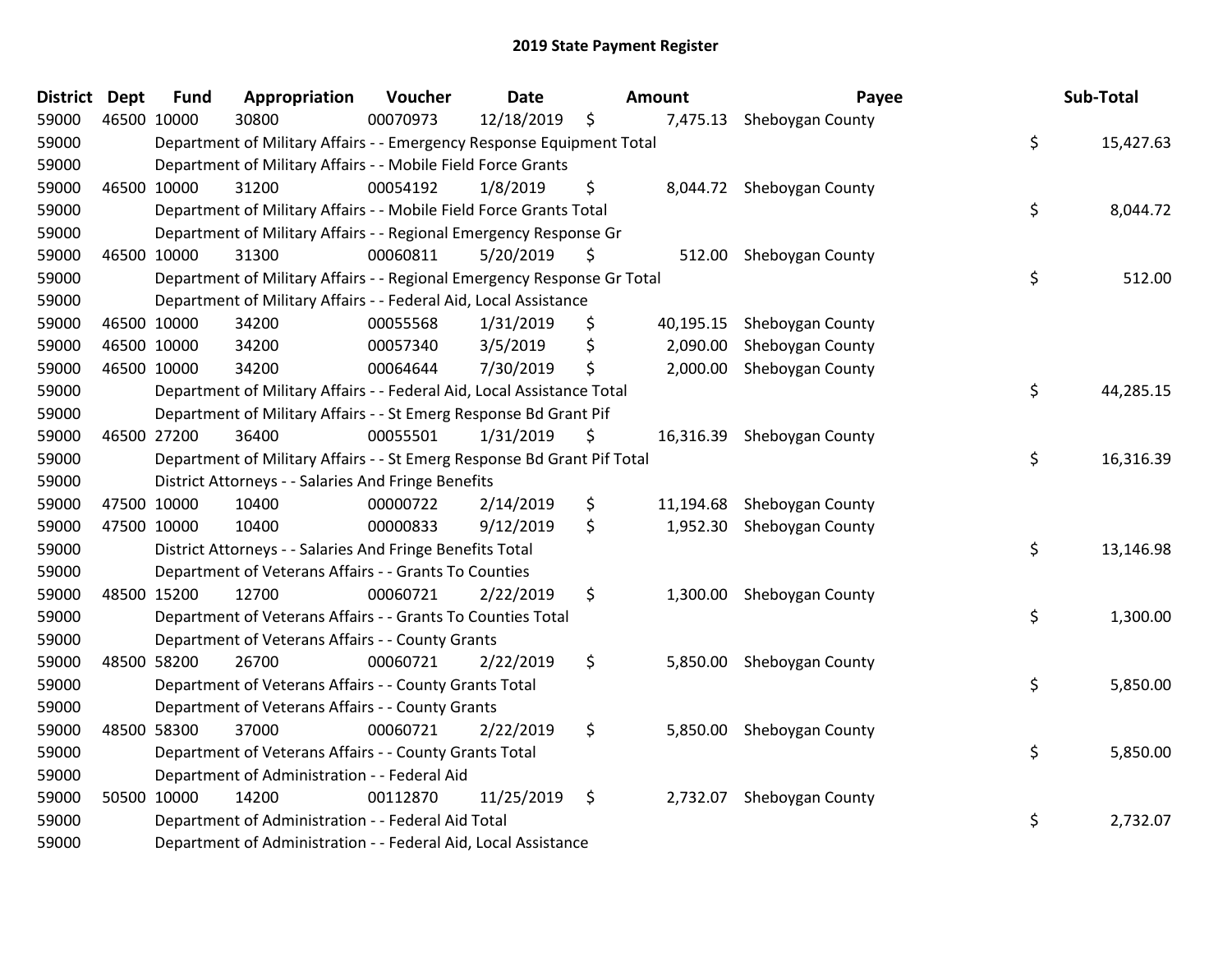| <b>District</b> | Dept | <b>Fund</b> | Appropriation                                                         | Voucher  | <b>Date</b> | <b>Amount</b>   | Payee            | Sub-Total       |
|-----------------|------|-------------|-----------------------------------------------------------------------|----------|-------------|-----------------|------------------|-----------------|
| 59000           |      | 50500 10000 | 15500                                                                 | 00096044 | 1/29/2019   | \$<br>7,046.00  | Sheboygan County |                 |
| 59000           |      | 50500 10000 | 15500                                                                 | 00098060 | 3/1/2019    | \$<br>7,073.00  | Sheboygan County |                 |
| 59000           |      | 50500 10000 | 15500                                                                 | 00099631 | 3/29/2019   | \$<br>14,132.00 | Sheboygan County |                 |
| 59000           |      | 50500 10000 | 15500                                                                 | 00101645 | 4/30/2019   | \$<br>10,064.00 | Sheboygan County |                 |
| 59000           |      | 50500 10000 | 15500                                                                 | 00103212 | 5/29/2019   | \$<br>2,148.00  | Sheboygan County |                 |
| 59000           |      | 50500 10000 | 15500                                                                 | 00105023 | 7/1/2019    | \$<br>7,529.00  | Sheboygan County |                 |
| 59000           |      | 50500 10000 | 15500                                                                 | 00106488 | 7/30/2019   | \$<br>11,011.00 | Sheboygan County |                 |
| 59000           |      | 50500 10000 | 15500                                                                 | 00107953 | 8/30/2019   | \$<br>6,865.00  | Sheboygan County |                 |
| 59000           |      | 50500 10000 | 15500                                                                 | 00113478 | 12/2/2019   | \$<br>6,548.00  | Sheboygan County |                 |
| 59000           |      | 50500 10000 | 15500                                                                 | 00115173 | 12/31/2019  | \$<br>8,123.00  | Sheboygan County |                 |
| 59000           |      |             | Department of Administration - - Federal Aid, Local Assistance Total  |          |             |                 |                  | \$<br>80,539.00 |
| 59000           |      |             | Department of Administration - - Low-Income Assistance Grants         |          |             |                 |                  |                 |
| 59000           |      | 50500 23500 | 37100                                                                 | 00096044 | 1/29/2019   | \$<br>11,794.00 | Sheboygan County |                 |
| 59000           |      | 50500 23500 | 37100                                                                 | 00098060 | 3/1/2019    | \$<br>7,854.00  | Sheboygan County |                 |
| 59000           |      | 50500 23500 | 37100                                                                 | 00099631 | 3/29/2019   | \$<br>5,452.00  | Sheboygan County |                 |
| 59000           |      | 50500 23500 | 37100                                                                 | 00101645 | 4/30/2019   | \$<br>3,180.00  | Sheboygan County |                 |
| 59000           |      | 50500 23500 | 37100                                                                 | 00107953 | 8/30/2019   | \$<br>400.00    | Sheboygan County |                 |
| 59000           |      | 50500 23500 | 37100                                                                 | 00110016 | 10/1/2019   | \$<br>1,856.00  | Sheboygan County |                 |
| 59000           |      | 50500 23500 | 37100                                                                 | 00111619 | 10/29/2019  | \$<br>8,657.00  | Sheboygan County |                 |
| 59000           |      | 50500 23500 | 37100                                                                 | 00113478 | 12/2/2019   | \$<br>8,659.00  | Sheboygan County |                 |
| 59000           |      | 50500 23500 | 37100                                                                 | 00115173 | 12/31/2019  | \$<br>11,049.00 | Sheboygan County |                 |
| 59000           |      |             | Department of Administration - - Low-Income Assistance Grants Total   |          |             |                 |                  | \$<br>58,901.00 |
| 59000           |      |             | Department of Administration - - Land                                 |          |             |                 |                  |                 |
| 59000           |      | 50500 26900 | 16600                                                                 | 00095825 | 1/24/2019   | \$<br>25,000.00 | Sheboygan County |                 |
| 59000           |      |             | Department of Administration - - Land Total                           |          |             |                 |                  | \$<br>25,000.00 |
| 59000           |      |             | Department of Administration - - Land Information Program; Loca       |          |             |                 |                  |                 |
| 59000           |      | 50500 26900 | 17300                                                                 | 00095180 | 1/17/2019   | \$<br>1,000.00  | Sheboygan County |                 |
| 59000           |      | 50500 26900 | 17300                                                                 | 00101680 | 4/30/2019   | \$<br>25,000.00 | Sheboygan County |                 |
| 59000           |      |             | Department of Administration - - Land Information Program; Loca Total |          |             |                 |                  | \$<br>26,000.00 |
| 59000           |      |             | Public Defender Board - - Trial Representation                        |          |             |                 |                  |                 |
| 59000           |      | 55000 10000 | 10300                                                                 | 00206107 | 7/19/2019   | \$<br>9.31      | Sheboygan County |                 |
| 59000           |      | 55000 10000 | 10300                                                                 | 00218047 | 10/21/2019  | \$<br>90.56     | Sheboygan County |                 |
| 59000           |      |             | Public Defender Board - - Trial Representation Total                  |          |             |                 |                  | \$<br>99.87     |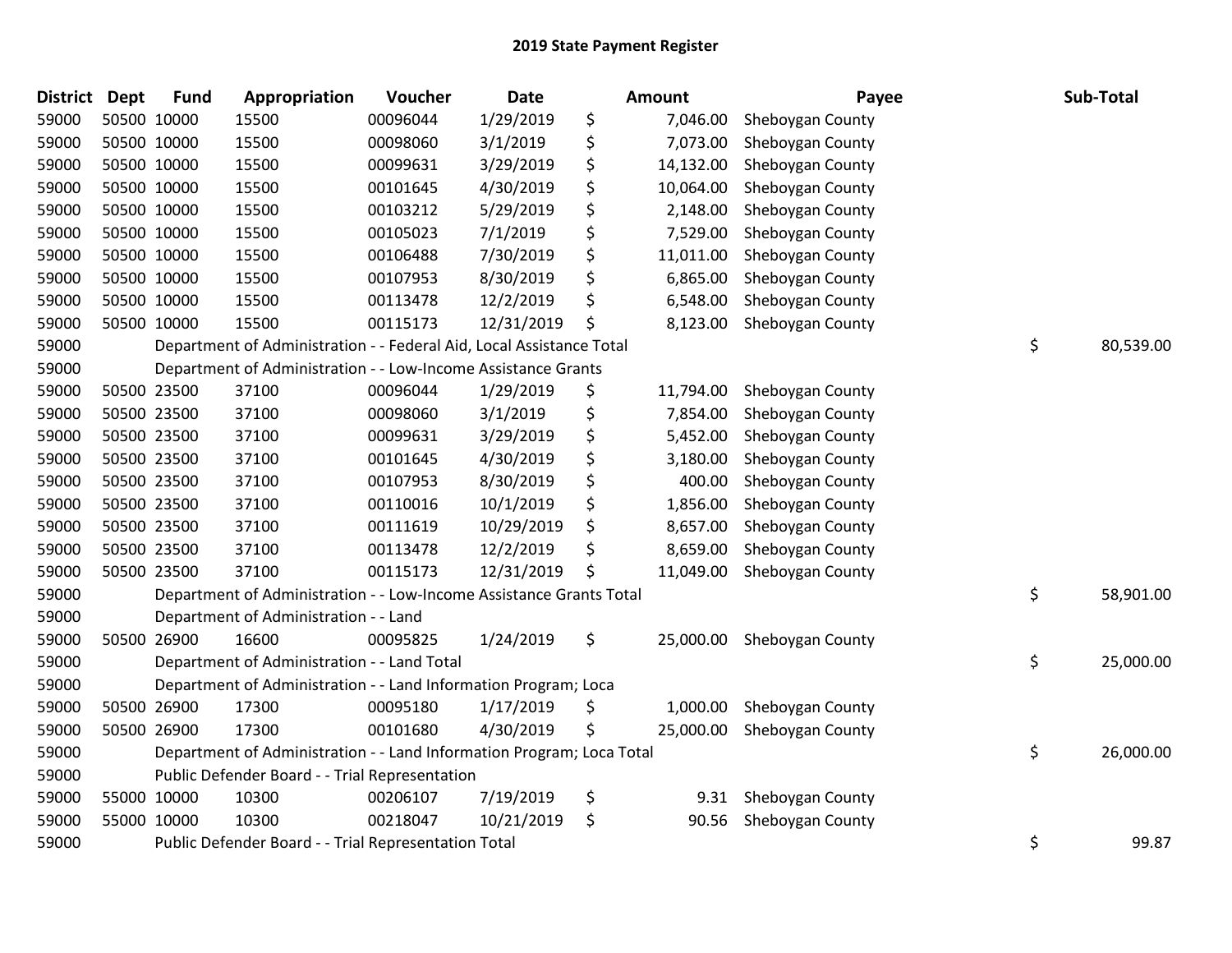| <b>District</b> | <b>Dept</b> | <b>Fund</b> | Appropriation                                           | Voucher  | <b>Date</b> | <b>Amount</b>   | Payee            | Sub-Total |
|-----------------|-------------|-------------|---------------------------------------------------------|----------|-------------|-----------------|------------------|-----------|
| 59000           |             |             | Public Defender Board - - Transcript, Discovery And Int |          |             |                 |                  |           |
| 59000           |             | 55000 10000 | 10600                                                   | 00174684 | 1/3/2019    | \$<br>10.00     | Sheboygan County |           |
| 59000           |             | 55000 10000 | 10600                                                   | 00174708 | 1/3/2019    | \$<br>45.00     | Sheboygan County |           |
| 59000           |             | 55000 10000 | 10600                                                   | 00174925 | 1/3/2019    | \$<br>10.00     | Sheboygan County |           |
| 59000           |             | 55000 10000 | 10600                                                   | 00175832 | 1/9/2019    | \$<br>92.00     | Sheboygan County |           |
| 59000           |             | 55000 10000 | 10600                                                   | 00175856 | 1/9/2019    | \$<br>25.00     | Sheboygan County |           |
| 59000           |             | 55000 10000 | 10600                                                   | 00175882 | 1/9/2019    | \$<br>120.00    | Sheboygan County |           |
| 59000           |             | 55000 10000 | 10600                                                   | 00180372 | 2/8/2019    | \$<br>22.00     | Sheboygan County |           |
| 59000           |             | 55000 10000 | 10600                                                   | 00180373 | 2/8/2019    | \$<br>9,523.20  | Sheboygan County |           |
| 59000           |             | 55000 10000 | 10600                                                   | 00180374 | 2/8/2019    | \$<br>3.60      | Sheboygan County |           |
| 59000           |             | 55000 10000 | 10600                                                   | 00180375 | 2/8/2019    | \$<br>110.00    | Sheboygan County |           |
| 59000           |             | 55000 10000 | 10600                                                   | 00180552 | 2/7/2019    | \$<br>49.60     | Sheboygan County |           |
| 59000           |             | 55000 10000 | 10600                                                   | 00180553 | 2/7/2019    | \$<br>5.00      | Sheboygan County |           |
| 59000           |             | 55000 10000 | 10600                                                   | 00182615 | 2/19/2019   | \$<br>135.00    | Sheboygan County |           |
| 59000           |             | 55000 10000 | 10600                                                   | 00182646 | 2/19/2019   | \$<br>85.00     | Sheboygan County |           |
| 59000           |             | 55000 10000 | 10600                                                   | 00186195 | 3/7/2019    | \$<br>5.00      | Sheboygan County |           |
| 59000           |             | 55000 10000 | 10600                                                   | 00189696 | 4/3/2019    | \$<br>18.60     | Sheboygan County |           |
| 59000           |             | 55000 10000 | 10600                                                   | 00191518 | 4/18/2019   | \$<br>15.00     | Sheboygan County |           |
| 59000           |             | 55000 10000 | 10600                                                   | 00193362 | 5/3/2019    | \$<br>10,802.00 | Sheboygan County |           |
| 59000           |             | 55000 10000 | 10600                                                   | 00193420 | 5/3/2019    | \$<br>29.80     | Sheboygan County |           |
| 59000           |             | 55000 10000 | 10600                                                   | 00196229 | 5/21/2019   | \$<br>1,358.40  | Sheboygan County |           |
| 59000           |             | 55000 10000 | 10600                                                   | 00196231 | 5/21/2019   | \$<br>80.60     | Sheboygan County |           |
| 59000           |             | 55000 10000 | 10600                                                   | 00200835 | 6/12/2019   | \$<br>35.00     | Sheboygan County |           |
| 59000           |             | 55000 10000 | 10600                                                   | 00204009 | 7/1/2019    | \$<br>115.19    | Sheboygan County |           |
| 59000           |             | 55000 10000 | 10600                                                   | 00204468 | 7/8/2019    | \$<br>43.00     | Sheboygan County |           |
| 59000           |             | 55000 10000 | 10600                                                   | 00206026 | 7/18/2019   | \$<br>25.80     | Sheboygan County |           |
| 59000           |             | 55000 10000 | 10600                                                   | 00206131 | 7/19/2019   | \$<br>10,222.40 | Sheboygan County |           |
| 59000           |             | 55000 10000 | 10600                                                   | 00210134 | 8/20/2019   | \$<br>52.00     | Sheboygan County |           |
| 59000           |             | 55000 10000 | 10600                                                   | 00219363 | 10/28/2019  | \$<br>20.00     | Sheboygan County |           |
| 59000           |             | 55000 10000 | 10600                                                   | 00219365 | 10/28/2019  | \$<br>8,278.00  | Sheboygan County |           |
| 59000           |             | 55000 10000 | 10600                                                   | 00223655 | 11/25/2019  | \$<br>75.25     | Sheboygan County |           |
| 59000           |             | 55000 10000 | 10600                                                   | 00226526 | 12/13/2019  | \$<br>96.50     | Sheboygan County |           |
| 59000           |             | 55000 10000 | 10600                                                   | 00227696 | 12/23/2019  | \$<br>34.39     | Sheboygan County |           |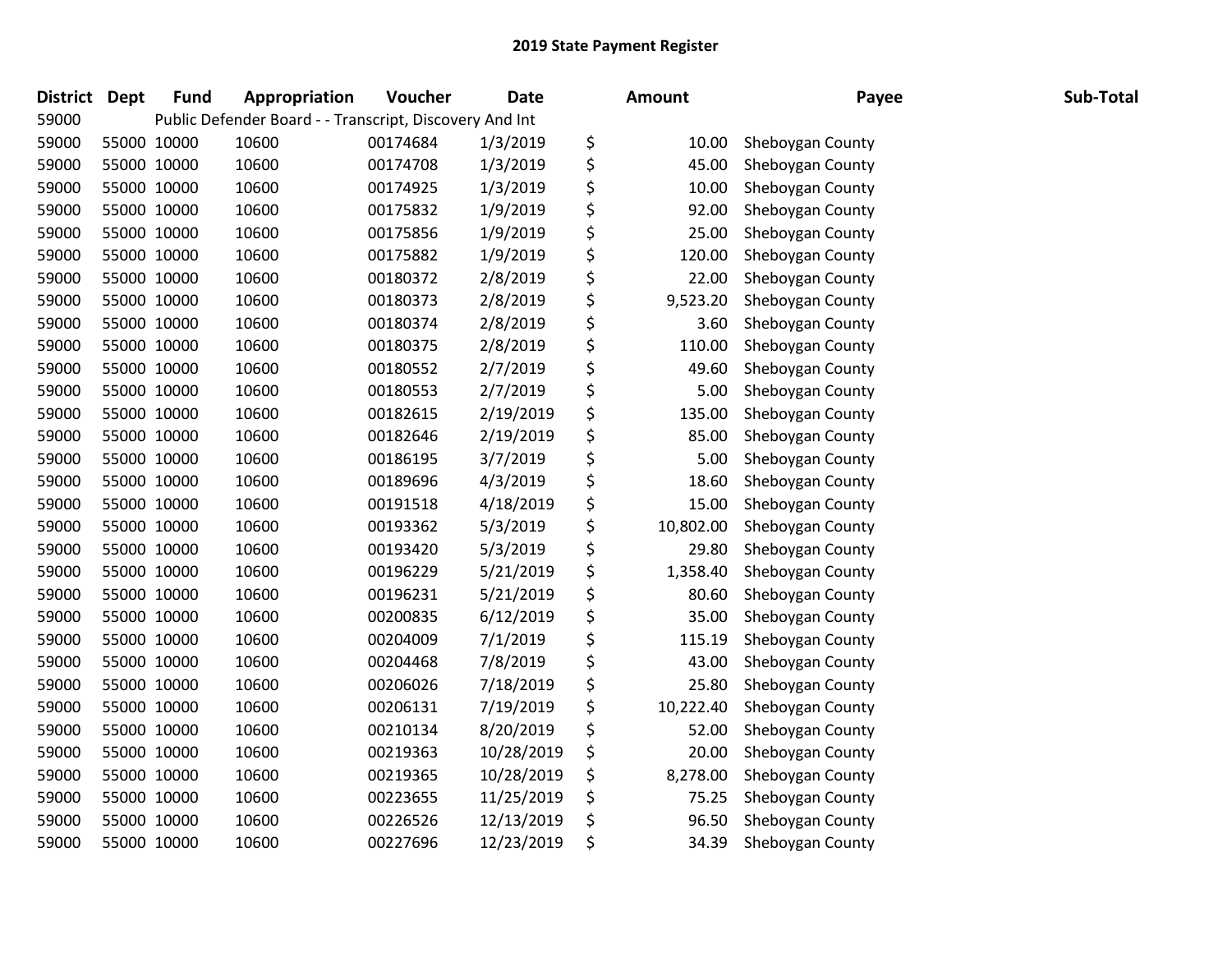| District Dept |             | <b>Fund</b> | Appropriation                                                    | Voucher  | <b>Date</b> | Amount             | Payee            | Sub-Total          |
|---------------|-------------|-------------|------------------------------------------------------------------|----------|-------------|--------------------|------------------|--------------------|
| 59000         |             |             | Public Defender Board - - Transcript, Discovery And Int Total    |          |             |                    |                  | \$<br>41,542.33    |
| 59000         |             |             | Department of Revenue - - Warrants and Satisfactions             |          |             |                    |                  |                    |
| 59000         |             | 56600 10000 | 10100                                                            | 00119931 | 2/8/2019    | \$<br>210.50       | Sheboygan County |                    |
| 59000         |             | 56600 10000 | 10100                                                            | 00119932 | 2/8/2019    | \$<br>210.50       | Sheboygan County |                    |
| 59000         |             | 56600 10000 | 10100                                                            | 00122078 | 2/22/2019   | \$<br>1,090.00     | Sheboygan County |                    |
| 59000         |             | 56600 10000 | 10100                                                            | 00132985 | 5/17/2019   | \$<br>210.50       | Sheboygan County |                    |
| 59000         |             | 56600 10000 | 10100                                                            | 00132986 | 5/17/2019   | \$<br>210.50       | Sheboygan County |                    |
| 59000         |             | 56600 10000 | 10100                                                            | 00144417 | 8/21/2019   | \$<br>1,065.00     | Sheboygan County |                    |
| 59000         |             | 56600 10000 | 10100                                                            | 00145527 | 9/13/2019   | \$<br>210.50       | Sheboygan County |                    |
| 59000         |             | 56600 10000 | 10100                                                            | 00145528 | 9/13/2019   | \$<br>210.50       | Sheboygan County |                    |
| 59000         |             |             | Department of Revenue - - Warrants and Satisfactions Total       |          |             |                    |                  | \$<br>3,418.00     |
| 59000         |             |             | Circuit Courts - - Circuit Court Costs                           |          |             |                    |                  |                    |
| 59000         |             | 62500 10000 | 10500                                                            | 00001263 | 1/17/2019   | \$<br>207,796.66   | Sheboygan County |                    |
| 59000         |             | 62500 10000 | 10500                                                            | 00001470 | 7/5/2019    | \$<br>13,120.00    | Sheboygan County |                    |
| 59000         | 62500 10000 |             | 10500                                                            | 00001572 | 8/1/2019    | \$<br>314,557.00   | Sheboygan County |                    |
| 59000         |             |             | Circuit Courts - - Circuit Court Costs Total                     |          |             |                    |                  | \$<br>535,473.66   |
| 59000         |             |             | Supreme Court - - Office Of Lawyer Regulation                    |          |             |                    |                  |                    |
| 59000         |             | 68000 10000 | 33300                                                            | 00005271 | 3/21/2019   | \$<br>23.75        | Sheboygan County |                    |
| 59000         |             |             | Supreme Court - - Office Of Lawyer Regulation Total              |          |             |                    |                  | \$<br>23.75        |
| 59000         |             |             | Shared Revenue and Tax Relief - - County And Municipal Aid       |          |             |                    |                  |                    |
| 59000         |             | 83500 10000 | 10500                                                            | 00049822 | 7/22/2019   | \$<br>280,186.98   | Sheboygan County |                    |
| 59000         |             | 83500 10000 | 10500                                                            | 00054120 | 11/18/2019  | \$<br>1,587,726.24 | Sheboygan County |                    |
| 59000         |             |             | Shared Revenue and Tax Relief - - County And Municipal Aid Total |          |             |                    |                  | \$<br>1,867,913.22 |
| 59000         |             |             | Shared Revenue and Tax Relief - - Exempt Computer Aid            |          |             |                    |                  |                    |
| 59000         |             | 83500 10000 | 10900                                                            | 00045428 | 7/22/2019   | \$<br>443,563.70   | Sheboygan County |                    |
| 59000         |             |             | Shared Revenue and Tax Relief - - Exempt Computer Aid Total      |          |             |                    |                  | \$<br>443,563.70   |
| 59000         |             |             | Shared Revenue and Tax Relief - - Utility Aid                    |          |             |                    |                  |                    |
| 59000         |             | 83500 10000 | 11000                                                            | 00049822 | 7/22/2019   | \$<br>190,301.04   | Sheboygan County |                    |
| 59000         | 83500 10000 |             | 11000                                                            | 00054120 | 11/18/2019  | \$<br>836,466.62   | Sheboygan County |                    |
| 59000         |             |             | Shared Revenue and Tax Relief - - Utility Aid Total              |          |             |                    |                  | \$<br>1,026,767.66 |
| 59000         |             |             | Shared Revenue and Tax Relief - - Personal Property Aid          |          |             |                    |                  |                    |
| 59000         |             | 83500 10000 | 11100                                                            | 00039951 | 5/6/2019    | \$<br>264,923.18   | Sheboygan County |                    |
| 59000         |             |             | Shared Revenue and Tax Relief - - Personal Property Aid Total    |          |             |                    |                  | \$<br>264,923.18   |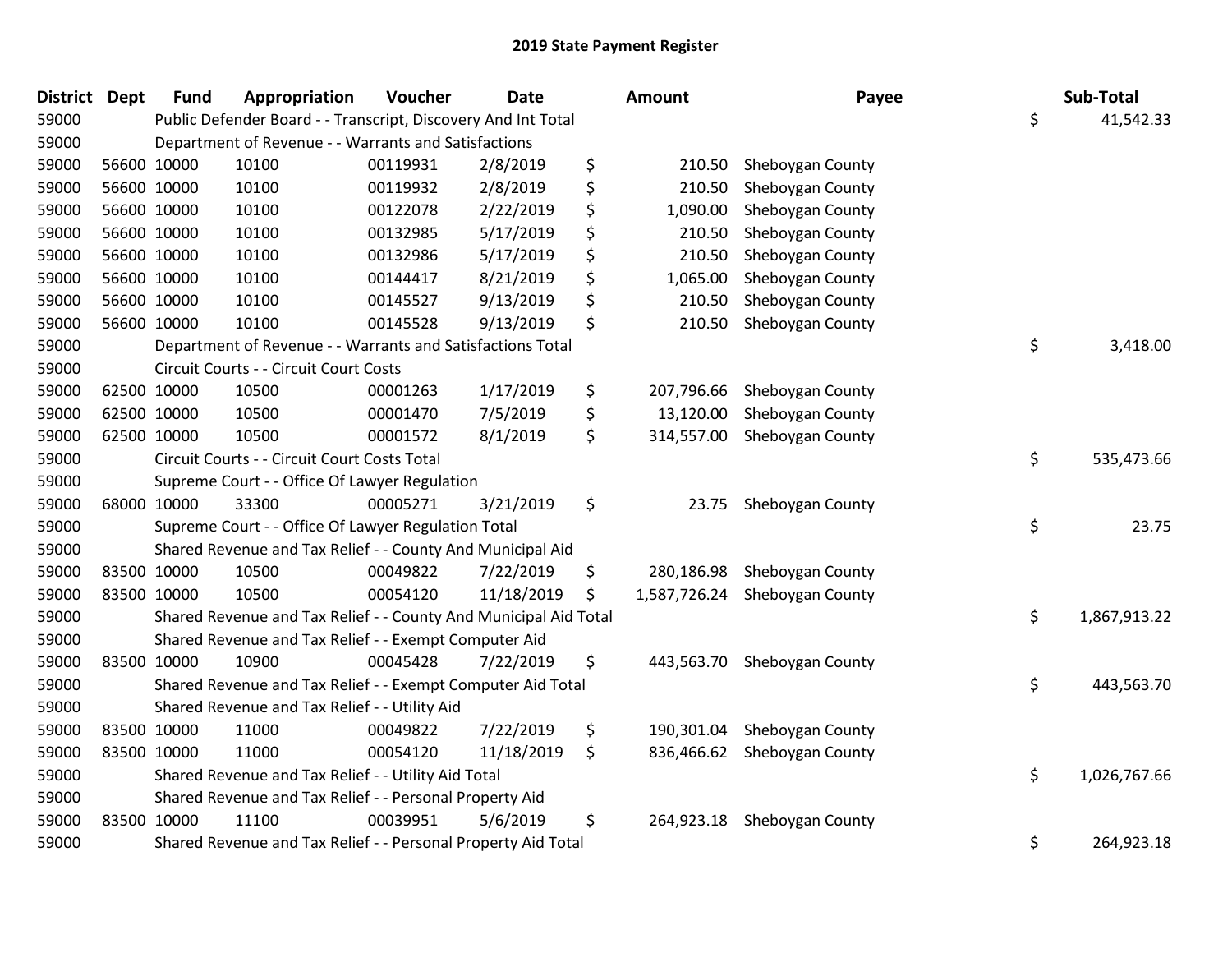| District Dept | Fund        | Appropriation                                                         | <b>Voucher</b> | Date      | Amount        | Payee                         | Sub-Total     |
|---------------|-------------|-----------------------------------------------------------------------|----------------|-----------|---------------|-------------------------------|---------------|
| 59000         |             | Shared Revenue and Tax Relief - - School Lvy Tx/First Dollar Cr       |                |           |               |                               |               |
| 59000         | 83500 10000 | 30200                                                                 | 00045337       | 7/22/2019 | 11,331,684.07 | Sheboygan County              |               |
| 59000         | 83500 10000 | 30200                                                                 | 00048220       | 7/22/2019 |               | 1,696,104.36 Sheboygan County |               |
| 59000         |             | Shared Revenue and Tax Relief - - School Lvy Tx/First Dollar Cr Total |                |           |               |                               | 13.027.788.43 |
| 59000         |             | Shared Revenue and Tax Relief - - Lottery & Gaming Credit             |                |           |               |                               |               |
| 59000         | 83500 52100 | 36300                                                                 | 00038706       | 3/25/2019 | 3,128,323.72  | Sheboygan County              |               |
| 59000         |             | Shared Revenue and Tax Relief - - Lottery & Gaming Credit Total       |                |           |               |                               | 3,128,323.72  |
| 59000 Total   |             |                                                                       |                |           |               |                               | 42,465,048.04 |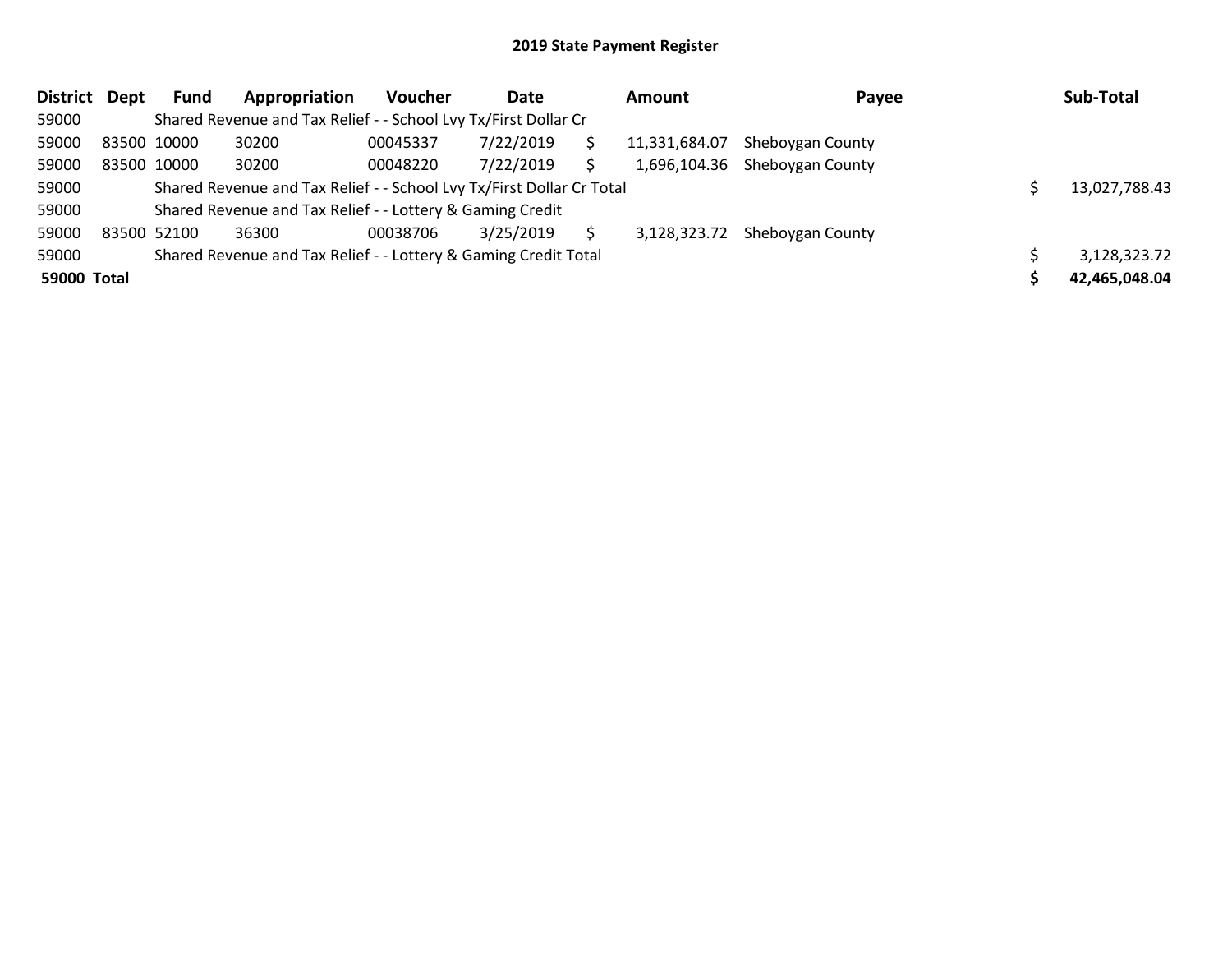| District Dept |             | <b>Fund</b> | Appropriation                                                         | Voucher  | <b>Date</b> | <b>Amount</b>   | Payee                       | Sub-Total        |
|---------------|-------------|-------------|-----------------------------------------------------------------------|----------|-------------|-----------------|-----------------------------|------------------|
| 59002         |             |             | Dept of Safety & Prof Services - - Fire Dues Distribution             |          |             |                 |                             |                  |
| 59002         | 16500 10000 |             | 22500                                                                 | 00030396 | 7/16/2019   | \$              | 6,283.52 Town Of Greenbush  |                  |
| 59002         |             |             | Dept of Safety & Prof Services - - Fire Dues Distribution Total       |          |             |                 |                             | \$<br>6,283.52   |
| 59002         |             |             | Wisconsin Historical Society - - General Program Operations-GPR       |          |             |                 |                             |                  |
| 59002         | 24500 10000 |             | 10100                                                                 | 00021112 | 1/10/2019   | \$<br>12.50     | Town Of Greenbush           |                  |
| 59002         |             | 24500 10000 | 10100                                                                 | 00021590 | 2/1/2019    | \$<br>100.00    | Town Of Greenbush           |                  |
| 59002         |             |             | Wisconsin Historical Society - - General Program Operations-GPR Total |          |             |                 |                             | \$<br>112.50     |
| 59002         |             |             | Dept of Natural Resources - - Aids In Lieu Of Taxes - Gener           |          |             |                 |                             |                  |
| 59002         | 37000 10000 |             | 50300                                                                 | 00298251 | 2/14/2019   | \$<br>2,153.79  | Town Of Greenbush           |                  |
| 59002         |             | 37000 10000 | 50300                                                                 | 00298252 | 2/14/2019   | \$<br>10,756.61 | Town Of Greenbush           |                  |
| 59002         |             | 37000 10000 | 50300                                                                 | 00313242 | 4/19/2019   | \$<br>860.29    | Town Of Greenbush           |                  |
| 59002         |             |             | Dept of Natural Resources - - Aids In Lieu Of Taxes - Gener Total     |          |             |                 |                             | \$<br>13,770.69  |
| 59002         |             |             | Dept of Natural Resources - - Resaids - Cnty Forst, Cl & Mfl          |          |             |                 |                             |                  |
| 59002         |             | 37000 21200 | 57100                                                                 | 00333251 | 6/21/2019   | \$<br>264.29    | Town Of Greenbush           |                  |
| 59002         |             |             | Dept of Natural Resources - - Resaids - Cnty Forst, Cl & Mfl Total    |          |             |                 |                             | \$<br>264.29     |
| 59002         |             |             | Dept of Natural Resources - - Aids In Lieu Of Taxes - Sum S           |          |             |                 |                             |                  |
| 59002         |             | 37000 21200 | 57900                                                                 | 00313240 | 4/19/2019   | \$<br>336.34    | Town Of Greenbush           |                  |
| 59002         |             | 37000 21200 | 57900                                                                 | 00313241 | 4/19/2019   | \$              | 5,018.99 Town Of Greenbush  |                  |
| 59002         |             |             | Dept of Natural Resources - - Aids In Lieu Of Taxes - Sum S Total     |          |             |                 |                             | \$<br>5,355.33   |
| 59002         |             |             | Dept of Natural Resources - - Fin Asst For Responsible Units          |          |             |                 |                             |                  |
| 59002         |             | 37000 27400 | 67000                                                                 | 00322728 | 5/22/2019   | \$              | 3,130.27 Town Of Greenbush  |                  |
| 59002         |             |             | Dept of Natural Resources - - Fin Asst For Responsible Units Total    |          |             |                 |                             | \$<br>3,130.27   |
| 59002         |             |             | WI Dept of Transportation - - Trns Aids To Mnc.-Sf                    |          |             |                 |                             |                  |
| 59002         | 39500 21100 |             | 19100                                                                 | 00337344 | 1/7/2019    | \$              | 31,349.65 Town Of Greenbush |                  |
| 59002         |             | 39500 21100 | 19100                                                                 | 00364658 | 4/1/2019    | \$<br>31,349.65 | Town Of Greenbush           |                  |
| 59002         |             | 39500 21100 | 19100                                                                 | 00402667 | 7/1/2019    | \$<br>31,349.65 | Town Of Greenbush           |                  |
| 59002         |             | 39500 21100 | 19100                                                                 | 00445485 | 10/7/2019   | \$              | 31,349.66 Town Of Greenbush |                  |
| 59002         |             |             | WI Dept of Transportation - - Trns Aids To Mnc .- Sf Total            |          |             |                 |                             | \$<br>125,398.61 |
| 59002         |             |             | WI Dept of Transportation - - Loc Rd Imp Prg St Fd                    |          |             |                 |                             |                  |
| 59002         |             | 39500 21100 | 27800                                                                 | 00470976 | 12/13/2019  | \$              | 21,912.16 Town Of Greenbush |                  |
| 59002         |             |             | WI Dept of Transportation - - Loc Rd Imp Prg St Fd Total              |          |             |                 |                             | \$<br>21,912.16  |
| 59002         |             |             | Elections Commission - - 2018 Hava Election Security                  |          |             |                 |                             |                  |
| 59002         |             | 51000 22000 | 18200                                                                 | 00002748 | 11/20/2019  | \$              | 600.00 Town Of Greenbush    |                  |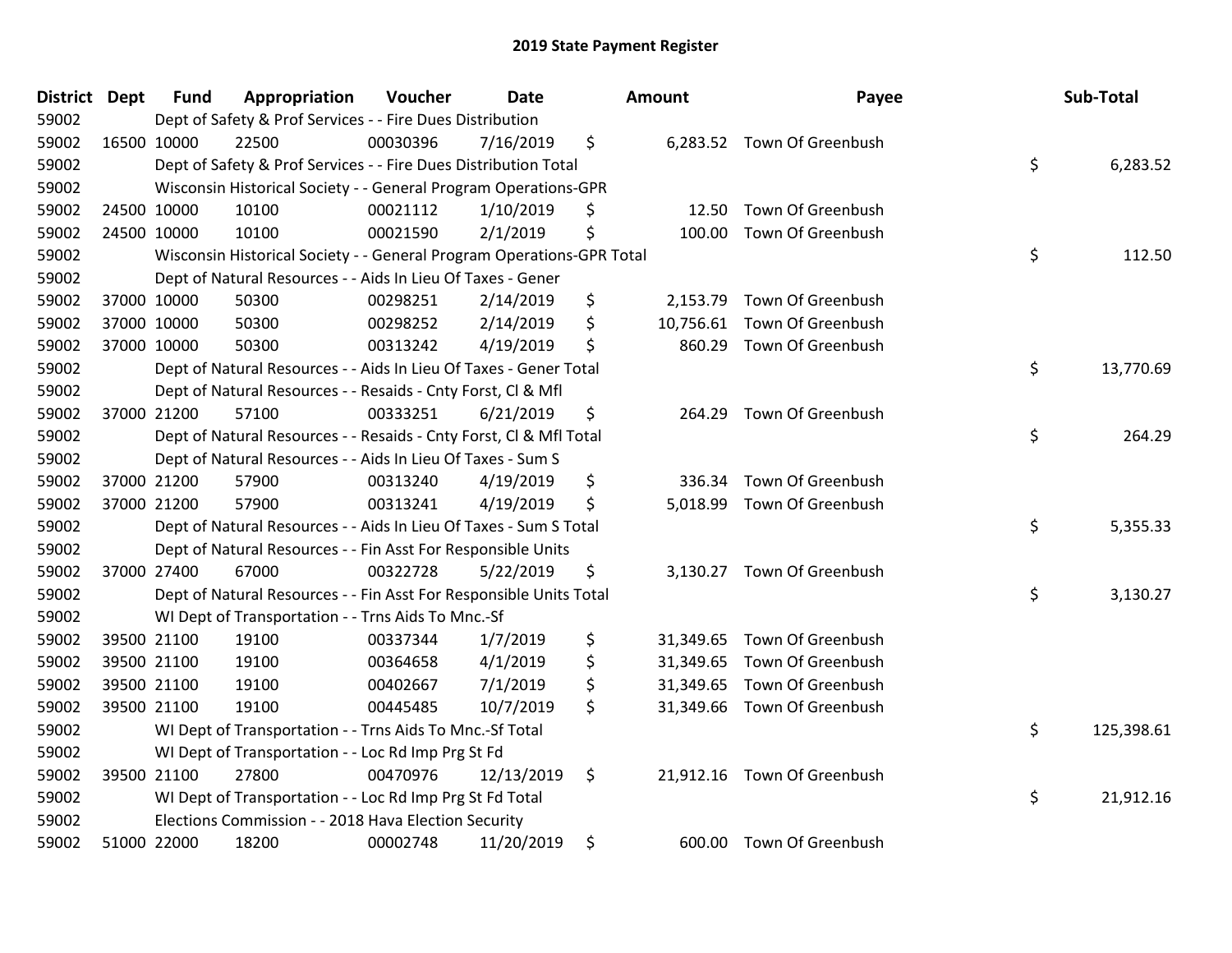| <b>District</b> | <b>Dept</b> | Fund        | Appropriation                                                       | Voucher  | Date       |    | Amount    | Payee                      |    | Sub-Total  |
|-----------------|-------------|-------------|---------------------------------------------------------------------|----------|------------|----|-----------|----------------------------|----|------------|
| 59002           |             |             | Elections Commission - - 2018 Hava Election Security Total          |          |            |    |           |                            | \$ | 600.00     |
| 59002           |             |             | Shared Revenue and Tax Relief - - County And Municipal Aid          |          |            |    |           |                            |    |            |
| 59002           |             | 83500 10000 | 10500                                                               | 00049794 | 7/22/2019  | \$ | 15,322.29 | Town Of Greenbush          |    |            |
| 59002           |             | 83500 10000 | 10500                                                               | 00054092 | 11/18/2019 | S  | 86,826.28 | Town Of Greenbush          |    |            |
| 59002           |             |             | Shared Revenue and Tax Relief - - County And Municipal Aid Total    |          |            |    |           |                            | \$ | 102,148.57 |
| 59002           |             |             | Shared Revenue and Tax Relief - - Exempt Computer Aid               |          |            |    |           |                            |    |            |
| 59002           |             | 83500 10000 | 10900                                                               | 00046841 | 7/22/2019  | \$ | 18.70     | Town Of Greenbush          |    |            |
| 59002           |             |             | Shared Revenue and Tax Relief - - Exempt Computer Aid Total         |          |            |    |           |                            | \$ | 18.70      |
| 59002           |             |             | Shared Revenue and Tax Relief - - Utility Aid                       |          |            |    |           |                            |    |            |
| 59002           |             | 83500 10000 | 11000                                                               | 00049794 | 7/22/2019  | \$ | 30.69     | Town Of Greenbush          |    |            |
| 59002           |             | 83500 10000 | 11000                                                               | 00054092 | 11/18/2019 | \$ | 180.34    | Town Of Greenbush          |    |            |
| 59002           |             |             | Shared Revenue and Tax Relief - - Utility Aid Total                 |          |            |    |           |                            | \$ | 211.03     |
| 59002           |             |             | Shared Revenue and Tax Relief - - Personal Property Aid             |          |            |    |           |                            |    |            |
| 59002           |             | 83500 10000 | 11100                                                               | 00041423 | 5/6/2019   | \$ | 128.13    | Town Of Greenbush          |    |            |
| 59002           |             |             | Shared Revenue and Tax Relief - - Personal Property Aid Total       |          |            |    |           |                            | \$ | 128.13     |
| 59002           |             |             | Shared Revenue and Tax Relief - - Payments For Municipal Svcs       |          |            |    |           |                            |    |            |
| 59002           |             | 83500 10000 | 50100                                                               | 00037696 | 1/31/2019  | \$ |           | 2,559.54 Town Of Greenbush |    |            |
| 59002           |             |             | Shared Revenue and Tax Relief - - Payments For Municipal Svcs Total |          |            |    |           |                            | \$ | 2,559.54   |
| 59002           |             |             | Shared Revenue and Tax Relief - - Lottery & Gaming Credit           |          |            |    |           |                            |    |            |
| 59002           |             | 83500 52100 | 36300                                                               | 00038509 | 3/25/2019  | \$ | 734.28    | Town Of Greenbush          |    |            |
| 59002           |             |             | Shared Revenue and Tax Relief - - Lottery & Gaming Credit Total     |          |            |    |           |                            | \$ | 734.28     |
| 59002 Total     |             |             |                                                                     |          |            |    |           |                            | Ś  | 282,627.62 |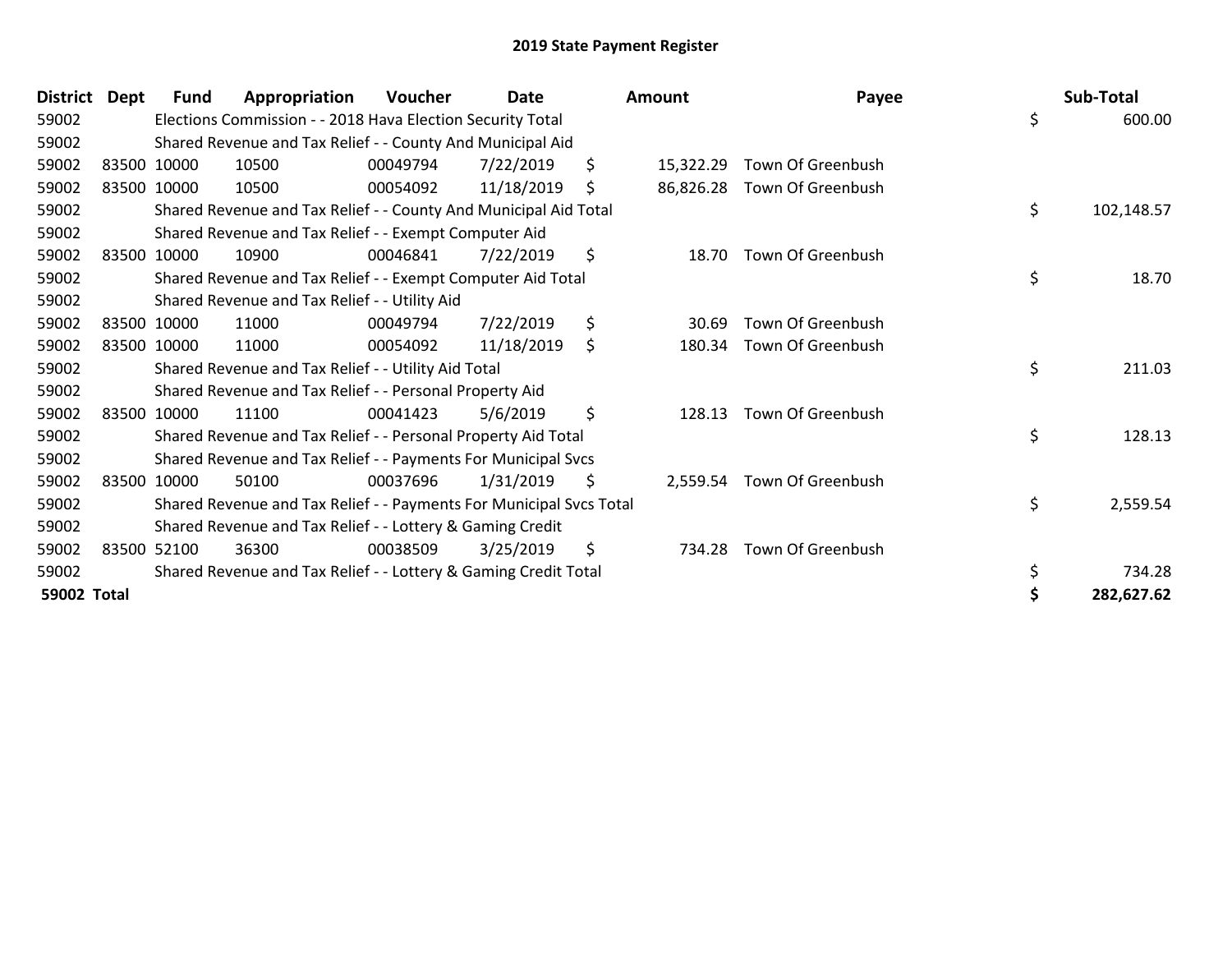| District Dept | <b>Fund</b> | Appropriation                                                      | Voucher  | Date       | <b>Amount</b> | Payee                    | <b>Sub-Total</b> |
|---------------|-------------|--------------------------------------------------------------------|----------|------------|---------------|--------------------------|------------------|
| 59004         |             | Dept of Safety & Prof Services - - Fire Dues Distribution          |          |            |               |                          |                  |
| 59004         | 16500 10000 | 22500                                                              | 00030421 | 7/16/2019  | \$            | 6,015.41 Town Of Herman  |                  |
| 59004         |             | Dept of Safety & Prof Services - - Fire Dues Distribution Total    |          |            |               |                          | \$<br>6,015.41   |
| 59004         |             | Dept of Natural Resources - - Resaids - Cnty Forst, Cl & Mfl       |          |            |               |                          |                  |
| 59004         | 37000 21200 | 57100                                                              | 00333252 | 6/21/2019  | \$            | 124.57 Town Of Herman    |                  |
| 59004         |             | Dept of Natural Resources - - Resaids - Cnty Forst, Cl & Mfl Total |          |            |               |                          | \$<br>124.57     |
| 59004         |             | Dept of Natural Resources - - Fin Asst For Responsible Units       |          |            |               |                          |                  |
| 59004         | 37000 27400 | 67000                                                              | 00323598 | 5/22/2019  | \$            | 1,865.08 Town Of Herman  |                  |
| 59004         |             | Dept of Natural Resources - - Fin Asst For Responsible Units Total |          |            |               |                          | \$<br>1,865.08   |
| 59004         |             | WI Dept of Transportation - - Trns Aids To Mnc.-Sf                 |          |            |               |                          |                  |
| 59004         | 39500 21100 | 19100                                                              | 00337345 | 1/7/2019   | \$            | 25,066.58 Town Of Herman |                  |
| 59004         | 39500 21100 | 19100                                                              | 00364659 | 4/1/2019   | \$            | 25,066.58 Town Of Herman |                  |
| 59004         | 39500 21100 | 19100                                                              | 00402668 | 7/1/2019   | \$            | 25,066.58 Town Of Herman |                  |
| 59004         | 39500 21100 | 19100                                                              | 00445486 | 10/7/2019  | \$            | 25,066.59 Town Of Herman |                  |
| 59004         |             | WI Dept of Transportation - - Trns Aids To Mnc.-Sf Total           |          |            |               |                          | \$<br>100,266.33 |
| 59004         |             | Elections Commission - - General Program Ops, GPR                  |          |            |               |                          |                  |
| 59004         | 51000 10000 | 10100                                                              | 00001660 | 2/12/2019  | \$<br>312.00  | Town Of Herman           |                  |
| 59004         |             | Elections Commission - - General Program Ops, GPR Total            |          |            |               |                          | \$<br>312.00     |
| 59004         |             | Shared Revenue and Tax Relief - - County And Municipal Aid         |          |            |               |                          |                  |
| 59004         | 83500 10000 | 10500                                                              | 00049795 | 7/22/2019  | \$            | 10,278.41 Town Of Herman |                  |
| 59004         | 83500 10000 | 10500                                                              | 00054093 | 11/18/2019 | \$            | 61,190.98 Town Of Herman |                  |
| 59004         |             | Shared Revenue and Tax Relief - - County And Municipal Aid Total   |          |            |               |                          | \$<br>71,469.39  |
| 59004         |             | Shared Revenue and Tax Relief - - Exempt Computer Aid              |          |            |               |                          |                  |
| 59004         | 83500 10000 | 10900                                                              | 00046842 | 7/22/2019  | \$<br>285.79  | Town Of Herman           |                  |
| 59004         |             | Shared Revenue and Tax Relief - - Exempt Computer Aid Total        |          |            |               |                          | \$<br>285.79     |
| 59004         |             | Shared Revenue and Tax Relief - - Utility Aid                      |          |            |               |                          |                  |
| 59004         | 83500 10000 | 11000                                                              | 00049795 | 7/22/2019  | \$<br>937.27  | Town Of Herman           |                  |
| 59004         | 83500 10000 | 11000                                                              | 00054093 | 11/18/2019 | \$            | 5,364.05 Town Of Herman  |                  |
| 59004         |             | Shared Revenue and Tax Relief - - Utility Aid Total                |          |            |               |                          | \$<br>6,301.32   |
| 59004         |             | Shared Revenue and Tax Relief - - Personal Property Aid            |          |            |               |                          |                  |
| 59004         | 83500 10000 | 11100                                                              | 00041424 | 5/6/2019   | \$            | 1,545.24 Town Of Herman  |                  |
| 59004         |             | Shared Revenue and Tax Relief - - Personal Property Aid Total      |          |            |               |                          | \$<br>1,545.24   |
| 59004 Total   |             |                                                                    |          |            |               |                          | \$<br>188,185.13 |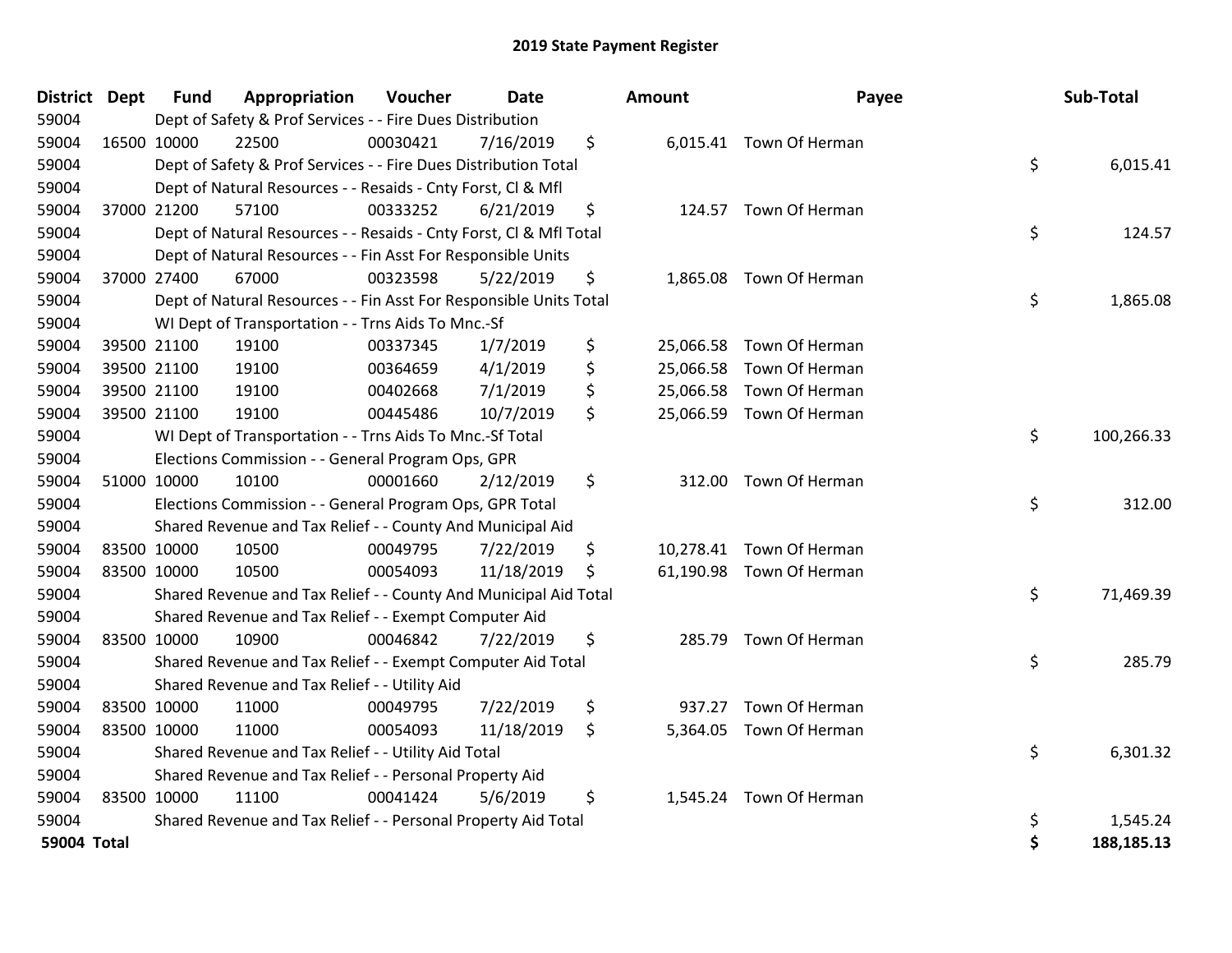| <b>District Dept</b> |             | <b>Fund</b> | Appropriation                                                      | Voucher  | <b>Date</b> | <b>Amount</b> |                           | Payee | Sub-Total  |
|----------------------|-------------|-------------|--------------------------------------------------------------------|----------|-------------|---------------|---------------------------|-------|------------|
| 59006                |             |             | Dept of Safety & Prof Services - - Fire Dues Distribution          |          |             |               |                           |       |            |
| 59006                | 16500 10000 |             | 22500                                                              | 00030241 | 7/16/2019   | \$            | 8,865.31 Town Of Holland  |       |            |
| 59006                |             |             | Dept of Safety & Prof Services - - Fire Dues Distribution Total    |          |             |               |                           | \$    | 8,865.31   |
| 59006                |             |             | Dept of Natural Resources - - Resaids - Cnty Forst, Cl & Mfl       |          |             |               |                           |       |            |
| 59006                |             | 37000 21200 | 57100                                                              | 00333253 | 6/21/2019   | \$            | 43.26 Town Of Holland     |       |            |
| 59006                |             |             | Dept of Natural Resources - - Resaids - Cnty Forst, Cl & Mfl Total |          |             |               |                           | \$    | 43.26      |
| 59006                |             |             | Dept of Natural Resources - - Aids In Lieu Of Taxes - Sum S        |          |             |               |                           |       |            |
| 59006                |             | 37000 21200 | 57900                                                              | 00313355 | 4/19/2019   | \$            | 28.12 Town Of Holland     |       |            |
| 59006                |             |             | Dept of Natural Resources - - Aids In Lieu Of Taxes - Sum S Total  |          |             |               |                           | \$    | 28.12      |
| 59006                |             |             | Dept of Natural Resources - - Fin Asst For Responsible Units       |          |             |               |                           |       |            |
| 59006                |             | 37000 27400 | 67000                                                              | 00323461 | 5/22/2019   | \$            | 2,283.90 Town Of Holland  |       |            |
| 59006                |             |             | Dept of Natural Resources - - Fin Asst For Responsible Units Total |          |             |               |                           | \$    | 2,283.90   |
| 59006                |             |             | WI Dept of Transportation - - Trns Aids To Mnc.-Sf                 |          |             |               |                           |       |            |
| 59006                |             | 39500 21100 | 19100                                                              | 00337346 | 1/7/2019    | \$            | 32,657.63 Town Of Holland |       |            |
| 59006                |             | 39500 21100 | 19100                                                              | 00364660 | 4/1/2019    | \$            | 32,657.63 Town Of Holland |       |            |
| 59006                |             | 39500 21100 | 19100                                                              | 00402669 | 7/1/2019    | \$            | 32,657.63 Town Of Holland |       |            |
| 59006                | 39500 21100 |             | 19100                                                              | 00445487 | 10/7/2019   | \$            | 32,657.63 Town Of Holland |       |            |
| 59006                |             |             | WI Dept of Transportation - - Trns Aids To Mnc.-Sf Total           |          |             |               |                           | \$    | 130,630.52 |
| 59006                |             |             | Elections Commission - - 2018 Hava Election Security               |          |             |               |                           |       |            |
| 59006                | 51000 22000 |             | 18200                                                              | 00002965 | 12/4/2019   | \$            | 600.00 Town Of Holland    |       |            |
| 59006                |             |             | Elections Commission - - 2018 Hava Election Security Total         |          |             |               |                           | \$    | 600.00     |
| 59006                |             |             | Shared Revenue and Tax Relief - - County And Municipal Aid         |          |             |               |                           |       |            |
| 59006                | 83500 10000 |             | 10500                                                              | 00049796 | 7/22/2019   | \$            | 4,895.61 Town Of Holland  |       |            |
| 59006                | 83500 10000 |             | 10500                                                              | 00054094 | 11/18/2019  | \$            | 27,741.77 Town Of Holland |       |            |
| 59006                |             |             | Shared Revenue and Tax Relief - - County And Municipal Aid Total   |          |             |               |                           | \$    | 32,637.38  |
| 59006                |             |             | Shared Revenue and Tax Relief - - Exempt Computer Aid              |          |             |               |                           |       |            |
| 59006                | 83500 10000 |             | 10900                                                              | 00046843 | 7/22/2019   | \$            | 110.16 Town Of Holland    |       |            |
| 59006                |             |             | Shared Revenue and Tax Relief - - Exempt Computer Aid Total        |          |             |               |                           | \$    | 110.16     |
| 59006                |             |             | Shared Revenue and Tax Relief - - Utility Aid                      |          |             |               |                           |       |            |
| 59006                | 83500 10000 |             | 11000                                                              | 00049796 | 7/22/2019   | \$            | 1,838.52 Town Of Holland  |       |            |
| 59006                | 83500 10000 |             | 11000                                                              | 00054094 | 11/18/2019  | \$            | 10,594.22 Town Of Holland |       |            |
| 59006                |             |             | Shared Revenue and Tax Relief - - Utility Aid Total                |          |             |               |                           | \$    | 12,432.74  |
| 59006                |             |             | Shared Revenue and Tax Relief - - Personal Property Aid            |          |             |               |                           |       |            |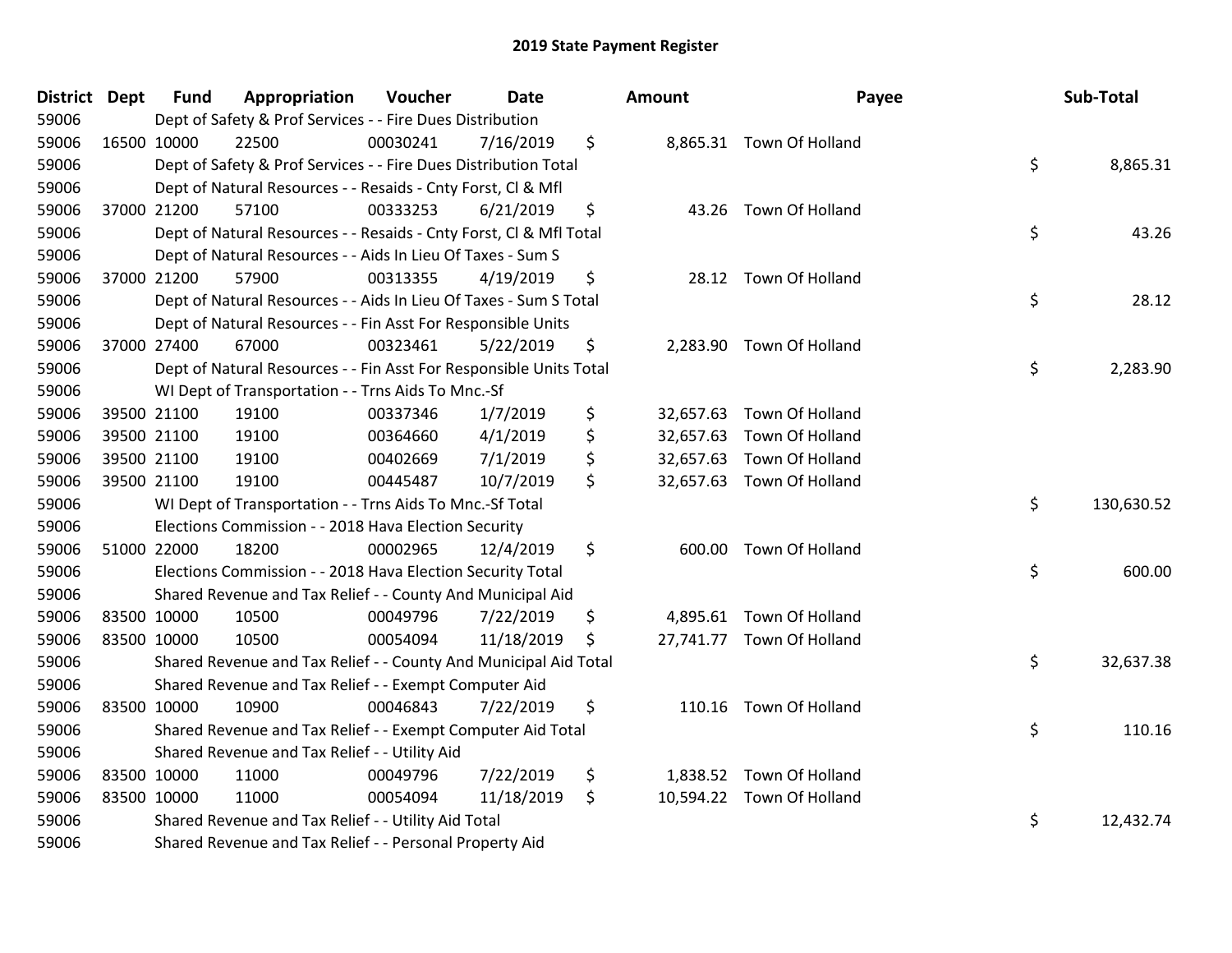| District Dept | Fund        | Appropriation                                                 | <b>Voucher</b> | Date     | Amount | Payee           | Sub-Total  |
|---------------|-------------|---------------------------------------------------------------|----------------|----------|--------|-----------------|------------|
| 59006         | 83500 10000 | 11100                                                         | 00041425       | 5/6/2019 | 585.87 | Town Of Holland |            |
| 59006         |             | Shared Revenue and Tax Relief - - Personal Property Aid Total |                |          |        |                 | 585.87     |
| 59006 Total   |             |                                                               |                |          |        |                 | 188.217.26 |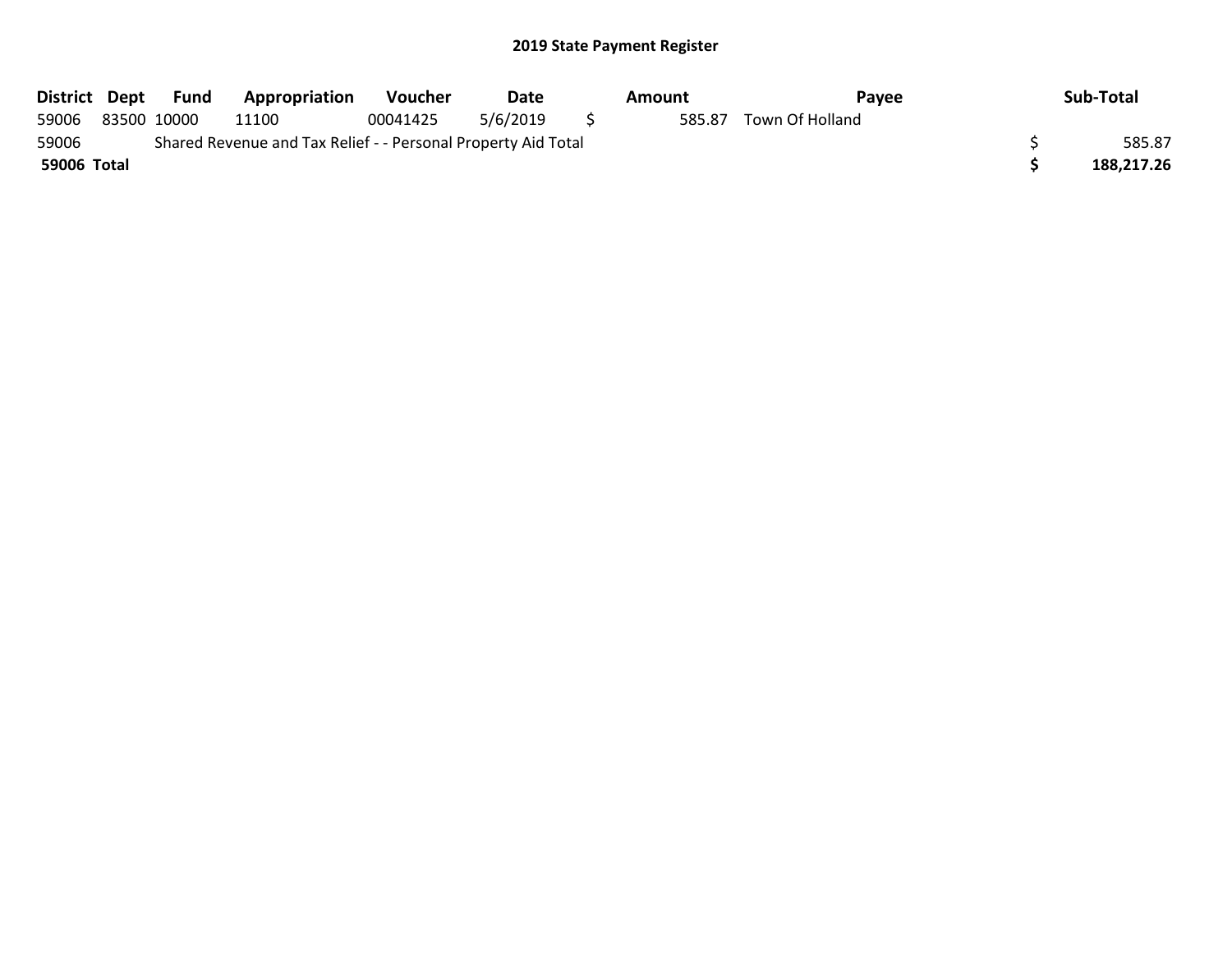| District Dept |             | <b>Fund</b> | Appropriation                                                       | Voucher  | <b>Date</b> | Amount |                        | Payee | Sub-Total |
|---------------|-------------|-------------|---------------------------------------------------------------------|----------|-------------|--------|------------------------|-------|-----------|
| 59008         |             |             | Dept of Safety & Prof Services - - Fire Dues Distribution           |          |             |        |                        |       |           |
| 59008         | 16500 10000 |             | 22500                                                               | 00030161 | 7/16/2019   | \$     | 10,725.73 Town Of Lima |       |           |
| 59008         |             |             | Dept of Safety & Prof Services - - Fire Dues Distribution Total     |          |             |        |                        | \$    | 10,725.73 |
| 59008         |             |             | Dept of Natural Resources - - Resaids - Cnty Forst, CI & Mfl        |          |             |        |                        |       |           |
| 59008         |             | 37000 21200 | 57100                                                               | 00333254 | 6/21/2019   | \$     | 38.47 Town Of Lima     |       |           |
| 59008         |             |             | Dept of Natural Resources - - Resaids - Cnty Forst, CI & Mfl Total  |          |             |        |                        | \$    | 38.47     |
| 59008         |             |             | Dept of Natural Resources - - Fin Asst For Responsible Units        |          |             |        |                        |       |           |
| 59008         |             | 37000 27400 | 67000                                                               | 00322933 | 5/22/2019   | \$     | 4,244.48 Town Of Lima  |       |           |
| 59008         |             |             | Dept of Natural Resources - - Fin Asst For Responsible Units Total  |          |             |        |                        | \$    | 4,244.48  |
| 59008         |             |             | WI Dept of Transportation - - Trns Aids To Mnc.-Sf                  |          |             |        |                        |       |           |
| 59008         |             | 39500 21100 | 19100                                                               | 00337347 | 1/7/2019    | \$     | 21,274.04 Town Of Lima |       |           |
| 59008         | 39500 21100 |             | 19100                                                               | 00364661 | 4/1/2019    | \$     | 21,274.04 Town Of Lima |       |           |
| 59008         |             | 39500 21100 | 19100                                                               | 00402670 | 7/1/2019    | \$     | 21,274.04 Town Of Lima |       |           |
| 59008         | 39500 21100 |             | 19100                                                               | 00445488 | 10/7/2019   | \$     | 21,274.06 Town Of Lima |       |           |
| 59008         |             |             | WI Dept of Transportation - - Trns Aids To Mnc.-Sf Total            |          |             |        |                        | \$    | 85,096.18 |
| 59008         |             |             | WI Dept of Transportation - - Loc Rd Imp Prg St Fd                  |          |             |        |                        |       |           |
| 59008         |             | 39500 21100 | 27800                                                               | 00348512 | 2/4/2019    | \$     | 14,122.81 Town Of Lima |       |           |
| 59008         |             |             | WI Dept of Transportation - - Loc Rd Imp Prg St Fd Total            |          |             |        |                        | \$    | 14,122.81 |
| 59008         |             |             | Department of Military Affairs - - Major Disaster Assist; Pif       |          |             |        |                        |       |           |
| 59008         | 46500 27200 |             | 36500                                                               | 00058300 | 3/26/2019   | \$     | 9,522.77 Town Of Lima  |       |           |
| 59008         |             |             | Department of Military Affairs - - Major Disaster Assist; Pif Total |          |             |        |                        | \$    | 9,522.77  |
| 59008         |             |             | Shared Revenue and Tax Relief - - County And Municipal Aid          |          |             |        |                        |       |           |
| 59008         | 83500 10000 |             | 10500                                                               | 00049797 | 7/22/2019   | \$     | 7,510.55 Town Of Lima  |       |           |
| 59008         | 83500 10000 |             | 10500                                                               | 00054095 | 11/18/2019  | \$     | 42,559.77 Town Of Lima |       |           |
| 59008         |             |             | Shared Revenue and Tax Relief - - County And Municipal Aid Total    |          |             |        |                        | \$    | 50,070.32 |
| 59008         |             |             | Shared Revenue and Tax Relief - - Exempt Computer Aid               |          |             |        |                        |       |           |
| 59008         | 83500 10000 |             | 10900                                                               | 00046844 | 7/22/2019   | \$     | 45.73 Town Of Lima     |       |           |
| 59008         |             |             | Shared Revenue and Tax Relief - - Exempt Computer Aid Total         |          |             |        |                        | \$    | 45.73     |
| 59008         |             |             | Shared Revenue and Tax Relief - - Utility Aid                       |          |             |        |                        |       |           |
| 59008         | 83500 10000 |             | 11000                                                               | 00049797 | 7/22/2019   | \$     | 1,345.09 Town Of Lima  |       |           |
| 59008         | 83500 10000 |             | 11000                                                               | 00054095 | 11/18/2019  | \$     | 8,145.32 Town Of Lima  |       |           |
| 59008         |             |             | Shared Revenue and Tax Relief - - Utility Aid Total                 |          |             |        |                        | \$    | 9,490.41  |
| 59008         |             |             | Shared Revenue and Tax Relief - - Personal Property Aid             |          |             |        |                        |       |           |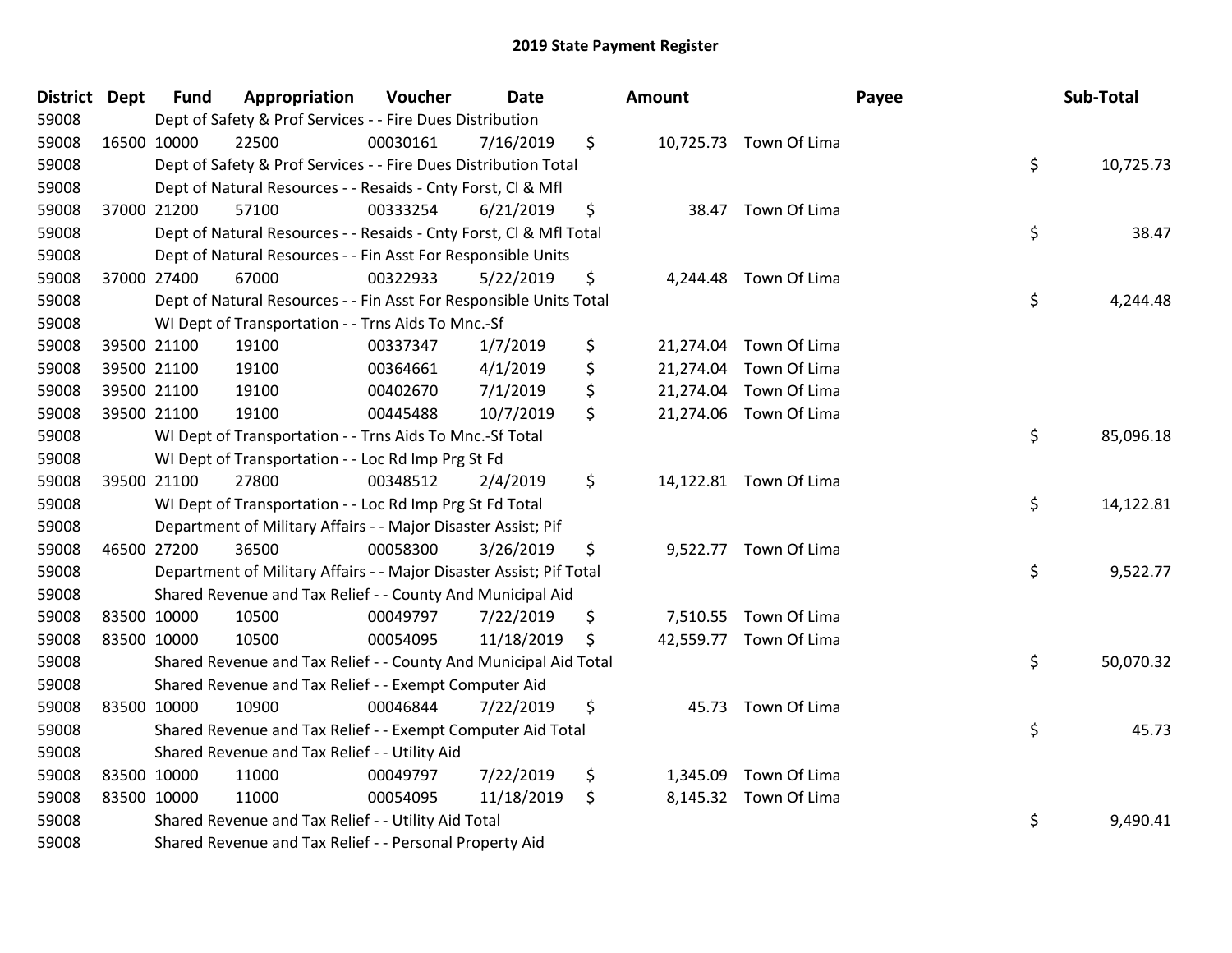| District Dept |             | Fund | Appropriation                                                 | Voucher  | Date     |          | Amount |                       | Pavee | Sub-Total  |
|---------------|-------------|------|---------------------------------------------------------------|----------|----------|----------|--------|-----------------------|-------|------------|
| 59008         | 83500 10000 |      | 11100                                                         | 00041426 | 5/6/2019 | $\sim$ 5 |        | 1.444.50 Town Of Lima |       |            |
| 59008         |             |      | Shared Revenue and Tax Relief - - Personal Property Aid Total |          |          |          |        |                       |       | 1.444.50   |
| 59008 Total   |             |      |                                                               |          |          |          |        |                       |       | 184.801.40 |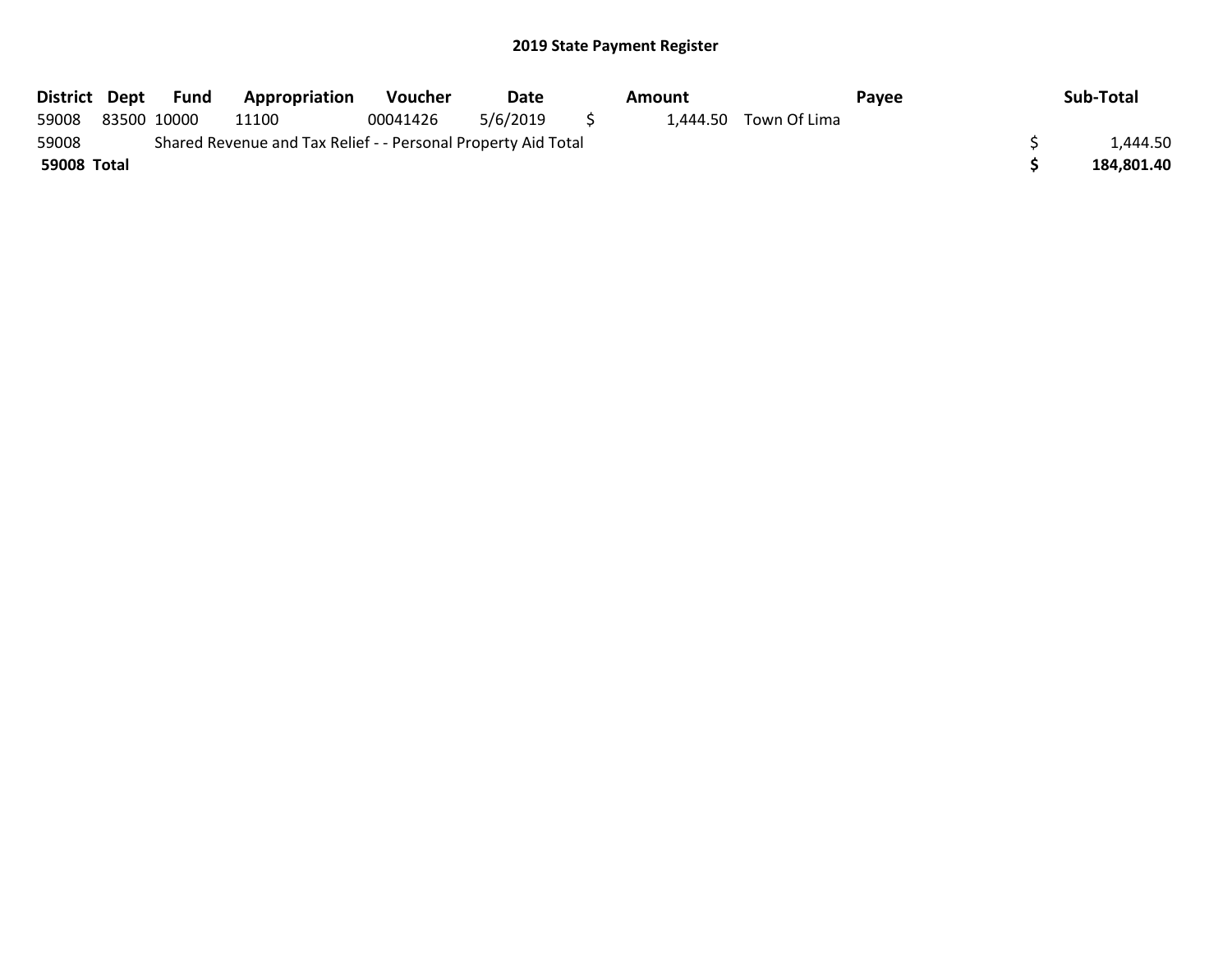| <b>District</b> | <b>Dept</b> | <b>Fund</b> | Appropriation                                                      | Voucher  | Date       | Amount          | Payee           | Sub-Total       |
|-----------------|-------------|-------------|--------------------------------------------------------------------|----------|------------|-----------------|-----------------|-----------------|
| 59010           |             |             | Dept of Safety & Prof Services - - Fire Dues Distribution          |          |            |                 |                 |                 |
| 59010           |             | 16500 10000 | 22500                                                              | 00030380 | 7/16/2019  | \$<br>6,469.11  | Lyndon, Town of |                 |
| 59010           |             |             | Dept of Safety & Prof Services - - Fire Dues Distribution Total    |          |            |                 |                 | \$<br>6,469.11  |
| 59010           |             |             | Dept of Natural Resources - - Aids In Lieu Of Taxes - Gener        |          |            |                 |                 |                 |
| 59010           |             | 37000 10000 | 50300                                                              | 00298308 | 2/14/2019  | \$<br>37,195.04 | Lyndon, Town of |                 |
| 59010           |             | 37000 10000 | 50300                                                              | 00298309 | 2/14/2019  | \$<br>3,753.19  | Lyndon, Town of |                 |
| 59010           |             | 37000 10000 | 50300                                                              | 00313960 | 4/19/2019  | \$<br>137.81    | Lyndon, Town of |                 |
| 59010           |             | 37000 10000 | 50300                                                              | 00313963 | 4/19/2019  | \$<br>228.66    | Lyndon, Town of |                 |
| 59010           |             |             | Dept of Natural Resources - - Aids In Lieu Of Taxes - Gener Total  |          |            |                 |                 | \$<br>41,314.70 |
| 59010           |             |             | Dept of Natural Resources - - Resaids - Cnty Forst, Cl & Mfl       |          |            |                 |                 |                 |
| 59010           |             | 37000 21200 | 57100                                                              | 00333255 | 6/21/2019  | \$<br>144.96    | Lyndon, Town of |                 |
| 59010           |             |             | Dept of Natural Resources - - Resaids - Cnty Forst, Cl & Mfl Total |          |            |                 |                 | \$<br>144.96    |
| 59010           |             |             | Dept of Natural Resources - - Aids In Lieu Of Taxes - Sum S        |          |            |                 |                 |                 |
| 59010           |             | 37000 21200 | 57900                                                              | 00313961 | 4/19/2019  | \$<br>303.86    | Lyndon, Town of |                 |
| 59010           |             | 37000 21200 | 57900                                                              | 00313962 | 4/19/2019  | \$<br>35.20     | Lyndon, Town of |                 |
| 59010           |             |             | Dept of Natural Resources - - Aids In Lieu Of Taxes - Sum S Total  |          |            |                 |                 | \$<br>339.06    |
| 59010           |             |             | WI Dept of Transportation - - Trns Aids To Mnc.-Sf                 |          |            |                 |                 |                 |
| 59010           |             | 39500 21100 | 19100                                                              | 00337348 | 1/7/2019   | \$<br>18,281.82 | Lyndon, Town of |                 |
| 59010           |             | 39500 21100 | 19100                                                              | 00364662 | 4/1/2019   | \$<br>18,281.82 | Lyndon, Town of |                 |
| 59010           |             | 39500 21100 | 19100                                                              | 00402671 | 7/1/2019   | \$<br>18,281.82 | Lyndon, Town of |                 |
| 59010           |             | 39500 21100 | 19100                                                              | 00445489 | 10/7/2019  | \$<br>18,281.83 | Lyndon, Town of |                 |
| 59010           |             |             | WI Dept of Transportation - - Trns Aids To Mnc.-Sf Total           |          |            |                 |                 | \$<br>73,127.29 |
| 59010           |             |             | Elections Commission - - 2018 Hava Election Security               |          |            |                 |                 |                 |
| 59010           |             | 51000 22000 | 18200                                                              | 00002343 | 11/20/2019 | \$<br>600.00    | Lyndon, Town of |                 |
| 59010           |             |             | Elections Commission - - 2018 Hava Election Security Total         |          |            |                 |                 | \$<br>600.00    |
| 59010           |             |             | Shared Revenue and Tax Relief - - County And Municipal Aid         |          |            |                 |                 |                 |
| 59010           | 83500 10000 |             | 10500                                                              | 00049798 | 7/22/2019  | \$<br>3,485.06  | Lyndon, Town of |                 |
| 59010           | 83500 10000 |             | 10500                                                              | 00054096 | 11/18/2019 | \$<br>19,748.65 | Lyndon, Town of |                 |
| 59010           |             |             | Shared Revenue and Tax Relief - - County And Municipal Aid Total   |          |            |                 |                 | \$<br>23,233.71 |
| 59010           |             |             | Shared Revenue and Tax Relief - - Exempt Computer Aid              |          |            |                 |                 |                 |
| 59010           |             | 83500 10000 | 10900                                                              | 00046845 | 7/22/2019  | \$<br>286.84    | Lyndon, Town of |                 |
| 59010           |             |             | Shared Revenue and Tax Relief - - Exempt Computer Aid Total        |          |            |                 |                 | \$<br>286.84    |
| 59010           |             |             | Shared Revenue and Tax Relief - - Utility Aid                      |          |            |                 |                 |                 |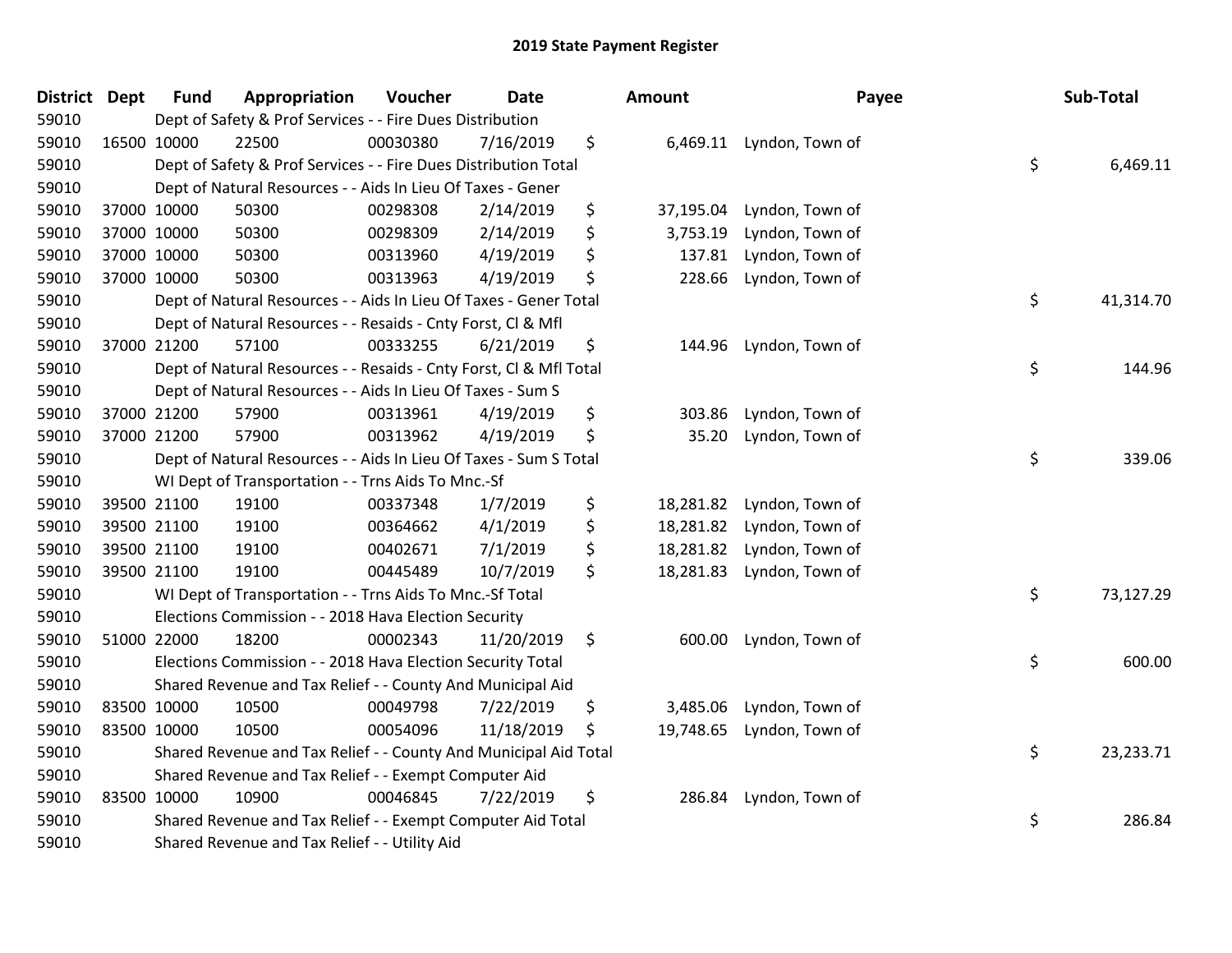| <b>District</b>    | Dept | <b>Fund</b> | Appropriation                                                   | Voucher  | Date       |    | Amount   | Payee           | Sub-Total  |
|--------------------|------|-------------|-----------------------------------------------------------------|----------|------------|----|----------|-----------------|------------|
| 59010              |      | 83500 10000 | 11000                                                           | 00049798 | 7/22/2019  | \$ | 261.08   | Lyndon, Town of |            |
| 59010              |      | 83500 10000 | 11000                                                           | 00054096 | 11/18/2019 |    | 1,550.17 | Lyndon, Town of |            |
| 59010              |      |             | Shared Revenue and Tax Relief - - Utility Aid Total             |          |            |    |          |                 | 1,811.25   |
| 59010              |      |             | Shared Revenue and Tax Relief - - Personal Property Aid         |          |            |    |          |                 |            |
| 59010              |      | 83500 10000 | 11100                                                           | 00041427 | 5/6/2019   |    | 824.69   | Lyndon, Town of |            |
| 59010              |      |             | Shared Revenue and Tax Relief - - Personal Property Aid Total   |          |            |    |          |                 | 824.69     |
| 59010              |      |             | Shared Revenue and Tax Relief - - Lottery & Gaming Credit       |          |            |    |          |                 |            |
| 59010              |      | 83500 52100 | 36300                                                           | 00038510 | 3/25/2019  | S  | 1,504.47 | Lyndon, Town of |            |
| 59010              |      |             | Shared Revenue and Tax Relief - - Lottery & Gaming Credit Total |          |            |    |          |                 | 1,504.47   |
| <b>59010 Total</b> |      |             |                                                                 |          |            |    |          |                 | 149,656.08 |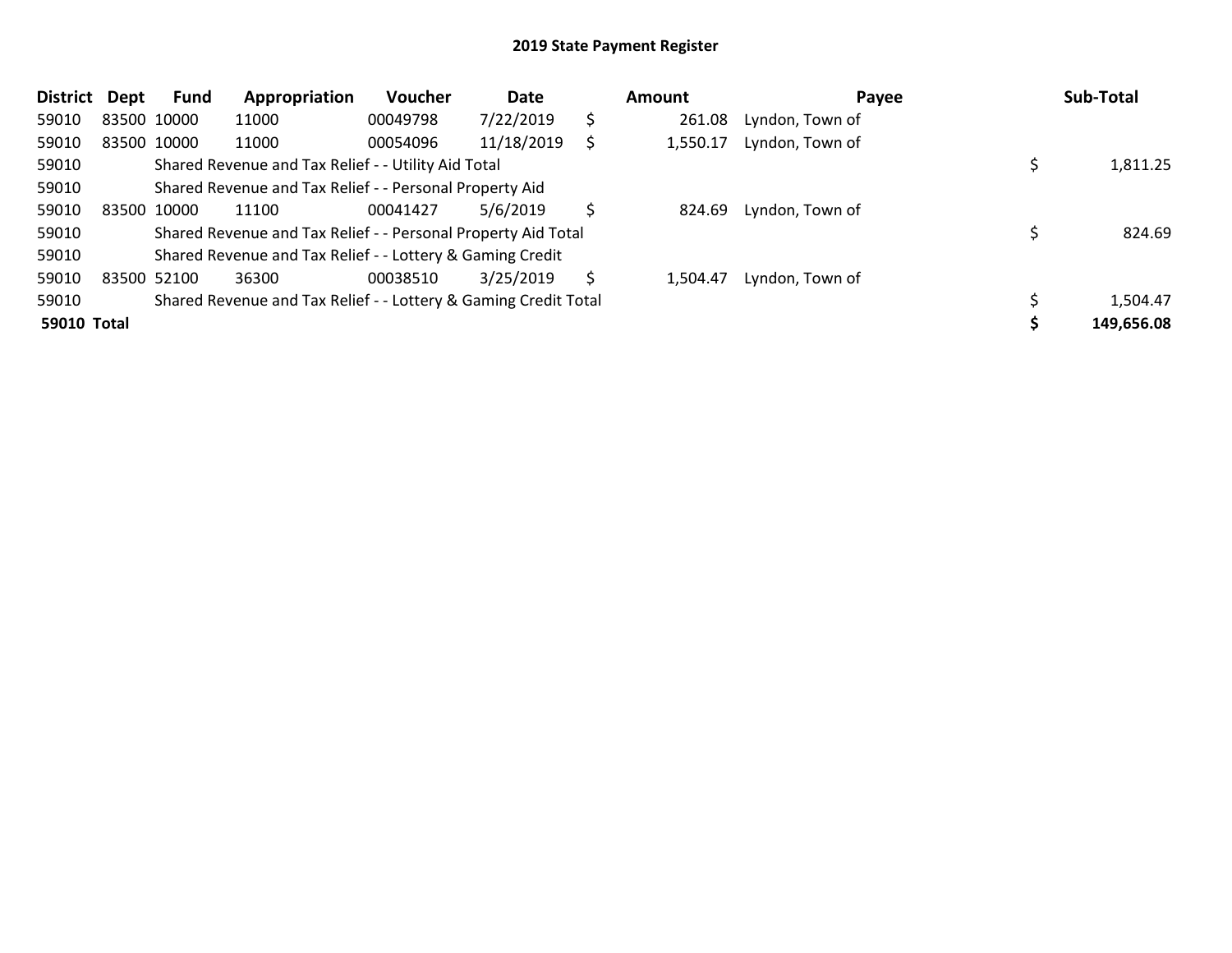| District Dept |             | <b>Fund</b> | Appropriation                                                       | Voucher  | Date            | Amount      | Payee                       | Sub-Total        |
|---------------|-------------|-------------|---------------------------------------------------------------------|----------|-----------------|-------------|-----------------------------|------------------|
| 59012         |             |             | Dept of Safety & Prof Services - - Fire Dues Distribution           |          |                 |             |                             |                  |
| 59012         | 16500 10000 |             | 22500                                                               | 00030505 | 7/16/2019       | \$          | 5,118.73 Town Of Mitchell   |                  |
| 59012         |             |             | Dept of Safety & Prof Services - - Fire Dues Distribution Total     |          |                 |             |                             | \$<br>5,118.73   |
| 59012         |             |             | Dept of Natural Resources - - Aids In Lieu Of Taxes - Gener         |          |                 |             |                             |                  |
| 59012         |             | 37000 10000 | 50300                                                               | 00298320 | 2/14/2019       | \$          | 17,080.30 Town Of Mitchell  |                  |
| 59012         |             | 37000 10000 | 50300                                                               | 00298321 | 2/14/2019       | \$          | 78,442.15 Town Of Mitchell  |                  |
| 59012         |             |             | Dept of Natural Resources - - Aids In Lieu Of Taxes - Gener Total   |          |                 |             |                             | \$<br>95,522.45  |
| 59012         |             |             | Dept of Natural Resources - - Resaids - Cnty Forst, Cl & Mfl        |          |                 |             |                             |                  |
| 59012         | 37000 21200 |             | 57100                                                               | 00333256 | 6/21/2019       | \$          | 50.40 Town Of Mitchell      |                  |
| 59012         |             |             | Dept of Natural Resources - - Resaids - Cnty Forst, Cl & Mfl Total  |          |                 |             |                             | \$<br>50.40      |
| 59012         |             |             | Dept of Natural Resources - - Aids In Lieu Of Taxes - Sum S         |          |                 |             |                             |                  |
| 59012         |             | 37000 21200 | 57900                                                               | 00314046 | 4/19/2019       | \$<br>73.34 | Town Of Mitchell            |                  |
| 59012         |             | 37000 21200 | 57900                                                               | 00314047 | 4/19/2019       | \$          | 6,771.78 Town Of Mitchell   |                  |
| 59012         |             |             | Dept of Natural Resources - - Aids In Lieu Of Taxes - Sum S Total   |          |                 |             |                             | \$<br>6,845.12   |
| 59012         |             |             | Dept of Natural Resources - - Resource Maint Develop Sp Frst        |          |                 |             |                             |                  |
| 59012         | 37000 21200 |             | 77900                                                               | 00372745 | $11/21/2019$ \$ |             | 118,000.00 Town Of Mitchell |                  |
| 59012         |             |             | Dept of Natural Resources - - Resource Maint Develop Sp Frst Total  |          |                 |             |                             | \$<br>118,000.00 |
| 59012         |             |             | Dept of Natural Resources - - Fin Asst For Responsible Units        |          |                 |             |                             |                  |
| 59012         | 37000 27400 |             | 67000                                                               | 00323276 | 5/22/2019       | \$          | 210.01 Town Of Mitchell     |                  |
| 59012         |             |             | Dept of Natural Resources - - Fin Asst For Responsible Units Total  |          |                 |             |                             | \$<br>210.01     |
| 59012         |             |             | WI Dept of Transportation - - Trns Aids To Mnc.-Sf                  |          |                 |             |                             |                  |
| 59012         |             | 39500 21100 | 19100                                                               | 00337349 | 1/7/2019        | \$          | 19,476.32 Town Of Mitchell  |                  |
| 59012         | 39500 21100 |             | 19100                                                               | 00364663 | 4/1/2019        | \$          | 19,476.32 Town Of Mitchell  |                  |
| 59012         | 39500 21100 |             | 19100                                                               | 00402672 | 7/1/2019        | \$          | 19,476.32 Town Of Mitchell  |                  |
| 59012         | 39500 21100 |             | 19100                                                               | 00445490 | 10/7/2019       | \$          | 19,476.33 Town Of Mitchell  |                  |
| 59012         |             |             | WI Dept of Transportation - - Trns Aids To Mnc.-Sf Total            |          |                 |             |                             | \$<br>77,905.29  |
| 59012         |             |             | Department of Military Affairs - - Major Disaster Assist; Pif       |          |                 |             |                             |                  |
| 59012         | 46500 27200 |             | 36500                                                               | 00058039 | 3/19/2019       | \$          | 33,832.11 Town Of Mitchell  |                  |
| 59012         |             |             | Department of Military Affairs - - Major Disaster Assist; Pif Total |          |                 |             |                             | \$<br>33,832.11  |
| 59012         |             |             | Shared Revenue and Tax Relief - - County And Municipal Aid          |          |                 |             |                             |                  |
| 59012         | 83500 10000 |             | 10500                                                               | 00049799 | 7/22/2019       | \$          | 3,020.37 Town Of Mitchell   |                  |
| 59012         | 83500 10000 |             | 10500                                                               | 00054097 | 11/18/2019      | \$          | 17,115.41 Town Of Mitchell  |                  |
| 59012         |             |             | Shared Revenue and Tax Relief - - County And Municipal Aid Total    |          |                 |             |                             | \$<br>20,135.78  |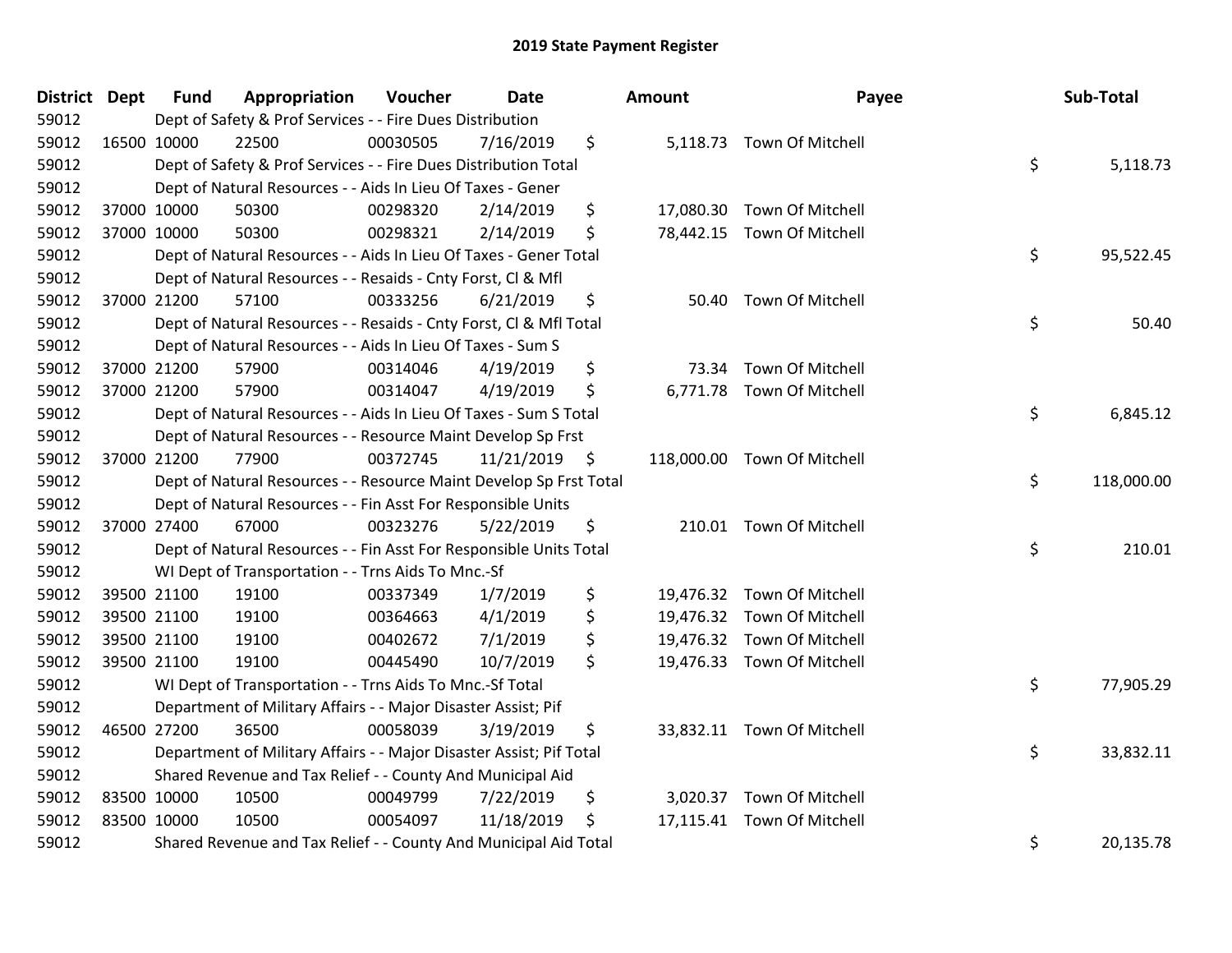| <b>District</b>    | Dept | Fund        | Appropriation                                                       | <b>Voucher</b> | Date      |   | Amount   | Payee            | Sub-Total  |
|--------------------|------|-------------|---------------------------------------------------------------------|----------------|-----------|---|----------|------------------|------------|
| 59012              |      |             | Shared Revenue and Tax Relief - - Exempt Computer Aid               |                |           |   |          |                  |            |
| 59012              |      | 83500 10000 | 10900                                                               | 00046846       | 7/22/2019 | S | 17.67    | Town Of Mitchell |            |
| 59012              |      |             | Shared Revenue and Tax Relief - - Exempt Computer Aid Total         |                |           |   |          |                  | 17.67      |
| 59012              |      |             | Shared Revenue and Tax Relief - - Personal Property Aid             |                |           |   |          |                  |            |
| 59012              |      | 83500 10000 | 11100                                                               | 00041428       | 5/6/2019  | S | 569.62   | Town Of Mitchell |            |
| 59012              |      |             | Shared Revenue and Tax Relief - - Personal Property Aid Total       |                |           |   |          |                  | 569.62     |
| 59012              |      |             | Shared Revenue and Tax Relief - - Payments For Municipal Svcs       |                |           |   |          |                  |            |
| 59012              |      | 83500 10000 | 50100                                                               | 00037785       | 1/31/2019 | S | 1.817.34 | Town Of Mitchell |            |
| 59012              |      |             | Shared Revenue and Tax Relief - - Payments For Municipal Svcs Total |                |           |   |          |                  | 1,817.34   |
| <b>59012 Total</b> |      |             |                                                                     |                |           |   |          |                  | 360,024.52 |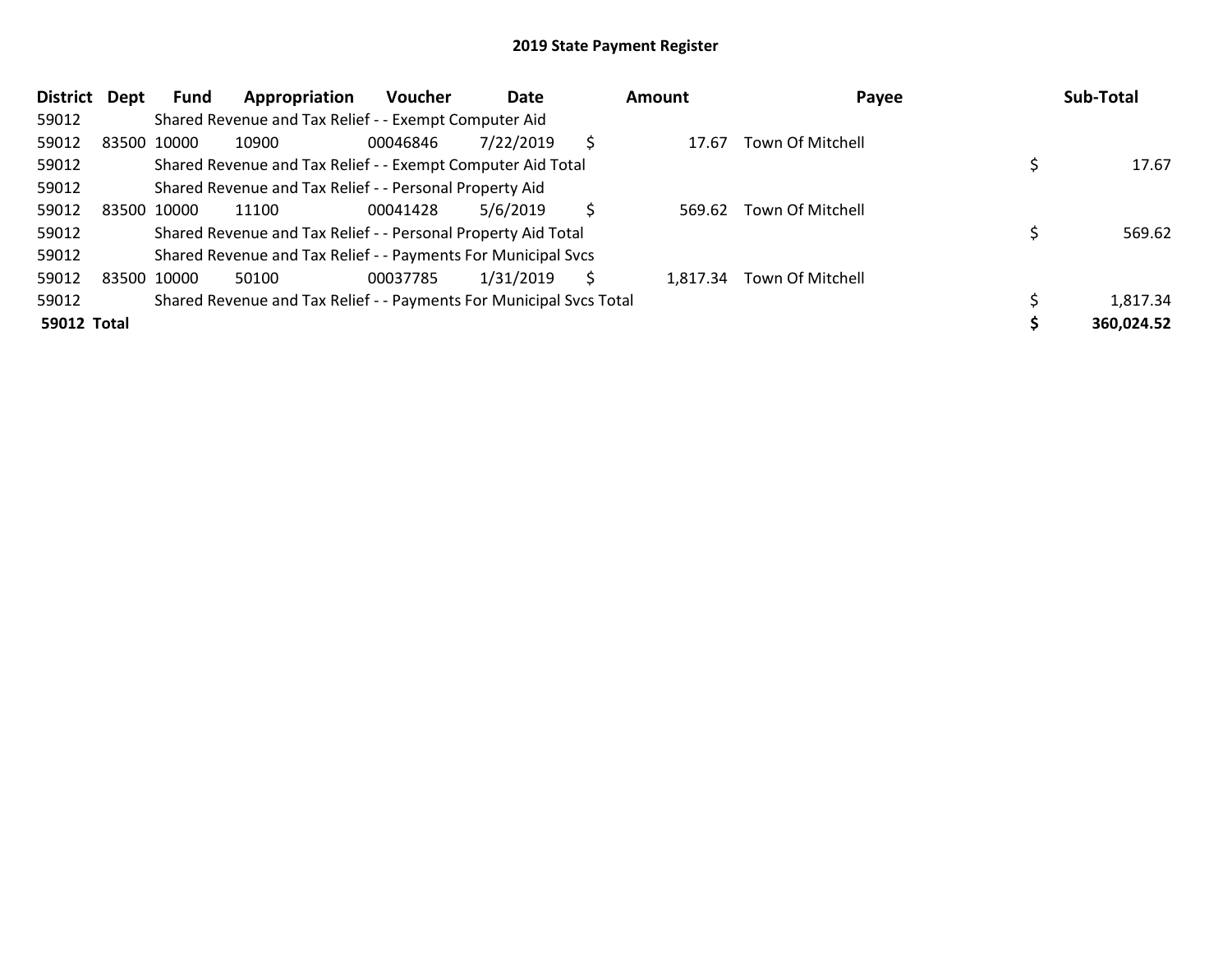| <b>District Dept</b> |             | <b>Fund</b> | Appropriation                                                      | Voucher  | <b>Date</b> |     | Amount   |                         | Payee | Sub-Total |
|----------------------|-------------|-------------|--------------------------------------------------------------------|----------|-------------|-----|----------|-------------------------|-------|-----------|
| 59014                |             |             | Dept of Safety & Prof Services - - Fire Dues Distribution          |          |             |     |          |                         |       |           |
| 59014                |             | 16500 10000 | 22500                                                              | 00030479 | 7/15/2019   | \$  |          | 5,318.74 Town Of Mosel  |       |           |
| 59014                |             |             | Dept of Safety & Prof Services - - Fire Dues Distribution Total    |          |             |     |          |                         | \$    | 5,318.74  |
| 59014                |             |             | Dept of Natural Resources - - Resaids - Cnty Forst, CI & Mfl       |          |             |     |          |                         |       |           |
| 59014                |             | 37000 21200 | 57100                                                              | 00333257 | 6/21/2019   | \$  |          | 38.74 Town Of Mosel     |       |           |
| 59014                |             |             | Dept of Natural Resources - - Resaids - Cnty Forst, Cl & Mfl Total |          |             |     |          |                         | \$    | 38.74     |
| 59014                |             |             | Dept of Natural Resources - - Fin Asst For Responsible Units       |          |             |     |          |                         |       |           |
| 59014                | 37000 27400 |             | 67000                                                              | 00323032 | 5/22/2019   | \$  |          | 1,068.25 Town Of Mosel  |       |           |
| 59014                |             |             | Dept of Natural Resources - - Fin Asst For Responsible Units Total |          |             |     |          |                         | \$    | 1,068.25  |
| 59014                |             |             | WI Dept of Transportation - - Trns Aids To Mnc.-Sf                 |          |             |     |          |                         |       |           |
| 59014                |             | 39500 21100 | 19100                                                              | 00337350 | 1/7/2019    | \$  |          | 10,547.22 Town Of Mosel |       |           |
| 59014                | 39500 21100 |             | 19100                                                              | 00364664 | 4/1/2019    | \$  |          | 10,547.22 Town Of Mosel |       |           |
| 59014                |             | 39500 21100 | 19100                                                              | 00402673 | 7/1/2019    | \$  |          | 10,547.22 Town Of Mosel |       |           |
| 59014                | 39500 21100 |             | 19100                                                              | 00445491 | 10/7/2019   | \$  |          | 10,547.24 Town Of Mosel |       |           |
| 59014                |             |             | WI Dept of Transportation - - Trns Aids To Mnc.-Sf Total           |          |             |     |          |                         | \$    | 42,188.90 |
| 59014                |             |             | WI Dept of Transportation - - Loc Rd Imp Prg St Fd                 |          |             |     |          |                         |       |           |
| 59014                |             | 39500 21100 | 27800                                                              | 00424372 | 8/14/2019   | \$  |          | 11,161.07 Town Of Mosel |       |           |
| 59014                |             |             | WI Dept of Transportation - - Loc Rd Imp Prg St Fd Total           |          |             |     |          |                         | \$    | 11,161.07 |
| 59014                |             |             | Shared Revenue and Tax Relief - - County And Municipal Aid         |          |             |     |          |                         |       |           |
| 59014                |             | 83500 10000 | 10500                                                              | 00049800 | 7/22/2019   | \$  |          | 1,955.94 Town Of Mosel  |       |           |
| 59014                | 83500 10000 |             | 10500                                                              | 00054098 | 11/18/2019  | \$. |          | 11,083.66 Town Of Mosel |       |           |
| 59014                |             |             | Shared Revenue and Tax Relief - - County And Municipal Aid Total   |          |             |     |          |                         | \$    | 13,039.60 |
| 59014                |             |             | Shared Revenue and Tax Relief - - Exempt Computer Aid              |          |             |     |          |                         |       |           |
| 59014                |             | 83500 10000 | 10900                                                              | 00046847 | 7/22/2019   | \$  |          | 3,289.25 Town Of Mosel  |       |           |
| 59014                |             |             | Shared Revenue and Tax Relief - - Exempt Computer Aid Total        |          |             |     |          |                         | \$    | 3,289.25  |
| 59014                |             |             | Shared Revenue and Tax Relief - - Personal Property Aid            |          |             |     |          |                         |       |           |
| 59014                |             | 83500 10000 | 11100                                                              | 00041429 | 5/6/2019    | \$  | 6,544.27 | <b>Town Of Mosel</b>    |       |           |
| 59014                |             |             | Shared Revenue and Tax Relief - - Personal Property Aid Total      |          |             |     |          |                         | \$    | 6,544.27  |
| <b>59014 Total</b>   |             |             |                                                                    |          |             |     |          |                         | \$    | 82,648.82 |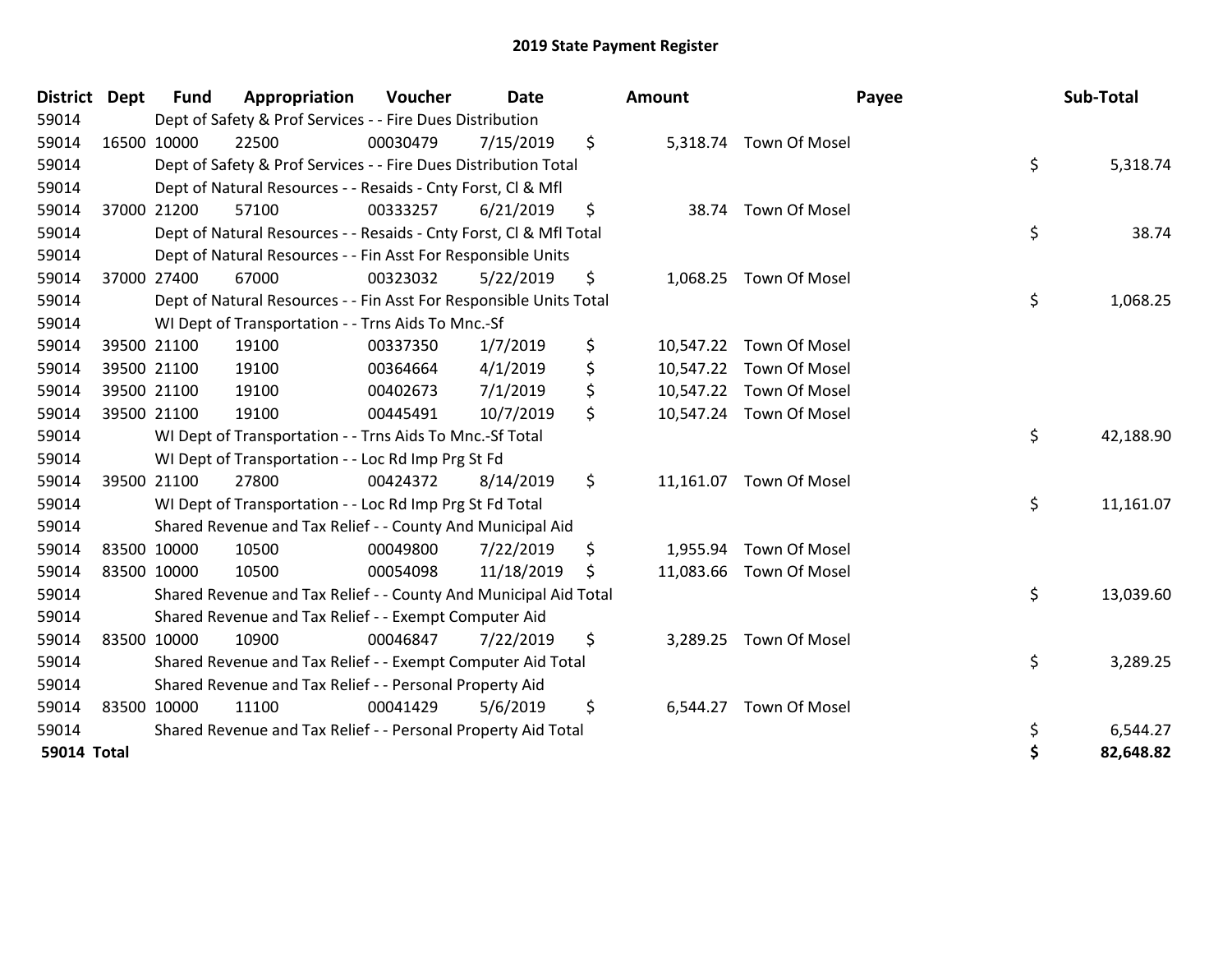| <b>District Dept</b> |             | <b>Fund</b> | Appropriation                                                      | Voucher  | <b>Date</b> | Amount          | Payee                      | Sub-Total       |
|----------------------|-------------|-------------|--------------------------------------------------------------------|----------|-------------|-----------------|----------------------------|-----------------|
| 59016                |             |             | Dept of Safety & Prof Services - - Fire Dues Distribution          |          |             |                 |                            |                 |
| 59016                |             | 16500 10000 | 22500                                                              | 00031770 | 7/19/2019   | \$              | 15,031.69 Town Of Plymouth |                 |
| 59016                |             |             | Dept of Safety & Prof Services - - Fire Dues Distribution Total    |          |             |                 |                            | \$<br>15,031.69 |
| 59016                |             |             | Dept of Natural Resources - - Aids In Lieu Of Taxes - Gener        |          |             |                 |                            |                 |
| 59016                |             | 37000 10000 | 50300                                                              | 00298281 | 2/13/2019   | \$              | 27,819.94 Town Of Plymouth |                 |
| 59016                |             | 37000 10000 | 50300                                                              | 00313684 | 4/19/2019   | \$<br>197.55    | Town Of Plymouth           |                 |
| 59016                |             |             | Dept of Natural Resources - - Aids In Lieu Of Taxes - Gener Total  |          |             |                 |                            | \$<br>28,017.49 |
| 59016                |             |             | Dept of Natural Resources - - Taxes & Assessmts-Conserv Fund       |          |             |                 |                            |                 |
| 59016                |             | 37000 21200 | 16900                                                              | 00294093 | 1/30/2019   | \$<br>12.50     | Town Of Plymouth           |                 |
| 59016                |             |             | Dept of Natural Resources - - Taxes & Assessmts-Conserv Fund Total |          |             |                 |                            | \$<br>12.50     |
| 59016                |             |             | Dept of Natural Resources - - Resaids - Cnty Forst, Cl & Mfl       |          |             |                 |                            |                 |
| 59016                |             | 37000 21200 | 57100                                                              | 00333258 | 6/21/2019   | \$<br>32.19     | Town Of Plymouth           |                 |
| 59016                |             |             | Dept of Natural Resources - - Resaids - Cnty Forst, Cl & Mfl Total |          |             |                 |                            | \$<br>32.19     |
| 59016                |             |             | Dept of Natural Resources - - Aids In Lieu Of Taxes - Sum S        |          |             |                 |                            |                 |
| 59016                |             | 37000 21200 | 57900                                                              | 00313685 | 4/19/2019   | \$<br>320.63    | Town Of Plymouth           |                 |
| 59016                |             | 37000 21200 | 57900                                                              | 00313686 | 4/19/2019   | \$<br>25.68     | Town Of Plymouth           |                 |
| 59016                |             |             | Dept of Natural Resources - - Aids In Lieu Of Taxes - Sum S Total  |          |             |                 |                            | \$<br>346.31    |
| 59016                |             |             | WI Dept of Transportation - - Trns Aids To Mnc.-Sf                 |          |             |                 |                            |                 |
| 59016                |             | 39500 21100 | 19100                                                              | 00337351 | 1/7/2019    | \$              | 24,582.81 Town Of Plymouth |                 |
| 59016                |             | 39500 21100 | 19100                                                              | 00364665 | 4/1/2019    | \$<br>24,582.81 | Town Of Plymouth           |                 |
| 59016                |             | 39500 21100 | 19100                                                              | 00402674 | 7/1/2019    | \$<br>24,582.81 | Town Of Plymouth           |                 |
| 59016                |             | 39500 21100 | 19100                                                              | 00445492 | 10/7/2019   | \$              | 24,582.81 Town Of Plymouth |                 |
| 59016                |             |             | WI Dept of Transportation - - Trns Aids To Mnc.-Sf Total           |          |             |                 |                            | \$<br>98,331.24 |
| 59016                |             |             | Elections Commission - - 2018 Hava Election Security               |          |             |                 |                            |                 |
| 59016                |             | 51000 22000 | 18200                                                              | 00002636 | 11/18/2019  | \$<br>600.00    | Town Of Plymouth           |                 |
| 59016                |             |             | Elections Commission - - 2018 Hava Election Security Total         |          |             |                 |                            | \$<br>600.00    |
| 59016                |             |             | Shared Revenue and Tax Relief - - County And Municipal Aid         |          |             |                 |                            |                 |
| 59016                | 83500 10000 |             | 10500                                                              | 00049801 | 7/22/2019   | \$              | 5,771.21 Town Of Plymouth  |                 |
| 59016                |             | 83500 10000 | 10500                                                              | 00054099 | 11/18/2019  | \$              | 32,703.50 Town Of Plymouth |                 |
| 59016                |             |             | Shared Revenue and Tax Relief - - County And Municipal Aid Total   |          |             |                 |                            | \$<br>38,474.71 |
| 59016                |             |             | Shared Revenue and Tax Relief - - Exempt Computer Aid              |          |             |                 |                            |                 |
| 59016                |             | 83500 10000 | 10900                                                              | 00046848 | 7/22/2019   | \$<br>612.12    | Town Of Plymouth           |                 |
| 59016                |             |             | Shared Revenue and Tax Relief - - Exempt Computer Aid Total        |          |             |                 |                            | \$<br>612.12    |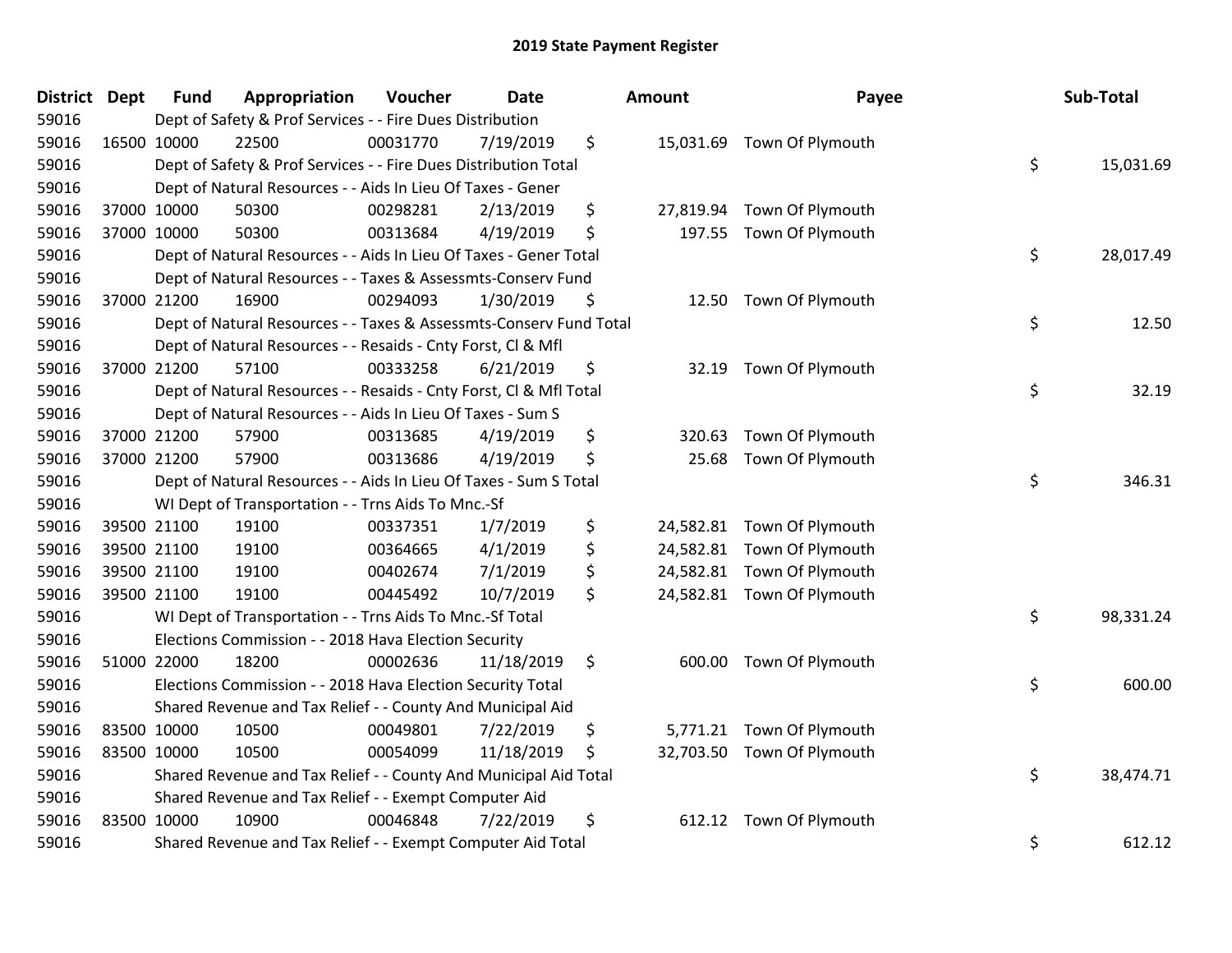| <b>District</b> | Dept | <b>Fund</b> | Appropriation                                                 | <b>Voucher</b> | Date       | Amount   | Payee                      | Sub-Total  |
|-----------------|------|-------------|---------------------------------------------------------------|----------------|------------|----------|----------------------------|------------|
| 59016           |      |             | Shared Revenue and Tax Relief - - Utility Aid                 |                |            |          |                            |            |
| 59016           |      | 83500 10000 | 11000                                                         | 00049801       | 7/22/2019  | 2.674.16 | Town Of Plymouth           |            |
| 59016           |      | 83500 10000 | 11000                                                         | 00054099       | 11/18/2019 |          | 15,129.43 Town Of Plymouth |            |
| 59016           |      |             | Shared Revenue and Tax Relief - - Utility Aid Total           |                |            |          |                            | 17,803.59  |
| 59016           |      |             | Shared Revenue and Tax Relief - - Personal Property Aid       |                |            |          |                            |            |
| 59016           |      | 83500 10000 | 11100                                                         | 00041430       | 5/6/2019   |          | 1,315.45 Town Of Plymouth  |            |
| 59016           |      |             | Shared Revenue and Tax Relief - - Personal Property Aid Total |                |            |          |                            | 1,315.45   |
| 59016 Total     |      |             |                                                               |                |            |          |                            | 200,577.29 |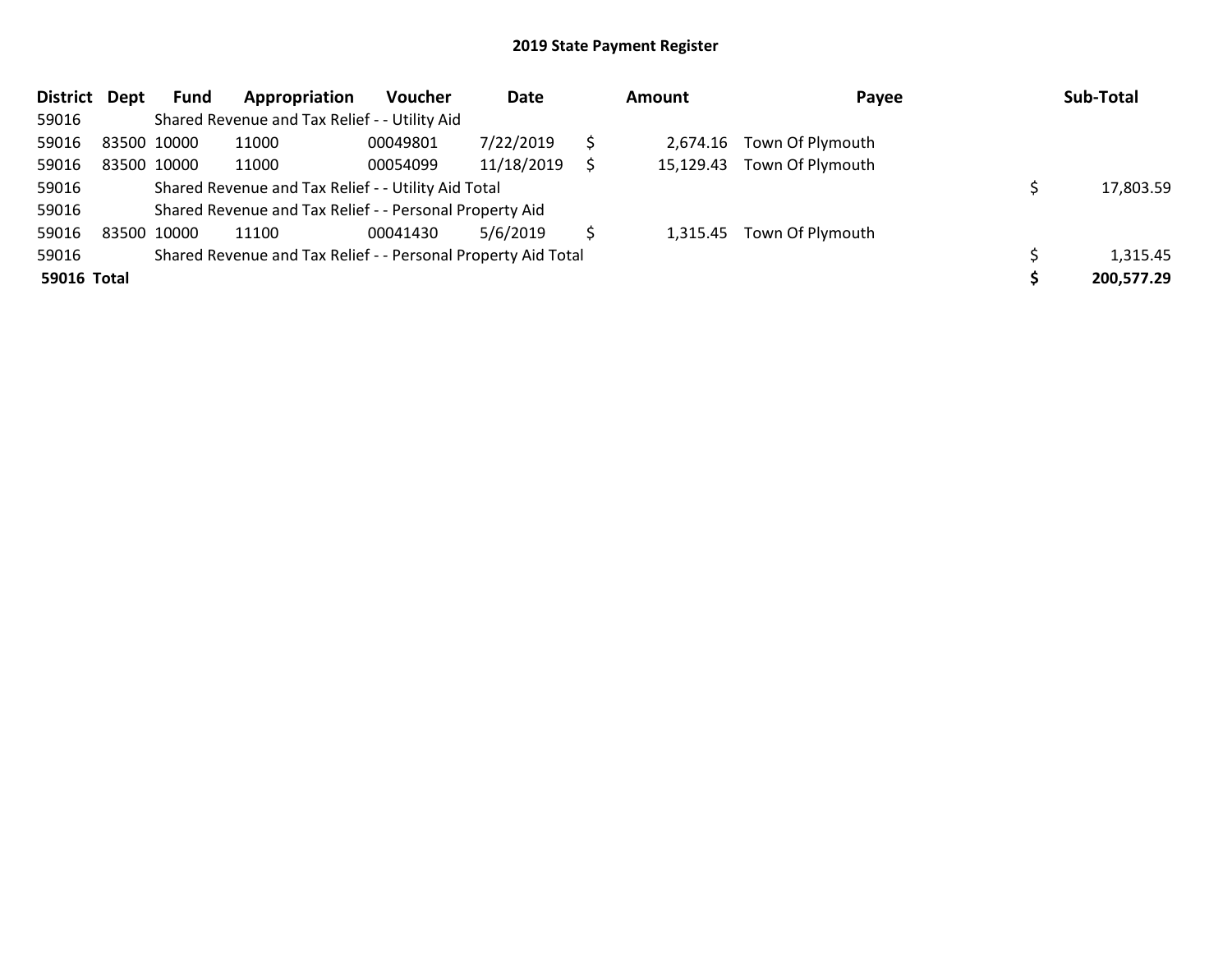| District Dept |             | <b>Fund</b> | Appropriation                                                      | Voucher  | <b>Date</b> | <b>Amount</b>   |                         | Payee | Sub-Total  |
|---------------|-------------|-------------|--------------------------------------------------------------------|----------|-------------|-----------------|-------------------------|-------|------------|
| 59018         |             |             | Dept of Natural Resources - - Aids In Lieu Of Taxes - Gener        |          |             |                 |                         |       |            |
| 59018         | 37000 10000 |             | 50300                                                              | 00298316 | 2/14/2019   | \$<br>5,549.03  | Town Of Rhine           |       |            |
| 59018         | 37000 10000 |             | 50300                                                              | 00298317 | 2/14/2019   | \$<br>2,579.82  | Town Of Rhine           |       |            |
| 59018         | 37000 10000 |             | 50300                                                              | 00298318 | 2/14/2019   | \$<br>995.30    | Town Of Rhine           |       |            |
| 59018         |             | 37000 10000 | 50300                                                              | 00314036 | 4/19/2019   | \$<br>163.95    | Town Of Rhine           |       |            |
| 59018         |             | 37000 10000 | 50300                                                              | 00314037 | 4/19/2019   | \$<br>157.31    | Town Of Rhine           |       |            |
| 59018         |             |             | Dept of Natural Resources - - Aids In Lieu Of Taxes - Gener Total  |          |             |                 |                         | \$    | 9,445.41   |
| 59018         |             |             | Dept of Natural Resources - - Resaids - Cnty Forst, Cl & Mfl       |          |             |                 |                         |       |            |
| 59018         |             | 37000 21200 | 57100                                                              | 00333259 | 6/21/2019   | \$<br>210.37    | Town Of Rhine           |       |            |
| 59018         |             |             | Dept of Natural Resources - - Resaids - Cnty Forst, CI & Mfl Total |          |             |                 |                         | \$    | 210.37     |
| 59018         |             |             | Dept of Natural Resources - - Aids In Lieu Of Taxes - Sum S        |          |             |                 |                         |       |            |
| 59018         | 37000 21200 |             | 57900                                                              | 00314035 | 4/19/2019   | \$<br>157.22    | Town Of Rhine           |       |            |
| 59018         | 37000 21200 |             | 57900                                                              | 00314038 | 4/19/2019   | \$<br>16.40     | Town Of Rhine           |       |            |
| 59018         |             |             | Dept of Natural Resources - - Aids In Lieu Of Taxes - Sum S Total  |          |             |                 |                         | \$    | 173.62     |
| 59018         |             |             | Dept of Natural Resources - - Fin Asst For Responsible Units       |          |             |                 |                         |       |            |
| 59018         |             | 37000 27400 | 67000                                                              | 00323350 | 5/22/2019   | \$<br>1,359.88  | Town Of Rhine           |       |            |
| 59018         |             |             | Dept of Natural Resources - - Fin Asst For Responsible Units Total |          |             |                 |                         | \$    | 1,359.88   |
| 59018         |             |             | WI Dept of Transportation - - Trns Aids To Mnc.-Sf                 |          |             |                 |                         |       |            |
| 59018         |             | 39500 21100 | 19100                                                              | 00337352 | 1/7/2019    | \$<br>26,577.62 | Town Of Rhine           |       |            |
| 59018         |             | 39500 21100 | 19100                                                              | 00364666 | 4/1/2019    | \$<br>26,577.62 | Town Of Rhine           |       |            |
| 59018         |             | 39500 21100 | 19100                                                              | 00412613 | 7/16/2019   | \$              | 26,577.62 Town Of Rhine |       |            |
| 59018         |             | 39500 21100 | 19100                                                              | 00445493 | 10/7/2019   | \$              | 26,577.64 Town Of Rhine |       |            |
| 59018         |             |             | WI Dept of Transportation - - Trns Aids To Mnc.-Sf Total           |          |             |                 |                         | \$    | 106,310.50 |
| 59018         |             |             | Elections Commission - - 2018 Hava Election Security               |          |             |                 |                         |       |            |
| 59018         |             | 51000 22000 | 18200                                                              | 00002786 | 11/20/2019  | \$<br>700.00    | Town Of Rhine           |       |            |
| 59018         |             |             | Elections Commission - - 2018 Hava Election Security Total         |          |             |                 |                         | \$    | 700.00     |
| 59018         |             |             | Shared Revenue and Tax Relief - - County And Municipal Aid         |          |             |                 |                         |       |            |
| 59018         | 83500 10000 |             | 10500                                                              | 00051196 | 8/23/2019   | \$<br>4,738.26  | Town Of Rhine           |       |            |
| 59018         | 83500 10000 |             | 10500                                                              | 00054100 | 11/18/2019  | \$<br>26,850.12 | Town Of Rhine           |       |            |
| 59018         |             |             | Shared Revenue and Tax Relief - - County And Municipal Aid Total   |          |             |                 |                         | \$    | 31,588.38  |
| 59018         |             |             | Shared Revenue and Tax Relief - - Exempt Computer Aid              |          |             |                 |                         |       |            |
| 59018         | 83500 10000 |             | 10900                                                              | 00051195 | 8/23/2019   | \$<br>131.99    | Town Of Rhine           |       |            |
| 59018         |             |             | Shared Revenue and Tax Relief - - Exempt Computer Aid Total        |          |             |                 |                         | \$    | 131.99     |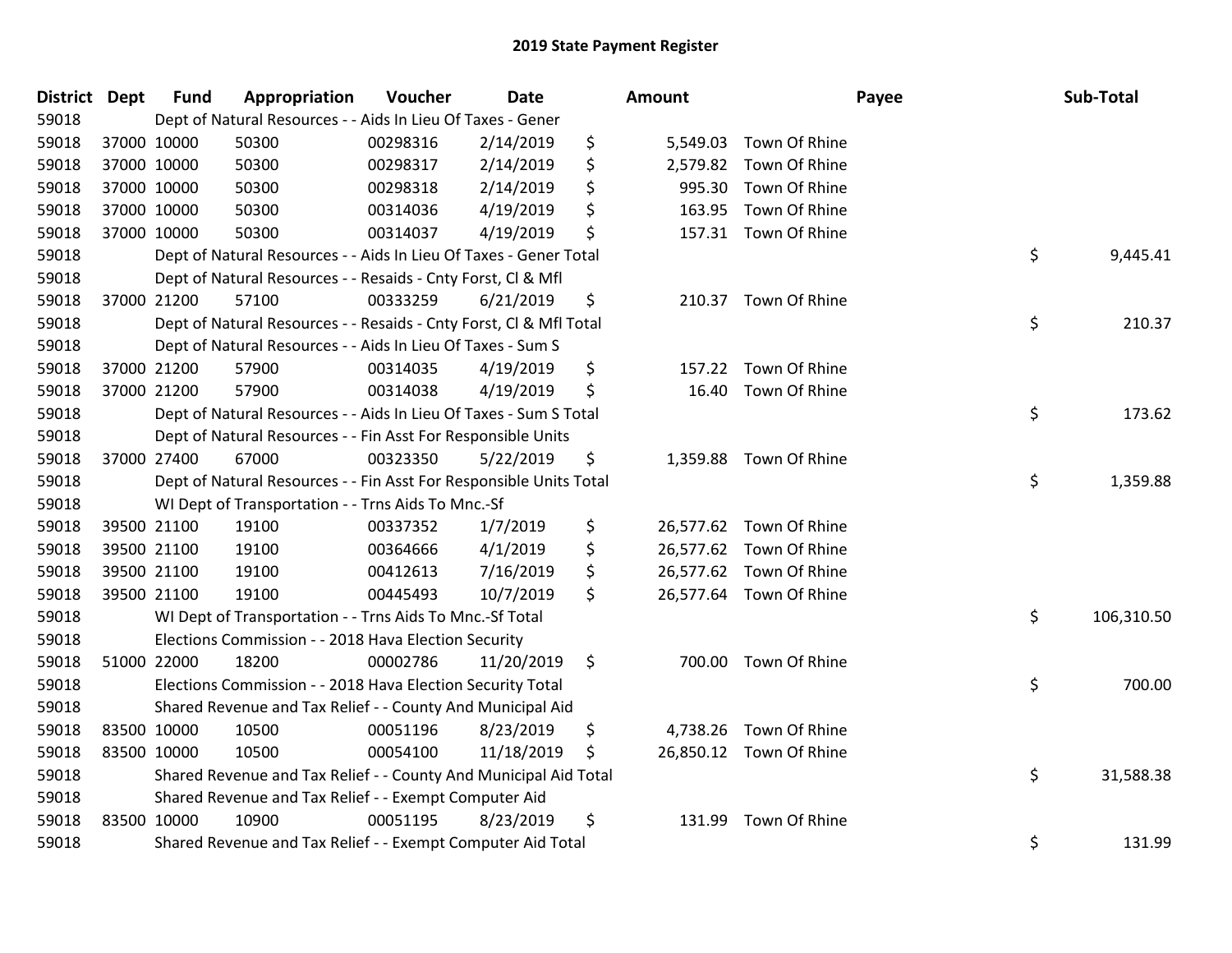| <b>District</b>    | <b>Dept</b> | Fund | Appropriation                                                 | <b>Voucher</b> | Date       | <b>Amount</b> |               | Payee | Sub-Total  |
|--------------------|-------------|------|---------------------------------------------------------------|----------------|------------|---------------|---------------|-------|------------|
| 59018              |             |      | Shared Revenue and Tax Relief - - Utility Aid                 |                |            |               |               |       |            |
| 59018              | 83500 10000 |      | 11000                                                         | 00051196       | 8/23/2019  | 1.640.93      | Town Of Rhine |       |            |
| 59018              | 83500 10000 |      | 11000                                                         | 00054100       | 11/18/2019 | 15.324.09     | Town Of Rhine |       |            |
| 59018              |             |      | Shared Revenue and Tax Relief - - Utility Aid Total           |                |            |               |               |       | 16,965.02  |
| 59018              |             |      | Shared Revenue and Tax Relief - - Personal Property Aid       |                |            |               |               |       |            |
| 59018              | 83500 10000 |      | 11100                                                         | 00041431       | 5/6/2019   | 632.32        | Town Of Rhine |       |            |
| 59018              |             |      | Shared Revenue and Tax Relief - - Personal Property Aid Total |                |            |               |               |       | 632.32     |
| <b>59018 Total</b> |             |      |                                                               |                |            |               |               |       | 167,517.49 |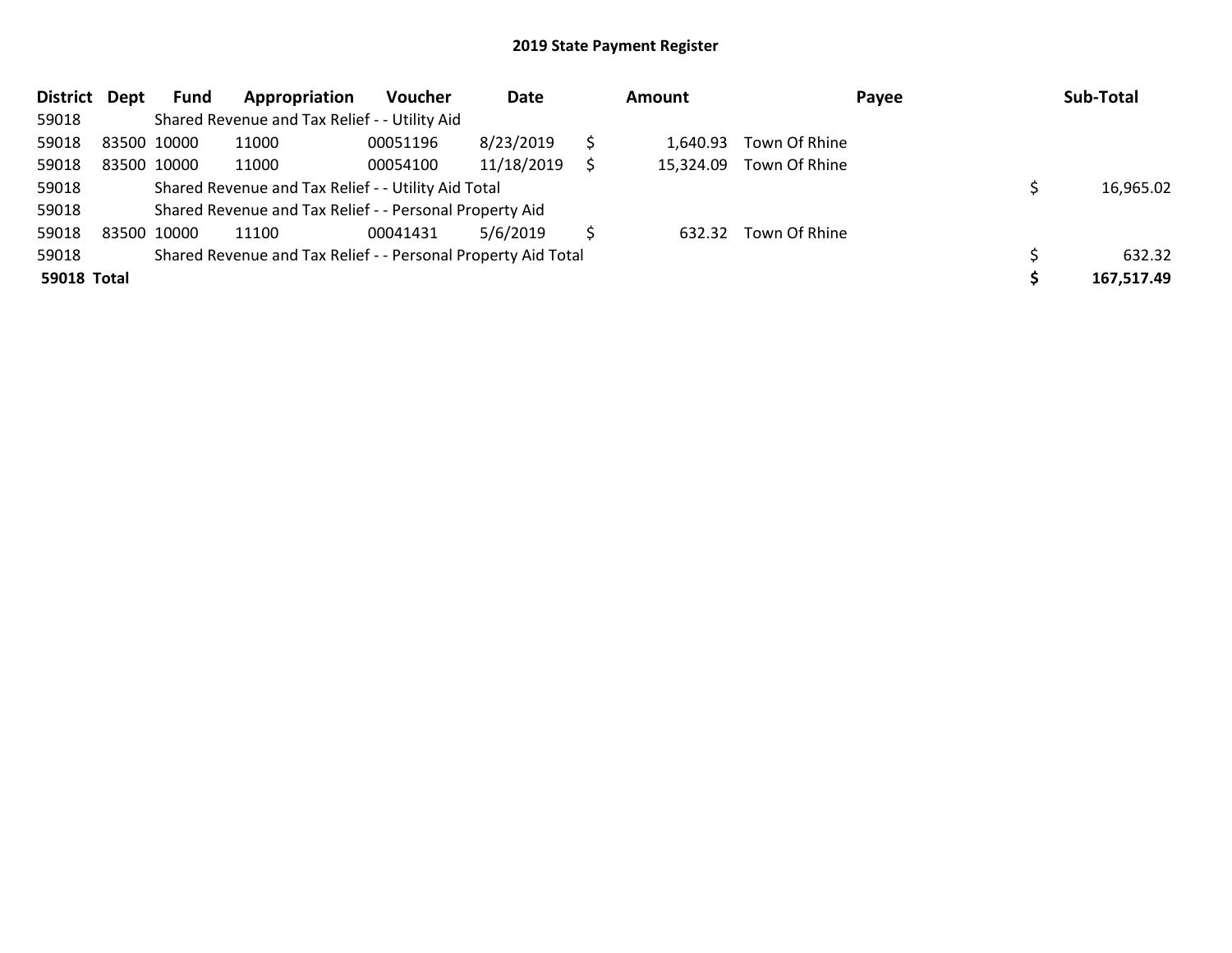| District Dept |             | <b>Fund</b> | Appropriation                                                      | Voucher  | Date       |     | <b>Amount</b> | Payee                     | Sub-Total       |
|---------------|-------------|-------------|--------------------------------------------------------------------|----------|------------|-----|---------------|---------------------------|-----------------|
| 59020         |             |             | Dept of Safety & Prof Services - - Fire Dues Distribution          |          |            |     |               |                           |                 |
| 59020         | 16500 10000 |             | 22500                                                              | 00031243 | 7/18/2019  | \$  |               | 1,600.63 Town Of Russell  |                 |
| 59020         |             |             | Dept of Safety & Prof Services - - Fire Dues Distribution Total    |          |            |     |               |                           | \$<br>1,600.63  |
| 59020         |             |             | Dept of Natural Resources - - Aids In Lieu Of Taxes - Gener        |          |            |     |               |                           |                 |
| 59020         | 37000 10000 |             | 50300                                                              | 00298283 | 2/14/2019  | \$  | 434.46        | <b>Town Of Russell</b>    |                 |
| 59020         | 37000 10000 |             | 50300                                                              | 00313708 | 4/19/2019  | \$  | 64.06         | <b>Town Of Russell</b>    |                 |
| 59020         |             |             | Dept of Natural Resources - - Aids In Lieu Of Taxes - Gener Total  |          |            |     |               |                           | \$<br>498.52    |
| 59020         |             |             | Dept of Natural Resources - - Resaids - Cnty Forst, CI & Mfl       |          |            |     |               |                           |                 |
| 59020         |             | 37000 21200 | 57100                                                              | 00333260 | 6/21/2019  | \$  |               | 285.63 Town Of Russell    |                 |
| 59020         |             |             | Dept of Natural Resources - - Resaids - Cnty Forst, Cl & Mfl Total |          |            |     |               |                           | \$<br>285.63    |
| 59020         |             |             | Dept of Natural Resources - - Aids In Lieu Of Taxes - Sum S        |          |            |     |               |                           |                 |
| 59020         |             | 37000 21200 | 57900                                                              | 00313707 | 4/19/2019  | \$  |               | 6.41 Town Of Russell      |                 |
| 59020         |             |             | Dept of Natural Resources - - Aids In Lieu Of Taxes - Sum S Total  |          |            |     |               |                           | \$<br>6.41      |
| 59020         |             |             | Dept of Natural Resources - - Fin Asst For Responsible Units       |          |            |     |               |                           |                 |
| 59020         | 37000 27400 |             | 67000                                                              | 00323183 | 5/22/2019  | \$  | 832.89        | Town Of Russell           |                 |
| 59020         |             |             | Dept of Natural Resources - - Fin Asst For Responsible Units Total |          |            |     |               |                           | \$<br>832.89    |
| 59020         |             |             | WI Dept of Transportation - - Trns Aids To Mnc.-Sf                 |          |            |     |               |                           |                 |
| 59020         |             | 39500 21100 | 19100                                                              | 00337353 | 1/7/2019   | \$  |               | 11,986.80 Town Of Russell |                 |
| 59020         | 39500 21100 |             | 19100                                                              | 00364667 | 4/1/2019   | \$  |               | 11,986.80 Town Of Russell |                 |
| 59020         |             | 39500 21100 | 19100                                                              | 00402676 | 7/1/2019   | \$  |               | 11,986.80 Town Of Russell |                 |
| 59020         |             | 39500 21100 | 19100                                                              | 00445494 | 10/7/2019  | \$  |               | 11,986.83 Town Of Russell |                 |
| 59020         |             |             | WI Dept of Transportation - - Trns Aids To Mnc.-Sf Total           |          |            |     |               |                           | \$<br>47,947.23 |
| 59020         |             |             | Elections Commission - - 2018 Hava Election Security               |          |            |     |               |                           |                 |
| 59020         | 51000 22000 |             | 18200                                                              | 00002744 | 11/20/2019 | \$  |               | 1,200.00 Town Of Russell  |                 |
| 59020         |             |             | Elections Commission - - 2018 Hava Election Security Total         |          |            |     |               |                           | \$<br>1,200.00  |
| 59020         |             |             | Shared Revenue and Tax Relief - - County And Municipal Aid         |          |            |     |               |                           |                 |
| 59020         | 83500 10000 |             | 10500                                                              | 00049803 | 7/22/2019  | \$  |               | 3,354.74 Town Of Russell  |                 |
| 59020         | 83500 10000 |             | 10500                                                              | 00054101 | 11/18/2019 | -\$ |               | 19,010.22 Town Of Russell |                 |
| 59020         |             |             | Shared Revenue and Tax Relief - - County And Municipal Aid Total   |          |            |     |               |                           | \$<br>22,364.96 |
| 59020         |             |             | Shared Revenue and Tax Relief - - Exempt Computer Aid              |          |            |     |               |                           |                 |
| 59020         | 83500 10000 |             | 10900                                                              | 00046850 | 7/22/2019  | \$  |               | 3.11 Town Of Russell      |                 |
| 59020         |             |             | Shared Revenue and Tax Relief - - Exempt Computer Aid Total        |          |            |     |               |                           | \$<br>3.11      |
| 59020         |             |             | Shared Revenue and Tax Relief - - Personal Property Aid            |          |            |     |               |                           |                 |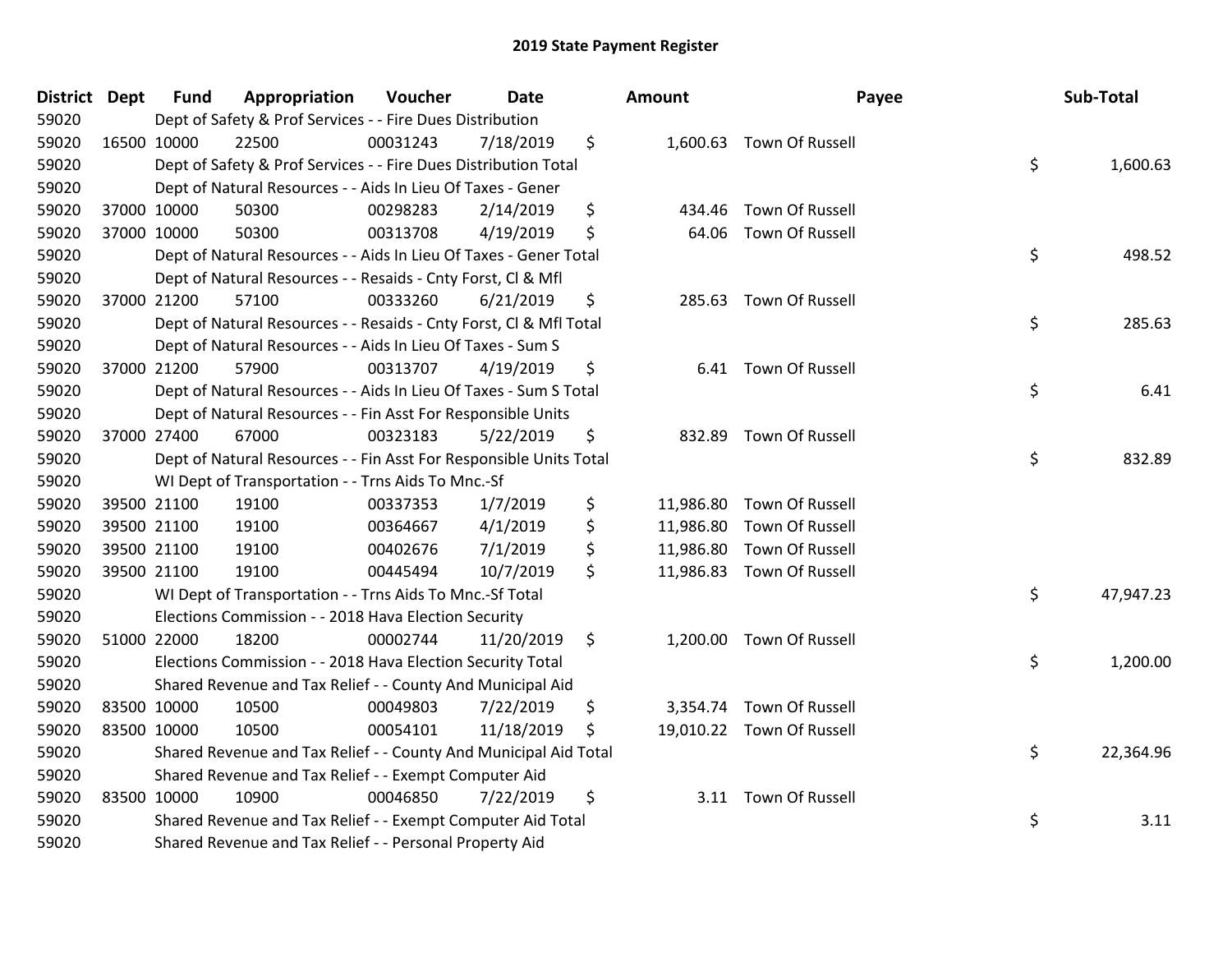|             | District Dept Fund | Appropriation                                                 | Voucher  | Date     |     | <b>Amount</b> | Pavee                 | Sub-Total |
|-------------|--------------------|---------------------------------------------------------------|----------|----------|-----|---------------|-----------------------|-----------|
| 59020       | 83500 10000        | 11100                                                         | 00041432 | 5/6/2019 | - 5 |               | 18.80 Town Of Russell |           |
| 59020       |                    | Shared Revenue and Tax Relief - - Personal Property Aid Total |          |          |     |               |                       | 18.80     |
| 59020 Total |                    |                                                               |          |          |     |               |                       | 74,758.18 |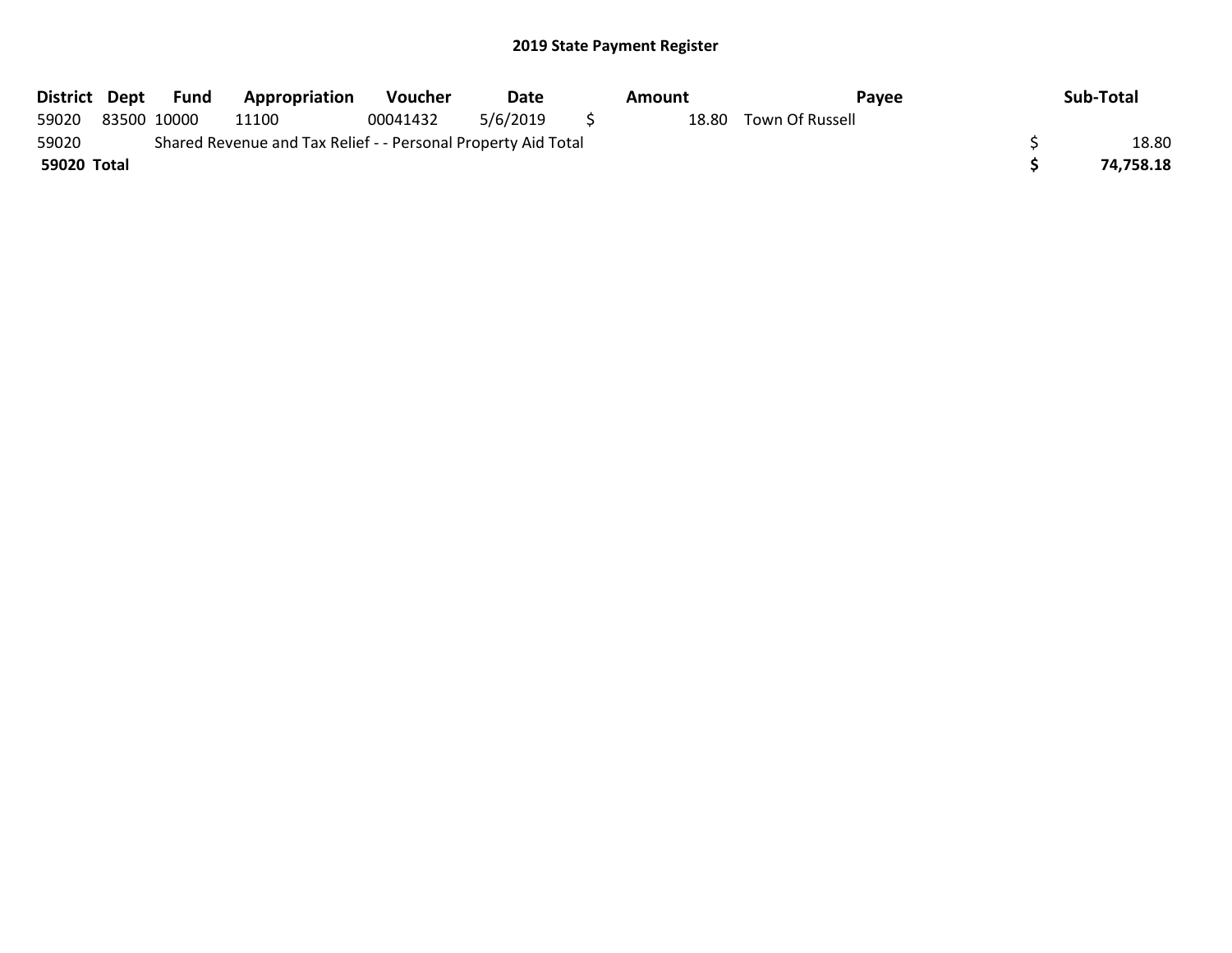| District Dept | <b>Fund</b> | Appropriation                                                      | Voucher  | <b>Date</b> | <b>Amount</b> |                         | Payee | Sub-Total   |
|---------------|-------------|--------------------------------------------------------------------|----------|-------------|---------------|-------------------------|-------|-------------|
| 59022         |             | Dept of Safety & Prof Services - - Fire Dues Distribution          |          |             |               |                         |       |             |
| 59022         | 16500 10000 | 22500                                                              | 00030428 | 7/16/2019   | \$            | 5,921.59 Town Of Scott  |       |             |
| 59022         |             | Dept of Safety & Prof Services - - Fire Dues Distribution Total    |          |             |               |                         | \$    | 5,921.59    |
| 59022         |             | Dept of Natural Resources - - Aids In Lieu Of Taxes - Gener        |          |             |               |                         |       |             |
| 59022         | 37000 10000 | 50300                                                              | 00298296 | 2/14/2019   | \$            | 6,063.81 Town Of Scott  |       |             |
| 59022         | 37000 10000 | 50300                                                              | 00298297 | 2/14/2019   | \$<br>378.08  | Town Of Scott           |       |             |
| 59022         | 37000 10000 | 50300                                                              | 00298298 | 2/14/2019   | \$            | 4,672.02 Town Of Scott  |       |             |
| 59022         | 37000 10000 | 50300                                                              | 00313801 | 4/19/2019   | \$            | 515.35 Town Of Scott    |       |             |
| 59022         |             | Dept of Natural Resources - - Aids In Lieu Of Taxes - Gener Total  |          |             |               |                         | \$    | 11,629.26   |
| 59022         |             | Dept of Natural Resources - - Taxes & Assessmts-Conserv Fund       |          |             |               |                         |       |             |
| 59022         | 37000 21200 | 16900                                                              | 00294095 | 1/30/2019   | \$            | 25.00 Town Of Scott     |       |             |
| 59022         |             | Dept of Natural Resources - - Taxes & Assessmts-Conserv Fund Total |          |             |               |                         |       | \$<br>25.00 |
| 59022         |             | Dept of Natural Resources - - Resaids - Cnty Forst, Cl & Mfl       |          |             |               |                         |       |             |
| 59022         | 37000 21200 | 57100                                                              | 00333261 | 6/21/2019   | \$            | 117.33 Town Of Scott    |       |             |
| 59022         |             | Dept of Natural Resources - - Resaids - Cnty Forst, Cl & Mfl Total |          |             |               |                         | \$    | 117.33      |
| 59022         |             | Dept of Natural Resources - - Aids In Lieu Of Taxes - Sum S        |          |             |               |                         |       |             |
| 59022         | 37000 21200 | 57900                                                              | 00313800 | 4/19/2019   | \$            | 1,367.99 Town Of Scott  |       |             |
| 59022         |             | Dept of Natural Resources - - Aids In Lieu Of Taxes - Sum S Total  |          |             |               |                         | \$    | 1,367.99    |
| 59022         |             | Dept of Natural Resources - - Fin Asst For Responsible Units       |          |             |               |                         |       |             |
| 59022         | 37000 27400 | 67000                                                              | 00323353 | 5/22/2019   | \$            | 3,229.95 Town Of Scott  |       |             |
| 59022         |             | Dept of Natural Resources - - Fin Asst For Responsible Units Total |          |             |               |                         | \$    | 3,229.95    |
| 59022         |             | WI Dept of Transportation - - Trns Aids To Mnc.-Sf                 |          |             |               |                         |       |             |
| 59022         | 39500 21100 | 19100                                                              | 00337354 | 1/7/2019    | \$            | 24,075.14 Town Of Scott |       |             |
| 59022         | 39500 21100 | 19100                                                              | 00364668 | 4/1/2019    | \$            | 24,075.14 Town Of Scott |       |             |
| 59022         | 39500 21100 | 19100                                                              | 00402677 | 7/1/2019    | \$            | 24,075.14 Town Of Scott |       |             |
| 59022         | 39500 21100 | 19100                                                              | 00445495 | 10/7/2019   | \$            | 24,075.17 Town Of Scott |       |             |
| 59022         |             | WI Dept of Transportation - - Trns Aids To Mnc.-Sf Total           |          |             |               |                         | \$    | 96,300.59   |
| 59022         |             | Shared Revenue and Tax Relief - - County And Municipal Aid         |          |             |               |                         |       |             |
| 59022         | 83500 10000 | 10500                                                              | 00049804 | 7/22/2019   | \$            | 6,556.43 Town Of Scott  |       |             |
| 59022         | 83500 10000 | 10500                                                              | 00054102 | 11/18/2019  | \$            | 37,153.09 Town Of Scott |       |             |
| 59022         |             | Shared Revenue and Tax Relief - - County And Municipal Aid Total   |          |             |               |                         | \$    | 43,709.52   |
| 59022         |             | Shared Revenue and Tax Relief - - Exempt Computer Aid              |          |             |               |                         |       |             |
| 59022         | 83500 10000 | 10900                                                              | 00046851 | 7/22/2019   | \$            | 80.02 Town Of Scott     |       |             |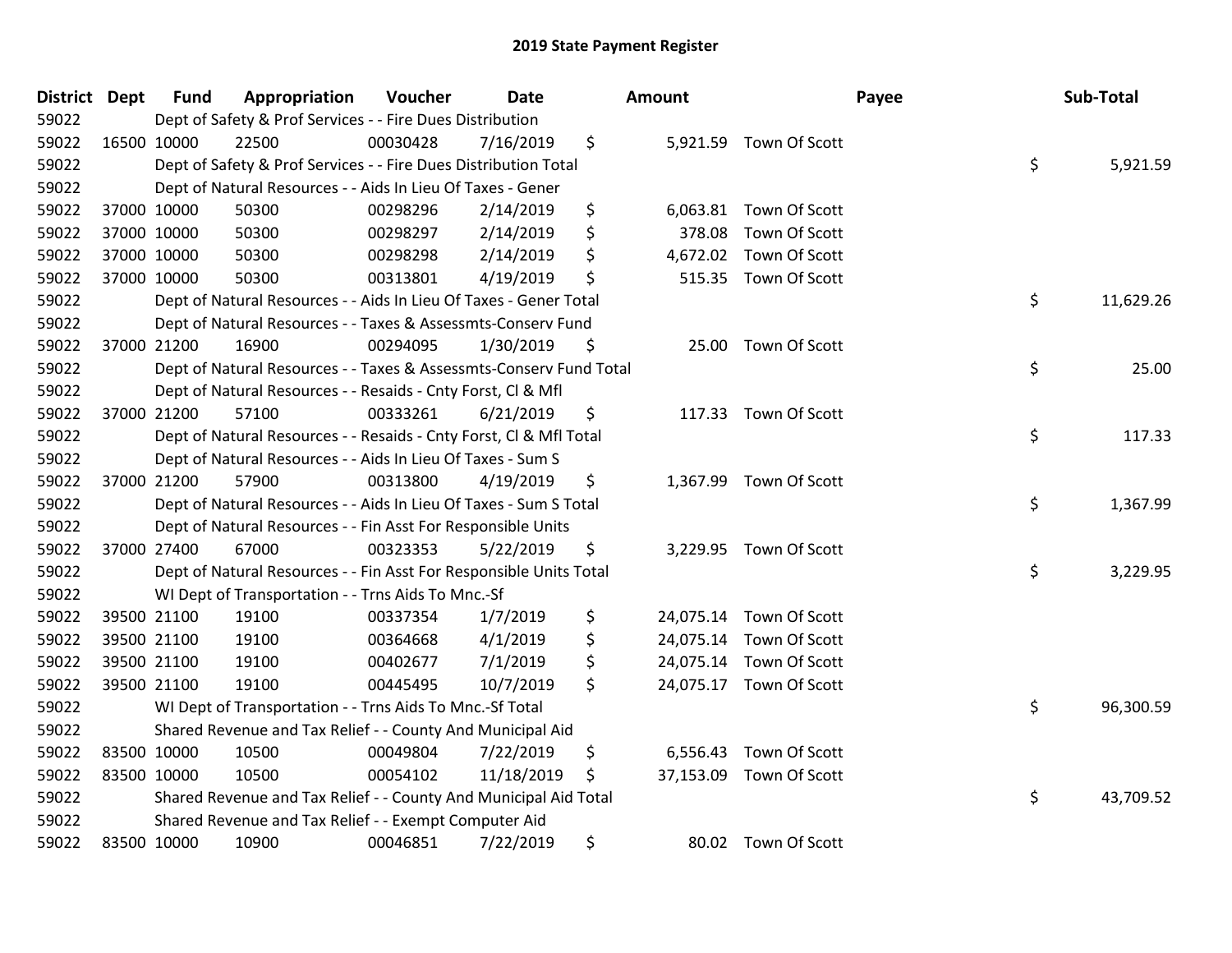|             | District Dept | <b>Fund</b> | Appropriation                                                 | <b>Voucher</b> | Date      |   | Amount |                        | Payee | Sub-Total  |
|-------------|---------------|-------------|---------------------------------------------------------------|----------------|-----------|---|--------|------------------------|-------|------------|
| 59022       |               |             | Shared Revenue and Tax Relief - - Exempt Computer Aid Total   |                |           |   |        |                        |       | 80.02      |
| 59022       |               |             | Shared Revenue and Tax Relief - - Utility Aid                 |                |           |   |        |                        |       |            |
| 59022       |               | 83500 10000 | 11000                                                         | 00049804       | 7/22/2019 | S |        | 11.71 Town Of Scott    |       |            |
| 59022       |               |             | Shared Revenue and Tax Relief - - Utility Aid Total           |                |           |   |        |                        |       | 11.71      |
| 59022       |               |             | Shared Revenue and Tax Relief - - Personal Property Aid       |                |           |   |        |                        |       |            |
| 59022       |               | 83500 10000 | 11100                                                         | 00041433       | 5/6/2019  |   |        | 1,058.38 Town Of Scott |       |            |
| 59022       |               |             | Shared Revenue and Tax Relief - - Personal Property Aid Total |                |           |   |        |                        |       | 1,058.38   |
| 59022 Total |               |             |                                                               |                |           |   |        |                        |       | 163,451.34 |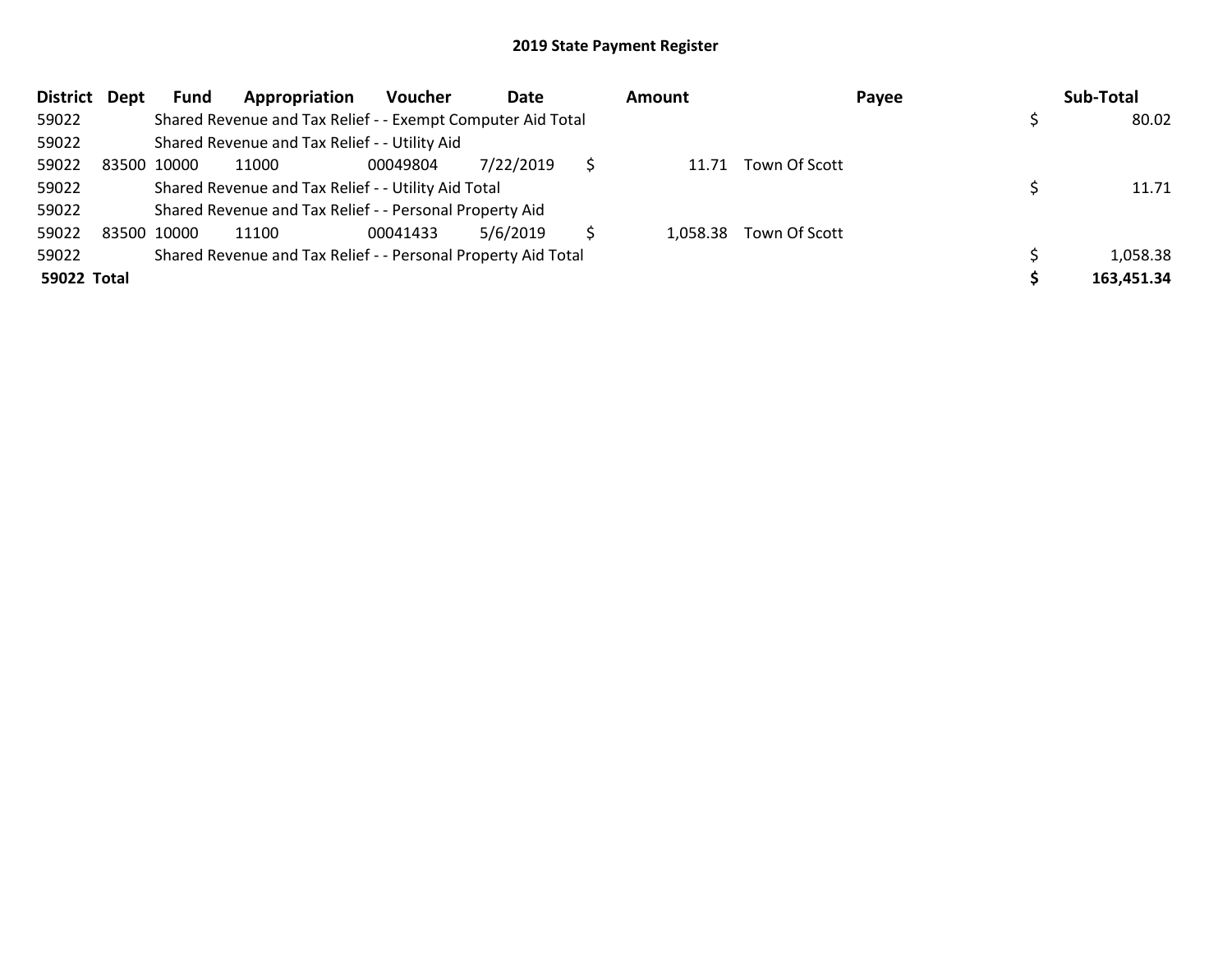| <b>District Dept</b> | <b>Fund</b> | Appropriation                                                      | Voucher  | <b>Date</b> | <b>Amount</b>  | Payee                       | Sub-Total        |
|----------------------|-------------|--------------------------------------------------------------------|----------|-------------|----------------|-----------------------------|------------------|
| 59024                |             | Dept of Safety & Prof Services - - Fire Dues Distribution          |          |             |                |                             |                  |
| 59024                | 16500 10000 | 22500                                                              | 00029932 | 7/12/2019   | \$             | 34,151.65 Town Of Sheboygan |                  |
| 59024                |             | Dept of Safety & Prof Services - - Fire Dues Distribution Total    |          |             |                |                             | \$<br>34,151.65  |
| 59024                |             | Dept of Natural Resources - - Resaids - Cnty Forst, Cl & Mfl       |          |             |                |                             |                  |
| 59024                | 37000 21200 | 57100                                                              | 00333262 | 6/21/2019   | \$<br>6.00     | Town Of Sheboygan           |                  |
| 59024                |             | Dept of Natural Resources - - Resaids - Cnty Forst, CI & Mfl Total |          |             |                |                             | \$<br>6.00       |
| 59024                |             | Dept of Natural Resources - - Fin Asst For Responsible Units       |          |             |                |                             |                  |
| 59024                | 37000 27400 | 67000                                                              | 00323013 | 5/22/2019   | \$             | 18,100.86 Town Of Sheboygan |                  |
| 59024                |             | Dept of Natural Resources - - Fin Asst For Responsible Units Total |          |             |                |                             | \$<br>18,100.86  |
| 59024                |             | WI Dept of Transportation - - Trns Aids To Mnc.-Sf                 |          |             |                |                             |                  |
| 59024                | 39500 21100 | 19100                                                              | 00337355 | 1/7/2019    | \$             | 36,289.92 Town Of Sheboygan |                  |
| 59024                | 39500 21100 | 19100                                                              | 00364669 | 4/1/2019    | \$             | 36,289.92 Town Of Sheboygan |                  |
| 59024                | 39500 21100 | 19100                                                              | 00402678 | 7/1/2019    | \$             | 36,289.92 Town Of Sheboygan |                  |
| 59024                | 39500 21100 | 19100                                                              | 00445496 | 10/7/2019   | \$             | 36,289.93 Town Of Sheboygan |                  |
| 59024                |             | WI Dept of Transportation - - Trns Aids To Mnc.-Sf Total           |          |             |                |                             | \$<br>145,159.69 |
| 59024                |             | Elections Commission - - 2018 Hava Election Security               |          |             |                |                             |                  |
| 59024                | 51000 22000 | 18200                                                              | 00002529 | 11/15/2019  | \$             | 1,200.00 Town Of Sheboygan  |                  |
| 59024                |             | Elections Commission - - 2018 Hava Election Security Total         |          |             |                |                             | \$<br>1,200.00   |
| 59024                |             | Shared Revenue and Tax Relief - - County And Municipal Aid         |          |             |                |                             |                  |
| 59024                | 83500 10000 | 10500                                                              | 00049805 | 7/22/2019   | \$             | 10,104.94 Town Of Sheboygan |                  |
| 59024                | 83500 10000 | 10500                                                              | 00054103 | 11/18/2019  | \$             | 57,261.30 Town Of Sheboygan |                  |
| 59024                |             | Shared Revenue and Tax Relief - - County And Municipal Aid Total   |          |             |                |                             | \$<br>67,366.24  |
| 59024                |             | Shared Revenue and Tax Relief - - Exempt Computer Aid              |          |             |                |                             |                  |
| 59024                | 83500 10000 | 10900                                                              | 00046852 | 7/22/2019   | \$<br>1,490.29 | Town Of Sheboygan           |                  |
| 59024                |             | Shared Revenue and Tax Relief - - Exempt Computer Aid Total        |          |             |                |                             | \$<br>1,490.29   |
| 59024                |             | Shared Revenue and Tax Relief - - Utility Aid                      |          |             |                |                             |                  |
| 59024                | 83500 10000 | 11000                                                              | 00049805 | 7/22/2019   | \$             | 3,472.36 Town Of Sheboygan  |                  |
| 59024                | 83500 10000 | 11000                                                              | 00054103 | 11/18/2019  | \$             | 20,255.80 Town Of Sheboygan |                  |
| 59024                |             | Shared Revenue and Tax Relief - - Utility Aid Total                |          |             |                |                             | \$<br>23,728.16  |
| 59024                |             | Shared Revenue and Tax Relief - - Personal Property Aid            |          |             |                |                             |                  |
| 59024                | 83500 10000 | 11100                                                              | 00041434 | 5/6/2019    | \$             | 19,825.22 Town Of Sheboygan |                  |
| 59024                |             | Shared Revenue and Tax Relief - - Personal Property Aid Total      |          |             |                |                             | \$<br>19,825.22  |
| 59024                |             | Shared Revenue and Tax Relief - - Payments For Municipal Svcs      |          |             |                |                             |                  |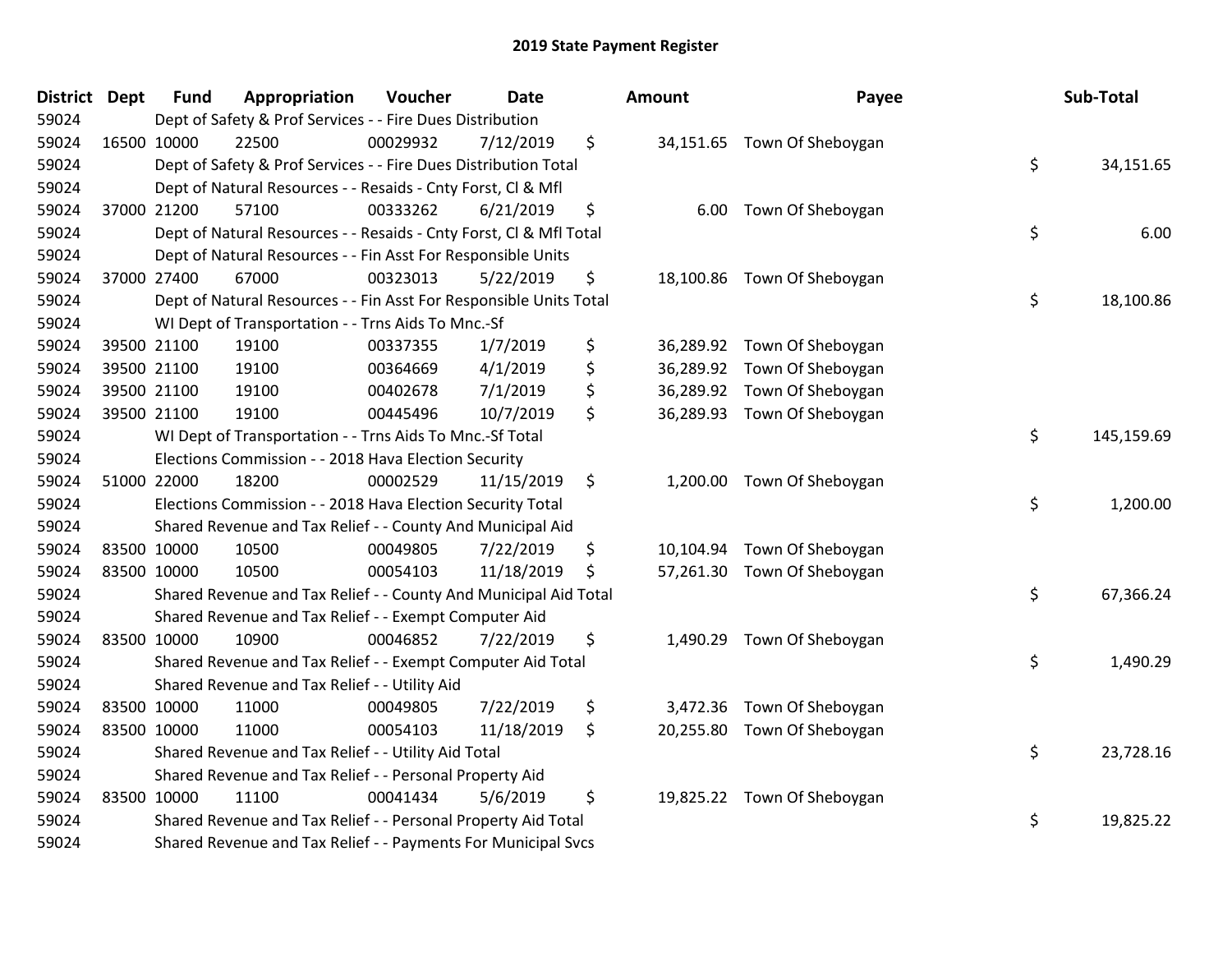| District Dept |                                                                     | Fund        | Appropriation | <b>Voucher</b> | Date      | Amount |  | Payee                    |  | Sub-Total  |
|---------------|---------------------------------------------------------------------|-------------|---------------|----------------|-----------|--------|--|--------------------------|--|------------|
| 59024         |                                                                     | 83500 10000 | 50100         | 00037931       | 1/31/2019 | S S    |  | 349.51 Town Of Sheboygan |  |            |
| 59024         | Shared Revenue and Tax Relief - - Payments For Municipal Svcs Total |             |               |                |           |        |  |                          |  | 349.51     |
| 59024 Total   |                                                                     |             |               |                |           |        |  |                          |  | 311,377.62 |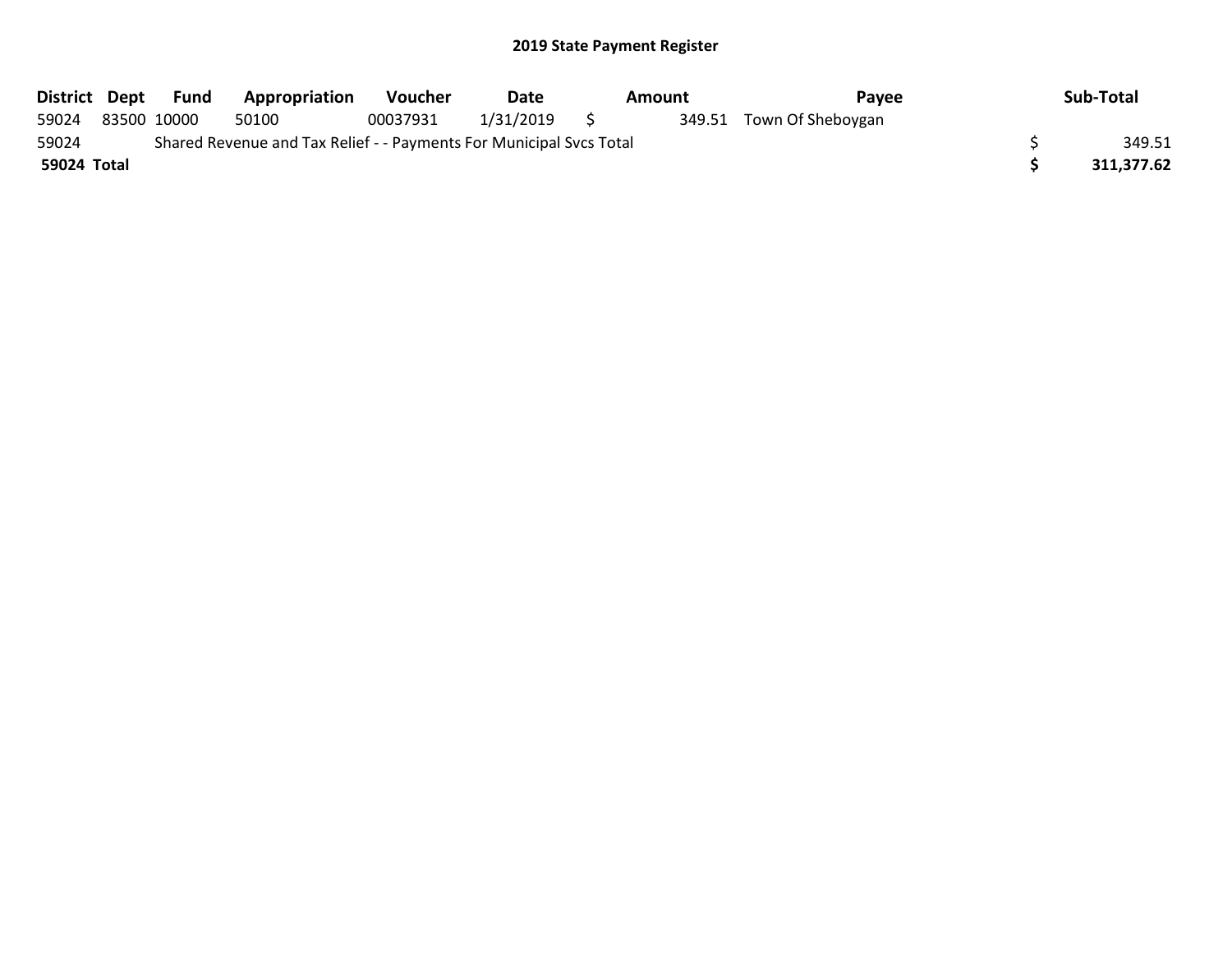| District | Dept | <b>Fund</b> | Appropriation                                                      | Voucher  | <b>Date</b> | <b>Amount</b>   | Payee                              | Sub-Total        |
|----------|------|-------------|--------------------------------------------------------------------|----------|-------------|-----------------|------------------------------------|------------------|
| 59026    |      |             | Dept of Safety & Prof Services - - Fire Dues Distribution          |          |             |                 |                                    |                  |
| 59026    |      | 16500 10000 | 22500                                                              | 00030223 | 7/15/2019   | \$              | 9,171.13 Town Of Sheboygan Falls   |                  |
| 59026    |      |             | Dept of Safety & Prof Services - - Fire Dues Distribution Total    |          |             |                 |                                    | \$<br>9,171.13   |
| 59026    |      |             | Dept of Natural Resources - - Resaids - Cnty Forst, CI & Mfl       |          |             |                 |                                    |                  |
| 59026    |      | 37000 21200 | 57100                                                              | 00333263 | 6/21/2019   | \$              | 72.35 Town Of Sheboygan Falls      |                  |
| 59026    |      |             | Dept of Natural Resources - - Resaids - Cnty Forst, Cl & Mfl Total |          |             |                 |                                    | \$<br>72.35      |
| 59026    |      |             | Dept of Natural Resources - - Fin Asst For Responsible Units       |          |             |                 |                                    |                  |
| 59026    |      | 37000 27400 | 67000                                                              | 00322873 | 5/22/2019   | \$              | 5,100.35 Town Of Sheboygan Falls   |                  |
| 59026    |      |             | Dept of Natural Resources - - Fin Asst For Responsible Units Total |          |             |                 |                                    | \$<br>5,100.35   |
| 59026    |      |             | WI Dept of Transportation - - Trns Aids To Mnc.-Sf                 |          |             |                 |                                    |                  |
| 59026    |      | 39500 21100 | 19100                                                              | 00337356 | 1/7/2019    | \$              | 25,717.58 Town Of Sheboygan Falls  |                  |
| 59026    |      | 39500 21100 | 19100                                                              | 00364670 | 4/1/2019    | \$<br>25,717.58 | Town Of Sheboygan Falls            |                  |
| 59026    |      | 39500 21100 | 19100                                                              | 00402679 | 7/1/2019    | \$              | 25,717.58 Town Of Sheboygan Falls  |                  |
| 59026    |      | 39500 21100 | 19100                                                              | 00445497 | 10/7/2019   | \$              | 25,717.60 Town Of Sheboygan Falls  |                  |
| 59026    |      |             | WI Dept of Transportation - - Trns Aids To Mnc.-Sf Total           |          |             |                 |                                    | \$<br>102,870.34 |
| 59026    |      |             | Elections Commission - - 2018 Hava Election Security               |          |             |                 |                                    |                  |
| 59026    |      | 51000 22000 | 18200                                                              | 00002158 | 10/22/2019  | \$<br>1,200.00  | Town Of Sheboygan Falls            |                  |
| 59026    |      |             | Elections Commission - - 2018 Hava Election Security Total         |          |             |                 |                                    | \$<br>1,200.00   |
| 59026    |      |             | Shared Revenue and Tax Relief - - County And Municipal Aid         |          |             |                 |                                    |                  |
| 59026    |      | 83500 10000 | 10500                                                              | 00049806 | 7/22/2019   | \$<br>5,712.14  | Town Of Sheboygan Falls            |                  |
| 59026    |      | 83500 10000 | 10500                                                              | 00054104 | 11/18/2019  | \$<br>32,368.80 | Town Of Sheboygan Falls            |                  |
| 59026    |      |             | Shared Revenue and Tax Relief - - County And Municipal Aid Total   |          |             |                 |                                    | \$<br>38,080.94  |
| 59026    |      |             | Shared Revenue and Tax Relief - - Exempt Computer Aid              |          |             |                 |                                    |                  |
| 59026    |      | 83500 10000 | 10900                                                              | 00046853 | 7/22/2019   | \$              | 14,432.15 Town Of Sheboygan Falls  |                  |
| 59026    |      |             | Shared Revenue and Tax Relief - - Exempt Computer Aid Total        |          |             |                 |                                    | \$<br>14,432.15  |
| 59026    |      |             | Shared Revenue and Tax Relief - - Utility Aid                      |          |             |                 |                                    |                  |
| 59026    |      | 83500 10000 | 11000                                                              | 00049806 | 7/22/2019   | \$              | 31,515.42 Town Of Sheboygan Falls  |                  |
| 59026    |      | 83500 10000 | 11000                                                              | 00054104 | 11/18/2019  | \$              | 178,571.10 Town Of Sheboygan Falls |                  |
| 59026    |      |             | Shared Revenue and Tax Relief - - Utility Aid Total                |          |             |                 |                                    | \$<br>210,086.52 |
| 59026    |      |             | Shared Revenue and Tax Relief - - Personal Property Aid            |          |             |                 |                                    |                  |
| 59026    |      | 83500 10000 | 11100                                                              | 00041435 | 5/6/2019    | \$<br>3,139.97  | Town Of Sheboygan Falls            |                  |
| 59026    |      |             | Shared Revenue and Tax Relief - - Personal Property Aid Total      |          |             |                 |                                    | \$<br>3,139.97   |
| 59026    |      |             | Shared Revenue and Tax Relief - - Lottery & Gaming Credit          |          |             |                 |                                    |                  |

| ount                                             | Payee                                                                                                    | Sub-Total        |
|--------------------------------------------------|----------------------------------------------------------------------------------------------------------|------------------|
|                                                  | 9,171.13 Town Of Sheboygan Falls                                                                         | \$<br>9,171.13   |
| 72.35                                            | Town Of Sheboygan Falls                                                                                  | \$<br>72.35      |
| 5,100.35                                         | Town Of Sheboygan Falls                                                                                  | \$<br>5,100.35   |
| 25,717.58<br>25,717.58<br>25,717.58<br>25,717.60 | Town Of Sheboygan Falls<br>Town Of Sheboygan Falls<br>Town Of Sheboygan Falls<br>Town Of Sheboygan Falls |                  |
|                                                  |                                                                                                          | \$<br>102,870.34 |
| 1,200.00                                         | Town Of Sheboygan Falls                                                                                  | \$<br>1,200.00   |
| 5,712.14<br>32,368.80                            | Town Of Sheboygan Falls<br>Town Of Sheboygan Falls                                                       | \$<br>38,080.94  |
| 14,432.15                                        | Town Of Sheboygan Falls                                                                                  | \$<br>14,432.15  |
| 31,515.42<br>178,571.10                          | Town Of Sheboygan Falls<br>Town Of Sheboygan Falls                                                       | \$<br>210,086.52 |
| 3,139.97                                         | Town Of Sheboygan Falls                                                                                  | \$<br>3,139.97   |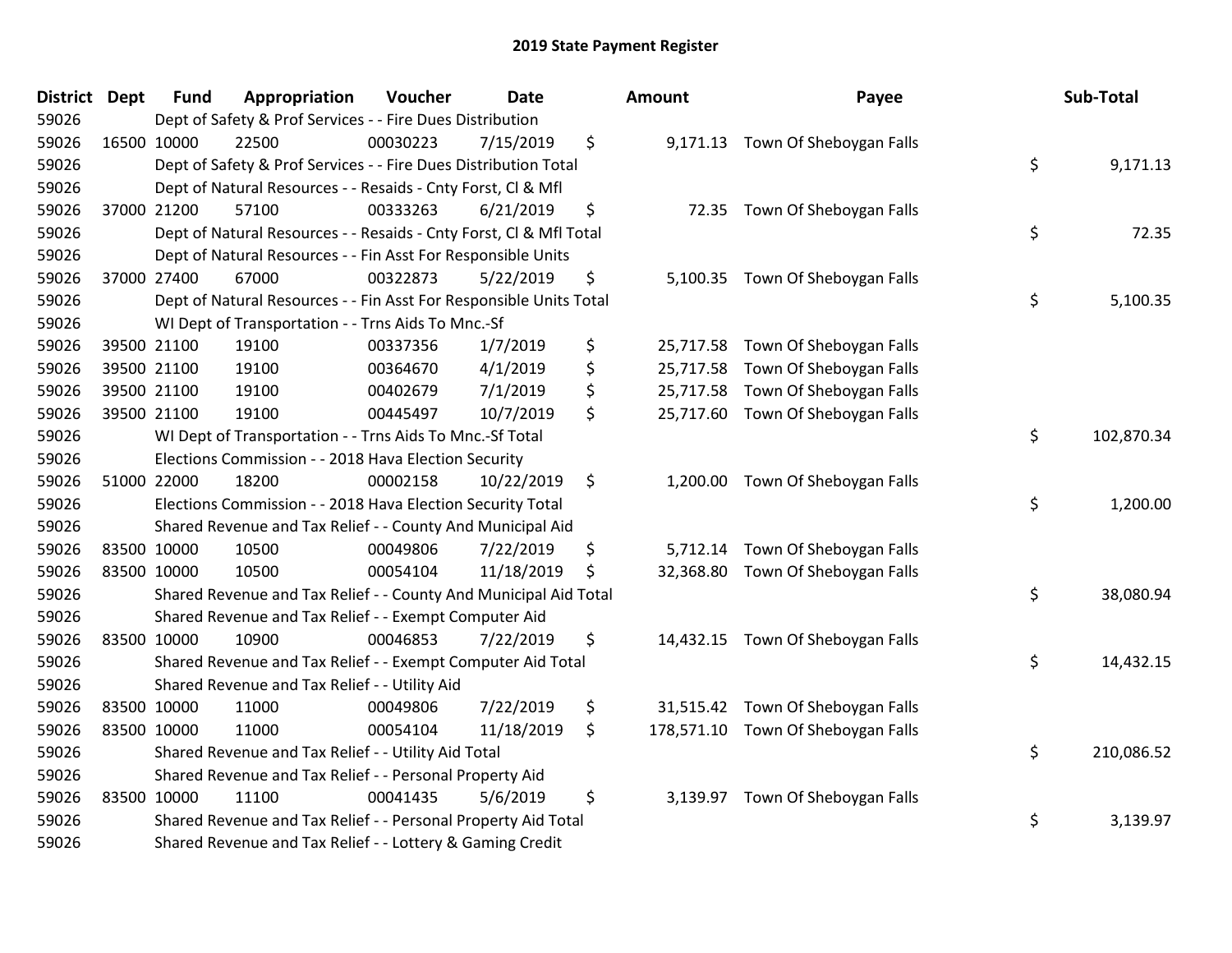| District Dept |                                                                 | Fund        | <b>Appropriation</b> | <b>Voucher</b> | Date      | Amount |  | Pavee                            |  | Sub-Total  |
|---------------|-----------------------------------------------------------------|-------------|----------------------|----------------|-----------|--------|--|----------------------------------|--|------------|
| 59026         |                                                                 | 83500 52100 | 36300                | 00038511       | 3/25/2019 |        |  | 5,840.19 Town Of Sheboygan Falls |  |            |
| 59026         | Shared Revenue and Tax Relief - - Lottery & Gaming Credit Total |             |                      |                |           |        |  |                                  |  | 5,840.19   |
| 59026 Total   |                                                                 |             |                      |                |           |        |  |                                  |  | 389,993.94 |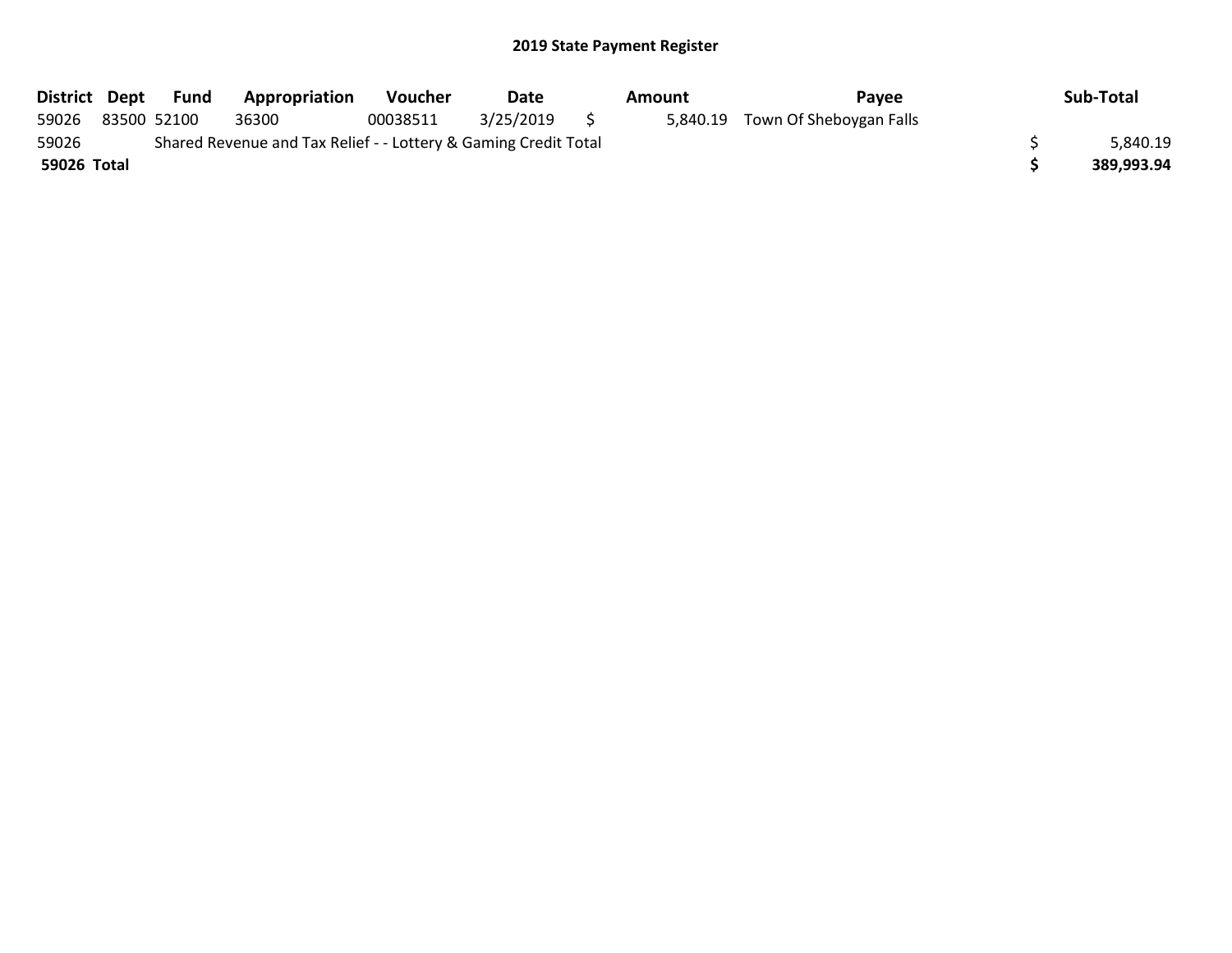| District Dept | <b>Fund</b> | Appropriation                                                      | Voucher  | <b>Date</b> | Amount          | Payee                     | Sub-Total       |
|---------------|-------------|--------------------------------------------------------------------|----------|-------------|-----------------|---------------------------|-----------------|
| 59028         |             | Dept of Safety & Prof Services - - Fire Dues Distribution          |          |             |                 |                           |                 |
| 59028         | 16500 10000 | 22500                                                              | 00030400 | 7/16/2019   | \$              | 6,222.02 Town Of Sherman  |                 |
| 59028         |             | Dept of Safety & Prof Services - - Fire Dues Distribution Total    |          |             |                 |                           | \$<br>6,222.02  |
| 59028         |             | Dept of Natural Resources - - Aids In Lieu Of Taxes - Gener        |          |             |                 |                           |                 |
| 59028         | 37000 10000 | 50300                                                              | 00298287 | 2/14/2019   | \$              | 11,061.58 Town Of Sherman |                 |
| 59028         | 37000 10000 | 50300                                                              | 00313745 | 4/19/2019   | \$<br>207.97    | Town Of Sherman           |                 |
| 59028         |             | Dept of Natural Resources - - Aids In Lieu Of Taxes - Gener Total  |          |             |                 |                           | \$<br>11,269.55 |
| 59028         |             | Dept of Natural Resources - - Resaids - Cnty Forst, Cl & Mfl       |          |             |                 |                           |                 |
| 59028         | 37000 21200 | 57100                                                              | 00333264 | 6/21/2019   | \$              | 176.21 Town Of Sherman    |                 |
| 59028         |             | Dept of Natural Resources - - Resaids - Cnty Forst, Cl & Mfl Total |          |             |                 |                           | \$<br>176.21    |
| 59028         |             | Dept of Natural Resources - - Fin Asst For Responsible Units       |          |             |                 |                           |                 |
| 59028         | 37000 27400 | 67000                                                              | 00322828 | 5/22/2019   | \$              | 2,596.14 Town Of Sherman  |                 |
| 59028         |             | Dept of Natural Resources - - Fin Asst For Responsible Units Total |          |             |                 |                           | \$<br>2,596.14  |
| 59028         |             | WI Dept of Transportation - - Trns Aids To Mnc.-Sf                 |          |             |                 |                           |                 |
| 59028         | 39500 21100 | 19100                                                              | 00337357 | 1/7/2019    | \$              | 20,981.39 Town Of Sherman |                 |
| 59028         | 39500 21100 | 19100                                                              | 00364671 | 4/1/2019    | \$<br>20,981.39 | Town Of Sherman           |                 |
| 59028         | 39500 21100 | 19100                                                              | 00402680 | 7/1/2019    | \$<br>20,981.39 | Town Of Sherman           |                 |
| 59028         | 39500 21100 | 19100                                                              | 00445498 | 10/7/2019   | \$              | 20,981.40 Town Of Sherman |                 |
| 59028         |             | WI Dept of Transportation - - Trns Aids To Mnc.-Sf Total           |          |             |                 |                           | \$<br>83,925.57 |
| 59028         |             | Shared Revenue and Tax Relief - - County And Municipal Aid         |          |             |                 |                           |                 |
| 59028         | 83500 10000 | 10500                                                              | 00049807 | 7/22/2019   | \$<br>4,075.04  | Town Of Sherman           |                 |
| 59028         | 83500 10000 | 10500                                                              | 00054105 | 11/18/2019  | \$              | 23,091.87 Town Of Sherman |                 |
| 59028         |             | Shared Revenue and Tax Relief - - County And Municipal Aid Total   |          |             |                 |                           | \$<br>27,166.91 |
| 59028         |             | Shared Revenue and Tax Relief - - Exempt Computer Aid              |          |             |                 |                           |                 |
| 59028         | 83500 10000 | 10900                                                              | 00046854 | 7/22/2019   | \$<br>101.85    | Town Of Sherman           |                 |
| 59028         |             | Shared Revenue and Tax Relief - - Exempt Computer Aid Total        |          |             |                 |                           | \$<br>101.85    |
| 59028         |             | Shared Revenue and Tax Relief - - Utility Aid                      |          |             |                 |                           |                 |
| 59028         | 83500 10000 | 11000                                                              | 00049807 | 7/22/2019   | \$<br>193.60    | Town Of Sherman           |                 |
| 59028         | 83500 10000 | 11000                                                              | 00054105 | 11/18/2019  | \$              | 1,096.40 Town Of Sherman  |                 |
| 59028         |             | Shared Revenue and Tax Relief - - Utility Aid Total                |          |             |                 |                           | \$<br>1,290.00  |
| 59028         |             | Shared Revenue and Tax Relief - - Personal Property Aid            |          |             |                 |                           |                 |
| 59028         | 83500 10000 | 11100                                                              | 00041436 | 5/6/2019    | \$<br>4,211.48  | Town Of Sherman           |                 |
| 59028         |             | Shared Revenue and Tax Relief - - Personal Property Aid Total      |          |             |                 |                           | \$<br>4,211.48  |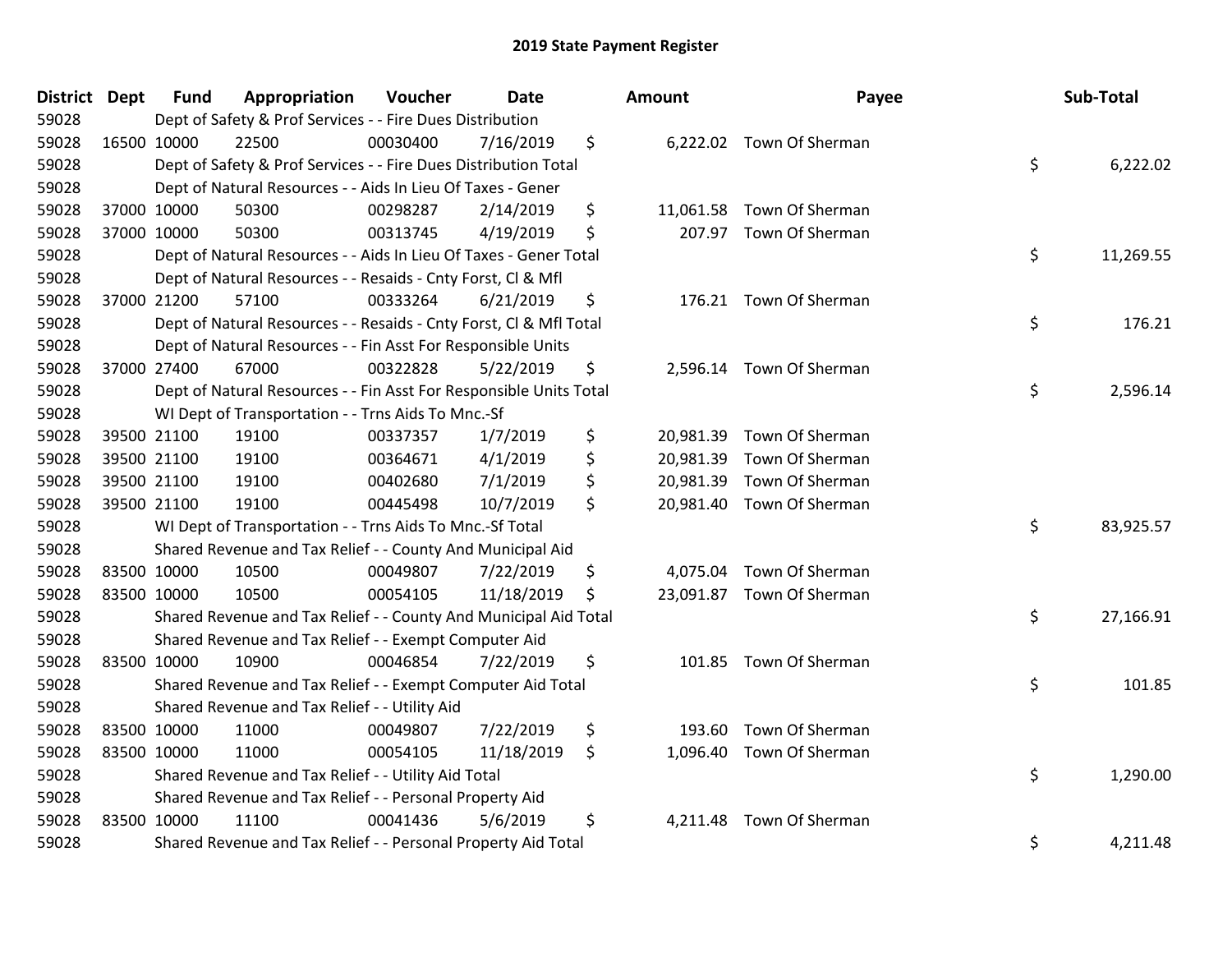| District Dept Fund | Appropriation | Voucher | Date | Amount | Payee | Sub-Total  |
|--------------------|---------------|---------|------|--------|-------|------------|
| 59028 Total        |               |         |      |        |       | 136,959.73 |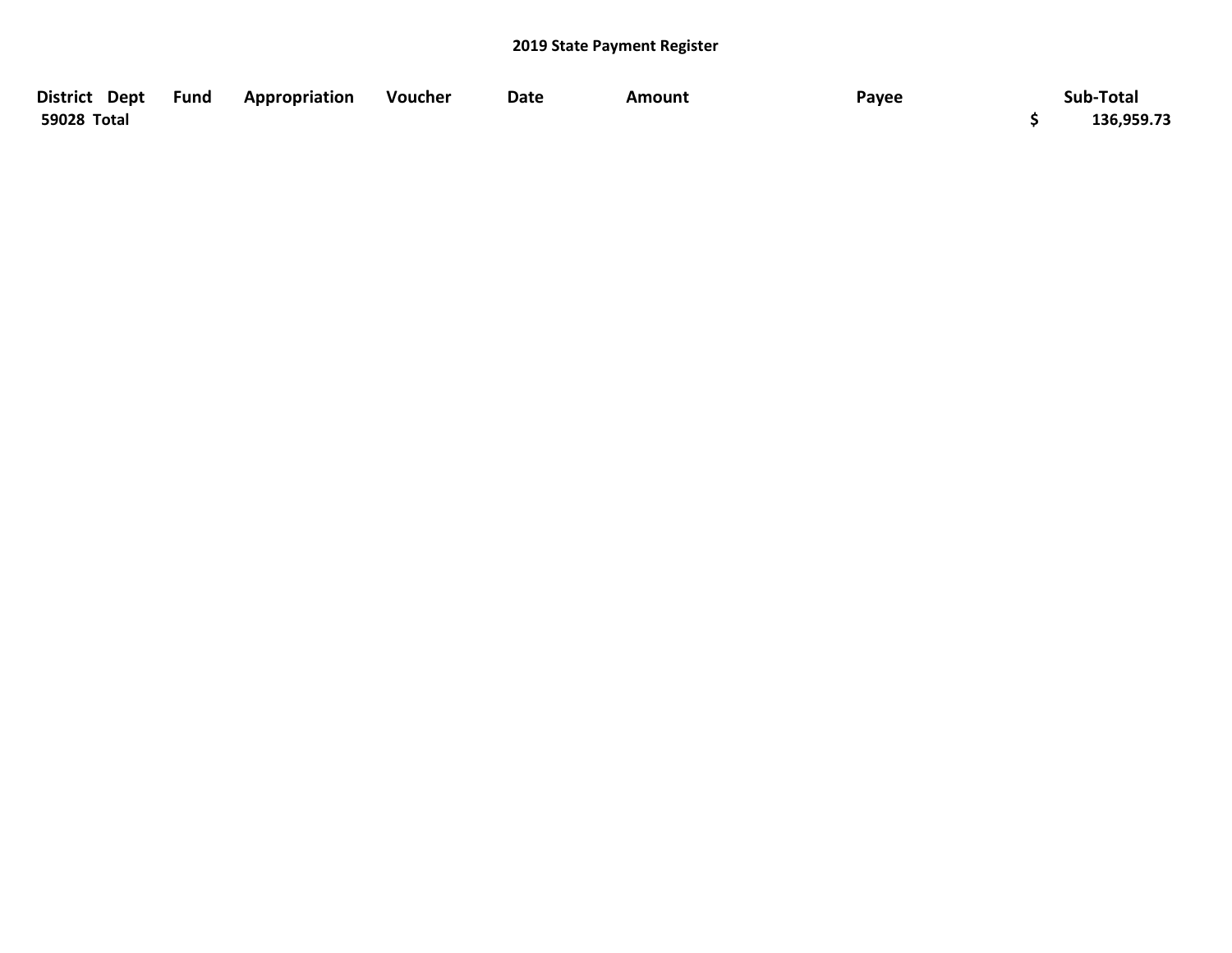| District Dept | <b>Fund</b> | Appropriation                                                      | Voucher  | Date      | Amount          | Payee                    | Sub-Total       |
|---------------|-------------|--------------------------------------------------------------------|----------|-----------|-----------------|--------------------------|-----------------|
| 59030         |             | Dept of Safety & Prof Services - - Fire Dues Distribution          |          |           |                 |                          |                 |
| 59030         | 16500 10000 | 22500                                                              | 00030047 | 7/15/2019 | \$              | 16,986.00 Town Of Wilson |                 |
| 59030         |             | Dept of Safety & Prof Services - - Fire Dues Distribution Total    |          |           |                 |                          | \$<br>16,986.00 |
| 59030         |             | Dept of Natural Resources - - Aids In Lieu Of Taxes - Gener        |          |           |                 |                          |                 |
| 59030         | 37000 10000 | 50300                                                              | 00298268 | 2/14/2019 | \$<br>9,082.56  | Town Of Wilson           |                 |
| 59030         | 37000 10000 | 50300                                                              | 00313502 | 4/19/2019 | \$<br>938.65    | Town Of Wilson           |                 |
| 59030         |             | Dept of Natural Resources - - Aids In Lieu Of Taxes - Gener Total  |          |           |                 |                          | \$<br>10,021.21 |
| 59030         |             | Dept of Natural Resources - - Taxes & Assessmts-Conserv Fund       |          |           |                 |                          |                 |
| 59030         | 37000 21200 | 16900                                                              | 00291617 | 1/18/2019 | \$<br>12.50     | Town Of Wilson           |                 |
| 59030         | 37000 21200 | 16900                                                              | 00291618 | 1/18/2019 | \$<br>50.00     | Town Of Wilson           |                 |
| 59030         | 37000 21200 | 16900                                                              | 00291619 | 1/18/2019 | \$<br>25.00     | Town Of Wilson           |                 |
| 59030         | 37000 21200 | 16900                                                              | 00291620 | 1/18/2019 | \$<br>12.50     | Town Of Wilson           |                 |
| 59030         |             | Dept of Natural Resources - - Taxes & Assessmts-Conserv Fund Total |          |           |                 |                          | \$<br>100.00    |
| 59030         |             | Dept of Natural Resources - - Resaids - Cnty Forst, Cl & Mfl       |          |           |                 |                          |                 |
| 59030         | 37000 21200 | 57100                                                              | 00333265 | 6/21/2019 | \$<br>72.42     | Town Of Wilson           |                 |
| 59030         |             | Dept of Natural Resources - - Resaids - Cnty Forst, CI & Mfl Total |          |           |                 |                          | \$<br>72.42     |
| 59030         |             | Dept of Natural Resources - - Aids In Lieu Of Taxes - Sum S        |          |           |                 |                          |                 |
| 59030         | 37000 21200 | 57900                                                              | 00313503 | 4/19/2019 | \$<br>383.03    | Town Of Wilson           |                 |
| 59030         |             | Dept of Natural Resources - - Aids In Lieu Of Taxes - Sum S Total  |          |           |                 |                          | \$<br>383.03    |
| 59030         |             | Dept of Natural Resources - - Fin Asst For Responsible Units       |          |           |                 |                          |                 |
| 59030         | 37000 27400 | 67000                                                              | 00322606 | 5/22/2019 | \$              | 10,993.78 Town Of Wilson |                 |
| 59030         |             | Dept of Natural Resources - - Fin Asst For Responsible Units Total |          |           |                 |                          | \$<br>10,993.78 |
| 59030         |             | WI Dept of Transportation - - Trns Aids To Mnc.-Sf                 |          |           |                 |                          |                 |
| 59030         | 39500 21100 | 19100                                                              | 00337358 | 1/7/2019  | \$              | 23,627.21 Town Of Wilson |                 |
| 59030         | 39500 21100 | 19100                                                              | 00364672 | 4/1/2019  | \$<br>23,627.21 | Town Of Wilson           |                 |
| 59030         | 39500 21100 | 19100                                                              | 00402681 | 7/1/2019  | \$              | 23,627.21 Town Of Wilson |                 |
| 59030         | 39500 21100 | 19100                                                              | 00445499 | 10/7/2019 | \$              | 23,627.21 Town Of Wilson |                 |
| 59030         |             | WI Dept of Transportation - - Trns Aids To Mnc.-Sf Total           |          |           |                 |                          | \$<br>94,508.84 |
| 59030         |             | Elections Commission - - General Program Ops, GPR                  |          |           |                 |                          |                 |
| 59030         | 51000 10000 | 10100                                                              | 00001594 | 1/25/2019 | \$<br>300.00    | Town Of Wilson           |                 |
| 59030         |             | Elections Commission - - General Program Ops, GPR Total            |          |           |                 |                          | \$<br>300.00    |
| 59030         |             | Shared Revenue and Tax Relief - - County And Municipal Aid         |          |           |                 |                          |                 |
| 59030         | 83500 10000 | 10500                                                              | 00049808 | 7/22/2019 | \$              | 5,969.98 Town Of Wilson  |                 |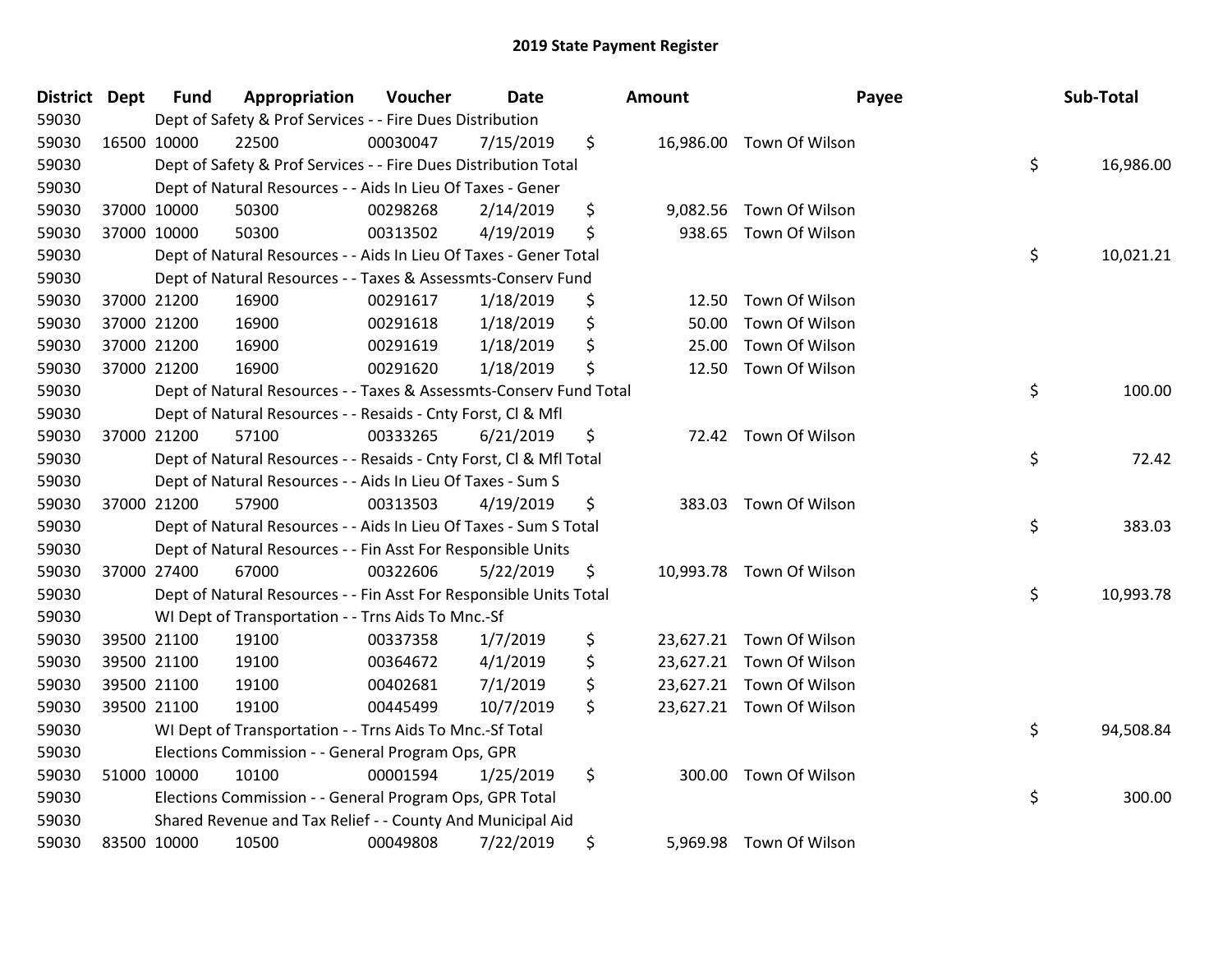| <b>District</b> | Dept | Fund        | Appropriation                                                       | <b>Voucher</b> | Date       |     | Amount    | Payee          |     | Sub-Total  |
|-----------------|------|-------------|---------------------------------------------------------------------|----------------|------------|-----|-----------|----------------|-----|------------|
| 59030           |      | 83500 10000 | 10500                                                               | 00054106       | 11/18/2019 | \$  | 33,829.89 | Town Of Wilson |     |            |
| 59030           |      |             | Shared Revenue and Tax Relief - - County And Municipal Aid Total    |                |            |     |           |                | \$. | 39,799.87  |
| 59030           |      |             | Shared Revenue and Tax Relief - - Exempt Computer Aid               |                |            |     |           |                |     |            |
| 59030           |      | 83500 10000 | 10900                                                               | 00046855       | 7/22/2019  | \$  | 1.502.77  | Town Of Wilson |     |            |
| 59030           |      |             | Shared Revenue and Tax Relief - - Exempt Computer Aid Total         |                |            |     |           |                | \$  | 1,502.77   |
| 59030           |      |             | Shared Revenue and Tax Relief - - Utility Aid                       |                |            |     |           |                |     |            |
| 59030           |      | 83500 10000 | 11000                                                               | 00049808       | 7/22/2019  | \$  | 7,070.98  | Town Of Wilson |     |            |
| 59030           |      | 83500 10000 | 11000                                                               | 00054106       | 11/18/2019 | \$. | 40,068.91 | Town Of Wilson |     |            |
| 59030           |      |             | Shared Revenue and Tax Relief - - Utility Aid Total                 |                |            |     |           |                | \$  | 47,139.89  |
| 59030           |      |             | Shared Revenue and Tax Relief - - Personal Property Aid             |                |            |     |           |                |     |            |
| 59030           |      | 83500 10000 | 11100                                                               | 00041437       | 5/6/2019   | \$  | 1,586.52  | Town Of Wilson |     |            |
| 59030           |      |             | Shared Revenue and Tax Relief - - Personal Property Aid Total       |                |            |     |           |                | \$  | 1,586.52   |
| 59030           |      |             | Shared Revenue and Tax Relief - - Payments For Municipal Svcs       |                |            |     |           |                |     |            |
| 59030           |      | 83500 10000 | 50100                                                               | 00037731       | 1/31/2019  | \$  | 450.16    | Town Of Wilson |     |            |
| 59030           |      |             | Shared Revenue and Tax Relief - - Payments For Municipal Svcs Total |                |            |     |           |                |     | 450.16     |
| 59030 Total     |      |             |                                                                     |                |            |     |           |                |     | 223,844.49 |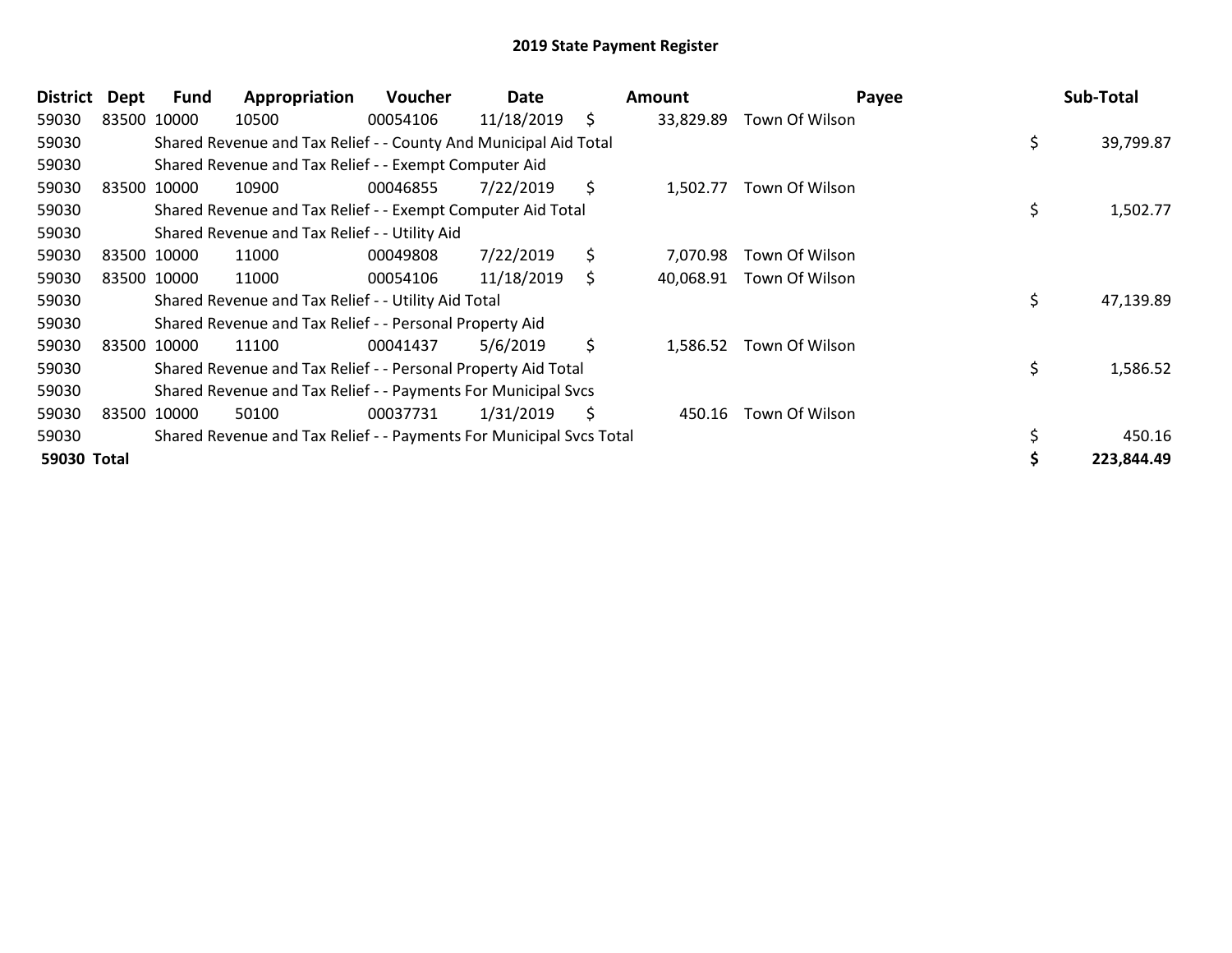| <b>District</b>    | <b>Dept</b> | Fund        | Appropriation                                                         | <b>Voucher</b> | <b>Date</b> | Amount          | Payee                     | Sub-Total        |
|--------------------|-------------|-------------|-----------------------------------------------------------------------|----------------|-------------|-----------------|---------------------------|------------------|
| 59101              |             |             | Dept of Safety & Prof Services - - Fire Dues Distribution             |                |             |                 |                           |                  |
| 59101              |             | 16500 10000 | 22500                                                                 | 00031222       | 7/18/2019   | \$              | 1,663.85 Village Of Adell |                  |
| 59101              |             |             | Dept of Safety & Prof Services - - Fire Dues Distribution Total       |                |             |                 |                           | \$<br>1,663.85   |
| 59101              |             |             | Dept of Natural Resources - - Fin Asst For Responsible Units          |                |             |                 |                           |                  |
| 59101              |             | 37000 27400 | 67000                                                                 | 00322639       | 5/22/2019   | \$<br>1,897.18  | Village Of Adell          |                  |
| 59101              |             |             | Dept of Natural Resources - - Fin Asst For Responsible Units Total    |                |             |                 |                           | \$<br>1,897.18   |
| 59101              |             |             | WI Dept of Transportation - - Trns Aids To Mnc.-Sf                    |                |             |                 |                           |                  |
| 59101              |             | 39500 21100 | 19100                                                                 | 00337359       | 1/7/2019    | \$<br>7,725.41  | Village Of Adell          |                  |
| 59101              |             | 39500 21100 | 19100                                                                 | 00364673       | 4/1/2019    | \$<br>7,725.41  | Village Of Adell          |                  |
| 59101              |             | 39500 21100 | 19100                                                                 | 00402682       | 7/1/2019    | \$<br>7,725.41  | Village Of Adell          |                  |
| 59101              |             | 39500 21100 | 19100                                                                 | 00445500       | 10/7/2019   | \$<br>7,725.43  | Village Of Adell          |                  |
| 59101              |             |             | WI Dept of Transportation - - Trns Aids To Mnc.-Sf Total              |                |             |                 |                           | \$<br>30,901.66  |
| 59101              |             |             | Shared Revenue and Tax Relief - - Expenditure Restraint Program       |                |             |                 |                           |                  |
| 59101              | 83500 10000 |             | 10100                                                                 | 00049809       | 7/22/2019   | \$<br>4,096.55  | Village Of Adell          |                  |
| 59101              |             |             | Shared Revenue and Tax Relief - - Expenditure Restraint Program Total |                |             |                 |                           | \$<br>4,096.55   |
| 59101              |             |             | Shared Revenue and Tax Relief - - County And Municipal Aid            |                |             |                 |                           |                  |
| 59101              |             | 83500 10000 | 10500                                                                 | 00049809       | 7/22/2019   | \$<br>13,205.52 | Village Of Adell          |                  |
| 59101              | 83500 10000 |             | 10500                                                                 | 00054107       | 11/18/2019  | \$<br>74,831.25 | Village Of Adell          |                  |
| 59101              |             |             | Shared Revenue and Tax Relief - - County And Municipal Aid Total      |                |             |                 |                           | \$<br>88,036.77  |
| 59101              |             |             | Shared Revenue and Tax Relief - - Exempt Computer Aid                 |                |             |                 |                           |                  |
| 59101              | 83500 10000 |             | 10900                                                                 | 00046856       | 7/22/2019   | \$<br>162.12    | Village Of Adell          |                  |
| 59101              |             |             | Shared Revenue and Tax Relief - - Exempt Computer Aid Total           |                |             |                 |                           | \$<br>162.12     |
| 59101              |             |             | Shared Revenue and Tax Relief - - Personal Property Aid               |                |             |                 |                           |                  |
| 59101              | 83500 10000 |             | 11100                                                                 | 00041438       | 5/6/2019    | \$<br>1,965.50  | Village Of Adell          |                  |
| 59101              |             |             | Shared Revenue and Tax Relief - - Personal Property Aid Total         |                |             |                 |                           | \$<br>1,965.50   |
| <b>59101 Total</b> |             |             |                                                                       |                |             |                 |                           | \$<br>128,723.63 |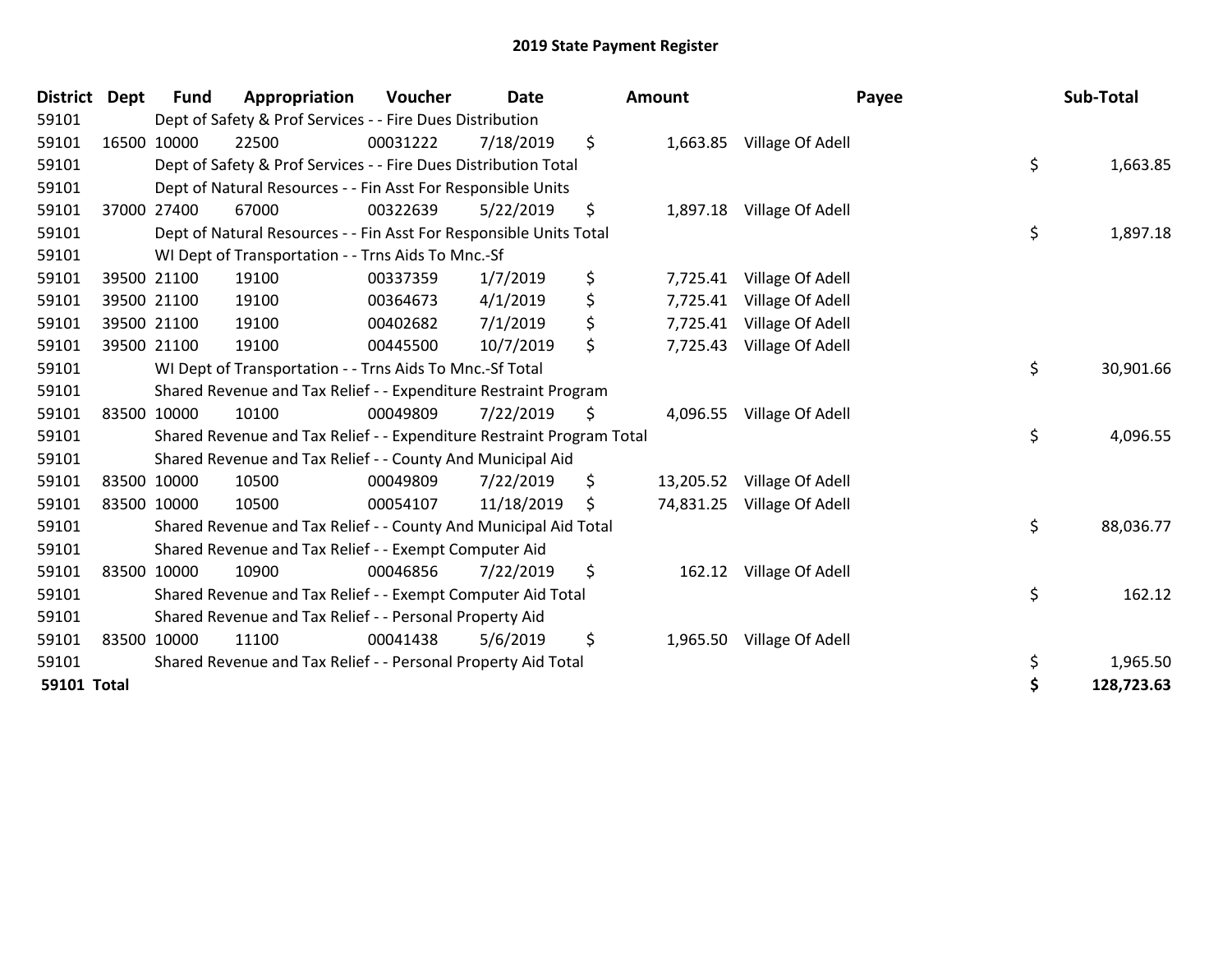| <b>District</b>    | Dept | <b>Fund</b> | Appropriation                                                       | Voucher  | <b>Date</b> | Amount         | Payee                        | Sub-Total        |
|--------------------|------|-------------|---------------------------------------------------------------------|----------|-------------|----------------|------------------------------|------------------|
| 59111              |      |             | Dept of Safety & Prof Services - - Fire Dues Distribution           |          |             |                |                              |                  |
| 59111              |      | 16500 10000 | 22500                                                               | 00031154 | 7/17/2019   | \$             | 1,880.80 Village Of Cascade  |                  |
| 59111              |      |             | Dept of Safety & Prof Services - - Fire Dues Distribution Total     |          |             |                |                              | \$<br>1,880.80   |
| 59111              |      |             | Dept of Natural Resources - - Fin Asst For Responsible Units        |          |             |                |                              |                  |
| 59111              |      | 37000 27400 | 67000                                                               | 00322721 | 5/22/2019   | \$<br>1,088.86 | Village Of Cascade           |                  |
| 59111              |      |             | Dept of Natural Resources - - Fin Asst For Responsible Units Total  |          |             |                |                              | \$<br>1,088.86   |
| 59111              |      |             | WI Dept of Transportation - - Hwy Sfty Loc Aid Ffd                  |          |             |                |                              |                  |
| 59111              |      | 39500 21100 | 18500                                                               | 00433463 | 9/12/2019   | \$<br>4,000.00 | Village Of Cascade           |                  |
| 59111              |      | 39500 21100 | 18500                                                               | 00474811 | 12/27/2019  | \$<br>2,533.49 | Village Of Cascade           |                  |
| 59111              |      |             | WI Dept of Transportation - - Hwy Sfty Loc Aid Ffd Total            |          |             |                |                              | \$<br>6,533.49   |
| 59111              |      |             | WI Dept of Transportation - - Trns Aids To Mnc.-Sf                  |          |             |                |                              |                  |
| 59111              |      | 39500 21100 | 19100                                                               | 00337360 | 1/7/2019    | \$<br>4,629.21 | Village Of Cascade           |                  |
| 59111              |      | 39500 21100 | 19100                                                               | 00364674 | 4/1/2019    | \$<br>4,629.21 | Village Of Cascade           |                  |
| 59111              |      | 39500 21100 | 19100                                                               | 00402683 | 7/1/2019    | \$<br>4,629.21 | Village Of Cascade           |                  |
| 59111              |      | 39500 21100 | 19100                                                               | 00445501 | 10/7/2019   | \$<br>4,629.21 | Village Of Cascade           |                  |
| 59111              |      |             | WI Dept of Transportation - - Trns Aids To Mnc.-Sf Total            |          |             |                |                              | \$<br>18,516.84  |
| 59111              |      |             | Department of Military Affairs - - Major Disaster Assist; Pif       |          |             |                |                              |                  |
| 59111              |      | 46500 27200 | 36500                                                               | 00058054 | 3/19/2019   | \$<br>8,759.24 | Village Of Cascade           |                  |
| 59111              |      |             | Department of Military Affairs - - Major Disaster Assist; Pif Total |          |             |                |                              | \$<br>8,759.24   |
| 59111              |      |             | Shared Revenue and Tax Relief - - County And Municipal Aid          |          |             |                |                              |                  |
| 59111              |      | 83500 10000 | 10500                                                               | 00049810 | 7/22/2019   | \$             | 10,934.70 Village Of Cascade |                  |
| 59111              |      | 83500 10000 | 10500                                                               | 00054108 | 11/18/2019  | \$             | 61,963.32 Village Of Cascade |                  |
| 59111              |      |             | Shared Revenue and Tax Relief - - County And Municipal Aid Total    |          |             |                |                              | \$<br>72,898.02  |
| 59111              |      |             | Shared Revenue and Tax Relief - - Exempt Computer Aid               |          |             |                |                              |                  |
| 59111              |      | 83500 10000 | 10900                                                               | 00046857 | 7/22/2019   | \$<br>49.89    | Village Of Cascade           |                  |
| 59111              |      | 83500 10000 | 10900                                                               | 00048010 | 7/22/2019   | \$<br>78.79    | Village Of Cascade           |                  |
| 59111              |      |             | Shared Revenue and Tax Relief - - Exempt Computer Aid Total         |          |             |                |                              | \$<br>128.68     |
| 59111              |      |             | Shared Revenue and Tax Relief - - Personal Property Aid             |          |             |                |                              |                  |
| 59111              |      | 83500 10000 | 11100                                                               | 00041439 | 5/6/2019    | \$<br>805.82   | Village Of Cascade           |                  |
| 59111              |      | 83500 10000 | 11100                                                               | 00042767 | 5/6/2019    | \$<br>61.83    | Village Of Cascade           |                  |
| 59111              |      |             | Shared Revenue and Tax Relief - - Personal Property Aid Total       |          |             |                |                              | \$<br>867.65     |
| <b>59111 Total</b> |      |             |                                                                     |          |             |                |                              | \$<br>110,673.58 |

| District Dept      | <b>Fund</b> | Appropriation                                                       | Voucher  | <b>Date</b> | Amount         | Payee                        | Sub-Total        |
|--------------------|-------------|---------------------------------------------------------------------|----------|-------------|----------------|------------------------------|------------------|
| 59111              |             | Dept of Safety & Prof Services - - Fire Dues Distribution           |          |             |                |                              |                  |
| 59111              | 16500 10000 | 22500                                                               | 00031154 | 7/17/2019   | \$             | 1,880.80 Village Of Cascade  |                  |
| 59111              |             | Dept of Safety & Prof Services - - Fire Dues Distribution Total     |          |             |                |                              | \$<br>1,880.80   |
| 59111              |             | Dept of Natural Resources - - Fin Asst For Responsible Units        |          |             |                |                              |                  |
| 59111              | 37000 27400 | 67000                                                               | 00322721 | 5/22/2019   | \$             | 1,088.86 Village Of Cascade  |                  |
| 59111              |             | Dept of Natural Resources - - Fin Asst For Responsible Units Total  |          |             |                |                              | \$<br>1,088.86   |
| 59111              |             | WI Dept of Transportation - - Hwy Sfty Loc Aid Ffd                  |          |             |                |                              |                  |
| 59111              | 39500 21100 | 18500                                                               | 00433463 | 9/12/2019   | \$<br>4,000.00 | Village Of Cascade           |                  |
| 59111              | 39500 21100 | 18500                                                               | 00474811 | 12/27/2019  | \$<br>2,533.49 | Village Of Cascade           |                  |
| 59111              |             | WI Dept of Transportation - - Hwy Sfty Loc Aid Ffd Total            |          |             |                |                              | \$<br>6,533.49   |
| 59111              |             | WI Dept of Transportation - - Trns Aids To Mnc.-Sf                  |          |             |                |                              |                  |
| 59111              | 39500 21100 | 19100                                                               | 00337360 | 1/7/2019    | \$<br>4,629.21 | Village Of Cascade           |                  |
| 59111              | 39500 21100 | 19100                                                               | 00364674 | 4/1/2019    | \$<br>4,629.21 | Village Of Cascade           |                  |
| 59111              | 39500 21100 | 19100                                                               | 00402683 | 7/1/2019    | \$             | 4,629.21 Village Of Cascade  |                  |
| 59111              | 39500 21100 | 19100                                                               | 00445501 | 10/7/2019   | \$             | 4,629.21 Village Of Cascade  |                  |
| 59111              |             | WI Dept of Transportation - - Trns Aids To Mnc.-Sf Total            |          |             |                |                              | \$<br>18,516.84  |
| 59111              |             | Department of Military Affairs - - Major Disaster Assist; Pif       |          |             |                |                              |                  |
| 59111              | 46500 27200 | 36500                                                               | 00058054 | 3/19/2019   | \$             | 8,759.24 Village Of Cascade  |                  |
| 59111              |             | Department of Military Affairs - - Major Disaster Assist; Pif Total |          |             |                |                              | \$<br>8,759.24   |
| 59111              |             | Shared Revenue and Tax Relief - - County And Municipal Aid          |          |             |                |                              |                  |
| 59111              | 83500 10000 | 10500                                                               | 00049810 | 7/22/2019   | \$             | 10,934.70 Village Of Cascade |                  |
| 59111              | 83500 10000 | 10500                                                               | 00054108 | 11/18/2019  | \$             | 61,963.32 Village Of Cascade |                  |
| 59111              |             | Shared Revenue and Tax Relief - - County And Municipal Aid Total    |          |             |                |                              | \$<br>72,898.02  |
| 59111              |             | Shared Revenue and Tax Relief - - Exempt Computer Aid               |          |             |                |                              |                  |
| 59111              | 83500 10000 | 10900                                                               | 00046857 | 7/22/2019   | \$<br>49.89    | Village Of Cascade           |                  |
| 59111              | 83500 10000 | 10900                                                               | 00048010 | 7/22/2019   | \$<br>78.79    | Village Of Cascade           |                  |
| 59111              |             | Shared Revenue and Tax Relief - - Exempt Computer Aid Total         |          |             |                |                              | \$<br>128.68     |
| 59111              |             | Shared Revenue and Tax Relief - - Personal Property Aid             |          |             |                |                              |                  |
| 59111              | 83500 10000 | 11100                                                               | 00041439 | 5/6/2019    | \$<br>805.82   | Village Of Cascade           |                  |
| 59111              | 83500 10000 | 11100                                                               | 00042767 | 5/6/2019    | \$<br>61.83    | Village Of Cascade           |                  |
| 59111              |             | Shared Revenue and Tax Relief - - Personal Property Aid Total       |          |             |                |                              | \$<br>867.65     |
| <b>59111 Total</b> |             |                                                                     |          |             |                |                              | \$<br>110,673.58 |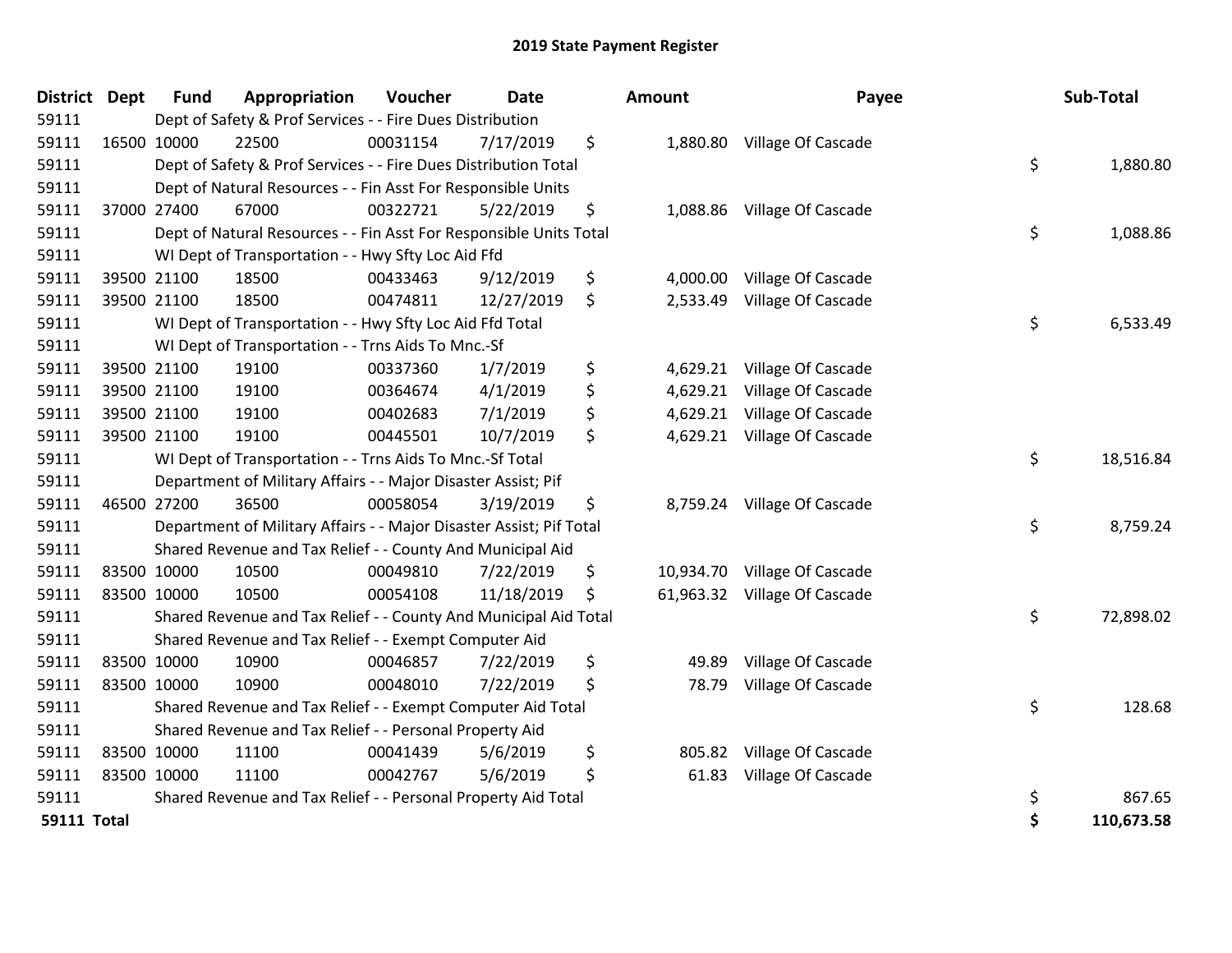| District Dept | <b>Fund</b> | Appropriation                                                           | Voucher  | <b>Date</b> | Amount          | Payee                            | Sub-Total        |
|---------------|-------------|-------------------------------------------------------------------------|----------|-------------|-----------------|----------------------------------|------------------|
| 59112         |             | Dept of Safety & Prof Services - - Fire Dues Distribution               |          |             |                 |                                  |                  |
| 59112         | 16500 10000 | 22500                                                                   | 00030369 | 7/16/2019   | \$              | 6,636.79 Village Of Cedar Grove  |                  |
| 59112         |             | Dept of Safety & Prof Services - - Fire Dues Distribution Total         |          |             |                 |                                  | \$<br>6,636.79   |
| 59112         |             | Environmental Improvement Prog - - Clean Water Fund Program Finan       |          |             |                 |                                  |                  |
| 59112         | 32000 57300 | 16300                                                                   | 00000202 | 2/25/2019   | \$              | 4,077.54 Village Of Cedar Grove  |                  |
| 59112         |             | Environmental Improvement Prog - - Clean Water Fund Program Finan Total |          |             |                 |                                  | \$<br>4,077.54   |
| 59112         |             | Dept of Natural Resources - - Fin Asst For Responsible Units            |          |             |                 |                                  |                  |
| 59112         | 37000 27400 | 67000                                                                   | 00323309 | 5/22/2019   | \$<br>2,170.58  | Village Of Cedar Grove           |                  |
| 59112         |             | Dept of Natural Resources - - Fin Asst For Responsible Units Total      |          |             |                 |                                  | \$<br>2,170.58   |
| 59112         |             | WI Dept of Transportation - - Trns Aids To Mnc.-Sf                      |          |             |                 |                                  |                  |
| 59112         | 39500 21100 | 19100                                                                   | 00337361 | 1/7/2019    | \$<br>21,251.14 | Village Of Cedar Grove           |                  |
| 59112         | 39500 21100 | 19100                                                                   | 00364675 | 4/1/2019    | \$<br>21,251.14 | Village Of Cedar Grove           |                  |
| 59112         | 39500 21100 | 19100                                                                   | 00402684 | 7/1/2019    | \$<br>21,251.14 | Village Of Cedar Grove           |                  |
| 59112         | 39500 21100 | 19100                                                                   | 00445502 | 10/7/2019   | \$<br>21,251.17 | Village Of Cedar Grove           |                  |
| 59112         |             | WI Dept of Transportation - - Trns Aids To Mnc.-Sf Total                |          |             |                 |                                  | \$<br>85,004.59  |
| 59112         |             | Department of Administration - - Telecom Access; School Dist            |          |             |                 |                                  |                  |
| 59112         | 50500 25500 | 46600                                                                   | 00096816 | 2/14/2019   | \$<br>437.00    | Village Of Cedar Grove           |                  |
| 59112         |             | Department of Administration - - Telecom Access; School Dist Total      |          |             |                 |                                  | \$<br>437.00     |
| 59112         |             | Shared Revenue and Tax Relief - - County And Municipal Aid              |          |             |                 |                                  |                  |
| 59112         | 83500 10000 | 10500                                                                   | 00049811 | 7/22/2019   | \$              | 17,503.19 Village Of Cedar Grove |                  |
| 59112         | 83500 10000 | 10500                                                                   | 00054109 | 11/18/2019  | \$<br>99,184.76 | Village Of Cedar Grove           |                  |
| 59112         |             | Shared Revenue and Tax Relief - - County And Municipal Aid Total        |          |             |                 |                                  | \$<br>116,687.95 |
| 59112         |             | Shared Revenue and Tax Relief - - Exempt Computer Aid                   |          |             |                 |                                  |                  |
| 59112         | 83500 10000 | 10900                                                                   | 00046858 | 7/22/2019   | \$<br>2,844.44  | Village Of Cedar Grove           |                  |
| 59112         | 83500 10000 | 10900                                                                   | 00048011 | 7/22/2019   | \$<br>305.29    | Village Of Cedar Grove           |                  |
| 59112         |             | Shared Revenue and Tax Relief - - Exempt Computer Aid Total             |          |             |                 |                                  | \$<br>3,149.73   |
| 59112         |             | Shared Revenue and Tax Relief - - Utility Aid                           |          |             |                 |                                  |                  |
| 59112         | 83500 10000 | 11000                                                                   | 00049811 | 7/22/2019   | \$<br>5.04      | Village Of Cedar Grove           |                  |
| 59112         | 83500 10000 | 11000                                                                   | 00054109 | 11/18/2019  | \$<br>27.30     | Village Of Cedar Grove           |                  |
| 59112         |             | Shared Revenue and Tax Relief - - Utility Aid Total                     |          |             |                 |                                  | \$<br>32.34      |
| 59112         |             | Shared Revenue and Tax Relief - - Personal Property Aid                 |          |             |                 |                                  |                  |
| 59112         | 83500 10000 | 11100                                                                   | 00041440 | 5/6/2019    | \$<br>1,191.71  | Village Of Cedar Grove           |                  |
| 59112         | 83500 10000 | 11100                                                                   | 00042768 | 5/6/2019    | \$<br>14.10     | Village Of Cedar Grove           |                  |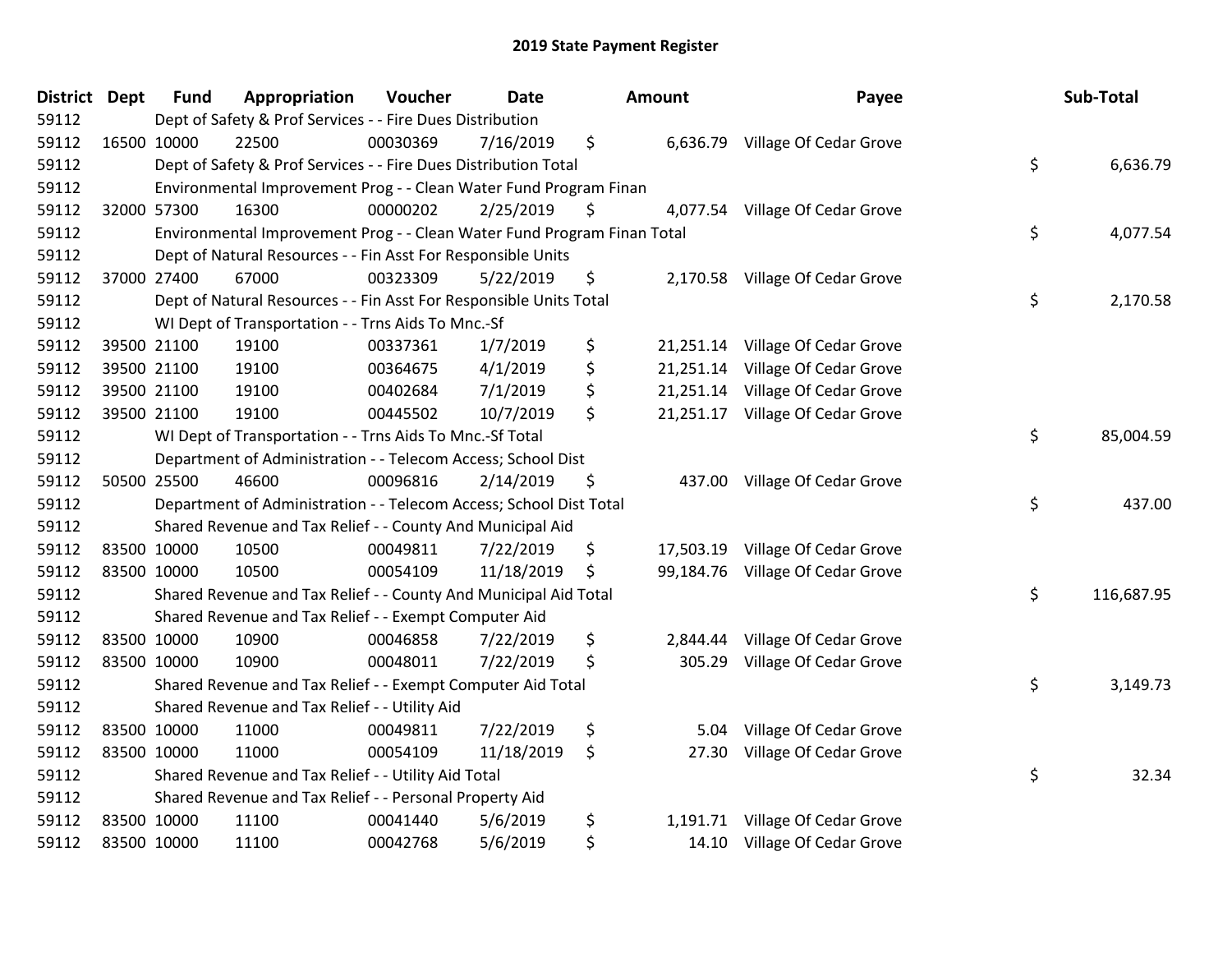|             | District Dept Fund | <b>Appropriation</b>                                          | Voucher | Date | Amount | Payee | Sub-Total  |
|-------------|--------------------|---------------------------------------------------------------|---------|------|--------|-------|------------|
| 59112       |                    | Shared Revenue and Tax Relief - - Personal Property Aid Total |         |      |        |       | 1,205.81   |
| 59112 Total |                    |                                                               |         |      |        |       | 219,402.33 |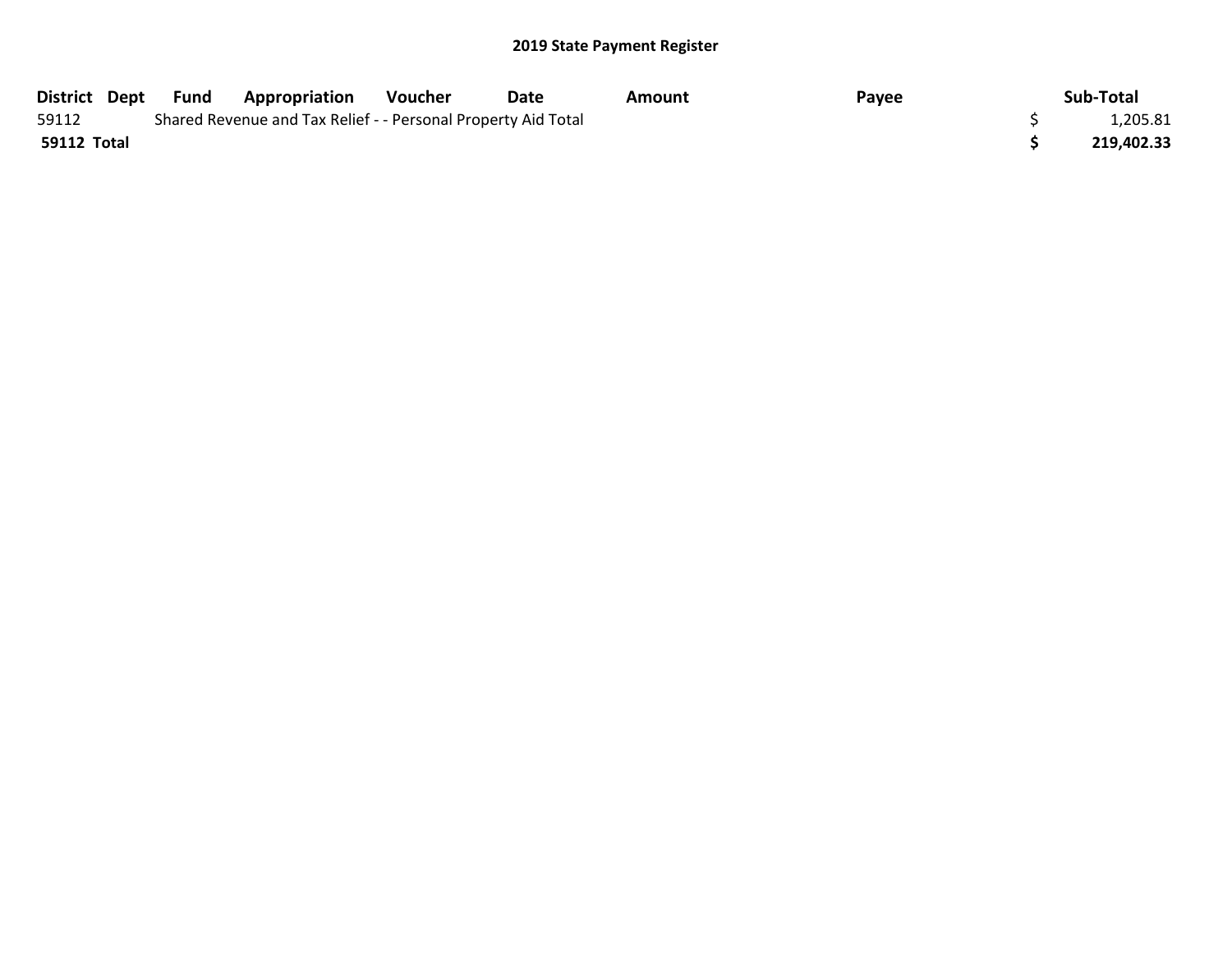| District Dept |             | <b>Fund</b> | Appropriation                                                      | Voucher  | Date       | <b>Amount</b>   | Payee                             | Sub-Total        |
|---------------|-------------|-------------|--------------------------------------------------------------------|----------|------------|-----------------|-----------------------------------|------------------|
| 59121         |             |             | Dept of Safety & Prof Services - - Fire Dues Distribution          |          |            |                 |                                   |                  |
| 59121         | 16500 10000 |             | 22500                                                              | 00030121 | 7/16/2019  | \$              | 12,441.40 Village Of Elkhart Lake |                  |
| 59121         |             |             | Dept of Safety & Prof Services - - Fire Dues Distribution Total    |          |            |                 |                                   | \$<br>12,441.40  |
| 59121         |             |             | Dept of Natural Resources - - GPO -Federal Funds                   |          |            |                 |                                   |                  |
| 59121         | 37000 21200 |             | 38100                                                              | 00307343 | 3/27/2019  | \$<br>3,553.60  | Village Of Elkhart Lake           |                  |
| 59121         |             |             | Dept of Natural Resources - - GPO -Federal Funds Total             |          |            |                 |                                   | \$<br>3,553.60   |
| 59121         |             |             | Dept of Natural Resources - - Enf A - Boating Enforcement          |          |            |                 |                                   |                  |
| 59121         | 37000 21200 |             | 55000                                                              | 00307343 | 3/27/2019  | \$<br>6,691.97  | Village Of Elkhart Lake           |                  |
| 59121         |             |             | Dept of Natural Resources - - Enf A - Boating Enforcement Total    |          |            |                 |                                   | \$<br>6,691.97   |
| 59121         |             |             | Dept of Natural Resources - - Fin Asst For Responsible Units       |          |            |                 |                                   |                  |
| 59121         | 37000 27400 |             | 67000                                                              | 00323292 | 5/22/2019  | \$<br>3,889.45  | Village Of Elkhart Lake           |                  |
| 59121         |             |             | Dept of Natural Resources - - Fin Asst For Responsible Units Total |          |            |                 |                                   | \$<br>3,889.45   |
| 59121         |             |             | Dept of Natural Resources - - Land Acquisition                     |          |            |                 |                                   |                  |
| 59121         | 37000 36300 |             | TA100                                                              | 00348613 | 8/14/2019  | \$<br>725.00    | Village Of Elkhart Lake           |                  |
| 59121         |             |             | Dept of Natural Resources - - Land Acquisition Total               |          |            |                 |                                   | \$<br>725.00     |
| 59121         |             |             | WI Dept of Transportation - - Hwy Sfty Loc Aid Ffd                 |          |            |                 |                                   |                  |
| 59121         | 39500 21100 |             | 18500                                                              | 00429711 | 9/3/2019   | \$<br>3,950.97  | Village Of Elkhart Lake           |                  |
| 59121         | 39500 21100 |             | 18500                                                              | 00470415 | 12/12/2019 | \$<br>964.18    | Village Of Elkhart Lake           |                  |
| 59121         | 39500 21100 |             | 18500                                                              | 00474395 | 12/26/2019 | \$<br>4,000.00  | Village Of Elkhart Lake           |                  |
| 59121         |             |             | WI Dept of Transportation - - Hwy Sfty Loc Aid Ffd Total           |          |            |                 |                                   | \$<br>8,915.15   |
| 59121         |             |             | WI Dept of Transportation - - Trns Aids To Mnc.-Sf                 |          |            |                 |                                   |                  |
| 59121         | 39500 21100 |             | 19100                                                              | 00337362 | 1/7/2019   | \$<br>30,761.48 | Village Of Elkhart Lake           |                  |
| 59121         | 39500 21100 |             | 19100                                                              | 00364676 | 4/1/2019   | \$<br>30,761.48 | Village Of Elkhart Lake           |                  |
| 59121         | 39500 21100 |             | 19100                                                              | 00402685 | 7/1/2019   | \$<br>30,761.48 | Village Of Elkhart Lake           |                  |
| 59121         | 39500 21100 |             | 19100                                                              | 00445503 | 10/7/2019  | \$              | 30,761.51 Village Of Elkhart Lake |                  |
| 59121         |             |             | WI Dept of Transportation - - Trns Aids To Mnc .- Sf Total         |          |            |                 |                                   | \$<br>123,045.95 |
| 59121         |             |             | Department of Justice - - Law Enforcement Train, Local             |          |            |                 |                                   |                  |
| 59121         | 45500 10000 |             | 23100                                                              | 00073096 | 10/18/2019 | \$<br>1,280.00  | Village Of Elkhart Lake           |                  |
| 59121         |             |             | Department of Justice - - Law Enforcement Train, Local Total       |          |            |                 |                                   | \$<br>1,280.00   |
| 59121         |             |             | Public Defender Board - - Transcript, Discovery And Int            |          |            |                 |                                   |                  |
| 59121         | 55000 10000 |             | 10600                                                              | 00175847 | 1/9/2019   | \$<br>6.75      | Village Of Elkhart Lake           |                  |
| 59121         | 55000 10000 |             | 10600                                                              | 00197403 | 5/30/2019  | \$<br>11.20     | Village Of Elkhart Lake           |                  |
| 59121         | 55000 10000 |             | 10600                                                              | 00210070 | 8/20/2019  | \$<br>5.00      | Village Of Elkhart Lake           |                  |
|               |             |             |                                                                    |          |            |                 |                                   |                  |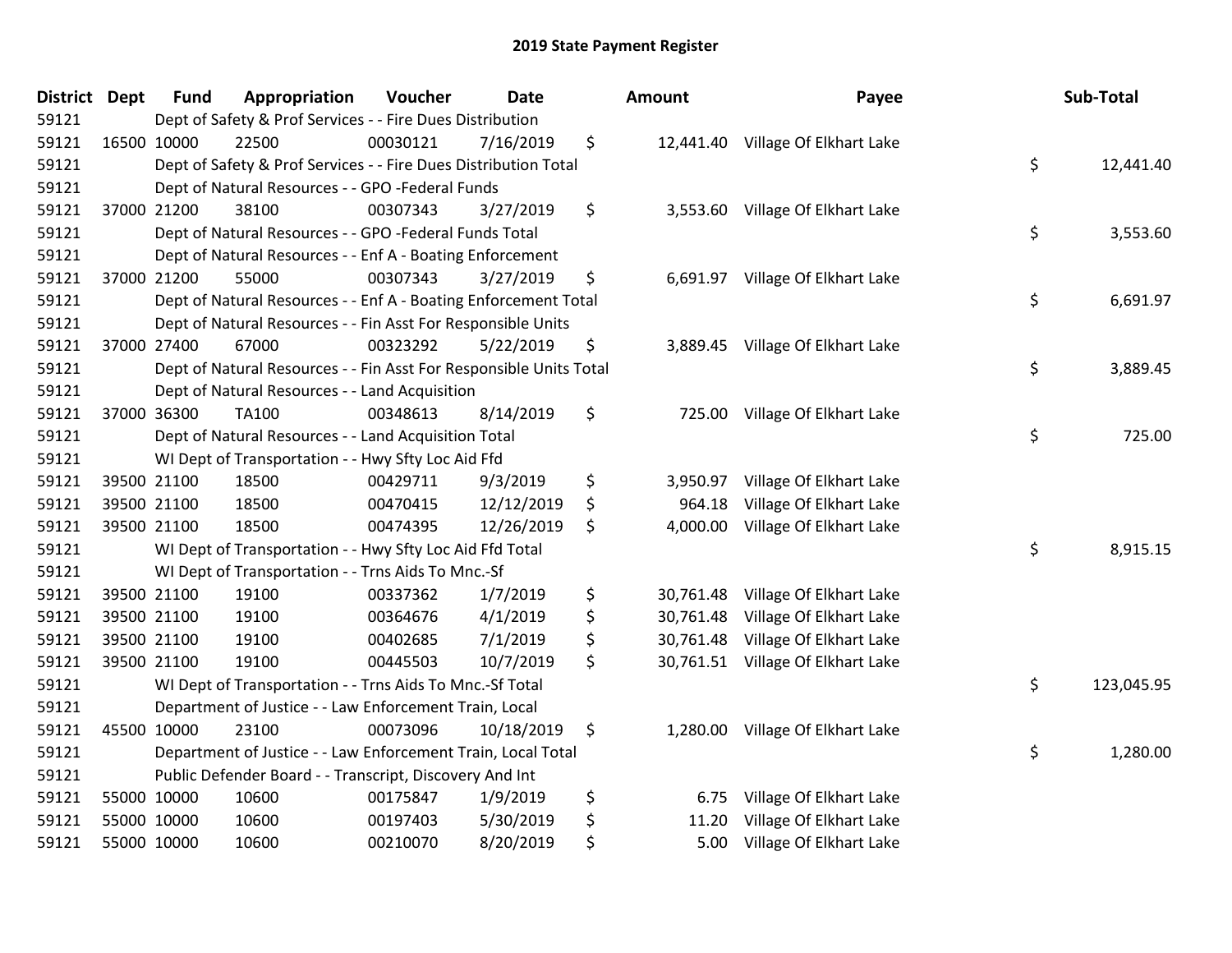| <b>District</b>    | <b>Dept</b> | <b>Fund</b> | Appropriation                                                    | Voucher  | <b>Date</b> |    | Amount    | Payee                   | Sub-Total        |
|--------------------|-------------|-------------|------------------------------------------------------------------|----------|-------------|----|-----------|-------------------------|------------------|
| 59121              |             | 55000 10000 | 10600                                                            | 00216568 | 10/7/2019   | \$ | 10.00     | Village Of Elkhart Lake |                  |
| 59121              |             | 55000 10000 | 10600                                                            | 00216569 | 10/7/2019   | \$ | 10.00     | Village Of Elkhart Lake |                  |
| 59121              |             | 55000 10000 | 10600                                                            | 00223613 | 11/25/2019  | \$ | 10.00     | Village Of Elkhart Lake |                  |
| 59121              |             | 55000 10000 | 10600                                                            | 00227615 | 12/23/2019  |    | 10.00     | Village Of Elkhart Lake |                  |
| 59121              |             | 55000 10000 | 10600                                                            | 00227616 | 12/23/2019  |    | 10.00     | Village Of Elkhart Lake |                  |
| 59121              |             | 55000 10000 | 10600                                                            | 00227617 | 12/23/2019  | \$ | 10.00     | Village Of Elkhart Lake |                  |
| 59121              |             | 55000 10000 | 10600                                                            | 00227618 | 12/23/2019  | Ŝ. | 5.00      | Village Of Elkhart Lake |                  |
| 59121              |             |             | Public Defender Board - - Transcript, Discovery And Int Total    |          |             |    |           |                         | \$<br>87.95      |
| 59121              |             |             | Shared Revenue and Tax Relief - - County And Municipal Aid       |          |             |    |           |                         |                  |
| 59121              |             | 83500 10000 | 10500                                                            | 00049812 | 7/22/2019   | \$ | 2,832.39  | Village Of Elkhart Lake |                  |
| 59121              |             | 83500 10000 | 10500                                                            | 00054110 | 11/18/2019  | Ŝ. | 16,050.22 | Village Of Elkhart Lake |                  |
| 59121              |             |             | Shared Revenue and Tax Relief - - County And Municipal Aid Total |          |             |    |           |                         | \$<br>18,882.61  |
| 59121              |             |             | Shared Revenue and Tax Relief - - Exempt Computer Aid            |          |             |    |           |                         |                  |
| 59121              |             | 83500 10000 | 10900                                                            | 00046859 | 7/22/2019   | \$ | 1,129.67  | Village Of Elkhart Lake |                  |
| 59121              |             | 83500 10000 | 10900                                                            | 00048012 | 7/22/2019   | \$ | 4,746.59  | Village Of Elkhart Lake |                  |
| 59121              |             |             | Shared Revenue and Tax Relief - - Exempt Computer Aid Total      |          |             |    |           |                         | \$<br>5,876.26   |
| 59121              |             |             | Shared Revenue and Tax Relief - - Utility Aid                    |          |             |    |           |                         |                  |
| 59121              |             | 83500 10000 | 11000                                                            | 00049812 | 7/22/2019   | \$ | 380.49    | Village Of Elkhart Lake |                  |
| 59121              |             | 83500 10000 | 11000                                                            | 00054110 | 11/18/2019  | \$ | 2,220.17  | Village Of Elkhart Lake |                  |
| 59121              |             |             | Shared Revenue and Tax Relief - - Utility Aid Total              |          |             |    |           |                         | \$<br>2,600.66   |
| 59121              |             |             | Shared Revenue and Tax Relief - - Personal Property Aid          |          |             |    |           |                         |                  |
| 59121              |             | 83500 10000 | 11100                                                            | 00041441 | 5/6/2019    | \$ | 1,591.84  | Village Of Elkhart Lake |                  |
| 59121              |             | 83500 10000 | 11100                                                            | 00042769 | 5/6/2019    | \$ | 2,027.86  | Village Of Elkhart Lake |                  |
| 59121              |             |             | Shared Revenue and Tax Relief - - Personal Property Aid Total    |          |             |    |           |                         | \$<br>3,619.70   |
| <b>59121 Total</b> |             |             |                                                                  |          |             |    |           |                         | \$<br>191,609.70 |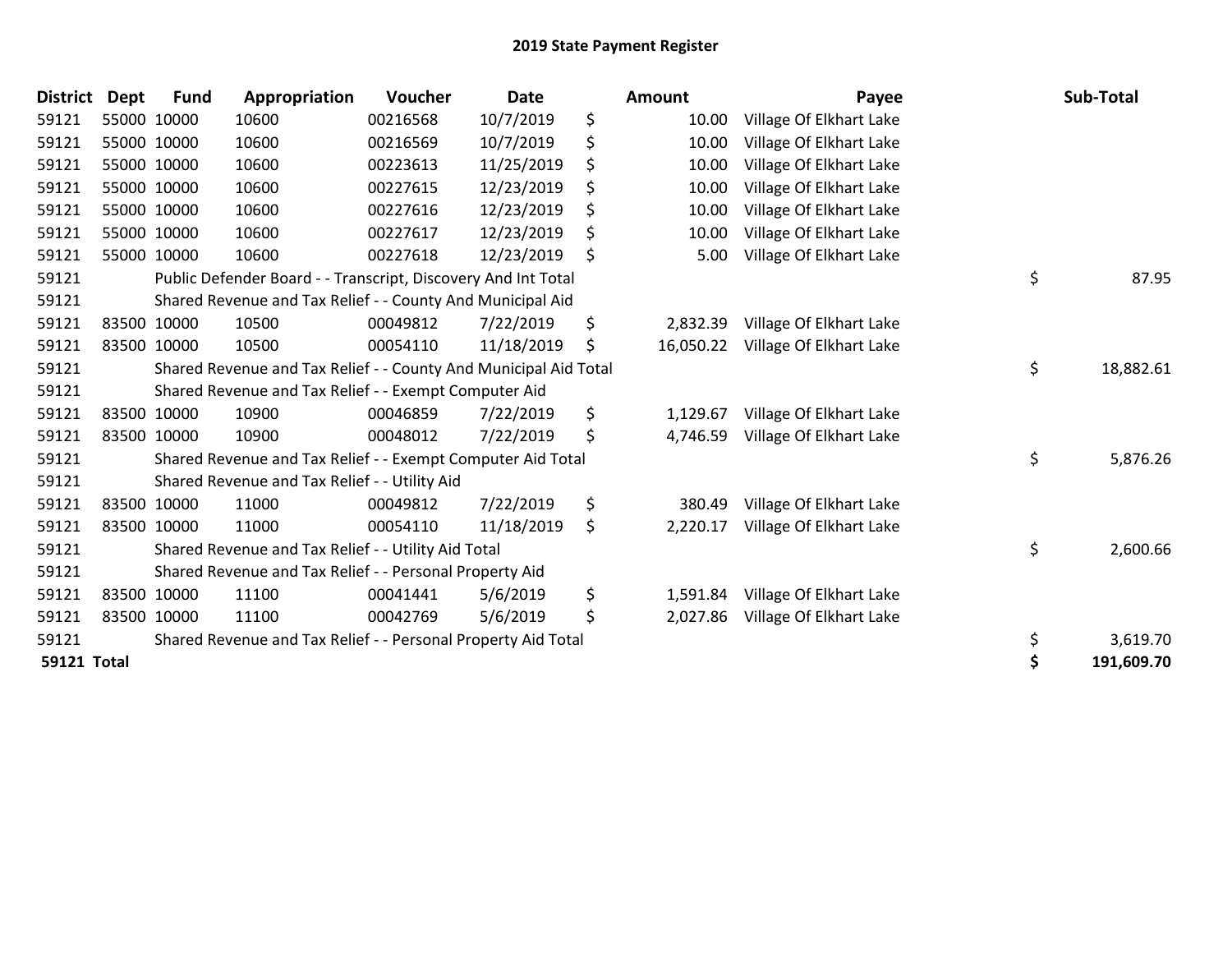| District    | <b>Dept</b> | <b>Fund</b> | Appropriation                                                      | Voucher  | <b>Date</b> | <b>Amount</b>   | Payee                 | Sub-Total       |
|-------------|-------------|-------------|--------------------------------------------------------------------|----------|-------------|-----------------|-----------------------|-----------------|
| 59131       |             |             | Dept of Safety & Prof Services - - Fire Dues Distribution          |          |             |                 |                       |                 |
| 59131       |             | 16500 10000 | 22500                                                              | 00031287 | 7/18/2019   | \$<br>1,485.67  | Village Of Glenbeulah |                 |
| 59131       |             |             | Dept of Safety & Prof Services - - Fire Dues Distribution Total    |          |             |                 |                       | \$<br>1,485.67  |
| 59131       |             |             | Dept of Natural Resources - - Fin Asst For Responsible Units       |          |             |                 |                       |                 |
| 59131       |             | 37000 27400 | 67000                                                              | 00322767 | 5/22/2019   | \$<br>910.55    | Village Of Glenbeulah |                 |
| 59131       |             |             | Dept of Natural Resources - - Fin Asst For Responsible Units Total |          |             |                 |                       | \$<br>910.55    |
| 59131       |             |             | WI Dept of Transportation - - Trns Aids To Mnc.-Sf                 |          |             |                 |                       |                 |
| 59131       |             | 39500 21100 | 19100                                                              | 00337363 | 1/7/2019    | \$<br>2,309.59  | Village Of Glenbeulah |                 |
| 59131       |             | 39500 21100 | 19100                                                              | 00364677 | 4/1/2019    | \$<br>2,309.59  | Village Of Glenbeulah |                 |
| 59131       |             | 39500 21100 | 19100                                                              | 00402686 | 7/1/2019    | \$<br>2,309.59  | Village Of Glenbeulah |                 |
| 59131       |             | 39500 21100 | 19100                                                              | 00445504 | 10/7/2019   | \$<br>2,309.62  | Village Of Glenbeulah |                 |
| 59131       |             |             | WI Dept of Transportation - - Trns Aids To Mnc.-Sf Total           |          |             |                 |                       | \$<br>9,238.39  |
| 59131       |             |             | Elections Commission - - 2018 Hava Election Security               |          |             |                 |                       |                 |
| 59131       |             | 51000 22000 | 18200                                                              | 00002249 | 11/6/2019   | \$<br>600.00    | Village Of Glenbeulah |                 |
| 59131       |             |             | Elections Commission - - 2018 Hava Election Security Total         |          |             |                 |                       | \$<br>600.00    |
| 59131       |             |             | Shared Revenue and Tax Relief - - County And Municipal Aid         |          |             |                 |                       |                 |
| 59131       |             | 83500 10000 | 10500                                                              | 00049813 | 7/22/2019   | \$<br>11,178.00 | Village Of Glenbeulah |                 |
| 59131       |             | 83500 10000 | 10500                                                              | 00054111 | 11/18/2019  | \$<br>63,341.98 | Village Of Glenbeulah |                 |
| 59131       |             |             | Shared Revenue and Tax Relief - - County And Municipal Aid Total   |          |             |                 |                       | \$<br>74,519.98 |
| 59131       |             |             | Shared Revenue and Tax Relief - - Exempt Computer Aid              |          |             |                 |                       |                 |
| 59131       |             | 83500 10000 | 10900                                                              | 00046860 | 7/22/2019   | \$<br>30.14     | Village Of Glenbeulah |                 |
| 59131       |             | 83500 10000 | 10900                                                              | 00048013 | 7/22/2019   | \$<br>499.70    | Village Of Glenbeulah |                 |
| 59131       |             |             | Shared Revenue and Tax Relief - - Exempt Computer Aid Total        |          |             |                 |                       | \$<br>529.84    |
| 59131       |             |             | Shared Revenue and Tax Relief - - Personal Property Aid            |          |             |                 |                       |                 |
| 59131       |             | 83500 10000 | 11100                                                              | 00041442 | 5/6/2019    | \$<br>538.17    | Village Of Glenbeulah |                 |
| 59131       |             | 83500 10000 | 11100                                                              | 00042770 | 5/6/2019    | \$<br>101.68    | Village Of Glenbeulah |                 |
| 59131       |             |             | Shared Revenue and Tax Relief - - Personal Property Aid Total      |          |             |                 |                       | \$<br>639.85    |
| 59131 Total |             |             |                                                                    |          |             |                 |                       | \$<br>87,924.28 |

| ount      | Payee                          | Sub-Total       |
|-----------|--------------------------------|-----------------|
| 1,485.67  | Village Of Glenbeulah          |                 |
|           |                                | \$<br>1,485.67  |
| 910.55    | Village Of Glenbeulah          |                 |
|           |                                | \$<br>910.55    |
| 2,309.59  | Village Of Glenbeulah          |                 |
| 2,309.59  | Village Of Glenbeulah          |                 |
|           | 2,309.59 Village Of Glenbeulah |                 |
| 2,309.62  | Village Of Glenbeulah          |                 |
|           |                                | \$<br>9,238.39  |
| 600.00    | Village Of Glenbeulah          |                 |
|           |                                | \$<br>600.00    |
| 11,178.00 | Village Of Glenbeulah          |                 |
| 63,341.98 | Village Of Glenbeulah          |                 |
|           |                                | \$<br>74,519.98 |
| 30.14     | Village Of Glenbeulah          |                 |
| 499.70    | Village Of Glenbeulah          |                 |
|           |                                | \$<br>529.84    |
| 538.17    | Village Of Glenbeulah          |                 |
| 101.68    | Village Of Glenbeulah          |                 |
|           |                                | \$<br>639.85    |
|           |                                | \$<br>87,924.28 |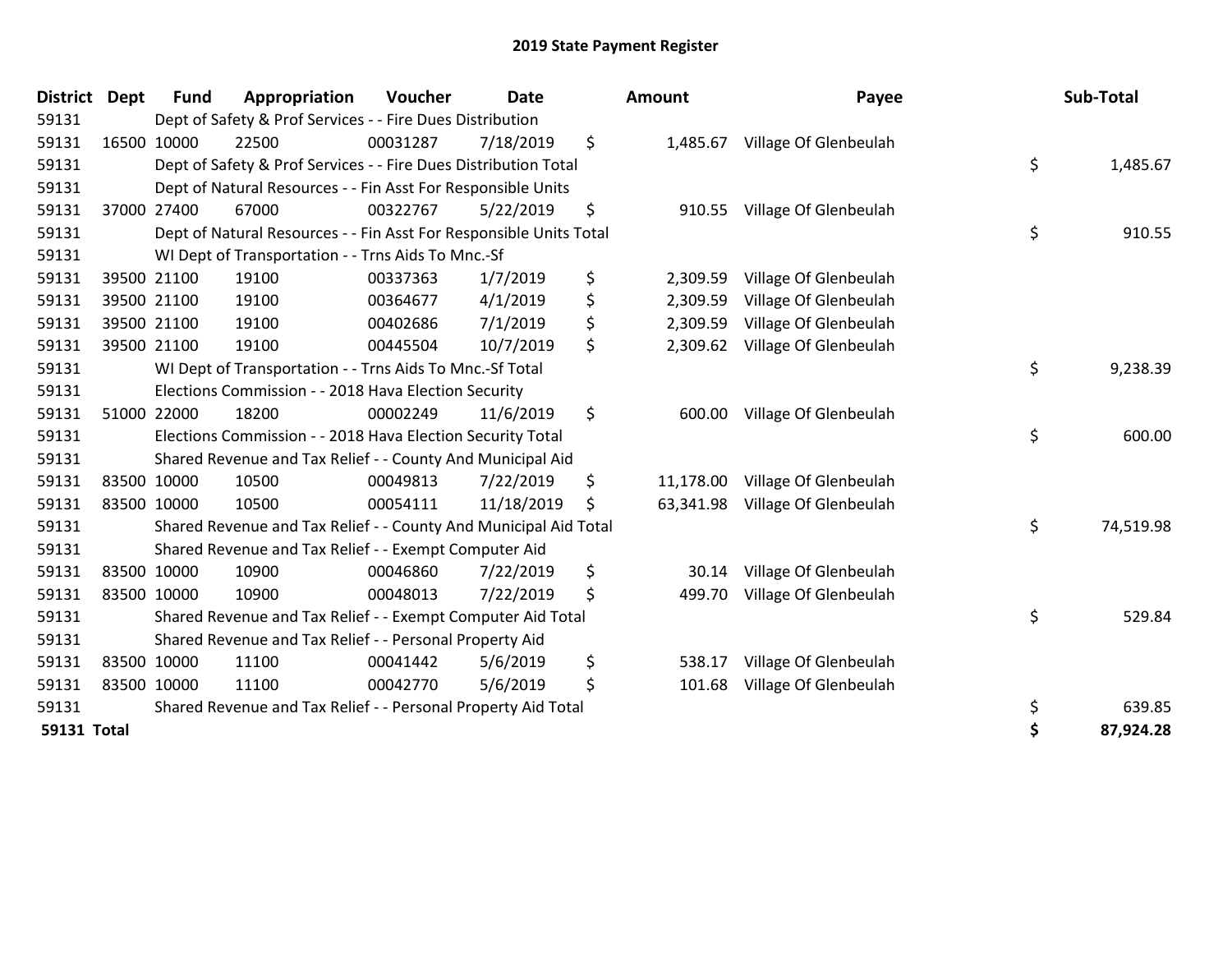| <b>District</b> | <b>Dept</b> | <b>Fund</b> | Appropriation                                                           | Voucher  | <b>Date</b> | Amount           | Payee                             | Sub-Total        |
|-----------------|-------------|-------------|-------------------------------------------------------------------------|----------|-------------|------------------|-----------------------------------|------------------|
| 59135           |             |             | Dept of Safety & Prof Services - - Fire Dues Distribution               |          |             |                  |                                   |                  |
| 59135           | 16500 10000 |             | 22500                                                                   | 00030142 | 7/16/2019   | \$<br>11,654.85  | Village Of Howards Grove          |                  |
| 59135           |             |             | Dept of Safety & Prof Services - - Fire Dues Distribution Total         |          |             |                  |                                   | \$<br>11,654.85  |
| 59135           |             |             | Environmental Improvement Prog - - Clean Water Fund Program Finan       |          |             |                  |                                   |                  |
| 59135           |             | 32000 57300 | 16300                                                                   | 00000215 | 2/25/2019   | \$<br>15,061.00  | Village Of Howards Grove          |                  |
| 59135           |             |             | Environmental Improvement Prog - - Clean Water Fund Program Finan Total |          |             |                  |                                   | \$<br>15,061.00  |
| 59135           |             |             | Dept of Natural Resources - - Fin Asst For Responsible Units            |          |             |                  |                                   |                  |
| 59135           |             | 37000 27400 | 67000                                                                   | 00323076 | 5/22/2019   | \$               | 7,032.40 Village Of Howards Grove |                  |
| 59135           |             |             | Dept of Natural Resources - - Fin Asst For Responsible Units Total      |          |             |                  |                                   | \$<br>7,032.40   |
| 59135           |             |             | WI Dept of Transportation - - Trns Aids To Mnc.-Sf                      |          |             |                  |                                   |                  |
| 59135           |             | 39500 21100 | 19100                                                                   | 00337364 | 1/7/2019    | \$<br>26,565.11  | Village Of Howards Grove          |                  |
| 59135           |             | 39500 21100 | 19100                                                                   | 00364678 | 4/1/2019    | \$<br>26,565.11  | Village Of Howards Grove          |                  |
| 59135           |             | 39500 21100 | 19100                                                                   | 00402687 | 7/1/2019    | \$<br>26,565.11  | Village Of Howards Grove          |                  |
| 59135           | 39500 21100 |             | 19100                                                                   | 00445505 | 10/7/2019   | \$<br>26,565.12  | Village Of Howards Grove          |                  |
| 59135           |             |             | WI Dept of Transportation - - Trns Aids To Mnc.-Sf Total                |          |             |                  |                                   | \$<br>106,260.45 |
| 59135           |             |             | Shared Revenue and Tax Relief - - County And Municipal Aid              |          |             |                  |                                   |                  |
| 59135           | 83500 10000 |             | 10500                                                                   | 00049814 | 7/22/2019   | \$<br>20,405.40  | Village Of Howards Grove          |                  |
| 59135           | 83500 10000 |             | 10500                                                                   | 00054112 | 11/18/2019  | \$<br>115,630.63 | Village Of Howards Grove          |                  |
| 59135           |             |             | Shared Revenue and Tax Relief - - County And Municipal Aid Total        |          |             |                  |                                   | \$<br>136,036.03 |
| 59135           |             |             | Shared Revenue and Tax Relief - - Exempt Computer Aid                   |          |             |                  |                                   |                  |
| 59135           | 83500 10000 |             | 10900                                                                   | 00046861 | 7/22/2019   | \$<br>553.93     | Village Of Howards Grove          |                  |
| 59135           | 83500 10000 |             | 10900                                                                   | 00048014 | 7/22/2019   | \$<br>110.80     | Village Of Howards Grove          |                  |
| 59135           |             |             | Shared Revenue and Tax Relief - - Exempt Computer Aid Total             |          |             |                  |                                   | \$<br>664.73     |
| 59135           |             |             | Shared Revenue and Tax Relief - - Personal Property Aid                 |          |             |                  |                                   |                  |
| 59135           | 83500 10000 |             | 11100                                                                   | 00041443 | 5/6/2019    | \$<br>2,758.26   | Village Of Howards Grove          |                  |
| 59135           | 83500 10000 |             | 11100                                                                   | 00042771 | 5/6/2019    | \$<br>225.16     | Village Of Howards Grove          |                  |
| 59135           |             |             | Shared Revenue and Tax Relief - - Personal Property Aid Total           |          |             |                  |                                   | \$<br>2,983.42   |
| 59135 Total     |             |             |                                                                         |          |             |                  |                                   | \$<br>279,692.88 |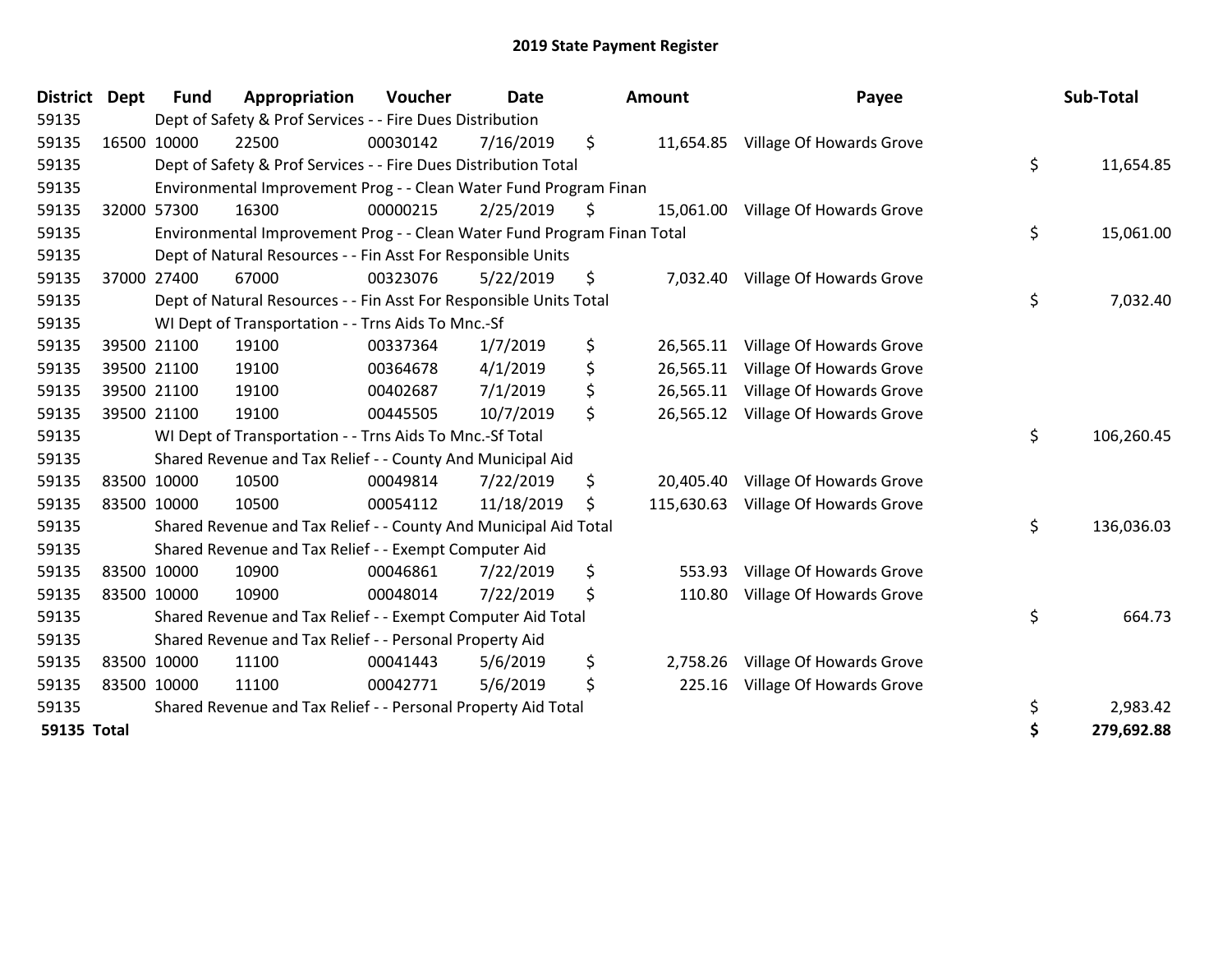| <b>District</b> | <b>Dept</b> | <b>Fund</b> | Appropriation                                                      | Voucher  | <b>Date</b> | Amount          | Payee                       | Sub-Total        |
|-----------------|-------------|-------------|--------------------------------------------------------------------|----------|-------------|-----------------|-----------------------------|------------------|
| 59141           |             |             | Dept of Safety & Prof Services - - Fire Dues Distribution          |          |             |                 |                             |                  |
| 59141           |             | 16500 10000 | 22500                                                              | 00030016 | 7/15/2019   | \$              | 19,295.80 Village Of Kohler |                  |
| 59141           |             |             | Dept of Safety & Prof Services - - Fire Dues Distribution Total    |          |             |                 |                             | \$<br>19,295.80  |
| 59141           |             |             | Dept of Natural Resources - - Fin Asst For Responsible Units       |          |             |                 |                             |                  |
| 59141           |             | 37000 27400 | 67000                                                              | 00322740 | 5/22/2019   | \$<br>7,423.09  | Village Of Kohler           |                  |
| 59141           |             |             | Dept of Natural Resources - - Fin Asst For Responsible Units Total |          |             |                 |                             | \$<br>7,423.09   |
| 59141           |             |             | WI Dept of Transportation - - Hwy Sfty Loc Aid Ffd                 |          |             |                 |                             |                  |
| 59141           |             | 39500 21100 | 18500                                                              | 00447565 | 10/10/2019  | \$<br>3,990.00  | Village Of Kohler           |                  |
| 59141           |             |             | WI Dept of Transportation - - Hwy Sfty Loc Aid Ffd Total           |          |             |                 |                             | \$<br>3,990.00   |
| 59141           |             |             | WI Dept of Transportation - - Trns Aids To Mnc.-Sf                 |          |             |                 |                             |                  |
| 59141           |             | 39500 21100 | 19100                                                              | 00337365 | 1/7/2019    | \$<br>58,755.63 | Village Of Kohler           |                  |
| 59141           |             | 39500 21100 | 19100                                                              | 00364679 | 4/1/2019    | \$<br>58,755.63 | Village Of Kohler           |                  |
| 59141           |             | 39500 21100 | 19100                                                              | 00402688 | 7/1/2019    | \$<br>58,755.63 | Village Of Kohler           |                  |
| 59141           |             | 39500 21100 | 19100                                                              | 00445506 | 10/7/2019   | \$<br>58,755.65 | Village Of Kohler           |                  |
| 59141           |             |             | WI Dept of Transportation - - Trns Aids To Mnc.-Sf Total           |          |             |                 |                             | \$<br>235,022.54 |
| 59141           |             |             | WI Dept of Transportation - - Loc Rd Imp Prg St Fd                 |          |             |                 |                             |                  |
| 59141           |             | 39500 21100 | 27800                                                              | 00411070 | 7/10/2019   | \$              | 25,307.12 Village Of Kohler |                  |
| 59141           |             |             | WI Dept of Transportation - - Loc Rd Imp Prg St Fd Total           |          |             |                 |                             | \$<br>25,307.12  |
| 59141           |             |             | Department of Justice - - Law Enforcement Train, Local             |          |             |                 |                             |                  |
| 59141           |             | 45500 10000 | 23100                                                              | 00073252 | 10/18/2019  | \$<br>960.00    | Village Of Kohler           |                  |
| 59141           |             |             | Department of Justice - - Law Enforcement Train, Local Total       |          |             |                 |                             | \$<br>960.00     |
| 59141           |             |             | Elections Commission - - General Program Ops, GPR                  |          |             |                 |                             |                  |
| 59141           |             | 51000 10000 | 10100                                                              | 00002236 | 11/8/2019   | \$<br>120.00    | Village Of Kohler           |                  |
| 59141           |             |             | Elections Commission - - General Program Ops, GPR Total            |          |             |                 |                             | \$<br>120.00     |
| 59141           |             |             | Public Defender Board - - Transcript, Discovery And Int            |          |             |                 |                             |                  |
| 59141           |             | 55000 10000 | 10600                                                              | 00174702 | 1/3/2019    | \$<br>2.00      | Village Of Kohler           |                  |
| 59141           |             | 55000 10000 | 10600                                                              | 00197464 | 5/30/2019   | \$<br>2.00      | Village Of Kohler           |                  |
| 59141           |             | 55000 10000 | 10600                                                              | 00210101 | 8/20/2019   | \$<br>2.00      | Village Of Kohler           |                  |
| 59141           |             | 55000 10000 | 10600                                                              | 00213886 | 9/16/2019   | \$<br>2.00      | Village Of Kohler           |                  |
| 59141           |             | 55000 10000 | 10600                                                              | 00213887 | 9/16/2019   | \$<br>2.00      | Village Of Kohler           |                  |
| 59141           |             | 55000 10000 | 10600                                                              | 00213888 | 9/16/2019   | \$<br>2.00      | Village Of Kohler           |                  |
| 59141           |             | 55000 10000 | 10600                                                              | 00216603 | 10/7/2019   | \$<br>2.00      | Village Of Kohler           |                  |
| 59141           |             | 55000 10000 | 10600                                                              | 00216604 | 10/7/2019   | \$<br>2.00      | Village Of Kohler           |                  |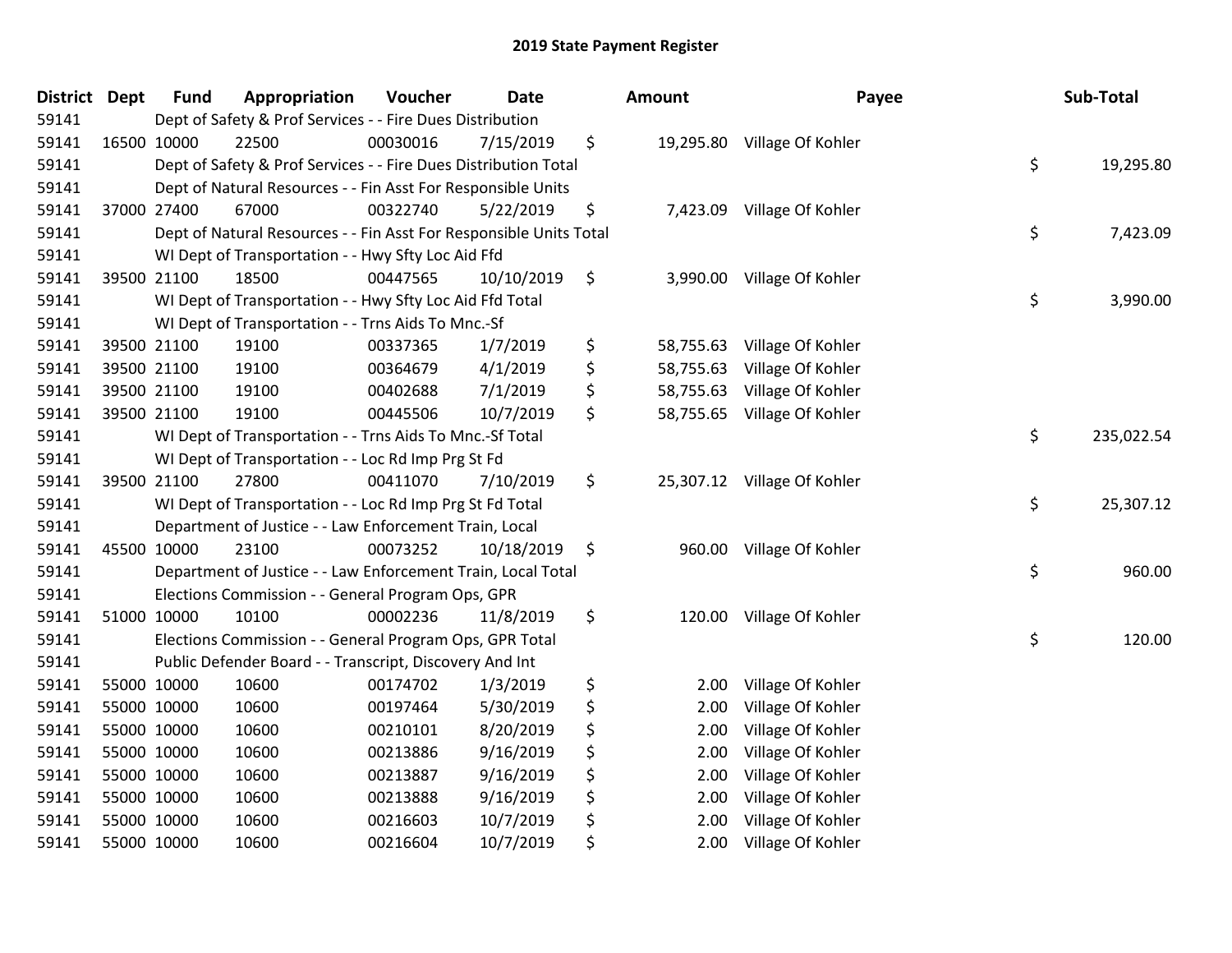| <b>District</b> | <b>Dept</b> | <b>Fund</b> | Appropriation                                                    | Voucher  | <b>Date</b> | <b>Amount</b>    | Payee             | Sub-Total        |
|-----------------|-------------|-------------|------------------------------------------------------------------|----------|-------------|------------------|-------------------|------------------|
| 59141           |             | 55000 10000 | 10600                                                            | 00216605 | 10/7/2019   | \$<br>2.00       | Village Of Kohler |                  |
| 59141           |             | 55000 10000 | 10600                                                            | 00216606 | 10/7/2019   | \$<br>2.00       | Village Of Kohler |                  |
| 59141           |             | 55000 10000 | 10600                                                            | 00219322 | 10/28/2019  | \$<br>2.00       | Village Of Kohler |                  |
| 59141           |             | 55000 10000 | 10600                                                            | 00219323 | 10/28/2019  | \$<br>2.00       | Village Of Kohler |                  |
| 59141           |             | 55000 10000 | 10600                                                            | 00219866 | 10/29/2019  | \$<br>8.00       | Village Of Kohler |                  |
| 59141           |             | 55000 10000 | 10600                                                            | 00223635 | 11/25/2019  | \$<br>2.00       | Village Of Kohler |                  |
| 59141           |             | 55000 10000 | 10600                                                            | 00227646 | 12/23/2019  | \$<br>2.00       | Village Of Kohler |                  |
| 59141           |             | 55000 10000 | 10600                                                            | 00227647 | 12/23/2019  | \$<br>2.00       | Village Of Kohler |                  |
| 59141           |             |             | Public Defender Board - - Transcript, Discovery And Int Total    |          |             |                  |                   | \$<br>38.00      |
| 59141           |             |             | Shared Revenue and Tax Relief - - County And Municipal Aid       |          |             |                  |                   |                  |
| 59141           |             | 83500 10000 | 10500                                                            | 00049815 | 7/22/2019   | \$<br>3,809.64   | Village Of Kohler |                  |
| 59141           |             | 83500 10000 | 10500                                                            | 00054113 | 11/18/2019  | \$<br>21,587.98  | Village Of Kohler |                  |
| 59141           |             |             | Shared Revenue and Tax Relief - - County And Municipal Aid Total |          |             |                  |                   | \$<br>25,397.62  |
| 59141           |             |             | Shared Revenue and Tax Relief - - Exempt Computer Aid            |          |             |                  |                   |                  |
| 59141           |             | 83500 10000 | 10900                                                            | 00046862 | 7/22/2019   | \$<br>131,452.34 | Village Of Kohler |                  |
| 59141           |             |             | Shared Revenue and Tax Relief - - Exempt Computer Aid Total      |          |             |                  |                   | \$<br>131,452.34 |
| 59141           |             |             | Shared Revenue and Tax Relief - - Utility Aid                    |          |             |                  |                   |                  |
| 59141           |             | 83500 10000 | 11000                                                            | 00049815 | 7/22/2019   | \$<br>776.43     | Village Of Kohler |                  |
| 59141           | 83500 10000 |             | 11000                                                            | 00054113 | 11/18/2019  | \$<br>3,330.56   | Village Of Kohler |                  |
| 59141           |             |             | Shared Revenue and Tax Relief - - Utility Aid Total              |          |             |                  |                   | \$<br>4,106.99   |
| 59141           |             |             | Shared Revenue and Tax Relief - - Personal Property Aid          |          |             |                  |                   |                  |
| 59141           |             | 83500 10000 | 11100                                                            | 00041444 | 5/6/2019    | \$<br>2,794.21   | Village Of Kohler |                  |
| 59141           |             |             | Shared Revenue and Tax Relief - - Personal Property Aid Total    |          |             |                  |                   | \$<br>2,794.21   |
| 59141 Total     |             |             |                                                                  |          |             |                  |                   | 455,907.71       |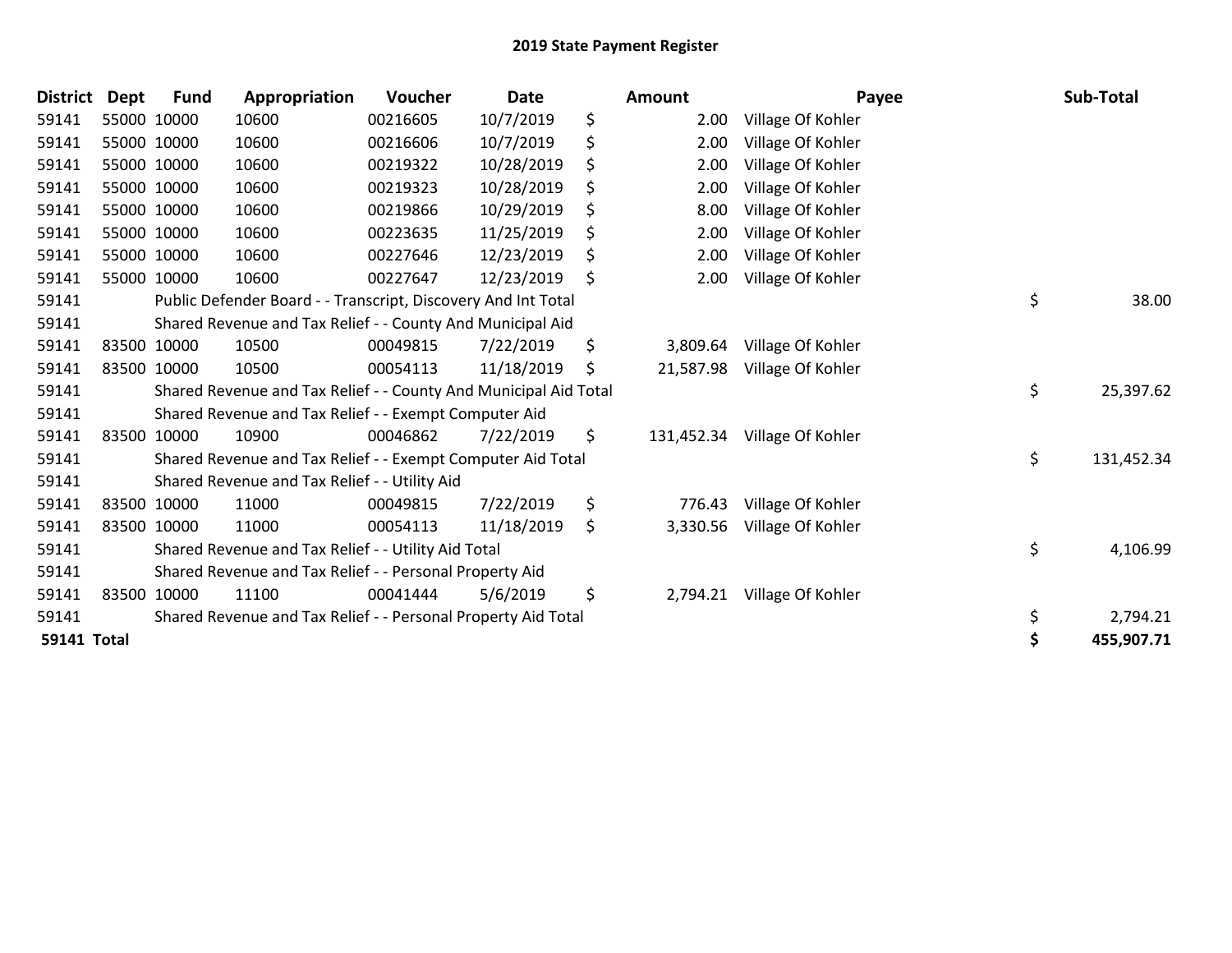| <b>District</b> | <b>Dept</b> | <b>Fund</b> | Appropriation                                                                   | Voucher                 | <b>Date</b> |     | Amount    | Payee                          | Sub-Total        |
|-----------------|-------------|-------------|---------------------------------------------------------------------------------|-------------------------|-------------|-----|-----------|--------------------------------|------------------|
| 59165           |             |             | Dept of Safety & Prof Services - - Fire Dues Distribution                       |                         |             |     |           |                                |                  |
| 59165           | 16500 10000 |             | 22500                                                                           | 00030181                | 7/16/2019   | \$  |           | 10,179.10 Village of Oostburg  |                  |
| 59165           |             |             | Dept of Safety & Prof Services - - Fire Dues Distribution Total                 |                         |             |     |           |                                | \$<br>10,179.10  |
| 59165           |             |             | Dept of Natural Resources - - Fin Asst For Responsible Units                    |                         |             |     |           |                                |                  |
| 59165           | 37000 27400 |             | 67000                                                                           | 00322782                | 5/22/2019   | \$  | 5,951.47  | Village of Oostburg            |                  |
| 59165           |             |             | Dept of Natural Resources - - Fin Asst For Responsible Units Total              |                         |             |     |           |                                | \$<br>5,951.47   |
| 59165           |             |             | WI Dept of Transportation - - Trns Aids To Mnc.-Sf                              |                         |             |     |           |                                |                  |
| 59165           | 39500 21100 |             | 19100                                                                           | 00337366                | 1/7/2019    | \$  |           | 40,484.19 Village of Oostburg  |                  |
| 59165           | 39500 21100 |             | 19100                                                                           | 00364680                | 4/1/2019    | \$  | 40,484.19 | Village of Oostburg            |                  |
| 59165           | 39500 21100 |             | 19100                                                                           | 00402689                | 7/1/2019    | \$  | 40,484.19 | Village of Oostburg            |                  |
| 59165           | 39500 21100 |             | 19100                                                                           | 00445507                | 10/7/2019   | \$  | 40,484.20 | Village of Oostburg            |                  |
| 59165           |             |             | WI Dept of Transportation - - Trns Aids To Mnc.-Sf Total                        |                         |             |     |           |                                | \$<br>161,936.77 |
| 59165           |             |             | Department of Health Services - - Emergency Medical Services, Ai                |                         |             |     |           |                                |                  |
| 59165           | 43500 10000 |             | 11900                                                                           | 00307971                | 9/4/2019    | \$  |           | 6,322.50 Village of Oostburg   |                  |
| 59165           |             |             | Department of Health Services - - Emergency Medical Services, Ai Total          |                         |             |     |           |                                | \$<br>6,322.50   |
| 59165           |             |             | Department of Health Services - - Prepaid Medical Transport Reimbursement       |                         |             |     |           |                                |                  |
| 59165           | 43500 10000 |             | 16300                                                                           | AMBULANCE 11/18/2019 \$ |             |     | 3,115.30  | Village of Oostburg            |                  |
| 59165           |             |             | Department of Health Services - - Prepaid Medical Transport Reimbursement Total |                         |             |     |           |                                | \$<br>3,115.30   |
| 59165           |             |             | Shared Revenue and Tax Relief - - Expenditure Restraint Program                 |                         |             |     |           |                                |                  |
| 59165           | 83500 10000 |             | 10100                                                                           | 00049816                | 7/22/2019   | \$. |           | 20,563.52 Village of Oostburg  |                  |
| 59165           |             |             | Shared Revenue and Tax Relief - - Expenditure Restraint Program Total           |                         |             |     |           |                                | \$<br>20,563.52  |
| 59165           |             |             | Shared Revenue and Tax Relief - - County And Municipal Aid                      |                         |             |     |           |                                |                  |
| 59165           | 83500 10000 |             | 10500                                                                           | 00049816                | 7/22/2019   | \$  |           | 21,660.83 Village of Oostburg  |                  |
| 59165           | 83500 10000 |             | 10500                                                                           | 00054114                | 11/18/2019  | \$  |           | 119,629.43 Village of Oostburg |                  |
| 59165           |             |             | Shared Revenue and Tax Relief - - County And Municipal Aid Total                |                         |             |     |           |                                | \$<br>141,290.26 |
| 59165           |             |             | Shared Revenue and Tax Relief - - Exempt Computer Aid                           |                         |             |     |           |                                |                  |
| 59165           | 83500 10000 |             | 10900                                                                           | 00046863                | 7/22/2019   | \$  | 878.17    | Village of Oostburg            |                  |
| 59165           | 83500 10000 |             | 10900                                                                           | 00048015                | 7/22/2019   | \$  |           | 7,908.01 Village of Oostburg   |                  |
| 59165           |             |             | Shared Revenue and Tax Relief - - Exempt Computer Aid Total                     |                         |             |     |           |                                | \$<br>8,786.18   |
| 59165           |             |             | Shared Revenue and Tax Relief - - Utility Aid                                   |                         |             |     |           |                                |                  |
| 59165           | 83500 10000 |             | 11000                                                                           | 00049816                | 7/22/2019   | \$  | 196.25    | Village of Oostburg            |                  |
| 59165           | 83500 10000 |             | 11000                                                                           | 00054114                | 11/18/2019  | \$  | 1,145.93  | Village of Oostburg            |                  |
| 59165           |             |             | Shared Revenue and Tax Relief - - Utility Aid Total                             |                         |             |     |           |                                | \$<br>1,342.18   |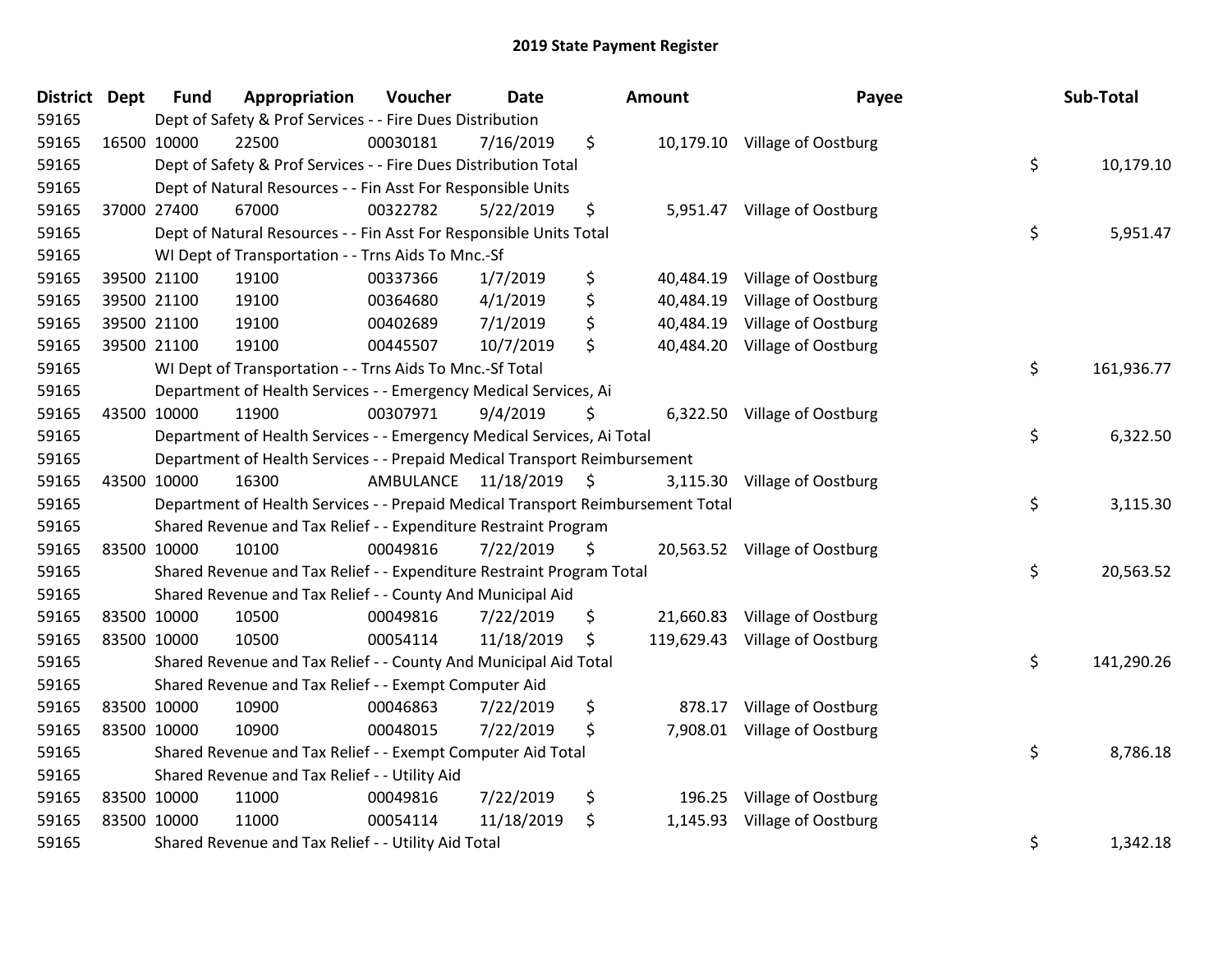| District Dept |             | Fund | Appropriation                                                 | Voucher  | Date     | Amount |          | Payee               | Sub-Total  |
|---------------|-------------|------|---------------------------------------------------------------|----------|----------|--------|----------|---------------------|------------|
| 59165         |             |      | Shared Revenue and Tax Relief - - Personal Property Aid       |          |          |        |          |                     |            |
| 59165         | 83500 10000 |      | 11100                                                         | 00041445 | 5/6/2019 |        | 5,054.87 | Village of Oostburg |            |
| 59165         | 83500 10000 |      | 11100                                                         | 00042772 | 5/6/2019 |        | 2,862.51 | Village of Oostburg |            |
| 59165         |             |      | Shared Revenue and Tax Relief - - Personal Property Aid Total |          |          |        |          |                     | 7,917.38   |
| 59165 Total   |             |      |                                                               |          |          |        |          |                     | 367,404.66 |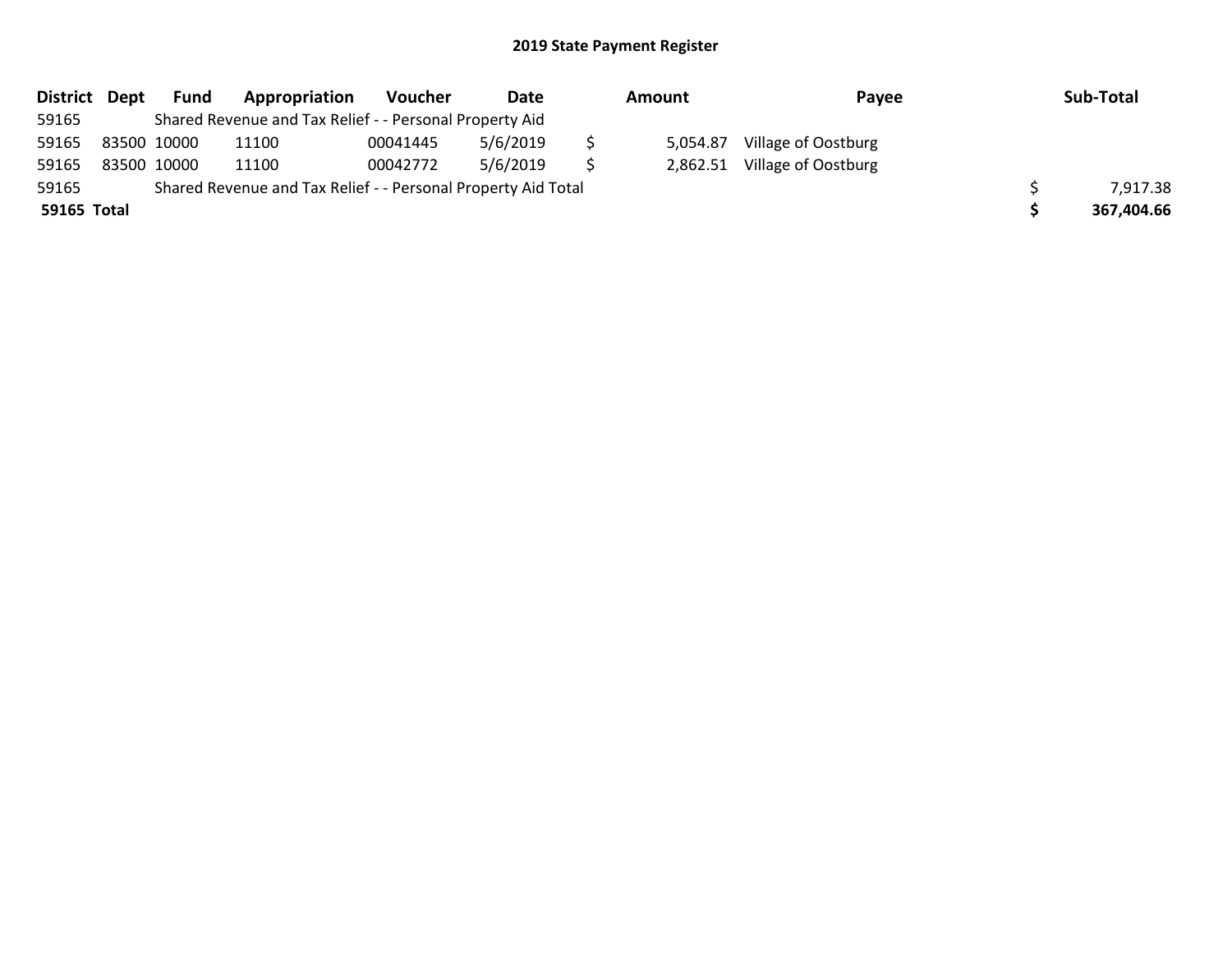| <b>District</b> | <b>Dept</b> | <b>Fund</b> | Appropriation                                                                   | Voucher   | <b>Date</b>   | Amount          | Payee                           | Sub-Total       |
|-----------------|-------------|-------------|---------------------------------------------------------------------------------|-----------|---------------|-----------------|---------------------------------|-----------------|
| 59176           |             |             | Dept of Safety & Prof Services - - Fire Dues Distribution                       |           |               |                 |                                 |                 |
| 59176           |             | 16500 10000 | 22500                                                                           | 00030390  | 7/16/2019     | \$              | 6,381.26 Village Of Random Lake |                 |
| 59176           |             |             | Dept of Safety & Prof Services - - Fire Dues Distribution Total                 |           |               |                 |                                 | \$<br>6,381.26  |
| 59176           |             |             | Dept of Natural Resources - - Fin Asst For Responsible Units                    |           |               |                 |                                 |                 |
| 59176           |             | 37000 27400 | 67000                                                                           | 00322718  | 5/22/2019     | \$<br>3,623.18  | Village Of Random Lake          |                 |
| 59176           |             |             | Dept of Natural Resources - - Fin Asst For Responsible Units Total              |           |               |                 |                                 | \$<br>3,623.18  |
| 59176           |             |             | WI Dept of Transportation - - Trns Aids To Mnc.-Sf                              |           |               |                 |                                 |                 |
| 59176           |             | 39500 21100 | 19100                                                                           | 00337367  | 1/7/2019      | \$<br>12,949.15 | Village Of Random Lake          |                 |
| 59176           |             | 39500 21100 | 19100                                                                           | 00364681  | 4/1/2019      | \$<br>12,949.15 | Village Of Random Lake          |                 |
| 59176           |             | 39500 21100 | 19100                                                                           | 00402690  | 7/1/2019      | \$<br>12,949.15 | Village Of Random Lake          |                 |
| 59176           |             | 39500 21100 | 19100                                                                           | 00445508  | 10/7/2019     | \$<br>12,949.16 | Village Of Random Lake          |                 |
| 59176           |             |             | WI Dept of Transportation - - Trns Aids To Mnc.-Sf Total                        |           |               |                 |                                 | \$<br>51,796.61 |
| 59176           |             |             | Department of Health Services - - Prepaid Medical Transport Reimbursement       |           |               |                 |                                 |                 |
| 59176           | 43500 10000 |             | 16300                                                                           | AMBULANCE | 11/18/2019 \$ | 4,548.33        | Village Of Random Lake          |                 |
| 59176           |             |             | Department of Health Services - - Prepaid Medical Transport Reimbursement Total |           |               |                 |                                 | \$<br>4,548.33  |
| 59176           |             |             | Elections Commission - - General Program Ops, GPR                               |           |               |                 |                                 |                 |
| 59176           |             | 51000 10000 | 10100                                                                           | 00001649  | 2/12/2019     | \$<br>350.52    | Village Of Random Lake          |                 |
| 59176           |             |             | Elections Commission - - General Program Ops, GPR Total                         |           |               |                 |                                 | \$<br>350.52    |
| 59176           |             |             | Shared Revenue and Tax Relief - - County And Municipal Aid                      |           |               |                 |                                 |                 |
| 59176           | 83500 10000 |             | 10500                                                                           | 00049817  | 7/22/2019     | \$<br>14,147.05 | Village Of Random Lake          |                 |
| 59176           | 83500 10000 |             | 10500                                                                           | 00054115  | 11/18/2019    | \$<br>75,618.26 | Village Of Random Lake          |                 |
| 59176           |             |             | Shared Revenue and Tax Relief - - County And Municipal Aid Total                |           |               |                 |                                 | \$<br>89,765.31 |
| 59176           |             |             | Shared Revenue and Tax Relief - - Exempt Computer Aid                           |           |               |                 |                                 |                 |
| 59176           | 83500 10000 |             | 10900                                                                           | 00046864  | 7/22/2019     | \$<br>2,795.59  | Village Of Random Lake          |                 |
| 59176           | 83500 10000 |             | 10900                                                                           | 00048016  | 7/22/2019     | \$<br>195.65    | Village Of Random Lake          |                 |
| 59176           |             |             | Shared Revenue and Tax Relief - - Exempt Computer Aid Total                     |           |               |                 |                                 | \$<br>2,991.24  |
| 59176           |             |             | Shared Revenue and Tax Relief - - Utility Aid                                   |           |               |                 |                                 |                 |
| 59176           | 83500 10000 |             | 11000                                                                           | 00049817  | 7/22/2019     | \$<br>62.16     | Village Of Random Lake          |                 |
| 59176           | 83500 10000 |             | 11000                                                                           | 00054115  | 11/18/2019    | \$<br>356.47    | Village Of Random Lake          |                 |
| 59176           |             |             | Shared Revenue and Tax Relief - - Utility Aid Total                             |           |               |                 |                                 | \$<br>418.63    |
| 59176           |             |             | Shared Revenue and Tax Relief - - Personal Property Aid                         |           |               |                 |                                 |                 |
| 59176           | 83500 10000 |             | 11100                                                                           | 00041446  | 5/6/2019      | \$<br>7,583.58  | Village Of Random Lake          |                 |
| 59176           | 83500 10000 |             | 11100                                                                           | 00042773  | 5/6/2019      | \$<br>364.07    | Village Of Random Lake          |                 |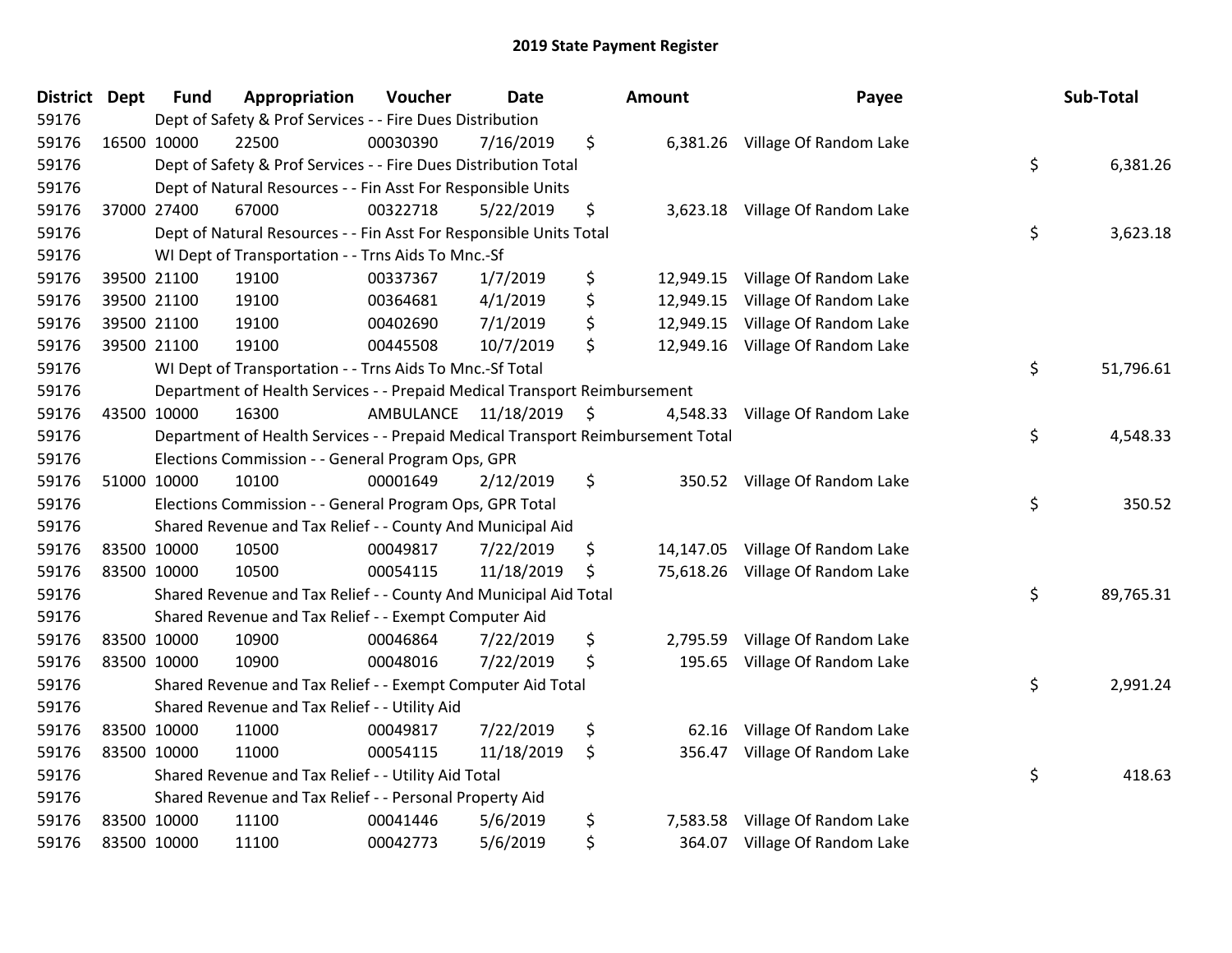|             | District Dept Fund | <b>Appropriation</b>                                          | Voucher | Date | Amount | Payee | Sub-Total  |
|-------------|--------------------|---------------------------------------------------------------|---------|------|--------|-------|------------|
| 59176       |                    | Shared Revenue and Tax Relief - - Personal Property Aid Total |         |      |        |       | 7,947.65   |
| 59176 Total |                    |                                                               |         |      |        |       | 167,822.73 |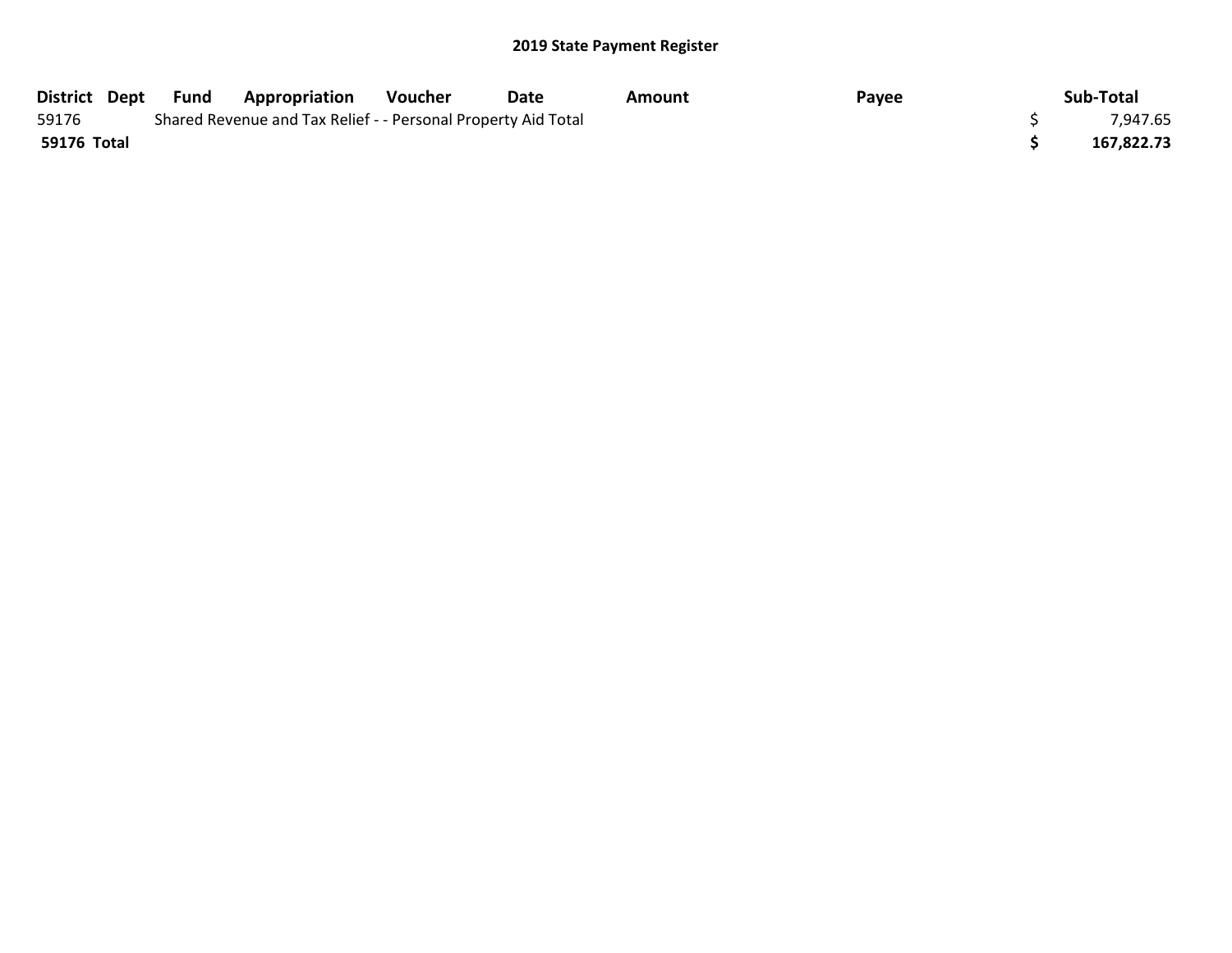| <b>District</b>    | <b>Dept</b> | <b>Fund</b> | Appropriation                                                      | Voucher  | <b>Date</b> | <b>Amount</b>  | Payee                      | Sub-Total       |
|--------------------|-------------|-------------|--------------------------------------------------------------------|----------|-------------|----------------|----------------------------|-----------------|
| 59191              |             |             | Dept of Safety & Prof Services - - Fire Dues Distribution          |          |             |                |                            |                 |
| 59191              |             | 16500 10000 | 22500                                                              | 00031298 | 7/18/2019   | \$             | 1,451.18 Village Of Waldo  |                 |
| 59191              |             |             | Dept of Safety & Prof Services - - Fire Dues Distribution Total    |          |             |                |                            | \$<br>1,451.18  |
| 59191              |             |             | Dept of Natural Resources - - Fin Asst For Responsible Units       |          |             |                |                            |                 |
| 59191              |             | 37000 27400 | 67000                                                              | 00322770 | 5/22/2019   | \$             | 809.91 Village Of Waldo    |                 |
| 59191              |             |             | Dept of Natural Resources - - Fin Asst For Responsible Units Total |          |             |                |                            | \$<br>809.91    |
| 59191              |             |             | WI Dept of Transportation - - Trns Aids To Mnc.-Sf                 |          |             |                |                            |                 |
| 59191              |             | 39500 21100 | 19100                                                              | 00337368 | 1/7/2019    | \$<br>2,444.55 | Village Of Waldo           |                 |
| 59191              |             | 39500 21100 | 19100                                                              | 00364682 | 4/1/2019    | \$<br>2,444.55 | Village Of Waldo           |                 |
| 59191              |             | 39500 21100 | 19100                                                              | 00402691 | 7/1/2019    | \$<br>2,444.55 | Village Of Waldo           |                 |
| 59191              |             | 39500 21100 | 19100                                                              | 00445509 | 10/7/2019   | \$<br>2,444.56 | Village Of Waldo           |                 |
| 59191              |             |             | WI Dept of Transportation - - Trns Aids To Mnc.-Sf Total           |          |             |                |                            | \$<br>9,778.21  |
| 59191              |             |             | WI Dept of Transportation - - Loc Rd Imp Prg St Fd                 |          |             |                |                            |                 |
| 59191              |             | 39500 21100 | 27800                                                              | 00395849 | 6/20/2019   | \$<br>4,334.19 | Village Of Waldo           |                 |
| 59191              |             | 39500 21100 | 27800                                                              | 00396261 | 6/21/2019   | \$<br>5,000.00 | Village Of Waldo           |                 |
| 59191              |             |             | WI Dept of Transportation - - Loc Rd Imp Prg St Fd Total           |          |             |                |                            | \$<br>9,334.19  |
| 59191              |             |             | Shared Revenue and Tax Relief - - County And Municipal Aid         |          |             |                |                            |                 |
| 59191              |             | 83500 10000 | 10500                                                              | 00049818 | 7/22/2019   | \$             | 10,217.06 Village Of Waldo |                 |
| 59191              |             | 83500 10000 | 10500                                                              | 00054116 | 11/18/2019  | \$             | 57,896.64 Village Of Waldo |                 |
| 59191              |             |             | Shared Revenue and Tax Relief - - County And Municipal Aid Total   |          |             |                |                            | \$<br>68,113.70 |
| 59191              |             |             | Shared Revenue and Tax Relief - - Exempt Computer Aid              |          |             |                |                            |                 |
| 59191              |             | 83500 10000 | 10900                                                              | 00046865 | 7/22/2019   | \$             | 468.70 Village Of Waldo    |                 |
| 59191              |             |             | Shared Revenue and Tax Relief - - Exempt Computer Aid Total        |          |             |                |                            | \$<br>468.70    |
| 59191              |             |             | Shared Revenue and Tax Relief - - Utility Aid                      |          |             |                |                            |                 |
| 59191              | 83500 10000 |             | 11000                                                              | 00049818 | 7/22/2019   | \$<br>800.58   | Village Of Waldo           |                 |
| 59191              |             | 83500 10000 | 11000                                                              | 00054116 | 11/18/2019  | \$<br>4,655.08 | Village Of Waldo           |                 |
| 59191              |             |             | Shared Revenue and Tax Relief - - Utility Aid Total                |          |             |                |                            | \$<br>5,455.66  |
| 59191              |             |             | Shared Revenue and Tax Relief - - Personal Property Aid            |          |             |                |                            |                 |
| 59191              |             | 83500 10000 | 11100                                                              | 00041447 | 5/6/2019    | \$             | 923.29 Village Of Waldo    |                 |
| 59191              |             |             | Shared Revenue and Tax Relief - - Personal Property Aid Total      |          |             |                |                            | \$<br>923.29    |
| <b>59191 Total</b> |             |             |                                                                    |          |             |                |                            | \$<br>96,334.84 |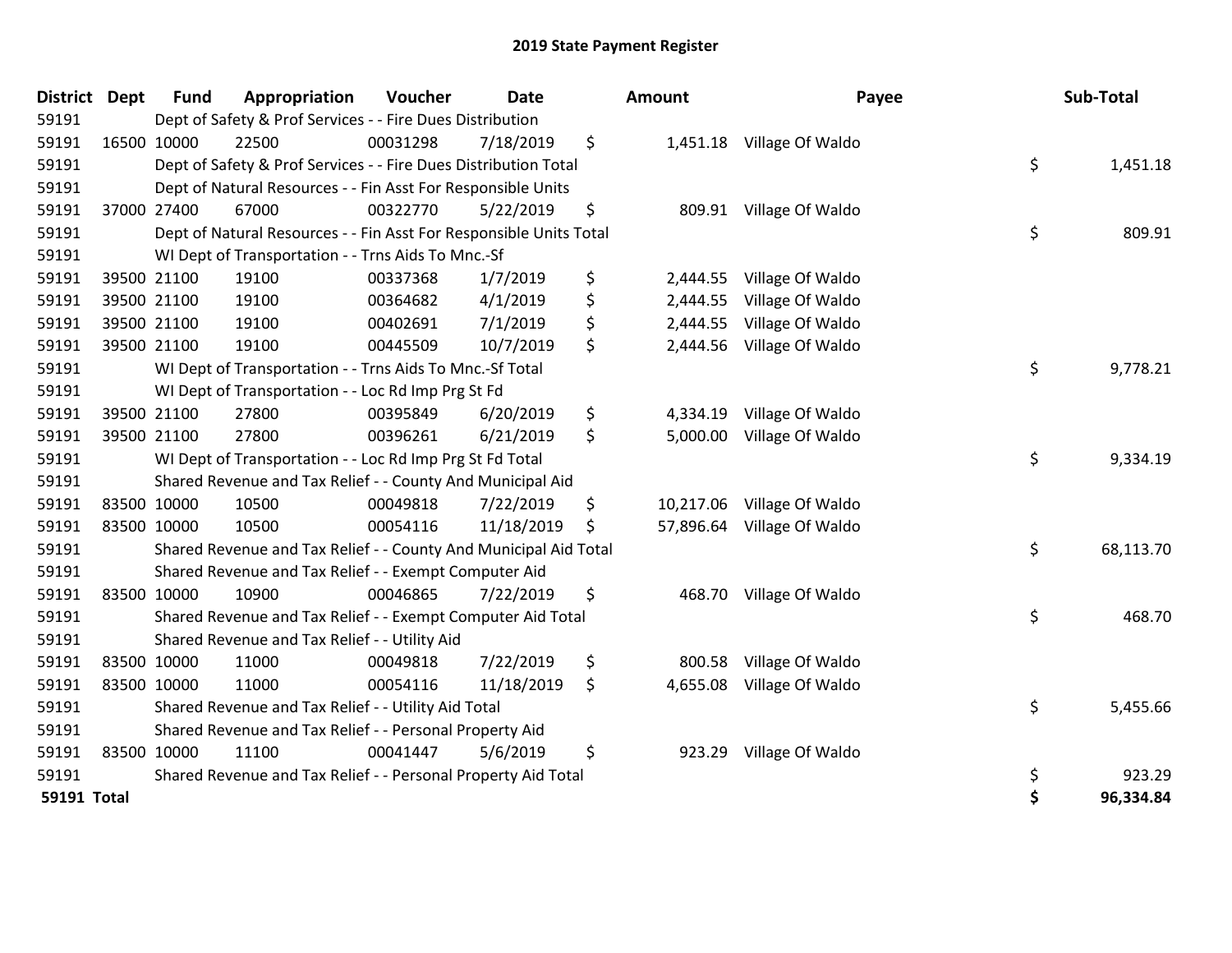| District Dept | <b>Fund</b> | Appropriation                                                          | Voucher  | <b>Date</b> |    | Amount    | Payee                      | Sub-Total        |
|---------------|-------------|------------------------------------------------------------------------|----------|-------------|----|-----------|----------------------------|------------------|
| 59271         |             | Dept of Safety & Prof Services - - Fire Dues Distribution              |          |             |    |           |                            |                  |
| 59271         | 16500 10000 | 22500                                                                  | 00029928 | 7/12/2019   | \$ |           | 35,340.34 City Of Plymouth |                  |
| 59271         |             | Dept of Safety & Prof Services - - Fire Dues Distribution Total        |          |             |    |           |                            | \$<br>35,340.34  |
| 59271         |             | Dept of Natural Resources - - Rec & Resource Aids, Fed                 |          |             |    |           |                            |                  |
| 59271         | 37000 21200 | 58300                                                                  | 00319014 | 5/10/2019   | \$ | 1,788.69  | City Of Plymouth           |                  |
| 59271         |             | Dept of Natural Resources - - Rec & Resource Aids, Fed Total           |          |             |    |           |                            | \$<br>1,788.69   |
| 59271         |             | Dept of Natural Resources - - Fin Asst For Responsible Units           |          |             |    |           |                            |                  |
| 59271         | 37000 27400 | 67000                                                                  | 00323042 | 5/22/2019   | \$ |           | 22,115.52 City Of Plymouth |                  |
| 59271         |             | Dept of Natural Resources - - Fin Asst For Responsible Units Total     |          |             |    |           |                            | \$<br>22,115.52  |
| 59271         |             | WI Dept of Transportation - - Conn Hwy Aids St Fds                     |          |             |    |           |                            |                  |
| 59271         | 39500 21100 | 16200                                                                  | 00337791 | 1/7/2019    | \$ | 4,206.08  | City Of Plymouth           |                  |
| 59271         | 39500 21100 | 16200                                                                  | 00365105 | 4/1/2019    | \$ | 4,206.08  | City Of Plymouth           |                  |
| 59271         | 39500 21100 | 16200                                                                  | 00403114 | 7/1/2019    | \$ | 4,206.08  | City Of Plymouth           |                  |
| 59271         | 39500 21100 | 16200                                                                  | 00445932 | 10/7/2019   | \$ | 4,206.08  | City Of Plymouth           |                  |
| 59271         |             | WI Dept of Transportation - - Conn Hwy Aids St Fds Total               |          |             |    |           |                            | \$<br>16,824.32  |
| 59271         |             | WI Dept of Transportation - - Hwy Sfty Loc Aid Ffd                     |          |             |    |           |                            |                  |
| 59271         | 39500 21100 | 18500                                                                  | 00439727 | 10/1/2019   | \$ | 4,000.00  | City Of Plymouth           |                  |
| 59271         | 39500 21100 | 18500                                                                  | 00443721 | 10/4/2019   | \$ | 4,000.00  | City Of Plymouth           |                  |
| 59271         |             | WI Dept of Transportation - - Hwy Sfty Loc Aid Ffd Total               |          |             |    |           |                            | \$<br>8,000.00   |
| 59271         |             | WI Dept of Transportation - - Trns Aids To Mnc.-Sf                     |          |             |    |           |                            |                  |
| 59271         | 39500 21100 | 19100                                                                  | 00337369 | 1/7/2019    | \$ | 90,853.66 | City Of Plymouth           |                  |
| 59271         | 39500 21100 | 19100                                                                  | 00364683 | 4/1/2019    | \$ | 90,853.66 | City Of Plymouth           |                  |
| 59271         | 39500 21100 | 19100                                                                  | 00402692 | 7/1/2019    | \$ | 90,853.66 | City Of Plymouth           |                  |
| 59271         | 39500 21100 | 19100                                                                  | 00445510 | 10/7/2019   | \$ | 90,853.69 | City Of Plymouth           |                  |
| 59271         |             | WI Dept of Transportation - - Trns Aids To Mnc.-Sf Total               |          |             |    |           |                            | \$<br>363,414.67 |
| 59271         |             | WI Dept of Transportation - - Loc Rd Imp Prg St Fd                     |          |             |    |           |                            |                  |
| 59271         | 39500 21100 | 27800                                                                  | 00466595 | 11/29/2019  | \$ | 32,238.65 | City Of Plymouth           |                  |
| 59271         |             | WI Dept of Transportation - - Loc Rd Imp Prg St Fd Total               |          |             |    |           |                            | \$<br>32,238.65  |
| 59271         |             | Department of Health Services - - Emergency Medical Services, Ai       |          |             |    |           |                            |                  |
| 59271         | 43500 10000 | 11900                                                                  | 00307982 | 9/4/2019    | Ş  | 5,960.95  | City Of Plymouth           |                  |
| 59271         |             | Department of Health Services - - Emergency Medical Services, Ai Total |          |             |    |           |                            | \$<br>5,960.95   |
| 59271         |             | Department of Justice - - Law Enforcement Train, Local                 |          |             |    |           |                            |                  |
| 59271         | 45500 10000 | 23100                                                                  | 00074333 | 11/6/2019   | \$ | 2,240.00  | City Of Plymouth           |                  |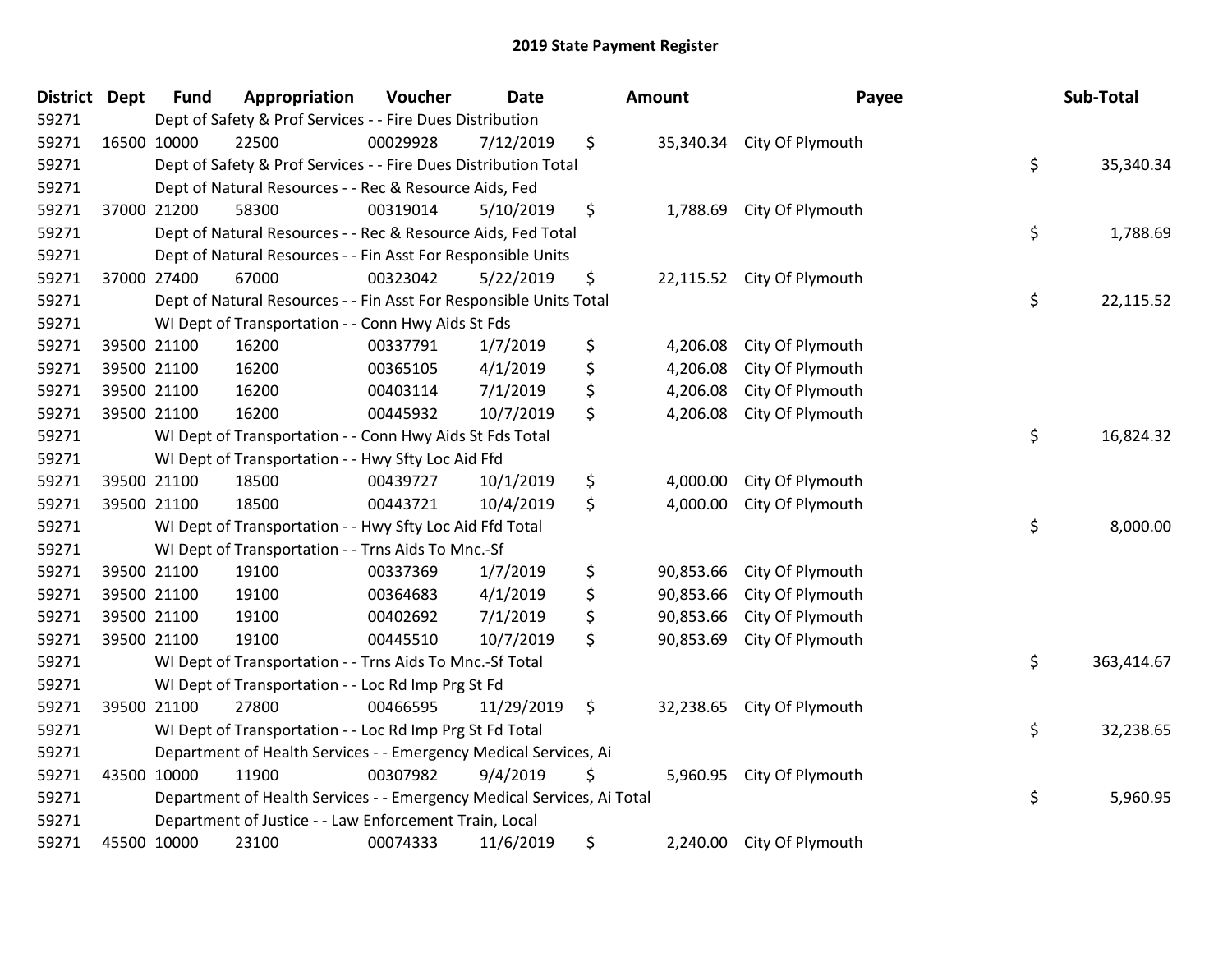| District Dept |             | <b>Fund</b> | Appropriation                                                | Voucher  | <b>Date</b> | <b>Amount</b> | Payee            | Sub-Total      |
|---------------|-------------|-------------|--------------------------------------------------------------|----------|-------------|---------------|------------------|----------------|
| 59271         |             |             | Department of Justice - - Law Enforcement Train, Local Total |          |             |               |                  | \$<br>2,240.00 |
| 59271         |             |             | Public Defender Board - - Transcript, Discovery And Int      |          |             |               |                  |                |
| 59271         | 55000 10000 |             | 10600                                                        | 00174683 | 1/3/2019    | \$<br>12.00   | City Of Plymouth |                |
| 59271         | 55000 10000 |             | 10600                                                        | 00174706 | 1/3/2019    | \$<br>15.00   | City Of Plymouth |                |
| 59271         | 55000 10000 |             | 10600                                                        | 00175855 | 1/9/2019    | \$<br>21.00   | City Of Plymouth |                |
| 59271         | 55000 10000 |             | 10600                                                        | 00182612 | 2/19/2019   | \$<br>34.00   | City Of Plymouth |                |
| 59271         | 55000 10000 |             | 10600                                                        | 00182642 | 2/19/2019   | \$<br>19.00   | City Of Plymouth |                |
| 59271         | 55000 10000 |             | 10600                                                        | 00186188 | 3/7/2019    | \$<br>5.00    | City Of Plymouth |                |
| 59271         | 55000 10000 |             | 10600                                                        | 00186370 | 3/7/2019    | \$<br>36.00   | City Of Plymouth |                |
| 59271         | 55000 10000 |             | 10600                                                        | 00189633 | 4/3/2019    | \$<br>5.00    | City Of Plymouth |                |
| 59271         | 55000 10000 |             | 10600                                                        | 00189694 | 4/3/2019    | \$<br>26.00   | City Of Plymouth |                |
| 59271         | 55000 10000 |             | 10600                                                        | 00191502 | 4/18/2019   | \$<br>13.00   | City Of Plymouth |                |
| 59271         | 55000 10000 |             | 10600                                                        | 00191552 | 4/18/2019   | \$<br>17.00   | City Of Plymouth |                |
| 59271         | 55000 10000 |             | 10600                                                        | 00193469 | 5/3/2019    | \$<br>25.25   | City Of Plymouth |                |
| 59271         | 55000 10000 |             | 10600                                                        | 00197480 | 5/30/2019   | \$<br>5.00    | City Of Plymouth |                |
| 59271         | 55000 10000 |             | 10600                                                        | 00197481 | 5/30/2019   | \$<br>5.00    | City Of Plymouth |                |
| 59271         | 55000 10000 |             | 10600                                                        | 00197482 | 5/30/2019   | \$<br>10.00   | City Of Plymouth |                |
| 59271         | 55000 10000 |             | 10600                                                        | 00197483 | 5/30/2019   | \$<br>11.00   | City Of Plymouth |                |
| 59271         | 55000 10000 |             | 10600                                                        | 00197484 | 5/30/2019   | \$<br>6.00    | City Of Plymouth |                |
| 59271         | 55000 10000 |             | 10600                                                        | 00197485 | 5/30/2019   | \$<br>2.00    | City Of Plymouth |                |
| 59271         | 55000 10000 |             | 10600                                                        | 00200829 | 6/12/2019   | \$<br>10.00   | City Of Plymouth |                |
| 59271         | 55000 10000 |             | 10600                                                        | 00204001 | 7/1/2019    | \$<br>11.00   | City Of Plymouth |                |
| 59271         | 55000 10000 |             | 10600                                                        | 00204002 | 7/1/2019    | \$<br>6.00    | City Of Plymouth |                |
| 59271         | 55000 10000 |             | 10600                                                        | 00204003 | 7/1/2019    | \$<br>5.00    | City Of Plymouth |                |
| 59271         | 55000 10000 |             | 10600                                                        | 00204004 | 7/1/2019    | \$<br>0.60    | City Of Plymouth |                |
| 59271         | 55000 10000 |             | 10600                                                        | 00204005 | 7/1/2019    | \$<br>5.00    | City Of Plymouth |                |
| 59271         | 55000 10000 |             | 10600                                                        | 00204463 | 7/8/2019    | \$<br>26.00   | City Of Plymouth |                |
| 59271         | 55000 10000 |             | 10600                                                        | 00204464 | 7/8/2019    | \$<br>6.00    | City Of Plymouth |                |
| 59271         | 55000 10000 |             | 10600                                                        | 00205950 | 7/18/2019   | \$<br>5.00    | City Of Plymouth |                |
| 59271         | 55000 10000 |             | 10600                                                        | 00210125 | 8/20/2019   | \$<br>5.00    | City Of Plymouth |                |
| 59271         | 55000 10000 |             | 10600                                                        | 00210126 | 8/20/2019   | \$<br>10.00   | City Of Plymouth |                |
| 59271         | 55000 10000 |             | 10600                                                        | 00210127 | 8/20/2019   | \$<br>5.00    | City Of Plymouth |                |
| 59271         | 55000 10000 |             | 10600                                                        | 00210128 | 8/20/2019   | \$<br>5.00    | City Of Plymouth |                |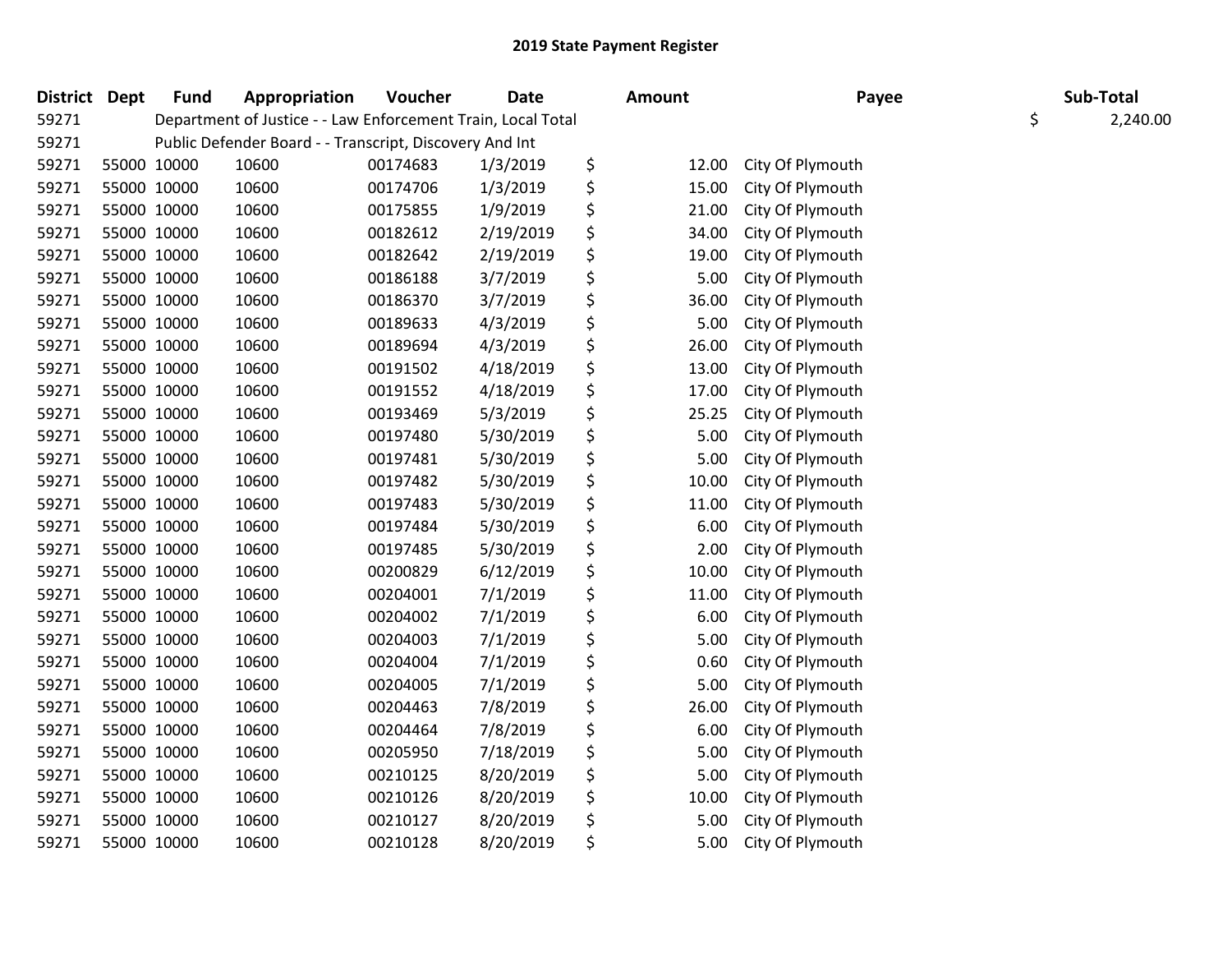| District | <b>Dept</b> | <b>Fund</b> | Appropriation                                                         | <b>Voucher</b> | <b>Date</b> | <b>Amount</b>   | Payee            | Sub-Total       |
|----------|-------------|-------------|-----------------------------------------------------------------------|----------------|-------------|-----------------|------------------|-----------------|
| 59271    |             | 55000 10000 | 10600                                                                 | 00210129       | 8/20/2019   | \$<br>5.00      | City Of Plymouth |                 |
| 59271    |             | 55000 10000 | 10600                                                                 | 00210130       | 8/20/2019   | \$<br>5.00      | City Of Plymouth |                 |
| 59271    |             | 55000 10000 | 10600                                                                 | 00210131       | 8/20/2019   | \$<br>5.00      | City Of Plymouth |                 |
| 59271    |             | 55000 10000 | 10600                                                                 | 00213916       | 9/16/2019   | \$<br>5.00      | City Of Plymouth |                 |
| 59271    |             | 55000 10000 | 10600                                                                 | 00213917       | 9/16/2019   | \$<br>10.00     | City Of Plymouth |                 |
| 59271    |             | 55000 10000 | 10600                                                                 | 00213918       | 9/16/2019   | \$<br>5.00      | City Of Plymouth |                 |
| 59271    |             | 55000 10000 | 10600                                                                 | 00213919       | 9/16/2019   | \$<br>5.00      | City Of Plymouth |                 |
| 59271    |             | 55000 10000 | 10600                                                                 | 00216614       | 10/7/2019   | \$<br>16.00     | City Of Plymouth |                 |
| 59271    |             | 55000 10000 | 10600                                                                 | 00216615       | 10/7/2019   | \$<br>5.00      | City Of Plymouth |                 |
| 59271    |             | 55000 10000 | 10600                                                                 | 00216616       | 10/7/2019   | \$<br>6.00      | City Of Plymouth |                 |
| 59271    |             | 55000 10000 | 10600                                                                 | 00216617       | 10/7/2019   | \$<br>6.00      | City Of Plymouth |                 |
| 59271    |             | 55000 10000 | 10600                                                                 | 00216618       | 10/7/2019   | \$<br>5.00      | City Of Plymouth |                 |
| 59271    |             | 55000 10000 | 10600                                                                 | 00216619       | 10/7/2019   | \$<br>5.00      | City Of Plymouth |                 |
| 59271    |             | 55000 10000 | 10600                                                                 | 00216620       | 10/7/2019   | \$<br>5.00      | City Of Plymouth |                 |
| 59271    |             | 55000 10000 | 10600                                                                 | 00216621       | 10/7/2019   | \$<br>5.00      | City Of Plymouth |                 |
| 59271    |             | 55000 10000 | 10600                                                                 | 00219357       | 10/28/2019  | \$<br>5.00      | City Of Plymouth |                 |
| 59271    |             | 55000 10000 | 10600                                                                 | 00223651       | 11/25/2019  | \$<br>5.00      | City Of Plymouth |                 |
| 59271    |             | 55000 10000 | 10600                                                                 | 00223652       | 11/25/2019  | \$<br>5.00      | City Of Plymouth |                 |
| 59271    |             | 55000 10000 | 10600                                                                 | 00223653       | 11/25/2019  | \$<br>8.00      | City Of Plymouth |                 |
| 59271    |             | 55000 10000 | 10600                                                                 | 00226518       | 12/13/2019  | \$<br>10.00     | City Of Plymouth |                 |
| 59271    |             | 55000 10000 | 10600                                                                 | 00226519       | 12/13/2019  | \$<br>5.00      | City Of Plymouth |                 |
| 59271    |             | 55000 10000 | 10600                                                                 | 00227681       | 12/23/2019  | \$<br>16.40     | City Of Plymouth |                 |
| 59271    |             | 55000 10000 | 10600                                                                 | 00227682       | 12/23/2019  | \$<br>5.00      | City Of Plymouth |                 |
| 59271    |             | 55000 10000 | 10600                                                                 | 00227683       | 12/23/2019  | \$<br>5.00      | City Of Plymouth |                 |
| 59271    |             | 55000 10000 | 10600                                                                 | 00227684       | 12/23/2019  | \$<br>5.00      | City Of Plymouth |                 |
| 59271    |             | 55000 10000 | 10600                                                                 | 00227685       | 12/23/2019  | \$<br>5.00      | City Of Plymouth |                 |
| 59271    |             | 55000 10000 | 10600                                                                 | 00227686       | 12/23/2019  | \$<br>5.00      | City Of Plymouth |                 |
| 59271    |             |             | Public Defender Board - - Transcript, Discovery And Int Total         |                |             |                 |                  | \$<br>539.25    |
| 59271    |             |             | Shared Revenue and Tax Relief - - Expenditure Restraint Program       |                |             |                 |                  |                 |
| 59271    |             | 83500 10000 | 10100                                                                 | 00049819       | 7/22/2019   | \$<br>76,607.24 | City Of Plymouth |                 |
| 59271    |             |             | Shared Revenue and Tax Relief - - Expenditure Restraint Program Total |                |             |                 |                  | \$<br>76,607.24 |
| 59271    |             |             | Shared Revenue and Tax Relief - - County And Municipal Aid            |                |             |                 |                  |                 |
| 59271    |             | 83500 10000 | 10500                                                                 | 00049819       | 7/22/2019   | \$<br>95,329.54 | City Of Plymouth |                 |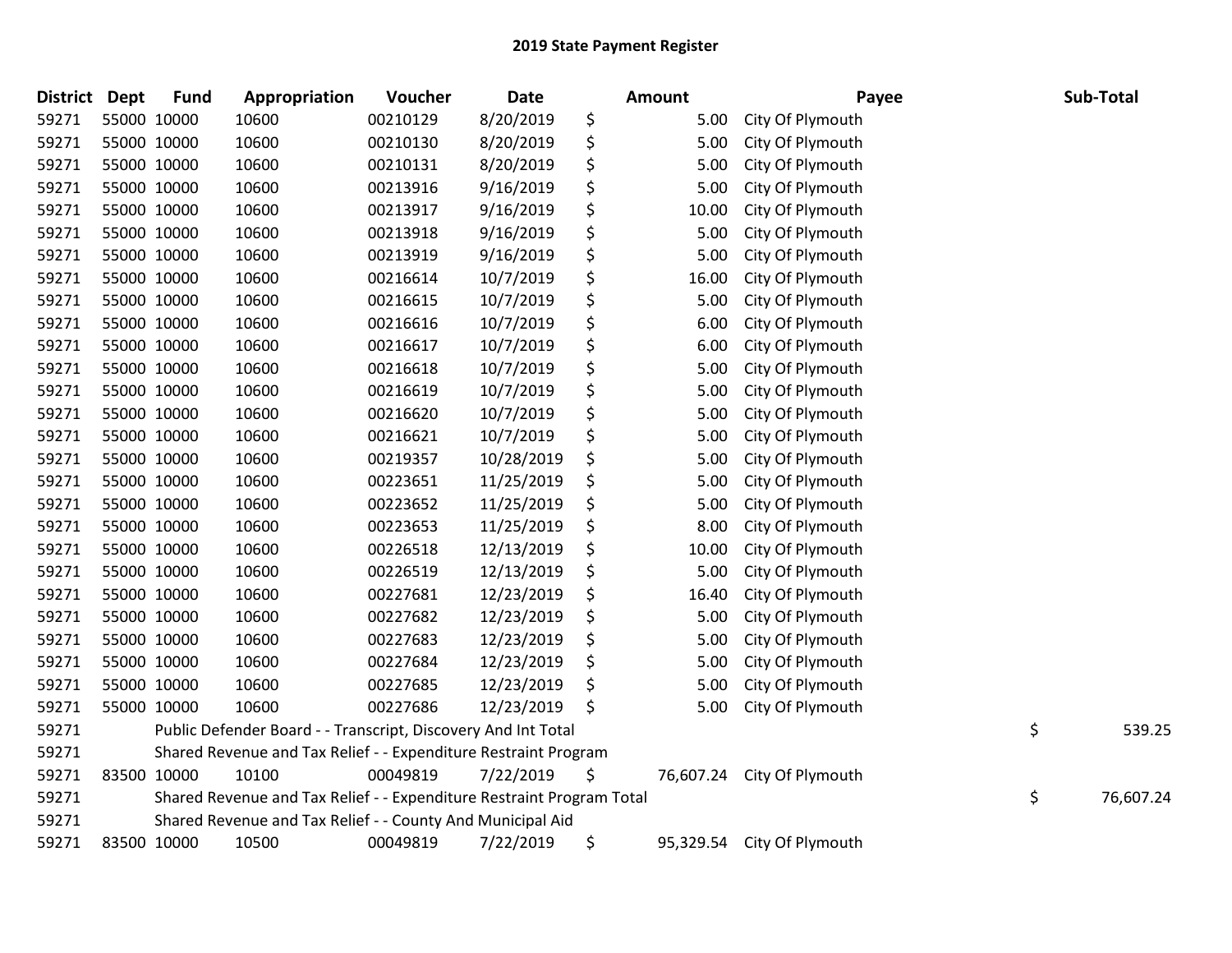| <b>District</b> | Dept        | Fund        | Appropriation                                                       | <b>Voucher</b> | Date       |     | <b>Amount</b> | Payee            | Sub-Total        |
|-----------------|-------------|-------------|---------------------------------------------------------------------|----------------|------------|-----|---------------|------------------|------------------|
| 59271           |             | 83500 10000 | 10500                                                               | 00054117       | 11/18/2019 | \$  | 540,200.72    | City Of Plymouth |                  |
| 59271           |             |             | Shared Revenue and Tax Relief - - County And Municipal Aid Total    |                |            |     |               |                  | \$<br>635,530.26 |
| 59271           |             |             | Shared Revenue and Tax Relief - - Exempt Computer Aid               |                |            |     |               |                  |                  |
| 59271           |             | 83500 10000 | 10900                                                               | 00046866       | 7/22/2019  | \$  | 44,037.42     | City Of Plymouth |                  |
| 59271           |             | 83500 10000 | 10900                                                               | 00048017       | 7/22/2019  | \$  | 44,176.37     | City Of Plymouth |                  |
| 59271           |             |             | Shared Revenue and Tax Relief - - Exempt Computer Aid Total         |                |            |     |               |                  | \$<br>88,213.79  |
| 59271           |             |             | Shared Revenue and Tax Relief - - Personal Property Aid             |                |            |     |               |                  |                  |
| 59271           |             | 83500 10000 | 11100                                                               | 00041448       | 5/6/2019   | \$  | 19,407.63     | City Of Plymouth |                  |
| 59271           |             | 83500 10000 | 11100                                                               | 00042774       | 5/6/2019   | \$  | 11,217.15     | City Of Plymouth |                  |
| 59271           |             |             | Shared Revenue and Tax Relief - - Personal Property Aid Total       |                |            |     |               |                  | \$<br>30,624.78  |
| 59271           |             |             | Shared Revenue and Tax Relief - - Payments For Municipal Svcs       |                |            |     |               |                  |                  |
| 59271           |             | 83500 10000 | 50100                                                               | 00037844       | 1/31/2019  | \$. | 1,394.64      | City Of Plymouth |                  |
| 59271           |             |             | Shared Revenue and Tax Relief - - Payments For Municipal Svcs Total |                |            |     |               |                  | \$<br>1,394.64   |
| 59271           |             |             | Shared Revenue and Tax Relief - - Lottery & Gaming Credit           |                |            |     |               |                  |                  |
| 59271           | 83500 52100 |             | 36300                                                               | 00038512       | 3/25/2019  | \$  | 11,703.96     | City Of Plymouth |                  |
| 59271           |             |             | Shared Revenue and Tax Relief - - Lottery & Gaming Credit Total     |                |            |     |               |                  | 11,703.96        |
| 59271 Total     |             |             |                                                                     |                |            |     |               |                  | 1,332,537.06     |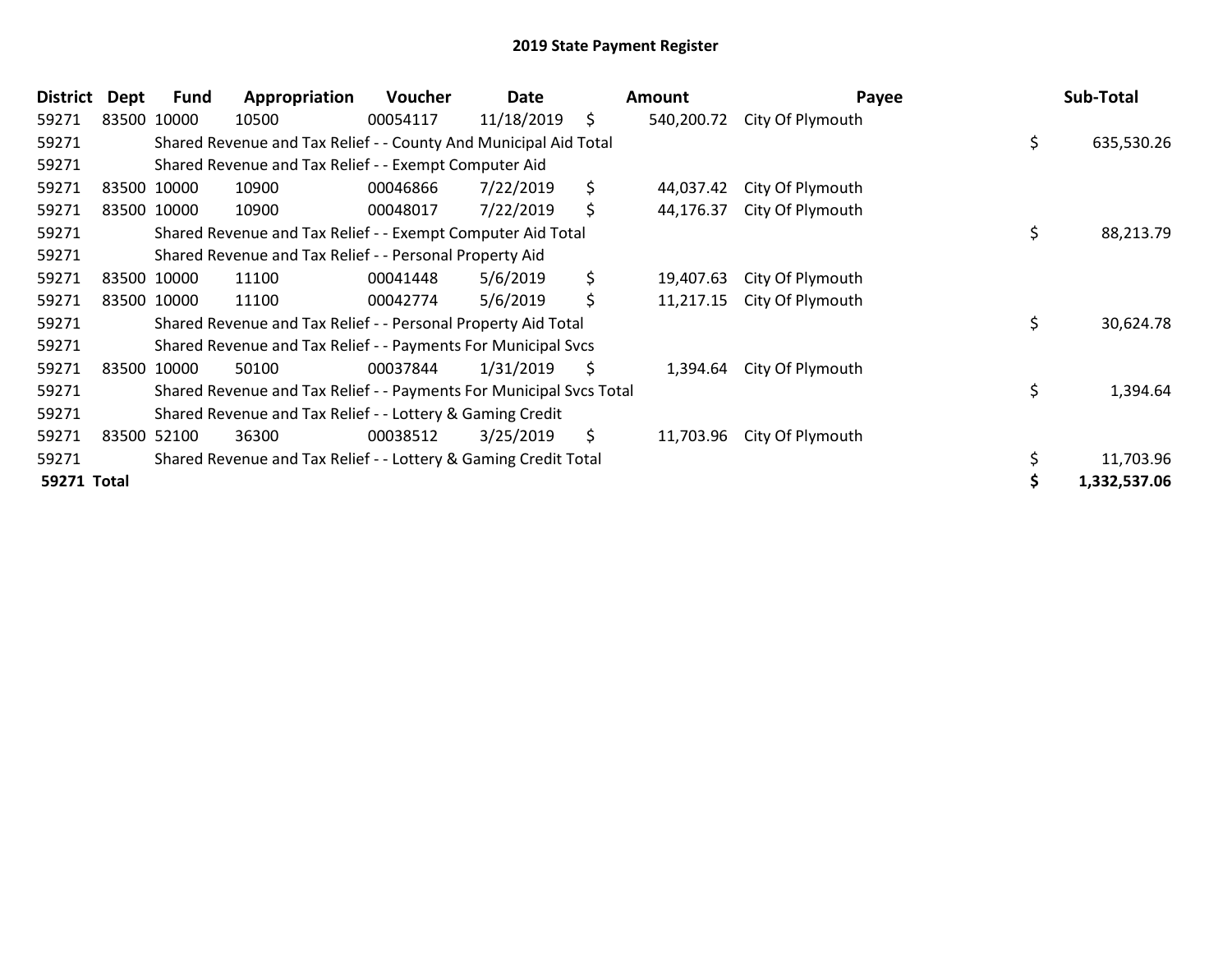| District Dept | <b>Fund</b> | Appropriation                                                      | Voucher  | <b>Date</b> | Amount           | Payee                        | Sub-Total          |
|---------------|-------------|--------------------------------------------------------------------|----------|-------------|------------------|------------------------------|--------------------|
| 59281         |             | Dept of Safety & Prof Services - - Fire Dues Distribution          |          |             |                  |                              |                    |
| 59281         | 16500 10000 | 22500                                                              | 00029776 | 7/3/2019    | \$               | 124,580.08 City Of Sheboygan |                    |
| 59281         |             | Dept of Safety & Prof Services - - Fire Dues Distribution Total    |          |             |                  |                              | \$<br>124,580.08   |
| 59281         |             | Dept of Natural Resources - - Taxes & Assessmts-Conserv Fund       |          |             |                  |                              |                    |
| 59281         | 37000 21200 | 16900                                                              | 00294111 | 1/30/2019   | \$<br>25.00      | City Of Sheboygan            |                    |
| 59281         | 37000 21200 | 16900                                                              | 00294112 | 1/30/2019   | \$<br>12.50      | City Of Sheboygan            |                    |
| 59281         |             | Dept of Natural Resources - - Taxes & Assessmts-Conserv Fund Total |          |             |                  |                              | \$<br>37.50        |
| 59281         |             | Dept of Natural Resources - - Fin Asst For Responsible Units       |          |             |                  |                              |                    |
| 59281         | 37000 27400 | 67000                                                              | 00322819 | 5/22/2019   | \$<br>180,686.82 | City Of Sheboygan            |                    |
| 59281         |             | Dept of Natural Resources - - Fin Asst For Responsible Units Total |          |             |                  |                              | \$<br>180,686.82   |
| 59281         |             | Dept of Natural Resources - - Recycling Consolidation Grants       |          |             |                  |                              |                    |
| 59281         | 37000 27400 | 67300                                                              | 00322819 | 5/22/2019   | \$               | 12,427.46 City Of Sheboygan  |                    |
| 59281         |             | Dept of Natural Resources - - Recycling Consolidation Grants Total |          |             |                  |                              | \$<br>12,427.46    |
| 59281         |             | WI Dept of Transportation - - Conn Hwy Aids St Fds                 |          |             |                  |                              |                    |
| 59281         | 39500 21100 | 16200                                                              | 00337792 | 1/7/2019    | \$<br>54,685.23  | City Of Sheboygan            |                    |
| 59281         | 39500 21100 | 16200                                                              | 00365106 | 4/1/2019    | \$<br>54,685.23  | City Of Sheboygan            |                    |
| 59281         | 39500 21100 | 16200                                                              | 00403115 | 7/1/2019    | \$<br>54,685.23  | City Of Sheboygan            |                    |
| 59281         | 39500 21100 | 16200                                                              | 00445933 | 10/7/2019   | \$<br>54,685.23  | City Of Sheboygan            |                    |
| 59281         |             | WI Dept of Transportation - - Conn Hwy Aids St Fds Total           |          |             |                  |                              | \$<br>218,740.92   |
| 59281         |             | WI Dept of Transportation - - Paratransit Aids, Sf                 |          |             |                  |                              |                    |
| 59281         | 39500 21100 | 17500                                                              | 00371379 | 4/15/2019   | \$<br>43,194.00  | City Of Sheboygan            |                    |
| 59281         |             | WI Dept of Transportation - - Paratransit Aids, Sf Total           |          |             |                  |                              | \$<br>43,194.00    |
| 59281         |             | WI Dept of Transportation - - Tb, Trns Oper Aid Sf                 |          |             |                  |                              |                    |
| 59281         | 39500 21100 | 17600                                                              | 00390255 | 6/5/2019    | \$<br>225,635.00 | City Of Sheboygan            |                    |
| 59281         | 39500 21100 | 17600                                                              | 00416980 | 7/30/2019   | \$<br>676,905.00 | City Of Sheboygan            |                    |
| 59281         | 39500 21100 | 17600                                                              | 00424416 | 8/14/2019   | \$<br>94,987.00  | City Of Sheboygan            |                    |
| 59281         | 39500 21100 | 17600                                                              | 00440577 | 10/2/2019   | \$<br>94,691.00  | City Of Sheboygan            |                    |
| 59281         |             | WI Dept of Transportation - - Tb, Trns Oper Aid Sf Total           |          |             |                  |                              | \$<br>1,092,218.00 |
| 59281         |             | WI Dept of Transportation - - Trnst/Trns-Rel Aid F                 |          |             |                  |                              |                    |
| 59281         | 39500 21100 | 18200                                                              | 00382027 | 5/13/2019   | \$<br>324,000.00 | City Of Sheboygan            |                    |
| 59281         |             | WI Dept of Transportation - - Trnst/Trns-Rel Aid F Total           |          |             |                  |                              | \$<br>324,000.00   |
| 59281         |             | WI Dept of Transportation - - Hwy Sfty Loc Aid Ffd                 |          |             |                  |                              |                    |
| 59281         | 39500 21100 | 18500                                                              | 00422894 | 8/13/2019   | \$<br>4,000.00   | City Of Sheboygan            |                    |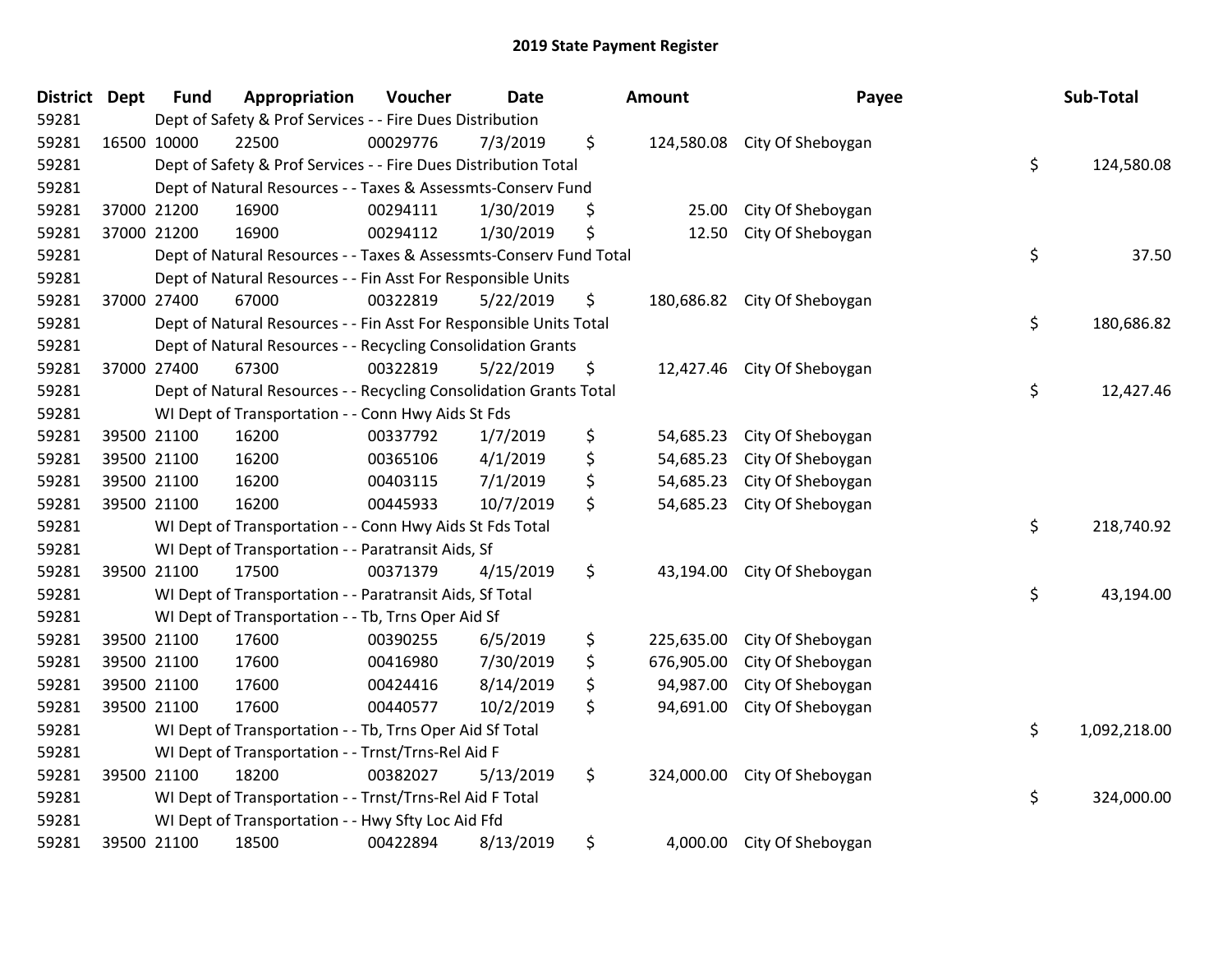| <b>District</b> | <b>Dept</b> | <b>Fund</b> | Appropriation                                                          | Voucher  | <b>Date</b> |    | Amount     | Payee             | Sub-Total          |
|-----------------|-------------|-------------|------------------------------------------------------------------------|----------|-------------|----|------------|-------------------|--------------------|
| 59281           |             |             | WI Dept of Transportation - - Hwy Sfty Loc Aid Ffd Total               |          |             |    |            |                   | \$<br>4,000.00     |
| 59281           |             |             | WI Dept of Transportation - - Trns Aids To Mnc.-Sf                     |          |             |    |            |                   |                    |
| 59281           | 39500 21100 |             | 19100                                                                  | 00337370 | 1/7/2019    | \$ | 402,840.94 | City Of Sheboygan |                    |
| 59281           | 39500 21100 |             | 19100                                                                  | 00364684 | 4/1/2019    | \$ | 402,840.94 | City Of Sheboygan |                    |
| 59281           | 39500 21100 |             | 19100                                                                  | 00402693 | 7/1/2019    | \$ | 402,840.94 | City Of Sheboygan |                    |
| 59281           | 39500 21100 |             | 19100                                                                  | 00445511 | 10/7/2019   | \$ | 402,840.94 | City Of Sheboygan |                    |
| 59281           |             |             | WI Dept of Transportation - - Trns Aids To Mnc.-Sf Total               |          |             |    |            |                   | \$<br>1,611,363.76 |
| 59281           |             |             | WI Dept of Transportation - - Loc Rd Imp Prg St Fd                     |          |             |    |            |                   |                    |
| 59281           | 39500 21100 |             | 27800                                                                  | 00348111 | 2/4/2019    | \$ | 99,694.48  | City Of Sheboygan |                    |
| 59281           |             |             | WI Dept of Transportation - - Loc Rd Imp Prg St Fd Total               |          |             |    |            |                   | \$<br>99,694.48    |
| 59281           |             |             | WI Dept of Transportation - - Its & Traf SignIs Sf                     |          |             |    |            |                   |                    |
| 59281           | 39500 21100 |             | 35200                                                                  | 00421785 | 8/9/2019    | \$ | 15,000.00  | City Of Sheboygan |                    |
| 59281           |             |             | WI Dept of Transportation - - Its & Traf Signls Sf Total               |          |             |    |            |                   | \$<br>15,000.00    |
| 59281           |             |             | Department of Health Services - - Emergency Medical Services, Ai       |          |             |    |            |                   |                    |
| 59281           | 43500 10000 |             | 11900                                                                  | 00308008 | 9/4/2019    | Ş  | 9,480.44   | City Of Sheboygan |                    |
| 59281           |             |             | Department of Health Services - - Emergency Medical Services, Ai Total |          |             |    |            |                   | \$<br>9,480.44     |
| 59281           |             |             | Department of Justice - - Drug Trafficking Resp Grants                 |          |             |    |            |                   |                    |
| 59281           | 45500 10000 |             | 20800                                                                  | 00063926 | 4/29/2019   | \$ | 50,000.00  | City Of Sheboygan |                    |
| 59281           |             |             | Department of Justice - - Drug Trafficking Resp Grants Total           |          |             |    |            |                   | \$<br>50,000.00    |
| 59281           |             |             | Department of Justice - - Law Enforcement Train, Local                 |          |             |    |            |                   |                    |
| 59281           | 45500 10000 |             | 23100                                                                  | 00067524 | 7/11/2019   | \$ | 16,139.06  | City Of Sheboygan |                    |
| 59281           | 45500 10000 |             | 23100                                                                  | 00074567 | 11/12/2019  | \$ | 12,480.00  | City Of Sheboygan |                    |
| 59281           |             |             | Department of Justice - - Law Enforcement Train, Local Total           |          |             |    |            |                   | \$<br>28,619.06    |
| 59281           |             |             | Department of Justice - - Federal Aid, Local Assistance                |          |             |    |            |                   |                    |
| 59281           | 45500 10000 |             | 25100                                                                  | 00059673 | 2/19/2019   | \$ | 2,500.30   | City Of Sheboygan |                    |
| 59281           | 45500 10000 |             | 25100                                                                  | 00061848 | 3/21/2019   | \$ | 2,645.68   | City Of Sheboygan |                    |
| 59281           | 45500 10000 |             | 25100                                                                  | 00062365 | 3/26/2019   | \$ | 457.48     | City Of Sheboygan |                    |
| 59281           | 45500 10000 |             | 25100                                                                  | 00063686 | 4/26/2019   | \$ | 4,358.00   | City Of Sheboygan |                    |
| 59281           | 45500 10000 |             | 25100                                                                  | 00064444 | 5/10/2019   | \$ | 573.40     | City Of Sheboygan |                    |
| 59281           | 45500 10000 |             | 25100                                                                  | 00065476 | 5/24/2019   | \$ | 2,995.00   | City Of Sheboygan |                    |
| 59281           | 45500 10000 |             | 25100                                                                  | 00069012 | 7/29/2019   | \$ | 8,495.00   | City Of Sheboygan |                    |
| 59281           | 45500 10000 |             | 25100                                                                  | 00069824 | 8/9/2019    | \$ | 3,216.22   | City Of Sheboygan |                    |
| 59281           | 45500 10000 |             | 25100                                                                  | 00071377 | 9/17/2019   | \$ | 4,973.16   | City Of Sheboygan |                    |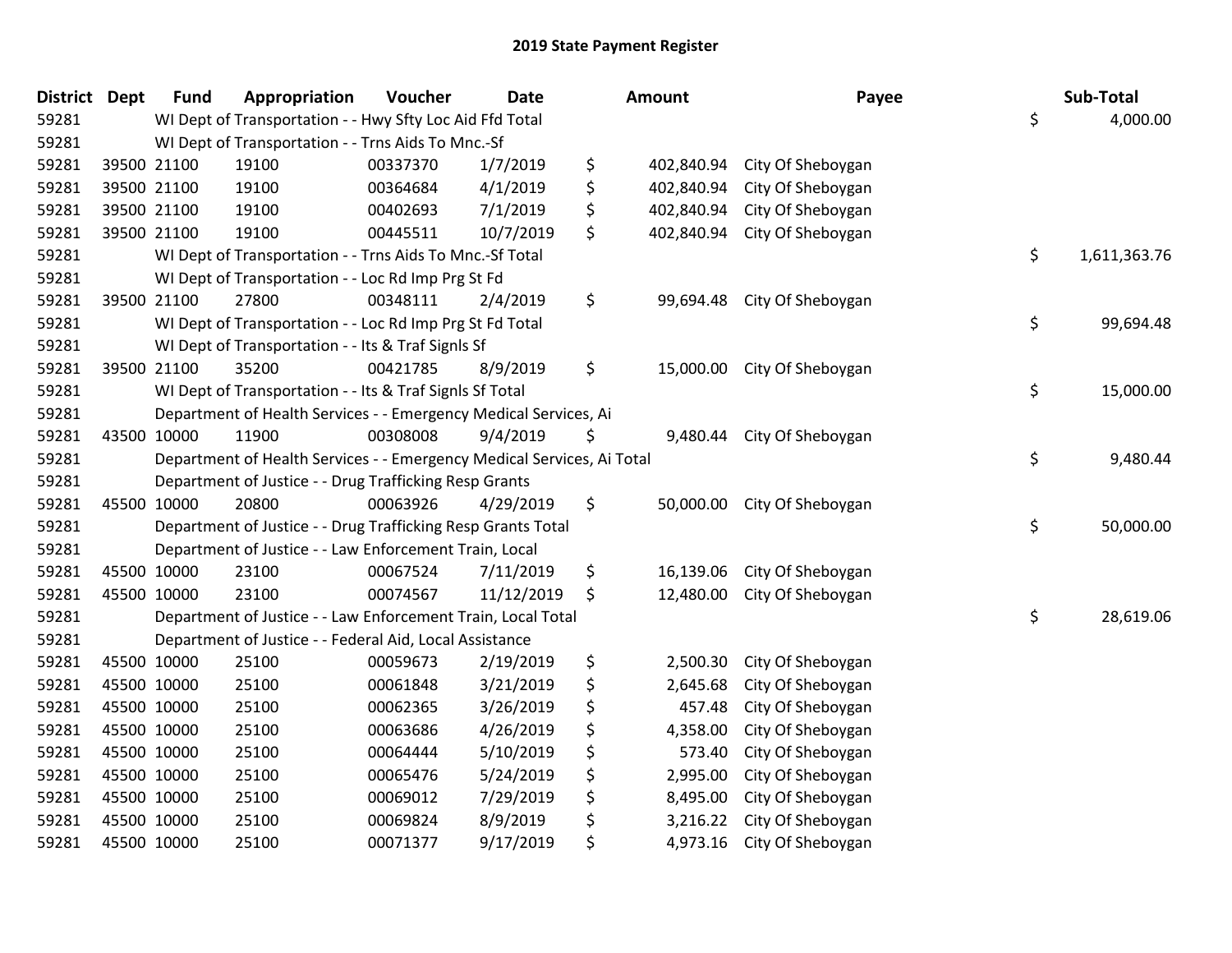| <b>District Dept</b> |             | <b>Fund</b> | Appropriation                                                         | Voucher  | <b>Date</b> | <b>Amount</b>      | Payee                        | Sub-Total          |
|----------------------|-------------|-------------|-----------------------------------------------------------------------|----------|-------------|--------------------|------------------------------|--------------------|
| 59281                |             | 45500 10000 | 25100                                                                 | 00072846 | 10/11/2019  | \$<br>2,519.50     | City Of Sheboygan            |                    |
| 59281                |             | 45500 10000 | 25100                                                                 | 00073209 | 10/18/2019  | \$<br>1,398.00     | City Of Sheboygan            |                    |
| 59281                | 45500 10000 |             | 25100                                                                 | 00075979 | 12/9/2019   | \$<br>1,799.80     | City Of Sheboygan            |                    |
| 59281                | 45500 10000 |             | 25100                                                                 | 00076591 | 12/23/2019  | \$<br>4,971.77     | City Of Sheboygan            |                    |
| 59281                |             | 45500 10000 | 25100                                                                 | 00077202 | 12/26/2019  | \$<br>4,156.42     | City Of Sheboygan            |                    |
| 59281                |             |             | Department of Justice - - Federal Aid, Local Assistance Total         |          |             |                    |                              | \$<br>45,059.73    |
| 59281                |             |             | Department of Justice - - Law Enf Officer Suplmnt Grants              |          |             |                    |                              |                    |
| 59281                |             | 45500 10000 | 27500                                                                 | 00063861 | 5/2/2019    | \$<br>35,690.00    | City Of Sheboygan            |                    |
| 59281                |             | 45500 10000 | 27500                                                                 | 00069660 | 8/7/2019    | \$<br>41,172.00    | City Of Sheboygan            |                    |
| 59281                |             | 45500 10000 | 27500                                                                 | 00073481 | 10/28/2019  | \$<br>37,415.00    | City Of Sheboygan            |                    |
| 59281                |             |             | Department of Justice - - Law Enf Officer Suplmnt Grants Total        |          |             |                    |                              | \$<br>114,277.00   |
| 59281                |             |             | Department of Justice - - Law Enforcement Overtime Grant              |          |             |                    |                              |                    |
| 59281                |             | 45500 10000 | 28600                                                                 | 00063593 | 5/10/2019   | \$<br>14,161.36    | City Of Sheboygan            |                    |
| 59281                |             | 45500 10000 | 28600                                                                 | 00069078 | 7/29/2019   | \$<br>22,026.20    | City Of Sheboygan            |                    |
| 59281                |             | 45500 10000 | 28600                                                                 | 00073190 | 10/18/2019  | \$<br>19,441.03    | City Of Sheboygan            |                    |
| 59281                |             |             | Department of Justice - - Law Enforcement Overtime Grant Total        |          |             |                    |                              | \$<br>55,628.59    |
| 59281                |             |             | Department of Justice - - Awards For Victims Of Crimes                |          |             |                    |                              |                    |
| 59281                |             | 45500 10000 | 50200                                                                 | 00065385 | 5/23/2019   | \$<br>873.00       | City Of Sheboygan            |                    |
| 59281                |             |             | Department of Justice - - Awards For Victims Of Crimes Total          |          |             |                    |                              | \$<br>873.00       |
| 59281                |             |             | Department of Justice - - Federal Aid; Victim Comp                    |          |             |                    |                              |                    |
| 59281                |             | 45500 10000 | 54100                                                                 | 00067521 | 7/10/2019   | \$<br>857.00       | City Of Sheboygan            |                    |
| 59281                |             |             | Department of Justice - - Federal Aid; Victim Comp Total              |          |             |                    |                              | \$<br>857.00       |
| 59281                |             |             | Public Defender Board - - Transcript, Discovery And Int               |          |             |                    |                              |                    |
| 59281                |             | 55000 10000 | 10600                                                                 | 00174707 | 1/3/2019    | \$<br>0.60         | City Of Sheboygan            |                    |
| 59281                |             | 55000 10000 | 10600                                                                 | 00213925 | 9/16/2019   | \$<br>0.20         | City Of Sheboygan            |                    |
| 59281                |             |             | Public Defender Board - - Transcript, Discovery And Int Total         |          |             |                    |                              | \$<br>0.80         |
| 59281                |             |             | Shared Revenue and Tax Relief - - Expenditure Restraint Program       |          |             |                    |                              |                    |
| 59281                |             | 83500 10000 | 10100                                                                 | 00049820 | 7/22/2019   | \$                 | 743,810.74 City Of Sheboygan |                    |
| 59281                |             |             | Shared Revenue and Tax Relief - - Expenditure Restraint Program Total |          |             |                    |                              | \$<br>743,810.74   |
| 59281                |             |             | Shared Revenue and Tax Relief - - County And Municipal Aid            |          |             |                    |                              |                    |
| 59281                |             | 83500 10000 | 10500                                                                 | 00049820 | 7/22/2019   | \$<br>1,480,293.51 | City Of Sheboygan            |                    |
| 59281                |             | 83500 10000 | 10500                                                                 | 00054118 | 11/18/2019  | \$<br>8,388,329.86 | City Of Sheboygan            |                    |
| 59281                |             |             | Shared Revenue and Tax Relief - - County And Municipal Aid Total      |          |             |                    |                              | \$<br>9,868,623.37 |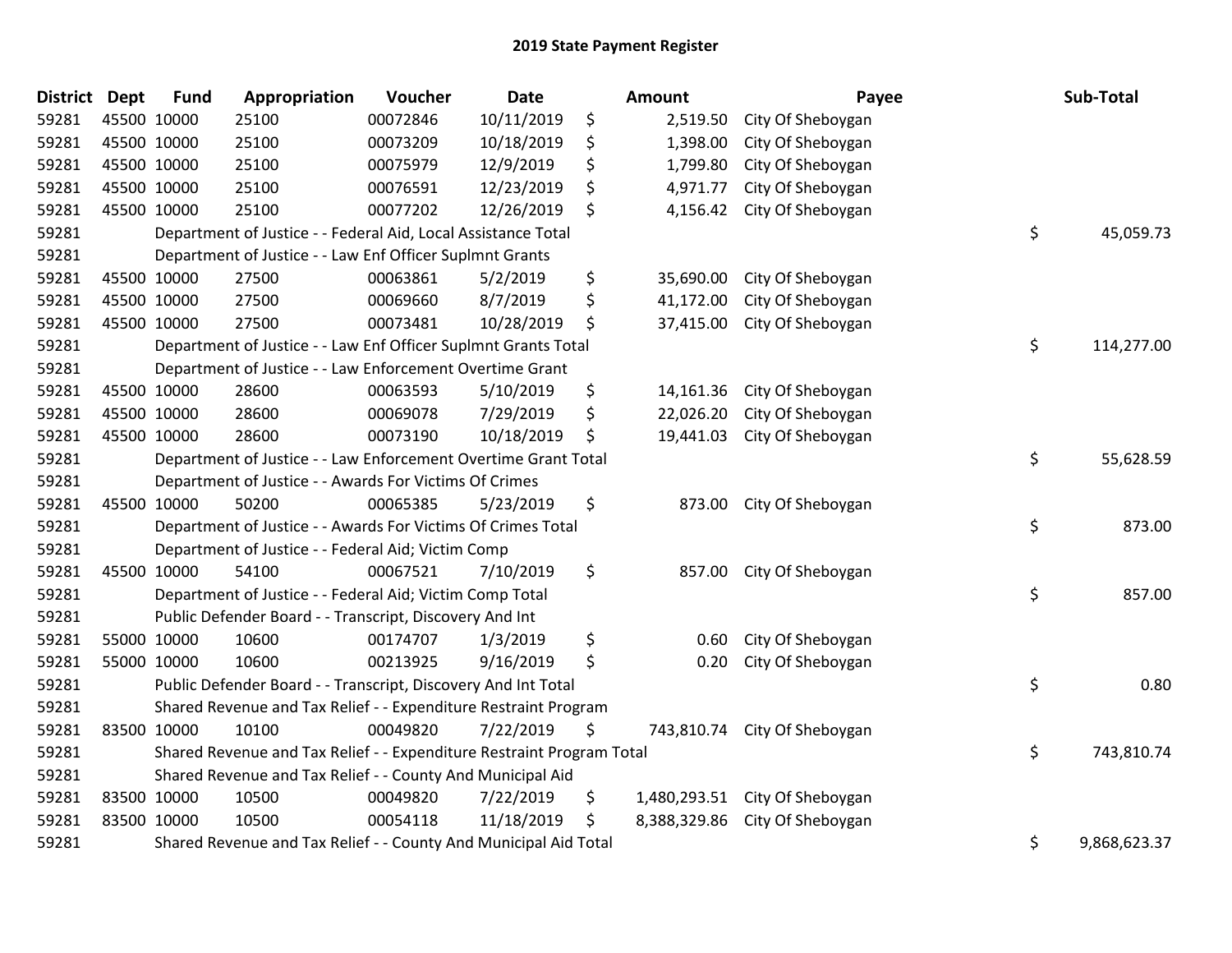| <b>District</b> | <b>Dept</b> | <b>Fund</b> | Appropriation                                                         | <b>Voucher</b> | <b>Date</b> | <b>Amount</b>      | Payee             | Sub-Total           |
|-----------------|-------------|-------------|-----------------------------------------------------------------------|----------------|-------------|--------------------|-------------------|---------------------|
| 59281           |             |             | Shared Revenue and Tax Relief - - Exempt Computer Aid                 |                |             |                    |                   |                     |
| 59281           |             | 83500 10000 | 10900                                                                 | 00046867       | 7/22/2019   | \$<br>265,719.43   | City Of Sheboygan |                     |
| 59281           |             | 83500 10000 | 10900                                                                 | 00048018       | 7/22/2019   | \$<br>54,531.98    | City Of Sheboygan |                     |
| 59281           |             |             | Shared Revenue and Tax Relief - - Exempt Computer Aid Total           |                |             |                    |                   | \$<br>320,251.41    |
| 59281           |             |             | Shared Revenue and Tax Relief - - Utility Aid                         |                |             |                    |                   |                     |
| 59281           |             | 83500 10000 | 11000                                                                 | 00049820       | 7/22/2019   | \$<br>179,118.62   | City Of Sheboygan |                     |
| 59281           |             | 83500 10000 | 11000                                                                 | 00054118       | 11/18/2019  | \$<br>501,641.79   | City Of Sheboygan |                     |
| 59281           |             |             | Shared Revenue and Tax Relief - - Utility Aid Total                   |                |             |                    |                   | \$<br>680,760.41    |
| 59281           |             |             | Shared Revenue and Tax Relief - - Personal Property Aid               |                |             |                    |                   |                     |
| 59281           |             | 83500 10000 | 11100                                                                 | 00041449       | 5/6/2019    | \$<br>108,267.47   | City Of Sheboygan |                     |
| 59281           |             | 83500 10000 | 11100                                                                 | 00042775       | 5/6/2019    | \$<br>36,988.20    | City Of Sheboygan |                     |
| 59281           |             |             | Shared Revenue and Tax Relief - - Personal Property Aid Total         |                |             |                    |                   | \$<br>145,255.67    |
| 59281           |             |             | Shared Revenue and Tax Relief - - School Lvy Tx/First Dollar Cr       |                |             |                    |                   |                     |
| 59281           |             | 83500 10000 | 30200                                                                 | 00045336       | 7/22/2019   | \$<br>5,012,693.03 | City Of Sheboygan |                     |
| 59281           |             | 83500 10000 | 30200                                                                 | 00048219       | 7/22/2019   | \$<br>1,151,240.68 | City Of Sheboygan |                     |
| 59281           |             |             | Shared Revenue and Tax Relief - - School Lvy Tx/First Dollar Cr Total |                |             |                    |                   | \$<br>6,163,933.71  |
| 59281           |             |             | Shared Revenue and Tax Relief - - Payments For Municipal Svcs         |                |             |                    |                   |                     |
| 59281           | 83500 10000 |             | 50100                                                                 | 00037855       | 1/31/2019   | \$<br>98,683.03    | City Of Sheboygan |                     |
| 59281           |             |             | Shared Revenue and Tax Relief - - Payments For Municipal Svcs Total   |                |             |                    |                   | \$<br>98,683.03     |
| 59281           |             |             | Shared Revenue and Tax Relief - - Lottery & Gaming Credit             |                |             |                    |                   |                     |
| 59281           |             | 83500 52100 | 36300                                                                 | 00038513       | 3/25/2019   | \$<br>39,877.68    | City Of Sheboygan |                     |
| 59281           |             | 83500 52100 | 36300                                                                 | 00038705       | 3/25/2019   | \$<br>1,879,626.65 | City Of Sheboygan |                     |
| 59281           |             |             | Shared Revenue and Tax Relief - - Lottery & Gaming Credit Total       |                |             |                    |                   | \$<br>1,919,504.33  |
| 59281 Total     |             |             |                                                                       |                |             |                    |                   | \$<br>23,971,561.31 |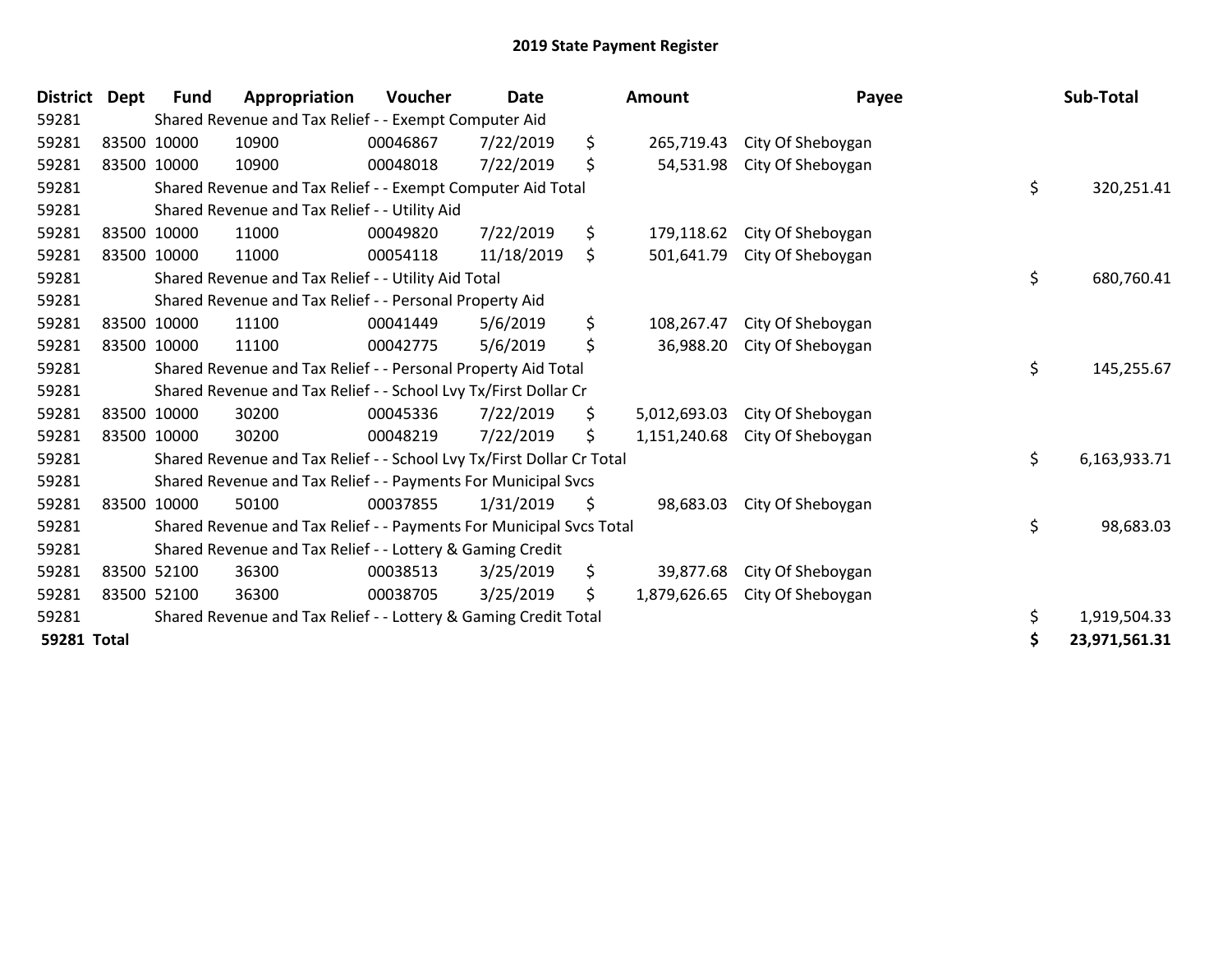| District Dept | <b>Fund</b>                                                               | Appropriation                                                      | Voucher  | <b>Date</b> |    | <b>Amount</b> | Payee                             |    | Sub-Total  |
|---------------|---------------------------------------------------------------------------|--------------------------------------------------------------------|----------|-------------|----|---------------|-----------------------------------|----|------------|
| 59282         | Dept of Safety & Prof Services - - General Program Operations             |                                                                    |          |             |    |               |                                   |    |            |
| 59282         | 16500 10000                                                               | 12100                                                              | 00027942 | 2/6/2019    | \$ | 6.50          | City Of Sheboygan Falls           |    |            |
| 59282         | \$<br>Dept of Safety & Prof Services - - General Program Operations Total |                                                                    |          |             |    |               |                                   |    | 6.50       |
| 59282         | Dept of Safety & Prof Services - - Fire Dues Distribution                 |                                                                    |          |             |    |               |                                   |    |            |
| 59282         | 16500 10000                                                               | 22500                                                              | 00029954 | 7/12/2019   | \$ | 28,665.25     | City Of Sheboygan Falls           |    |            |
| 59282         |                                                                           | Dept of Safety & Prof Services - - Fire Dues Distribution Total    |          |             |    |               |                                   | \$ | 28,665.25  |
| 59282         |                                                                           | Dept of Natural Resources - - Aids In Lieu Of Taxes - Gener        |          |             |    |               |                                   |    |            |
| 59282         | 37000 10000                                                               | 50300                                                              | 00298335 | 2/13/2019   | \$ | 3,599.98      | City Of Sheboygan Falls           |    |            |
| 59282         |                                                                           | Dept of Natural Resources - - Aids In Lieu Of Taxes - Gener Total  |          |             |    |               |                                   | \$ | 3,599.98   |
| 59282         |                                                                           | Dept of Natural Resources - - Fin Asst For Responsible Units       |          |             |    |               |                                   |    |            |
| 59282         | 37000 27400                                                               | 67000                                                              | 00323206 | 5/22/2019   | \$ |               | 15,504.72 City Of Sheboygan Falls |    |            |
| 59282         |                                                                           | Dept of Natural Resources - - Fin Asst For Responsible Units Total |          |             |    |               |                                   | \$ | 15,504.72  |
| 59282         |                                                                           | WI Dept of Transportation - - Conn Hwy Aids St Fds                 |          |             |    |               |                                   |    |            |
| 59282         | 39500 21100                                                               | 16200                                                              | 00337793 | 1/7/2019    | \$ | 4,400.20      | City Of Sheboygan Falls           |    |            |
| 59282         | 39500 21100                                                               | 16200                                                              | 00365107 | 4/1/2019    | \$ | 4,400.20      | City Of Sheboygan Falls           |    |            |
| 59282         | 39500 21100                                                               | 16200                                                              | 00403116 | 7/1/2019    | \$ | 4,400.20      | City Of Sheboygan Falls           |    |            |
| 59282         | 39500 21100                                                               | 16200                                                              | 00445934 | 10/7/2019   | \$ | 4,400.23      | City Of Sheboygan Falls           |    |            |
| 59282         |                                                                           | WI Dept of Transportation - - Conn Hwy Aids St Fds Total           |          |             |    |               |                                   | \$ | 17,600.83  |
| 59282         |                                                                           | WI Dept of Transportation - - Hwy Sfty Loc Aid Ffd                 |          |             |    |               |                                   |    |            |
| 59282         | 39500 21100                                                               | 18500                                                              | 00435006 | 9/17/2019   | \$ | 4,000.00      | City Of Sheboygan Falls           |    |            |
| 59282         |                                                                           | WI Dept of Transportation - - Hwy Sfty Loc Aid Ffd Total           |          |             |    |               |                                   | \$ | 4,000.00   |
| 59282         |                                                                           | WI Dept of Transportation - - Trns Aids To Mnc.-Sf                 |          |             |    |               |                                   |    |            |
| 59282         | 39500 21100                                                               | 19100                                                              | 00337371 | 1/7/2019    | \$ | 108,931.26    | City Of Sheboygan Falls           |    |            |
| 59282         | 39500 21100                                                               | 19100                                                              | 00364685 | 4/1/2019    | \$ | 108,931.26    | City Of Sheboygan Falls           |    |            |
| 59282         | 39500 21100                                                               | 19100                                                              | 00402694 | 7/1/2019    | \$ | 108,931.26    | City Of Sheboygan Falls           |    |            |
| 59282         | 39500 21100                                                               | 19100                                                              | 00445512 | 10/7/2019   | \$ | 108,931.27    | City Of Sheboygan Falls           |    |            |
| 59282         | \$<br>WI Dept of Transportation - - Trns Aids To Mnc.-Sf Total            |                                                                    |          |             |    |               |                                   |    | 435,725.05 |
| 59282         | WI Dept of Transportation - - Hwy Mgmt & Opers Sf                         |                                                                    |          |             |    |               |                                   |    |            |
| 59282         | 39500 21100                                                               | 36500                                                              | 00346218 | 1/28/2019   | \$ | 194.13        | City Of Sheboygan Falls           |    |            |
| 59282         | 39500 21100                                                               | 36500                                                              | 00357899 | 3/5/2019    | \$ | 230.36        | City Of Sheboygan Falls           |    |            |
| 59282         | 39500 21100                                                               | 36500                                                              | 00366201 | 3/28/2019   | \$ | 153.07        | City Of Sheboygan Falls           |    |            |
| 59282         | 39500 21100                                                               | 36500                                                              | 00375990 | 4/26/2019   | \$ | 155.77        | City Of Sheboygan Falls           |    |            |
| 59282         | 39500 21100                                                               | 36500                                                              | 00388168 | 5/30/2019   | \$ | 130.27        | City Of Sheboygan Falls           |    |            |
|               |                                                                           |                                                                    |          |             |    |               |                                   |    |            |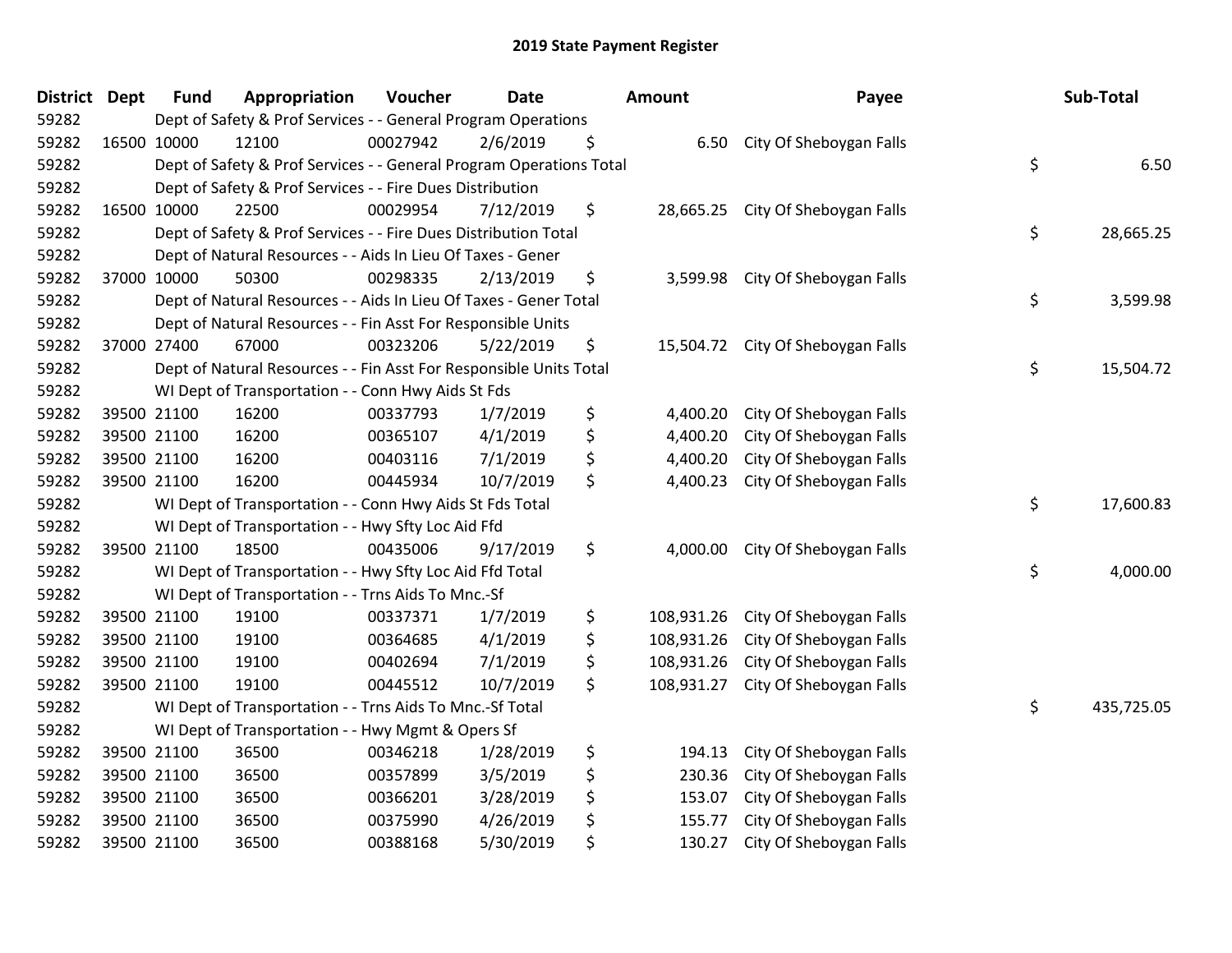| <b>District</b> | <b>Dept</b> | <b>Fund</b> | Appropriation                                                | Voucher  | <b>Date</b> | <b>Amount</b>  | Payee                   | Sub-Total      |
|-----------------|-------------|-------------|--------------------------------------------------------------|----------|-------------|----------------|-------------------------|----------------|
| 59282           |             | 39500 21100 | 36500                                                        | 00403167 | 6/27/2019   | \$<br>123.32   | City Of Sheboygan Falls |                |
| 59282           |             | 39500 21100 | 36500                                                        | 00416355 | 7/29/2019   | \$<br>111.00   | City Of Sheboygan Falls |                |
| 59282           |             | 39500 21100 | 36500                                                        | 00429791 | 8/30/2019   | \$<br>137.38   | City Of Sheboygan Falls |                |
| 59282           |             | 39500 21100 | 36500                                                        | 00438726 | 9/26/2019   | \$<br>131.01   | City Of Sheboygan Falls |                |
| 59282           |             | 39500 21100 | 36500                                                        | 00453604 | 10/25/2019  | \$<br>125.82   | City Of Sheboygan Falls |                |
| 59282           |             | 39500 21100 | 36500                                                        | 00466682 | 11/29/2019  | \$<br>169.09   | City Of Sheboygan Falls |                |
| 59282           |             |             | WI Dept of Transportation - - Hwy Mgmt & Opers Sf Total      |          |             |                |                         | \$<br>1,661.22 |
| 59282           |             |             | Department of Justice - - Law Enforcement Train, Local       |          |             |                |                         |                |
| 59282           |             | 45500 10000 | 23100                                                        | 00074566 | 11/12/2019  | \$<br>2,080.00 | City Of Sheboygan Falls |                |
| 59282           |             |             | Department of Justice - - Law Enforcement Train, Local Total |          |             |                |                         | \$<br>2,080.00 |
| 59282           |             |             | Public Defender Board - - Transcript, Discovery And Int      |          |             |                |                         |                |
| 59282           |             | 55000 10000 | 10600                                                        | 00174685 | 1/3/2019    | \$<br>55.00    | City Of Sheboygan Falls |                |
| 59282           |             | 55000 10000 | 10600                                                        | 00174709 | 1/3/2019    | \$<br>25.00    | City Of Sheboygan Falls |                |
| 59282           |             | 55000 10000 | 10600                                                        | 00175883 | 1/9/2019    | \$<br>10.00    | City Of Sheboygan Falls |                |
| 59282           |             | 55000 10000 | 10600                                                        | 00180376 | 2/8/2019    | \$<br>40.00    | City Of Sheboygan Falls |                |
| 59282           |             | 55000 10000 | 10600                                                        | 00182616 | 2/19/2019   | \$<br>60.00    | City Of Sheboygan Falls |                |
| 59282           |             | 55000 10000 | 10600                                                        | 00182647 | 2/19/2019   | \$<br>10.00    | City Of Sheboygan Falls |                |
| 59282           |             | 55000 10000 | 10600                                                        | 00186196 | 3/7/2019    | \$<br>20.00    | City Of Sheboygan Falls |                |
| 59282           |             | 55000 10000 | 10600                                                        | 00189635 | 4/3/2019    | \$<br>15.00    | City Of Sheboygan Falls |                |
| 59282           |             | 55000 10000 | 10600                                                        | 00189670 | 4/3/2019    | \$<br>15.00    | City Of Sheboygan Falls |                |
| 59282           |             | 55000 10000 | 10600                                                        | 00189697 | 4/3/2019    | \$<br>40.00    | City Of Sheboygan Falls |                |
| 59282           |             | 55000 10000 | 10600                                                        | 00193421 | 5/3/2019    | \$<br>5.00     | City Of Sheboygan Falls |                |
| 59282           |             | 55000 10000 | 10600                                                        | 00193472 | 5/3/2019    | \$<br>10.00    | City Of Sheboygan Falls |                |
| 59282           |             | 55000 10000 | 10600                                                        | 00196230 | 5/21/2019   | \$<br>20.00    | City Of Sheboygan Falls |                |
| 59282           |             | 55000 10000 | 10600                                                        | 00197500 | 5/30/2019   | \$<br>10.00    | City Of Sheboygan Falls |                |
| 59282           |             | 55000 10000 | 10600                                                        | 00197501 | 5/30/2019   | \$<br>15.00    | City Of Sheboygan Falls |                |
| 59282           |             | 55000 10000 | 10600                                                        | 00197502 | 5/30/2019   | \$<br>15.00    | City Of Sheboygan Falls |                |
| 59282           |             | 55000 10000 | 10600                                                        | 00197503 | 5/30/2019   | \$<br>25.00    | City Of Sheboygan Falls |                |
| 59282           |             | 55000 10000 | 10600                                                        | 00197504 | 5/30/2019   | \$<br>5.00     | City Of Sheboygan Falls |                |
| 59282           |             | 55000 10000 | 10600                                                        | 00200834 | 6/12/2019   | \$<br>30.00    | City Of Sheboygan Falls |                |
| 59282           |             | 55000 10000 | 10600                                                        | 00204010 | 7/1/2019    | \$<br>5.00     | City Of Sheboygan Falls |                |
| 59282           |             | 55000 10000 | 10600                                                        | 00204011 | 7/1/2019    | \$<br>5.00     | City Of Sheboygan Falls |                |
| 59282           |             | 55000 10000 | 10600                                                        | 00204012 | 7/1/2019    | \$<br>30.00    | City Of Sheboygan Falls |                |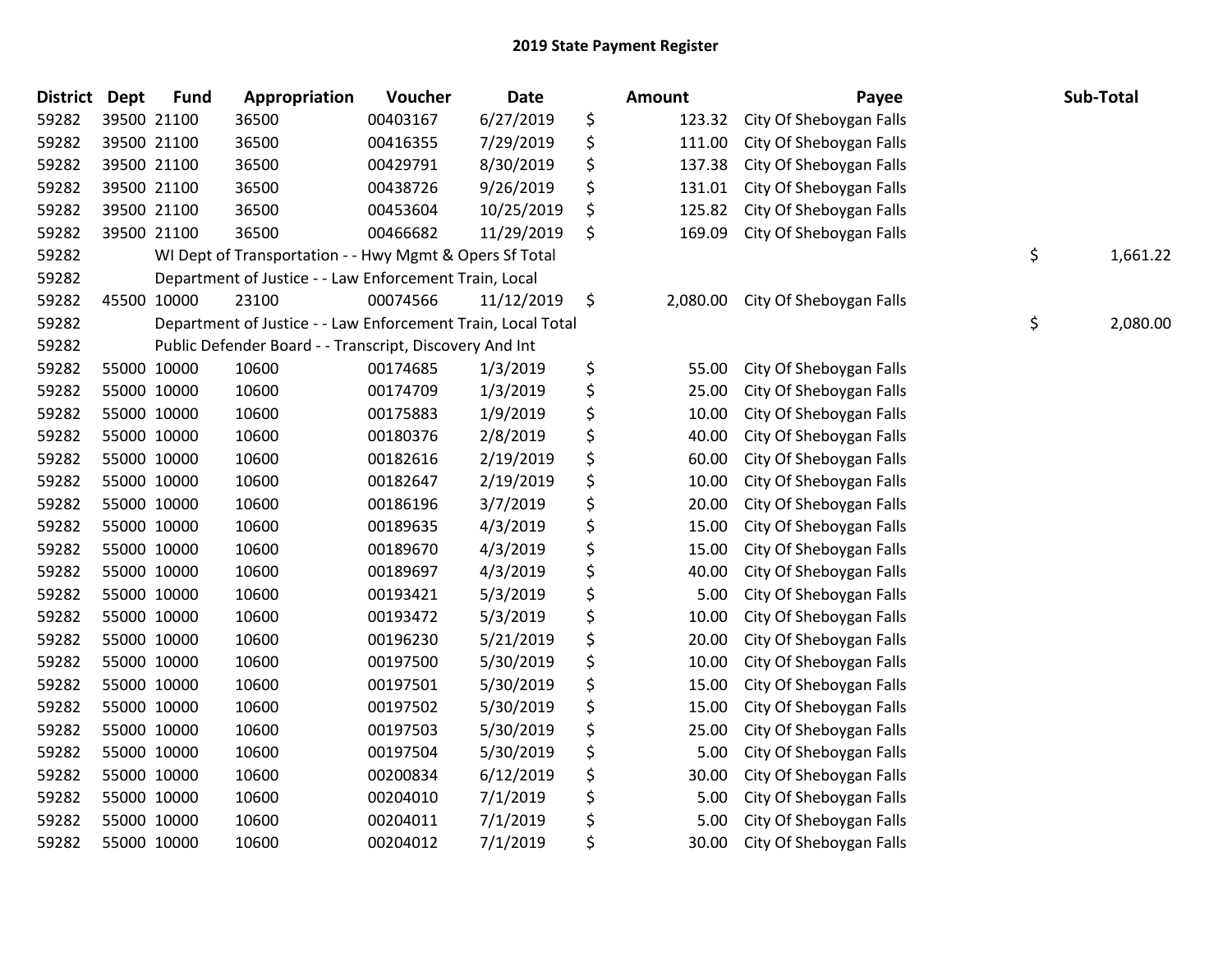| <b>District</b> | Dept | <b>Fund</b>                                                                 | Appropriation | Voucher  | Date       |    | <b>Amount</b> | Payee                   |           | Sub-Total |
|-----------------|------|-----------------------------------------------------------------------------|---------------|----------|------------|----|---------------|-------------------------|-----------|-----------|
| 59282           |      | 55000 10000                                                                 | 10600         | 00204469 | 7/8/2019   | \$ | 10.00         | City Of Sheboygan Falls |           |           |
| 59282           |      | 55000 10000                                                                 | 10600         | 00205953 | 7/18/2019  | \$ | 15.00         | City Of Sheboygan Falls |           |           |
| 59282           |      | 55000 10000                                                                 | 10600         | 00205954 | 7/18/2019  | \$ | 15.00         | City Of Sheboygan Falls |           |           |
| 59282           |      | 55000 10000                                                                 | 10600         | 00206025 | 7/18/2019  | \$ | 15.00         | City Of Sheboygan Falls |           |           |
| 59282           |      | 55000 10000                                                                 | 10600         | 00210137 | 8/20/2019  | \$ | 15.00         | City Of Sheboygan Falls |           |           |
| 59282           |      | 55000 10000                                                                 | 10600         | 00210138 | 8/20/2019  | \$ | 5.00          | City Of Sheboygan Falls |           |           |
| 59282           |      | 55000 10000                                                                 | 10600         | 00210139 | 8/20/2019  | \$ | 10.00         | City Of Sheboygan Falls |           |           |
| 59282           |      | 55000 10000                                                                 | 10600         | 00210140 | 8/20/2019  | \$ | 15.00         | City Of Sheboygan Falls |           |           |
| 59282           |      | 55000 10000                                                                 | 10600         | 00210141 | 8/20/2019  | \$ | 15.00         | City Of Sheboygan Falls |           |           |
| 59282           |      | 55000 10000                                                                 | 10600         | 00210142 | 8/20/2019  | \$ | 10.00         | City Of Sheboygan Falls |           |           |
| 59282           |      | 55000 10000                                                                 | 10600         | 00210143 | 8/20/2019  | \$ | 10.00         | City Of Sheboygan Falls |           |           |
| 59282           |      | 55000 10000                                                                 | 10600         | 00213926 | 9/16/2019  | \$ | 20.00         | City Of Sheboygan Falls |           |           |
| 59282           |      | 55000 10000                                                                 | 10600         | 00213927 | 9/16/2019  | \$ | 10.00         | City Of Sheboygan Falls |           |           |
| 59282           |      | 55000 10000                                                                 | 10600         | 00213928 | 9/16/2019  | \$ | 10.00         | City Of Sheboygan Falls |           |           |
| 59282           |      | 55000 10000                                                                 | 10600         | 00216624 | 10/7/2019  | \$ | 5.00          | City Of Sheboygan Falls |           |           |
| 59282           |      | 55000 10000                                                                 | 10600         | 00219364 | 10/28/2019 | \$ | 10.00         | City Of Sheboygan Falls |           |           |
| 59282           |      | 55000 10000                                                                 | 10600         | 00223659 | 11/25/2019 | \$ | 10.00         | City Of Sheboygan Falls |           |           |
| 59282           |      | 55000 10000                                                                 | 10600         | 00223660 | 11/25/2019 | \$ | 15.00         | City Of Sheboygan Falls |           |           |
| 59282           |      | 55000 10000                                                                 | 10600         | 00223661 | 11/25/2019 | \$ | 5.00          | City Of Sheboygan Falls |           |           |
| 59282           |      | 55000 10000                                                                 | 10600         | 00223662 | 11/25/2019 | \$ | 5.00          | City Of Sheboygan Falls |           |           |
| 59282           |      | 55000 10000                                                                 | 10600         | 00223663 | 11/25/2019 | \$ | 20.00         | City Of Sheboygan Falls |           |           |
| 59282           |      | 55000 10000                                                                 | 10600         | 00226524 | 12/13/2019 | \$ | 15.00         | City Of Sheboygan Falls |           |           |
| 59282           |      | 55000 10000                                                                 | 10600         | 00227700 | 12/23/2019 | \$ | 20.00         | City Of Sheboygan Falls |           |           |
| 59282           |      | 55000 10000                                                                 | 10600         | 00227701 | 12/23/2019 | \$ | 10.00         | City Of Sheboygan Falls |           |           |
| 59282           |      | 55000 10000                                                                 | 10600         | 00227702 | 12/23/2019 | \$ | 15.00         | City Of Sheboygan Falls |           |           |
| 59282           |      | 55000 10000                                                                 | 10600         | 00227703 | 12/23/2019 | \$ | 10.00         | City Of Sheboygan Falls |           |           |
| 59282           |      | 55000 10000                                                                 | 10600         | 00227704 | 12/23/2019 | \$ | 25.00         | City Of Sheboygan Falls |           |           |
| 59282           |      | 55000 10000                                                                 | 10600         | 00227705 | 12/23/2019 | \$ | 20.00         | City Of Sheboygan Falls |           |           |
| 59282           |      | Public Defender Board - - Transcript, Discovery And Int Total               |               |          |            |    |               |                         | \$        | 825.00    |
| 59282           |      | Shared Revenue and Tax Relief - - Expenditure Restraint Program             |               |          |            |    |               |                         |           |           |
| 59282           |      | 83500 10000                                                                 | 10100         | 00049821 | 7/22/2019  | \$ | 42,488.47     | City Of Sheboygan Falls |           |           |
| 59282           |      | \$<br>Shared Revenue and Tax Relief - - Expenditure Restraint Program Total |               |          |            |    |               |                         | 42,488.47 |           |
| 59282           |      | Shared Revenue and Tax Relief - - County And Municipal Aid                  |               |          |            |    |               |                         |           |           |